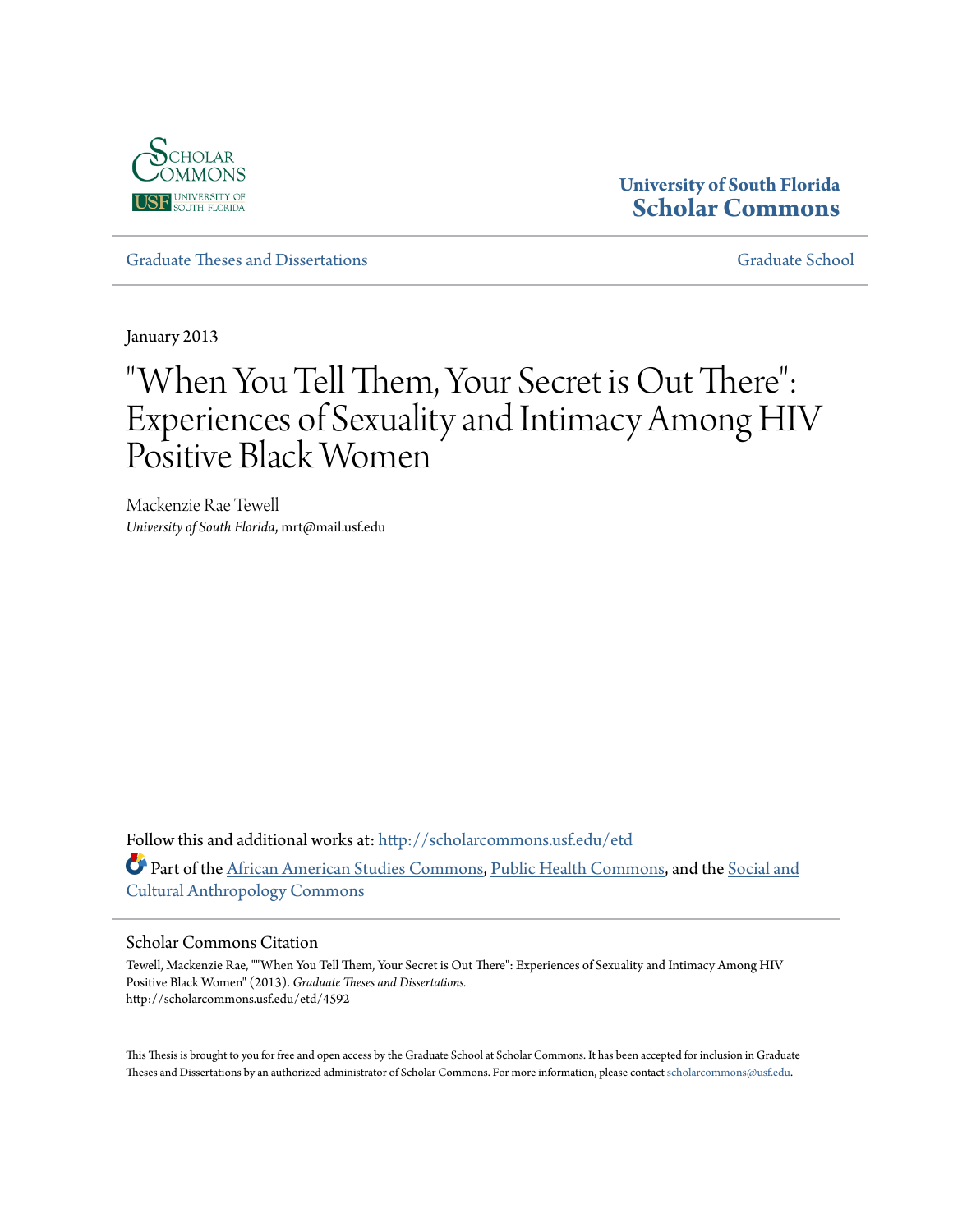"When You Tell Them, Your Secret is Out There": Experiences

of Sexuality and Intimacy among HIV Positive Black Women

by

Mackenzie R. Tewell

A thesis submitted in partial fulfillment of the requirements of the degree of Master of Arts Department of Anthropology College of Arts and Sciences

and

Master of Public Health Department of Community and Family Health College of Public Health University of South Florida

Major Professor: Nancy Romero-Daza, Ph.D. Stephanie Marhefka, Ph.D. Daniel H. Lende, Ph.D

> Date of Approval: March 26, 2013

Keywords: HIV/AIDS, African American women, disclosure, condom use, relationships

Copyright © 2013, Mackenzie R. Tewell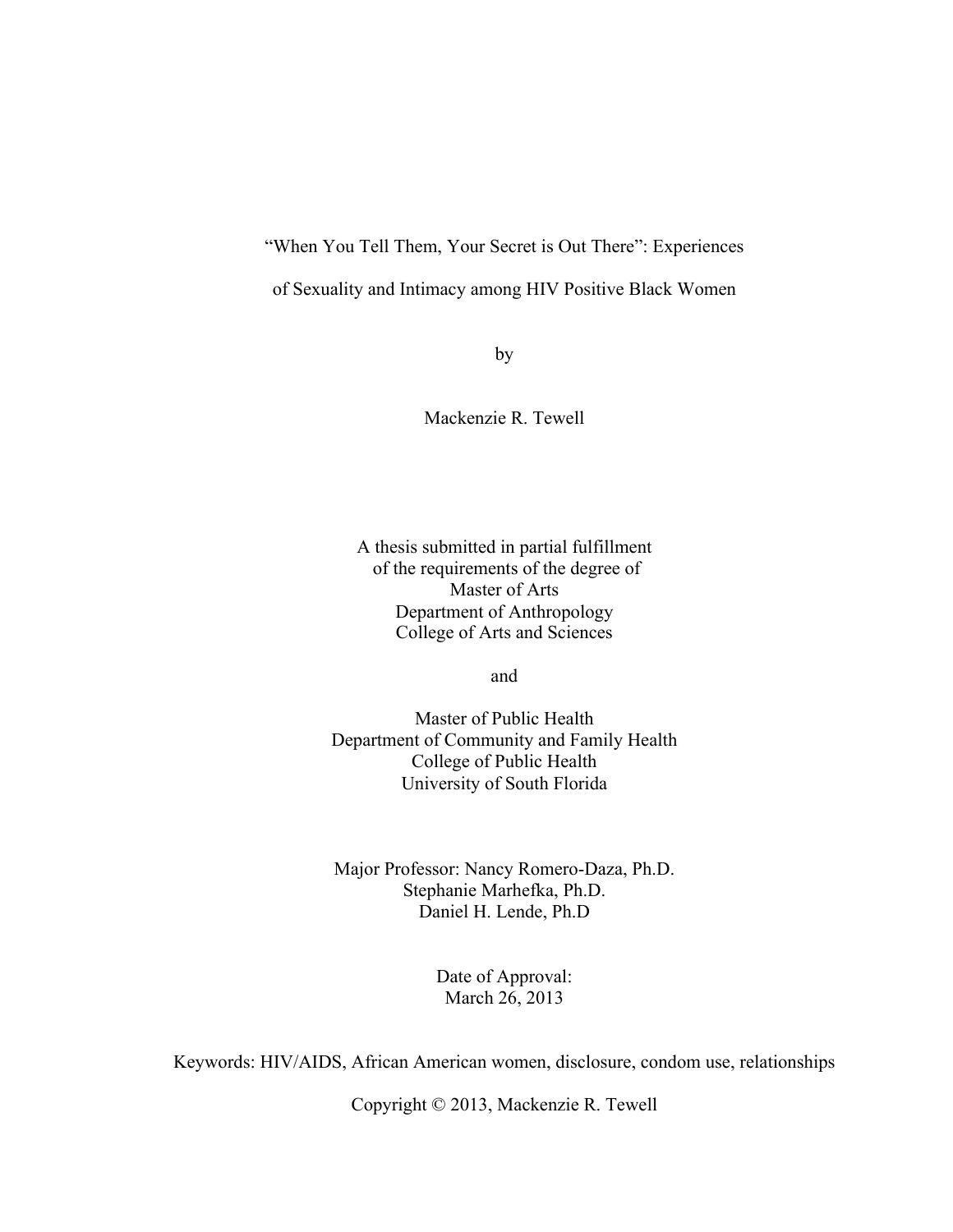# **Table of Contents**

| 48<br>Sero-concordant Sex |  |
|---------------------------|--|
|                           |  |
|                           |  |
|                           |  |
|                           |  |
|                           |  |
|                           |  |
|                           |  |
|                           |  |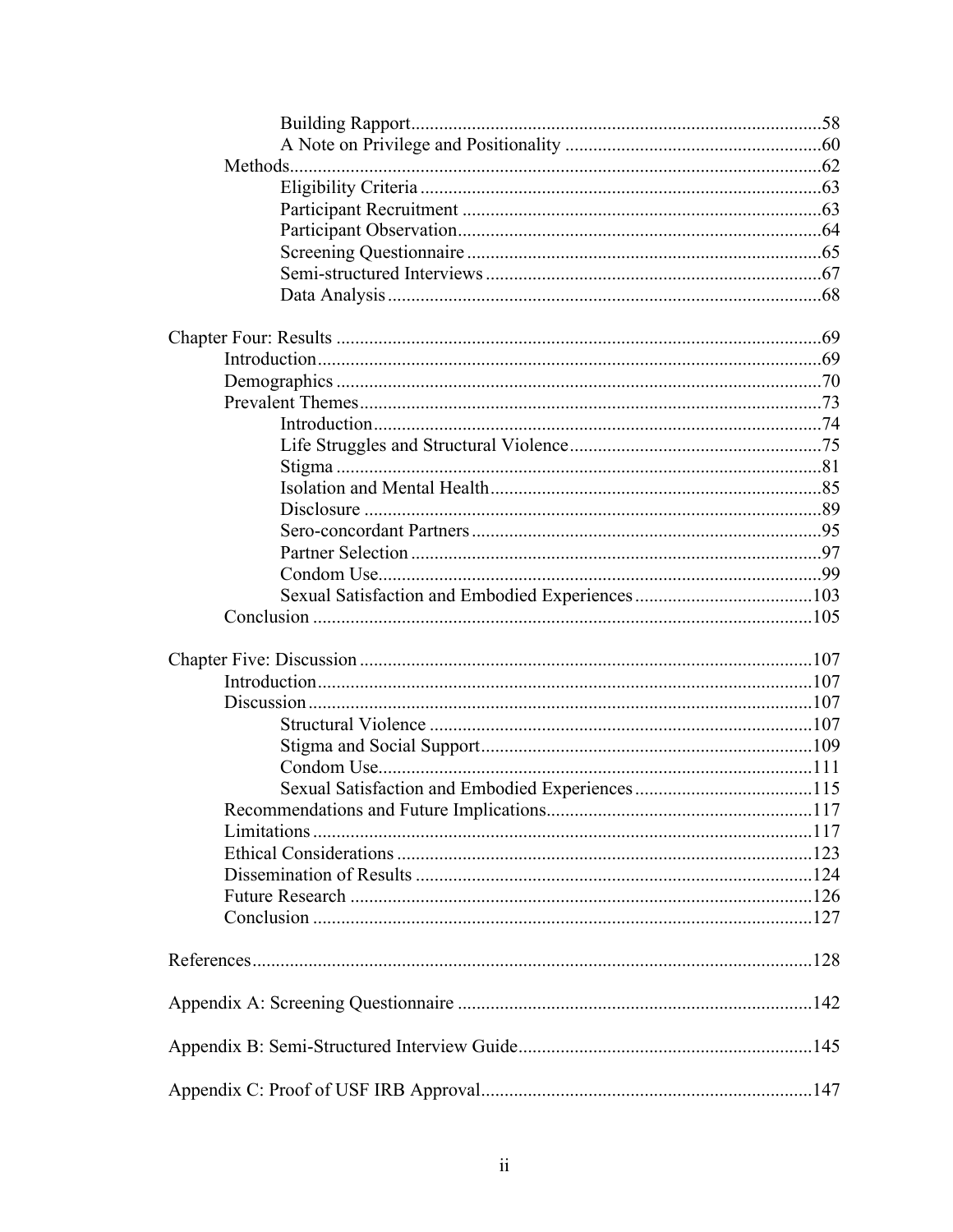# **List of Tables**

| Table 1. Rank of HIV as a top ten cause of death among women in the U.S., by |  |
|------------------------------------------------------------------------------|--|
|                                                                              |  |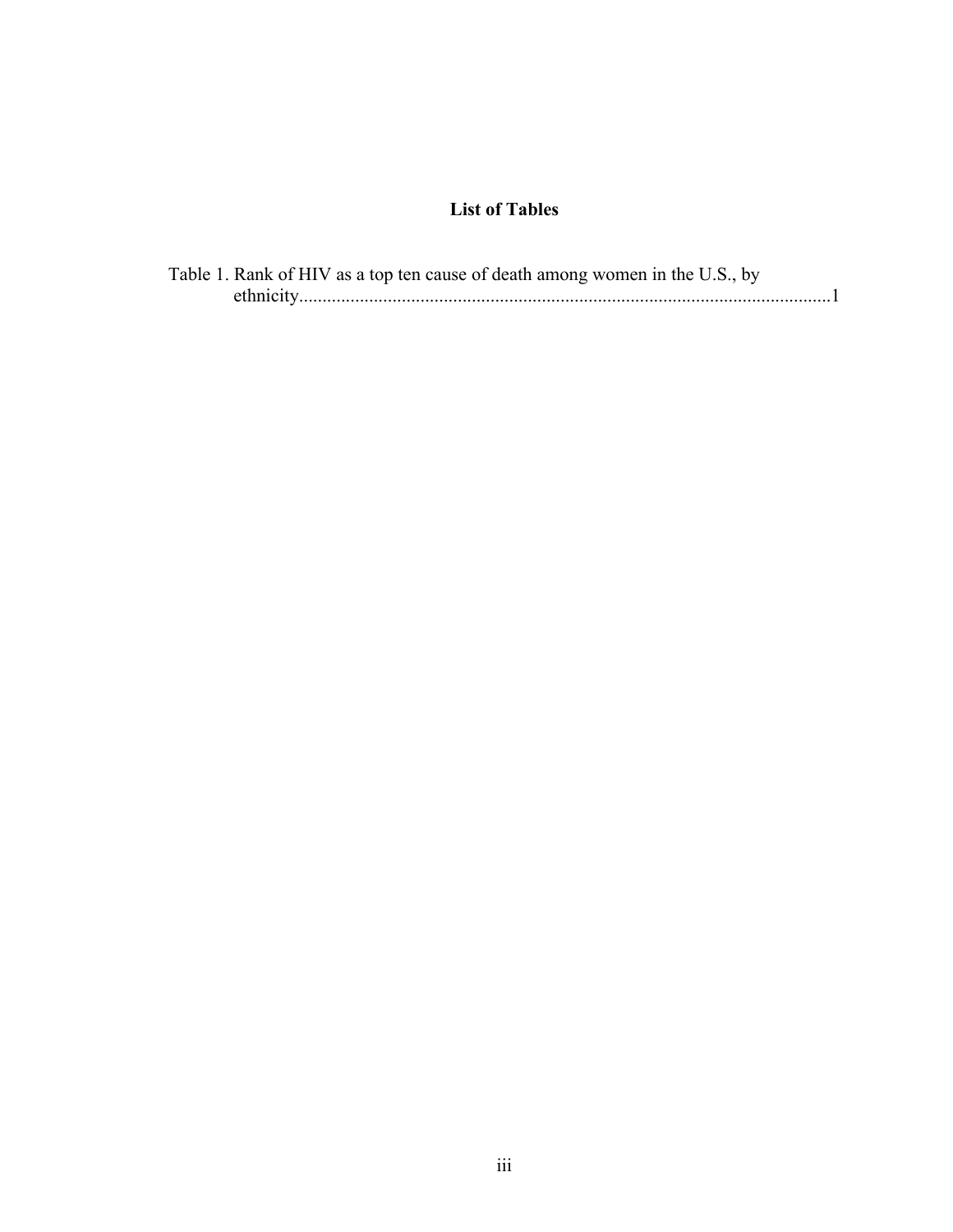# **List of Figures**

| Figure 1. Participant age and number of years living with an HIV positive diagnosis  71                                                                        |  |
|----------------------------------------------------------------------------------------------------------------------------------------------------------------|--|
| Figure 2. Reported number of days of poor physical health within the previous                                                                                  |  |
| Figure 3. Reported number of days of poor mental health within the previous                                                                                    |  |
| Figure 4. Reported number of days of poor mental or physical health that kept<br>participant from completing their usual activities in the previous 30 days 73 |  |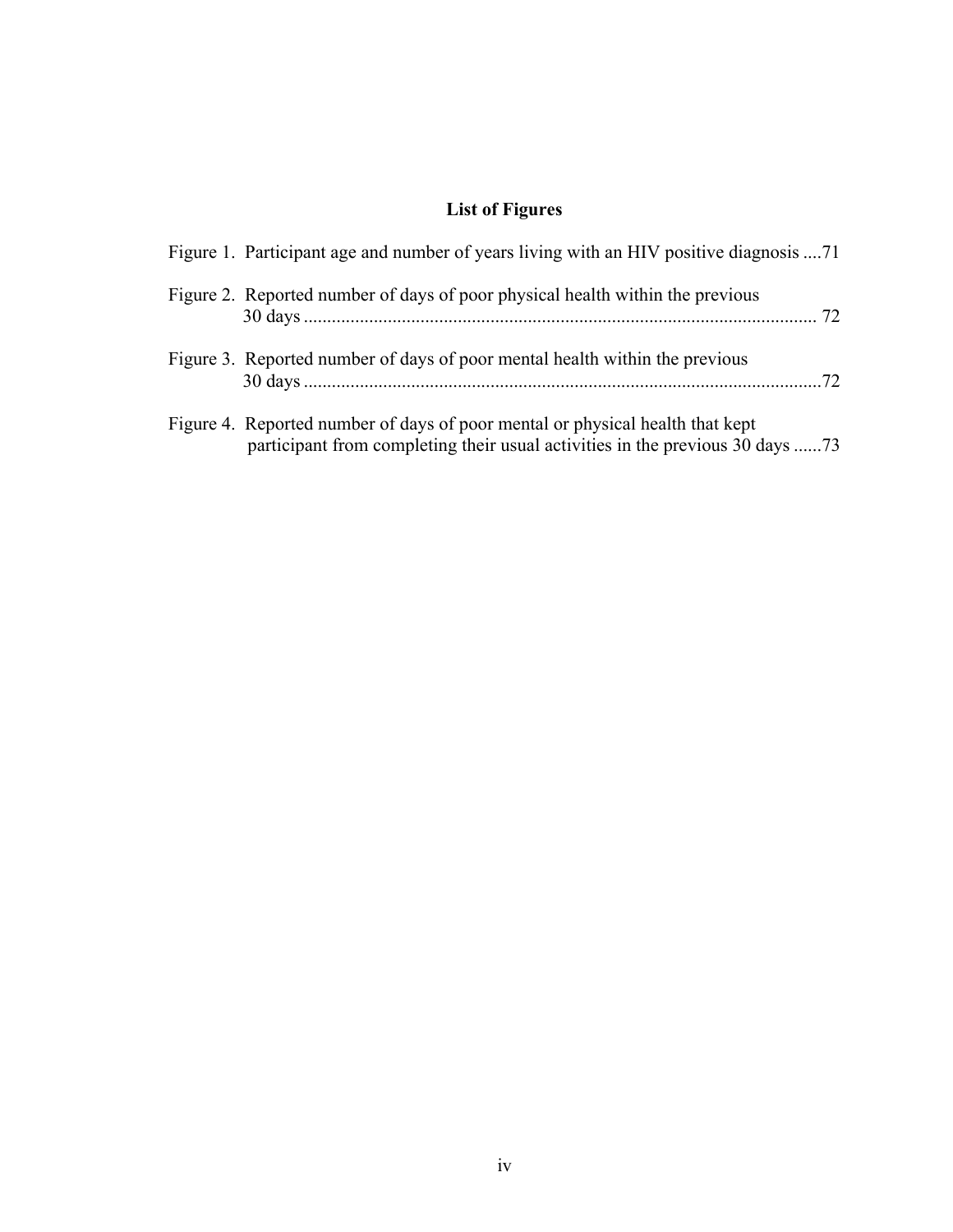#### **Abstract**

HIV/AIDS infections disproportionately impact African Americans within the United States. In 2010, black Americans made up 12 percent of the United States population, yet accounted for 44 percent of new HIV/AIDS infections (Kaiser Family Foundation 2013). The majority of black women (85 percent) are infected with the virus through heterosexual contact, meaning it is critical examine their sexual lives in order to gain insight into this infection within this population (CDC 2011b). Through semistructured interviews at a Tampa, Florida AIDS service organization, this study presents the experiences of sexuality and intimacy among HIV positive black women. Results demonstrate that HIV impacts much more than sexuality in the lives of these women, and that their sexual and romantic satisfaction, disclosure patterns and mechanisms for decreasing further transmission are influenced by emotional connections, feelings of closeness, love, and intimacy, and are often motivated by non-traditional messages about health.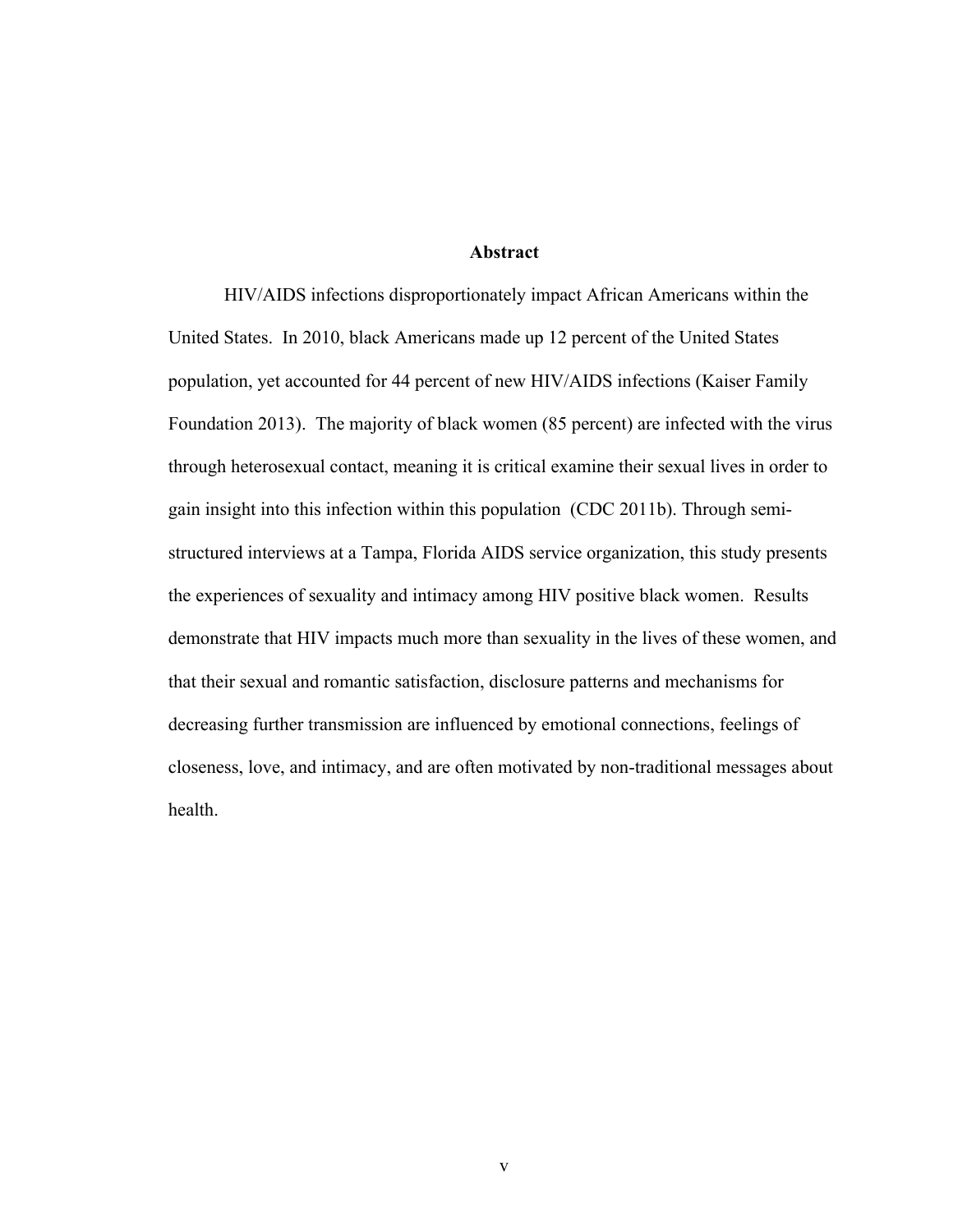#### **Chapter 1: Introduction**

#### INTRODUCTION

In the United States, African Americans carry the burden of HIV/AIDS infections. In 2010, they made up only 12 percent of the nation's population, yet they accounted for 44 percent of all new HIV/AIDS cases (Kaiser Family Foundation 2013). In addition to having the highest prevalence, they also have the highest rates of new infection (CDC 2011a). Black men who have sex with men (MSM) account for 70 percent of new infections among African Americans; amongst black women, who make up the other 30 percent of these new cases each year, 85 percent contract the infection through heterosexual contact, meaning that men play a critical role in the continued transmission of the virus (CDC 2011b). In 2011, HIV was represented as a top ten cause of death among black women ages 15 to 64, yet was not represented in the top ten causes for white women of any age (Heron 2012). Table 1 provides data on the rank of HIV as a top ten cause of death among women of various ethnicities in the United States.

| Age in Years | White | <b>Black</b> | Hispanic | Asian |
|--------------|-------|--------------|----------|-------|
| $20 - 24$    |       | −            |          |       |
| 25-34        |       |              |          |       |
| 35-44        |       |              | 10       |       |
| 45-54        |       |              | 10       |       |

TABLE 1. Rank of HIV as a top ten cause of death among women in the U.S., by ethnicity.

*Data derived from Heron 2012.*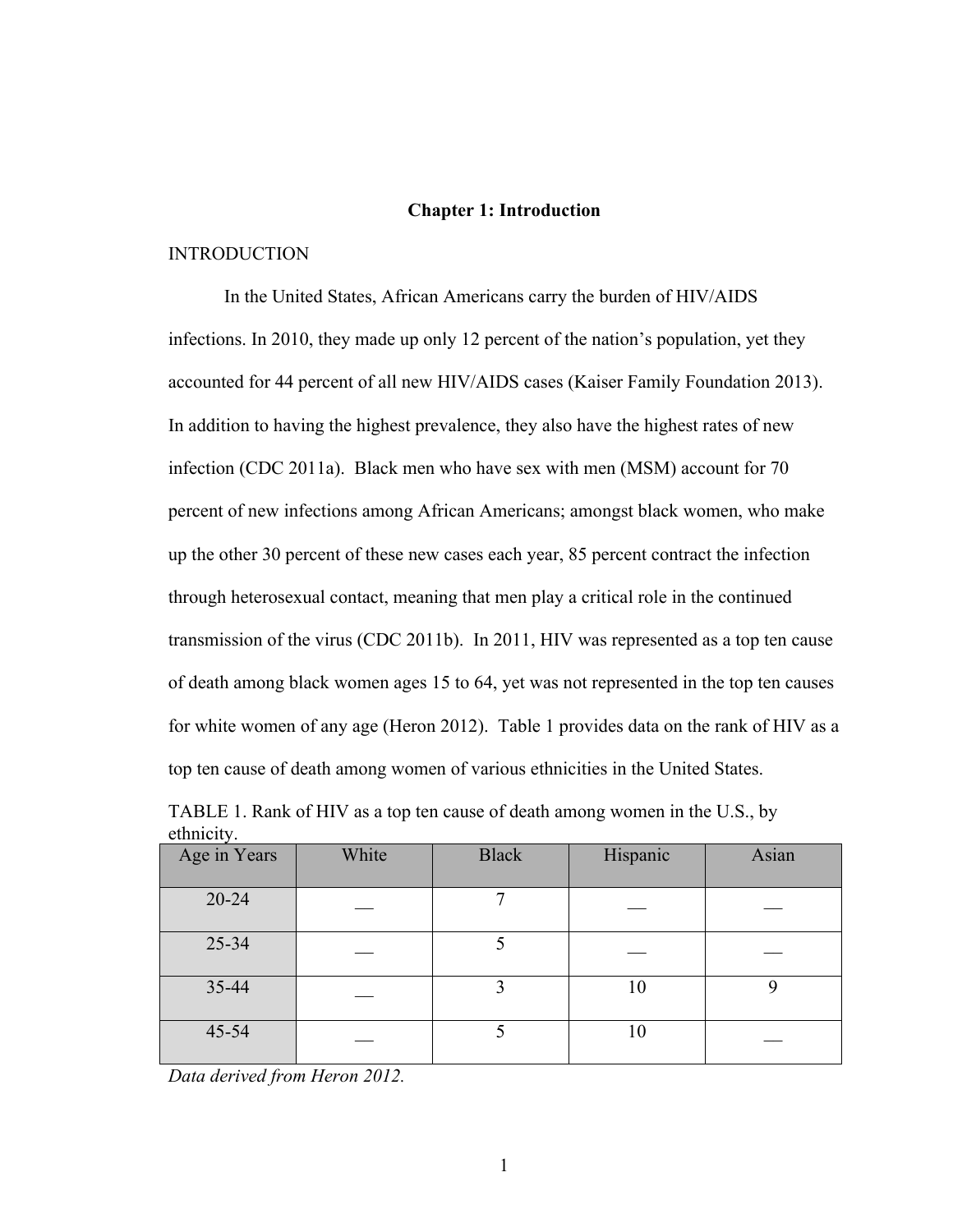In the U.S., a white woman has a 1 in 526 lifetime chance of contracting the virus, while a black woman faces a 1 in 32 chance (CDC 2011b). These statistics highlight the need to conduct research to not only discover the reasons for this health disparity, but also to tailor primary prevention efforts toward black women who are disproportionately at risk, as well as improving the socially and historically rooted conditions that create this stark disparity.

In 2010, Florida had the third highest rate of AIDS cases in the United States, with 36.4 per 100,000 people infected, compared to 21.9 per 100,000 infected throughout the entire country (Lieb 2011). Blacks (i.e., African Americans, Caribbeans, and other individuals of African descent) have the highest rates in Florida as compared to other ethnic groups, with an incidence of 123.7 cases per 100,000 among blacks, 18.8 per 100,000 among whites, and 32 per 100,000 among Hispanics (Lieb 2011). Of those African Americans infected in Florida, 41 percent are women (Lieb 2011).

## HIV AND SEXUALITY

While much public health and social science research has contributed to uncovering the causes of the HIV/AIDS health disparity and preventing additional infections, admittedly, within both public health and anthropology, there has been "widespread neglect and even marginalization of sex research over much of the twentieth century," (Parker 2001:164) which only contributes to stigma and discrimination and slows down progress in the fight against HIV/AIDS. Sexuality is often left out of the HIV/AIDS equation, failing to consider pleasure and its pursuit as worthy of attention (Higgins and Hirsh 2008). This thesis seeks to challenge this by specifically studying the sexual lives of HIV positive black women, who, along with their male counterparts, are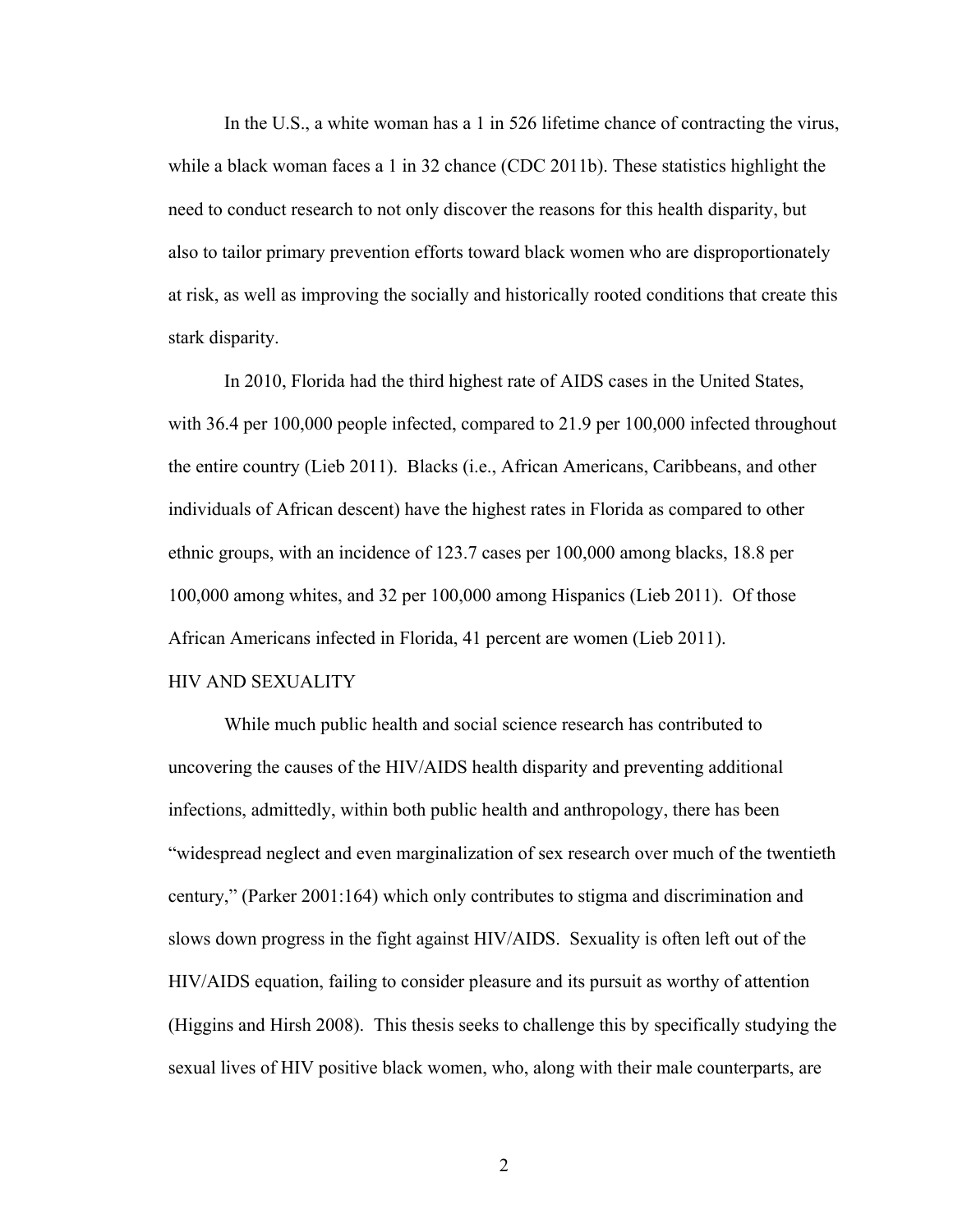uniquely and unequally infected with HIV/AIDS. The understanding of sexual decisionmaking and embodied encounters of these women from an anthropological perspective can inform public health efforts that seek to decrease HIV transmission, and improve the quality of life of those living with this chronic condition.

#### INTRODUCTION TO THE EPIDEMIC

The factors that contribute to the HIV/AIDS health disparity are complex, nebulous, and cannot be reduced to a single cause. They range from larger, macro level forces rooted in historical, political, social, and economic circumstances to more individually-based inter and intrapersonal influences. For example, on a broad, societal scale, black Americans live disproportionately in poverty (DeNavas-Walt et al. 2012) due to longer bouts of unemployment and lower pay rates than other groups (U.S. Bureau of Labor Statistics 2012; Williams and Prather 2003), and are less likely to have health insurance (Smedley et al. 2003; Williams and Prather 2003), frequently due to working jobs that do not offer employee insurance coverage (Williams and Prather 2003). Preventive health care is difficult to obtain, and those able to find care face a finite number of providers, extended waiting periods, and a lesser overall quality of care (Williams and Prather 2003). Poverty is often concentrated in inner cities due to racialized housing segregation, meaning lower quality education systems, fewer employment opportunities, and denser sexual networks, which is especially problematic in terms of sexually transmitted infections (STIs), including HIV (Williams and Prather 2003). African Americans, as a group, have the highest incidence of STI infections, including Chlamydia, gonorrhea and syphilis in the United States (CDC 2012), which when left untreated, makes them more susceptible to acquiring an HIV infection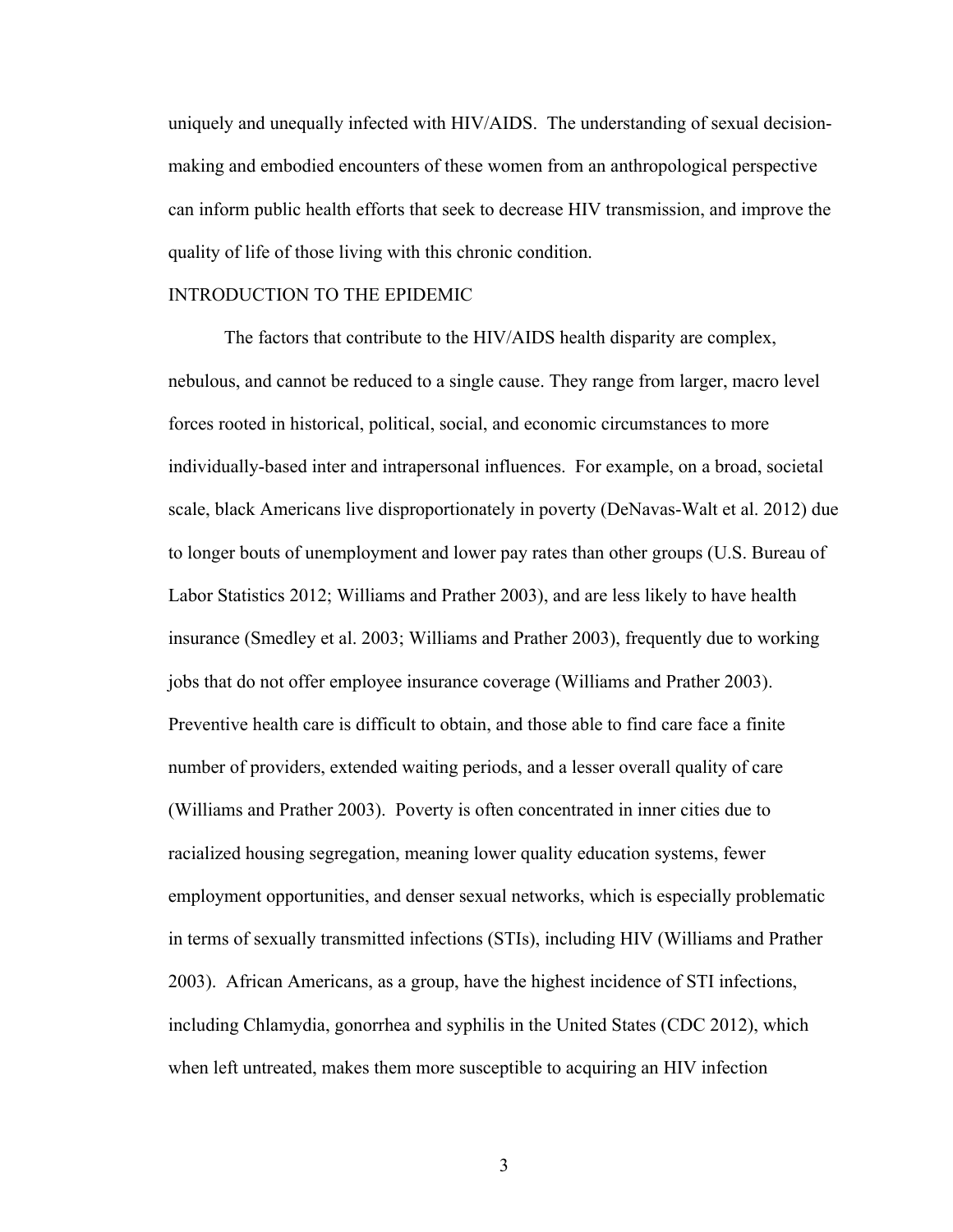(Fleming and Wasserheit 1999). These structural factors are intensified by interpersonal and intrapersonal level factors that are also said to contribute to this HIV/AIDS disparity.

On an interpersonal level, black women who are economically disadvantaged are likely to rely on men to meet the needs of themselves and their children, and may forgo condom use to please or placate their providing partner (Friedman et al. 2009; Wingood and DiClemente 2000). In circumstances of drug addiction, women may also engage in the exchange of sex in exchange for money or drugs on the streets (Romero-Daza et al. 2003). Great numbers of black men are removed from society due to high rates of incarceration and homicide, and some men may take advantage of women's willingness to sacrifice due to the demand created by their "relative scarcity" (Adimora et al. 2002:710). Within these relationships, assumptions of monogamy and a premium placed on trust means condoms may not be seen as necessary (Sobo 1995).

Finally, gender role expectations influence both inter and intrapersonal relationships and contribute to HIV/AIDS transmission. Due to the difficulty to advance sociopolitically, black men may overcompensate sexually by engaging in frequent and concurrent sexual relationships (Whitehead 1997), while women in relationships may be too trusting of their partner's assumed fidelity in order to maintain social appearances of having the "conjugal ideal," a faithful monogamous heterosexual relationship (Sobo 1998:79). As will be discussed later, anthropology tends to focus on the former (macrolevel causes) and public health on the latter (inter and intrapersonal level factors). Both of these areas of focus are essential in order to understand this healthy disparity, yet carry their own assumptions.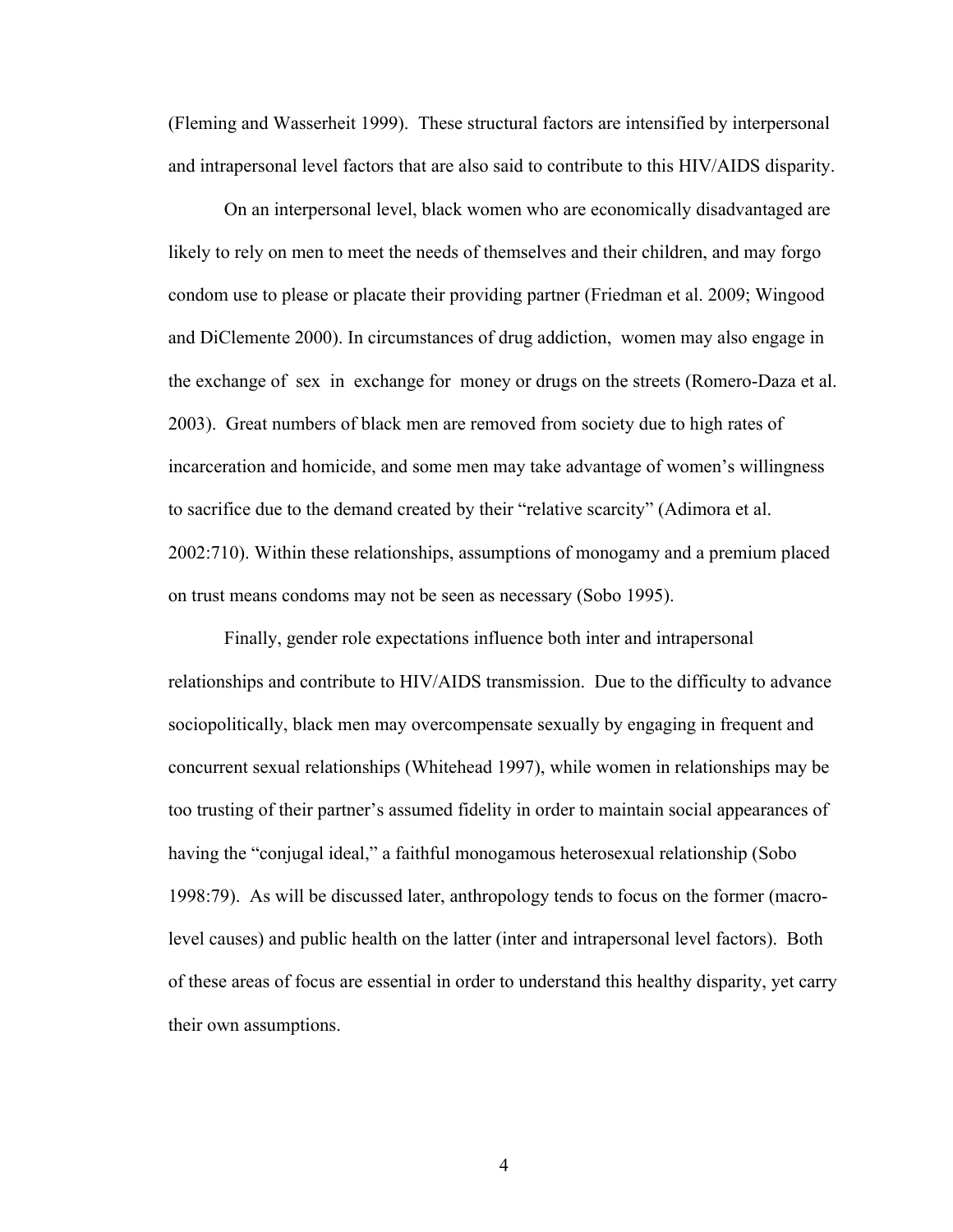This thesis will focus on the experiences of HIV positive women, yet to understand their infection risk it is necessary to include a discussion of black males. As one half of the HIV transmission equation, black men are said to exaggerate their masculinity through overemphasizing sexual prowess to make up for their lack of financial and status advancement (Bowleg et al. 2011; Whitehead 1997). This drives their involvement in concurrent sexual relationships, which are said to be more frequently among black Americans, creating pockets of infections within concentrated sexual networks (Adimora and Schoenbach 2002; Aral 2008; Morris 2009). Other men live "on the down low," meaning they portray a heterosexual lifestyle within relationships with women while engaging in sex with other men, often bringing HIV into what the female partner believes to be a monogamous, and thus safe, relationship (Dodge et al. 2008; Han et al. 2010; Martinez and Hosek 2005). On a larger scale, elevated incarceration rates due to harsher punishment for crimes spurring from the "War on Drugs" increase black men's risk of exposure to the virus behind bars (Blankenship et al. 2005; Lane et al. 2004; Millett et al. 2006). This is mainly due to the fact that prisoners have higher prevalence of HIV than the general population, and few prisons provide condoms to inmates who may engage in sex with other men (Braithwaite and Arriola 2003). Injection drug use in prison creates heightened risk as well, as few institutions offer clean syringes to inmates (Blankenship et al. 2005; Braithewaite and Arriola 2003). An astounding one-quarter of black men will be incarcerated in their lifetime (Blankenship et al. 2005), which creates unbalanced sex ratios in American society and increases the probability that women will compromise their health (e.g., not insisting upon condom use) to keep a partner around (Lane et al. 2004).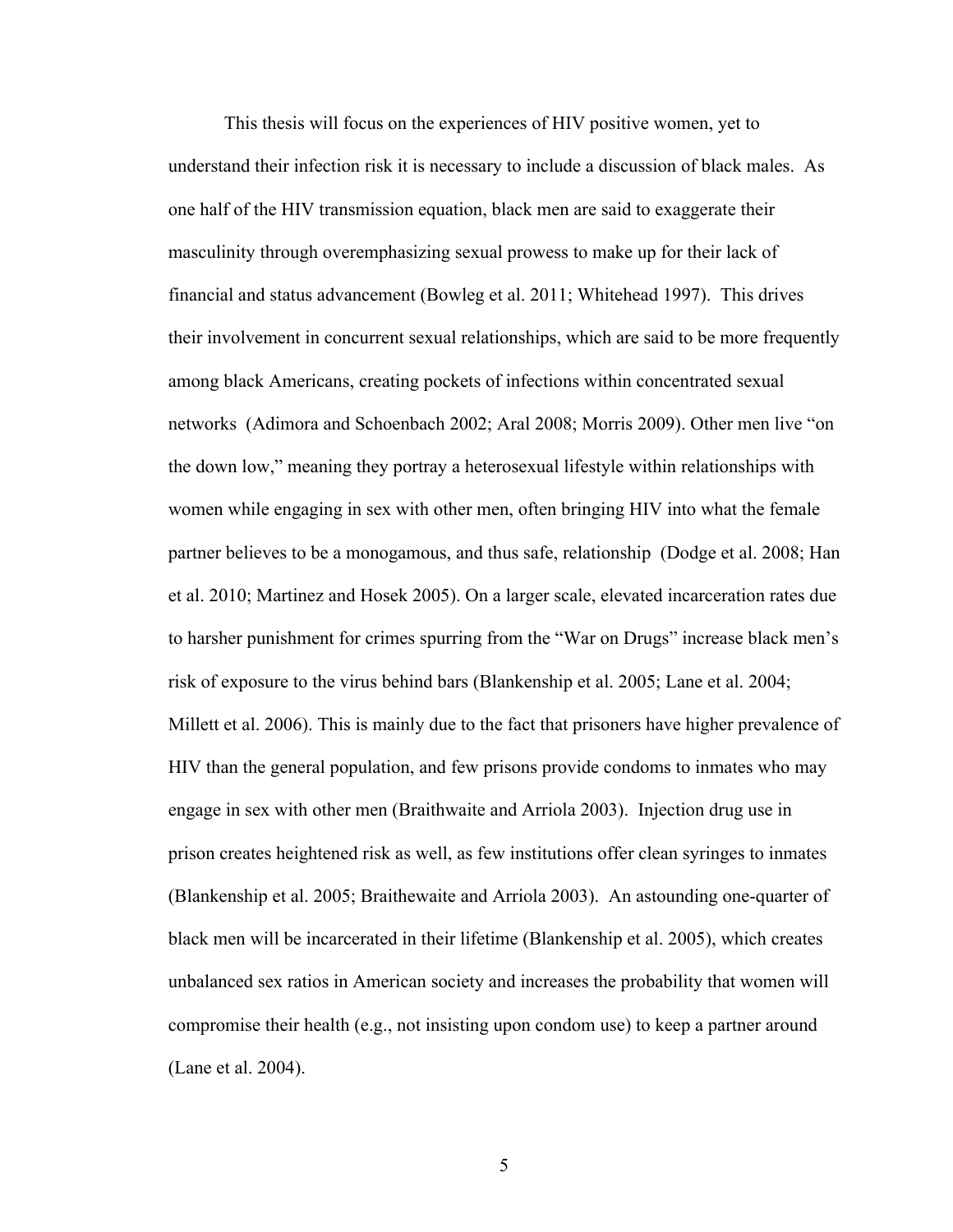It has been suggested that black women may often place their health at risk in order to advance financially, by trading or offering sex as an exchange for money (Wingood and DiClemente 2000). That is, in an effort to keep a partner that offers them financial stability, they may engage in sexual behaviors that increase their risk for HIV (Aral et al. 2006; Forna et al. 2006; Wingood and DiClemente 2000). On the other hand, Sobo (1995) posits that, rather than seeking financial security, inner city women deny their risk based upon a desire to increase self-esteem and maintain social appearances that dictate the need to be part of a trusting, loving relationship (Sobo 1995; Sobo 1998). As mentioned previously, black men struggle to maintain employment and adequate wages, and are frequently exposed to increased violence and jail time (Sobo 1998). Therefore, Sobo believes, it is unrealistic to expect they have the financial ability to support women as some literature suggests (Sobo 1995; Sobo 1998). Explaining black women's unsafe sex through a lens of financial dependence allows scholars to rationalize such a choice, whereby "profit-seeking makes sense according to capitalist logic" (Sobo 1998:78). Instead, for many women, self-esteem is rooted in their ability to attract and keep a man, and their social status is boosted by choosing a faithful, disease-free partner with whom the use of condoms is unnecessary (Sobo 1998). The use of condoms would signify distrust, a lack of intimacy, and ultimately a "failure" of a relationship (Sobo 1998:79).

Most broadly, poverty is responsible for a number of negative health outcomes among black Americans due to lack of access to health care (Farmer 1999; Williams and Prather 2003), unsafe and inconsistent housing (Aidala and Sumartojo 2007), and psychosocial stress (Dressler et al. 2005; Mays et al. 2007). Due to the various phenomena thought responsible for the heightened prevalence of HIV among black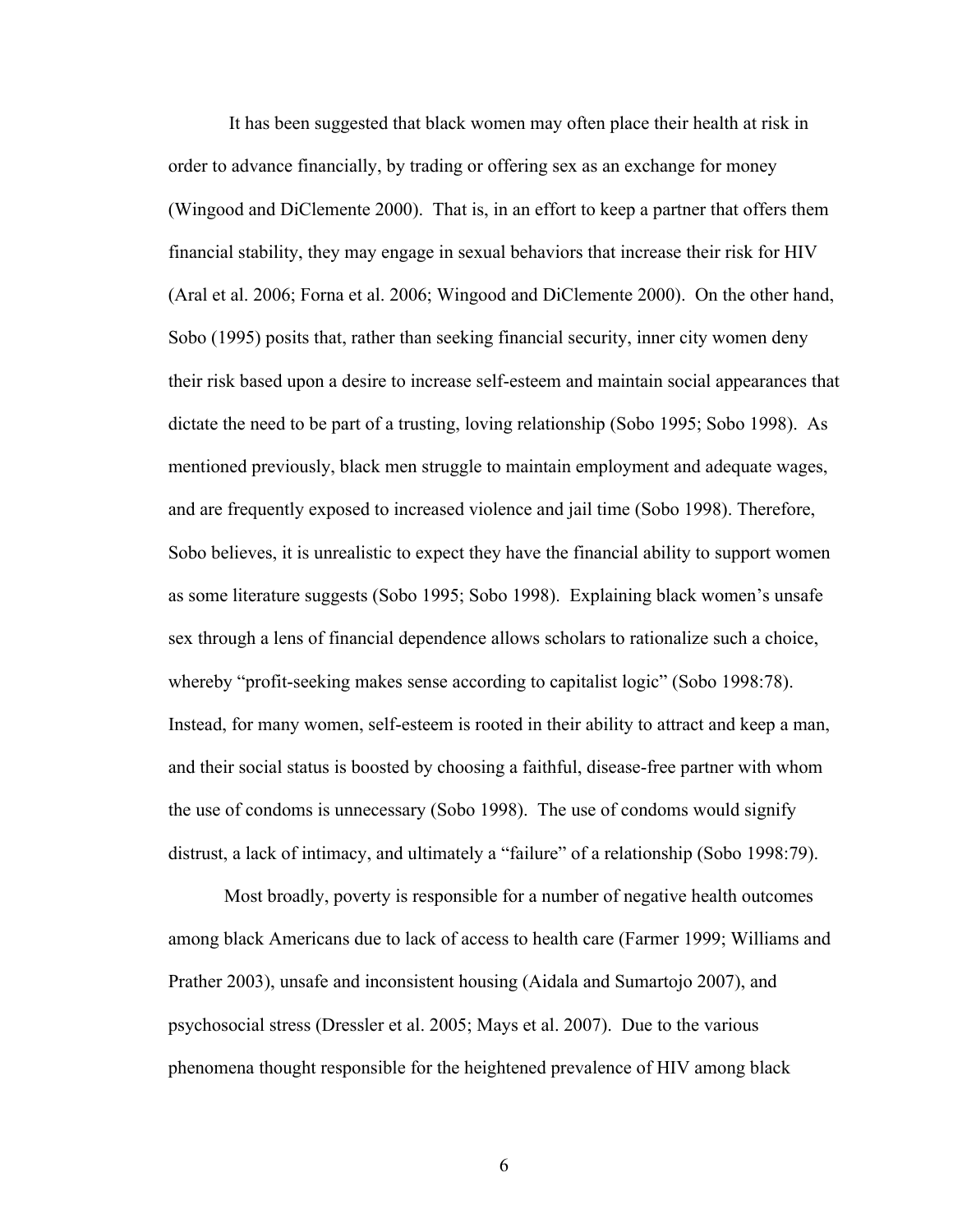Americans, men or women cannot be studied independently, but together to understand the nature of and power within their interactions in order to gain an entire view of how HIV saturates a community. Thus, it is essential to factor in the role of men when examining the lives of women with HIV.

## LIVING WITH HIV/AIDS

Persons infected with HIV face numerous challenges in addition to their health status including stigma (Barroso and Powell-Cope 2000; Lawless et al. 1996; Sandelowski et al. 2009), poverty (Aranda-Naranjo 2004; Farmer 1999), and overburdened federal programs which provide assistance including housing (National AIDS Housing Coalition n.d,) and medication to those infected (Kaiser Family Foundation 2012). In addition, they must navigate their romantic and sexual lives while dealing with the reality of being infected with an incurable sexually transmitted virus. Disclosing one's HIV status and engaging in sexual activity while infected can bring a great deal of fear and uncertainty (Gurevich et al. 2007; Kalichman and Nachimson 1999; Marks et al. 1999). Sex suddenly becomes more than an act; it can infect another person with HIV.

It is well evidenced that even though they and their partners may be aware of the dangers of unprotected sex, many HIV positive women continue to engage in risky sexual behaviors (Bova and Durante 2003; Kalichman and Nachimson 1999; Sowell et al. 2003). This research looks to gain insight into the factors that impact the decision of HIV positive women to engage in unprotected sex. Using a qualitative approach, the project seeks to examine a variety of issues such as who is involved, what is at stake, what factors are considered when having sex as an HIV positive black woman—with the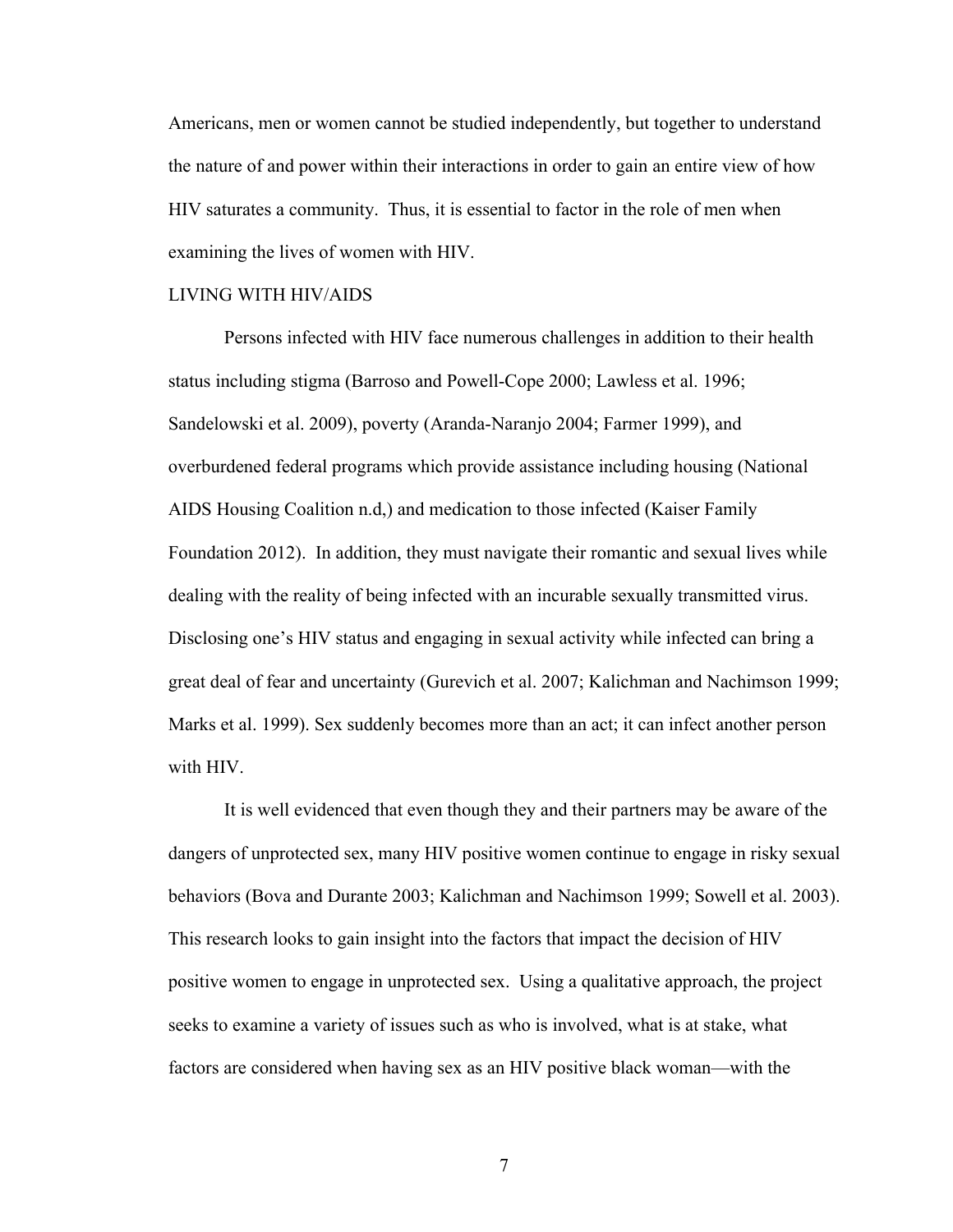ultimate goal of providing health care workers and public health practitioners ethnographic evidence to consider when creating secondary and tertiary prevention interventions that respond to the reality of the clients' lives.

## ANTHROPOLOGY AND PUBLIC HEALTH

Since HIV was first reported in 1981, prevention efforts have been largely centered on changing individual behaviors—e.g., increasing the use of condoms, choosing monogamy, avoiding needle sharing (Adimora and Schoenbach 2002; Aggleton 2004; Marks et al. 1999; Parker 2001). Specifically, public health programs and interventions continue to place the burden of responsibility on the individual to protect themselves from HIV infection (Aggleton 2004; Parker 2001; Singer 1998). Along with this comes the assumption that humans, when equipped with enough knowledge about a topic, will naturally make the rational choice, which is to protect themselves from HIV by way of condoms or other barrier method, monogamy, or never sharing needles (Adimora and Schoenbach 2002; Marks et al. 1999; Singer 1998). Rooted in economic theory, it is assumed that rational choices (such as protecting oneself from HIV infection or protecting one's partner via status disclosure) are made systematically by those who calculate options and make the best decision based upon empirical evidence and reason (Simon 1955). This approach, which makes the choices of unsafe sex or needle sharing seem irrational, simplifies men and women to the status of "*homo economicus,"* who chooses the option that has more pros than cons on their list of potential outcomes (Van Campenhoudt 1999:186). This individualistic method, said be "too simplistic," views risk taking through dichotomous lens of either/or choices (Van Campenhoudt 1999:186)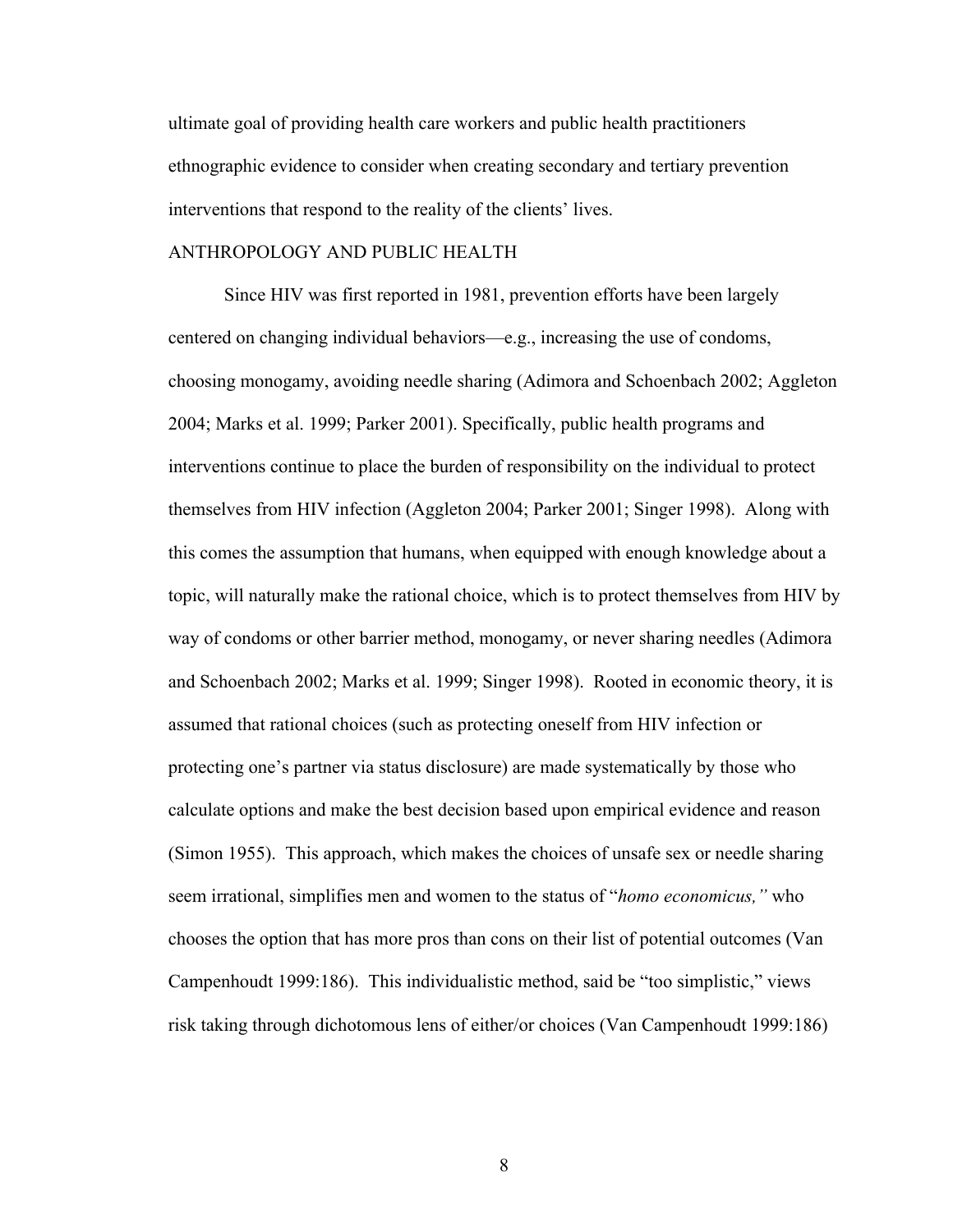and disregards the impact of interpersonal, social, and structural factors in limiting an individual's ability to protect his/her sexual partners from infection with HIV.

Epidemiological studies generally focus on rapid data collection assessing factors such as the number of sexual partners, frequency of different sexual acts (e.g., vaginal, sexual, and oral sex), rates of condom use, disclosure of serostatus to partners, and compliance with medications (Rice et al. 2006:164). While important to understand risk from a statistical point of view, such approaches tend to "decontextualize" this information from the "social processes that are both historically rooted and linked to persons," most of which are "not visible" to the researcher (Castro and Farmer 2005:53). It seems behavior alone becomes a method to categorize people—who is more or less likely to contract HIV-- without considering factors which are beyond their control but certainly play a role in their infection likelihood. Further, most public health and epidemiological reports are quick to identify groups as being "at-risk," in turn grouping individuals in order to implement preventive practices (Nguyen and Peschard 2003:457). Anthropologists are hesitant to subscribe to this discourse of "at-risk" groups, as it "subjects individuals and social groups to forms of "discrimination" and further reinforces "stereotypes" and "stigma" (Nguyen and Peschard 2003:458). Placing people at risk and the incurring stigma often convey messages of morality or worthiness, which are a serious threat to the commitment needed to successfully defeat HIV/AIDS.

Singer (1994) refers to AIDS as an "*opportunistic disease*" which arises from poverty (937, original emphasis). He argues that the examination of HIV cannot simply follow the "short-sighted" model that over-emphasizes "'risk groups' and 'risk behaviors'". Rather, it should not be divorced from the "unhealthy" social, environmental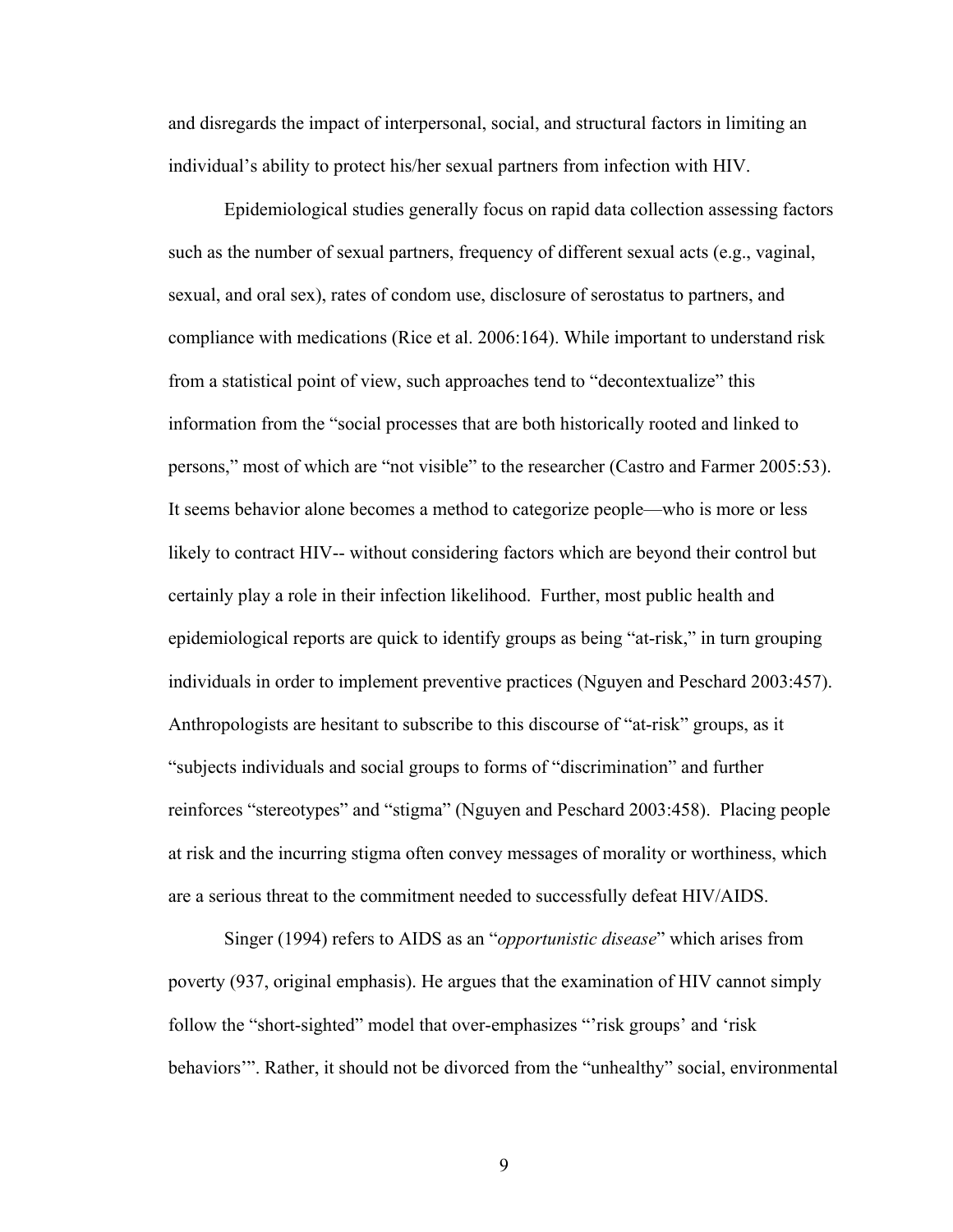and political situations of the poor (Singer 1994:937). Additionally, the creation of risk groups on the basis of behavior alone often incorrectly assumes "common sociocultural identities and unified attitudes and values," and denies existing idiosyncrasies (Singer 1998:12). The actions of individuals must be considered in the broader spectrum of the social body and the body politic, otherwise risk will continue to demarcate African Americans and other groups. Anthropologists are able to provide an essential "translation" of public health policies into socially and culturally understood and acceptable models, yet they fall short when it comes to developing programs of their own, which is a strength of public health (Hahn and Inhorn 2008:6).

Within medical anthropology, theories such as structural violence and the political economy of health paint pictures with broader strokes, seeking to take the onus of responsibility off the individual and instead focus on the situations that constrain their agency as the source of increased HIV infection (Janes and Corbett 2010; Singer 1994). Singer (1998) provides the example of needle sharing among injection drug users (IDUs) to illuminate political economic effects on health. Though IDUs are aware of the dangers of sharing their needles, including the risk for AIDS, laws that make carrying needles a crime and the requirement of a prescription in order to obtain clean needles create a "structurally imposed needle scarcity" and lead IDUs to place themselves at risk (Singer 1998:14). Thus, what may look like an irrational "choice" to knowingly expose oneself to HIV or other infections via shared needles is actually a forced decision made according to structural impediments. Accordingly, it is crucial to look beyond individuals and examine how risk is "structure[d]" around them, limits their choices (Singer 1998:15), and perpetuates hegemonic power structures (Singer 1998:22).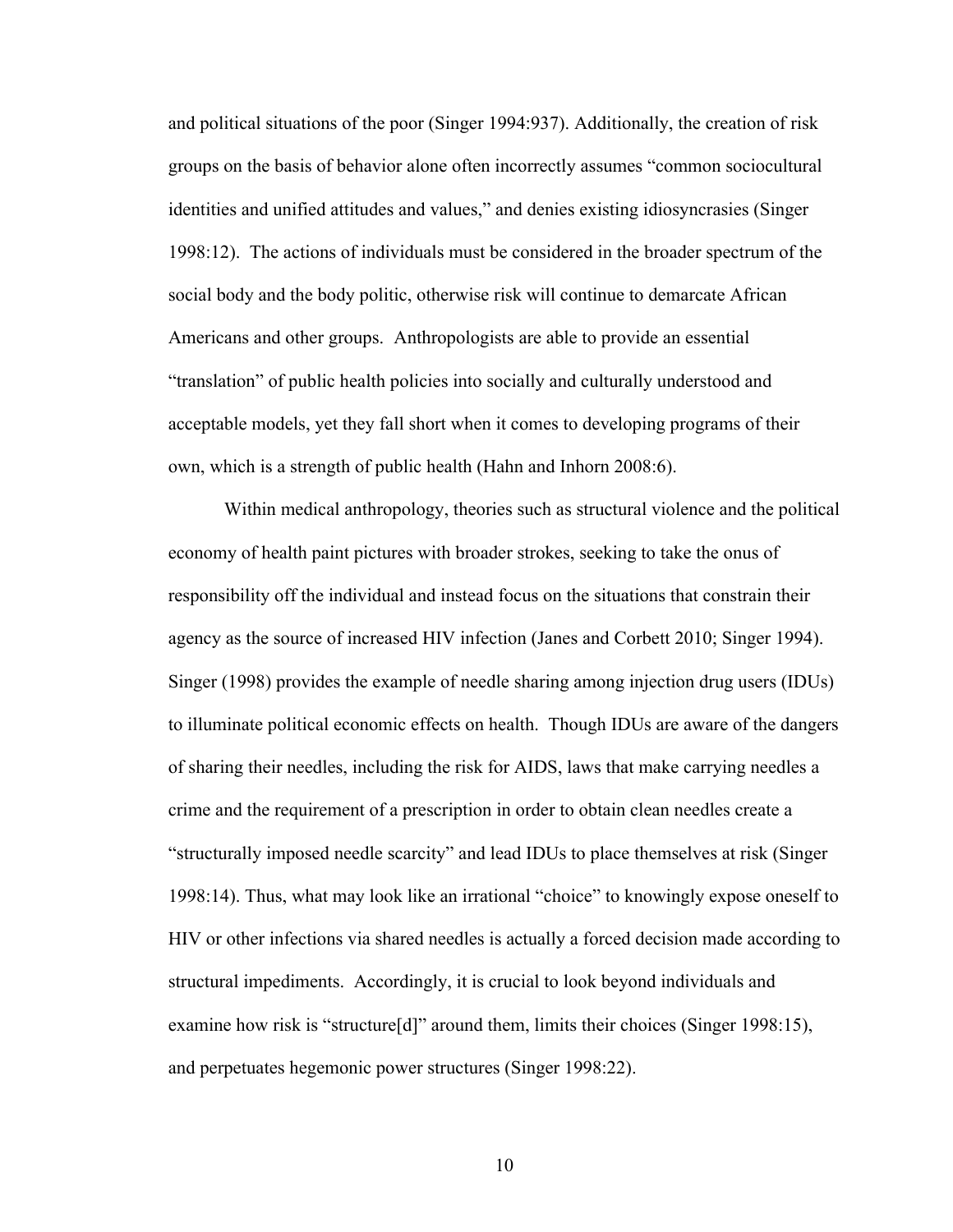It is often a struggle to find a middle ground between the rationale-based public health education efforts that place individuals responsible to make safe and healthy choices and wider anthropological views that place historical, economic, social and political factors as most influential on the health of the poor. For this project, the research questions and understandings of why black Americans are so unequally affected by HIV/AIDS tend to be theoretically rooted in the latter, because elements such as poverty, inaccessible resources, inadequate housing, and underpaid employment often limit the choices people are able to make. Thus, even though one may know what behaviors are best for their health, such as eating fruits and vegetables, or wearing condoms for sexual activities, they may be without a number of necessary conveniences to facilitate these healthy behaviors as a part of their daily lives. For example, women needing to schedule a clinic appointment may struggle to find childcare, or have to work during a clinics hours of operation. Men with a felony conviction have severe restrictions to government assistance (Blankenship et al. 2005) and be unable to afford to take a day off of work to visit a doctor for a suspected sexually transmitted infection. These examples are illustrations of potential roadblocks people may face to engaging in health behaviors, despite their knowledge of what public health experts say is best for them.

Fortunately, the use of the Social Ecological Model (SEM) provides a structure with which to analyze the competing paradigms of macro versus micro level causes of health. The SEM consists of five levels that all equally influence and interact with a person (or group of persons) to affect their health; these levels are: 1) intrapersonal; 2) interpersonal; 3) organizational; 4) community; and 5) societal (Coreil 2010). This holistic approach allows for the integration of factors ranging from proximal to distal and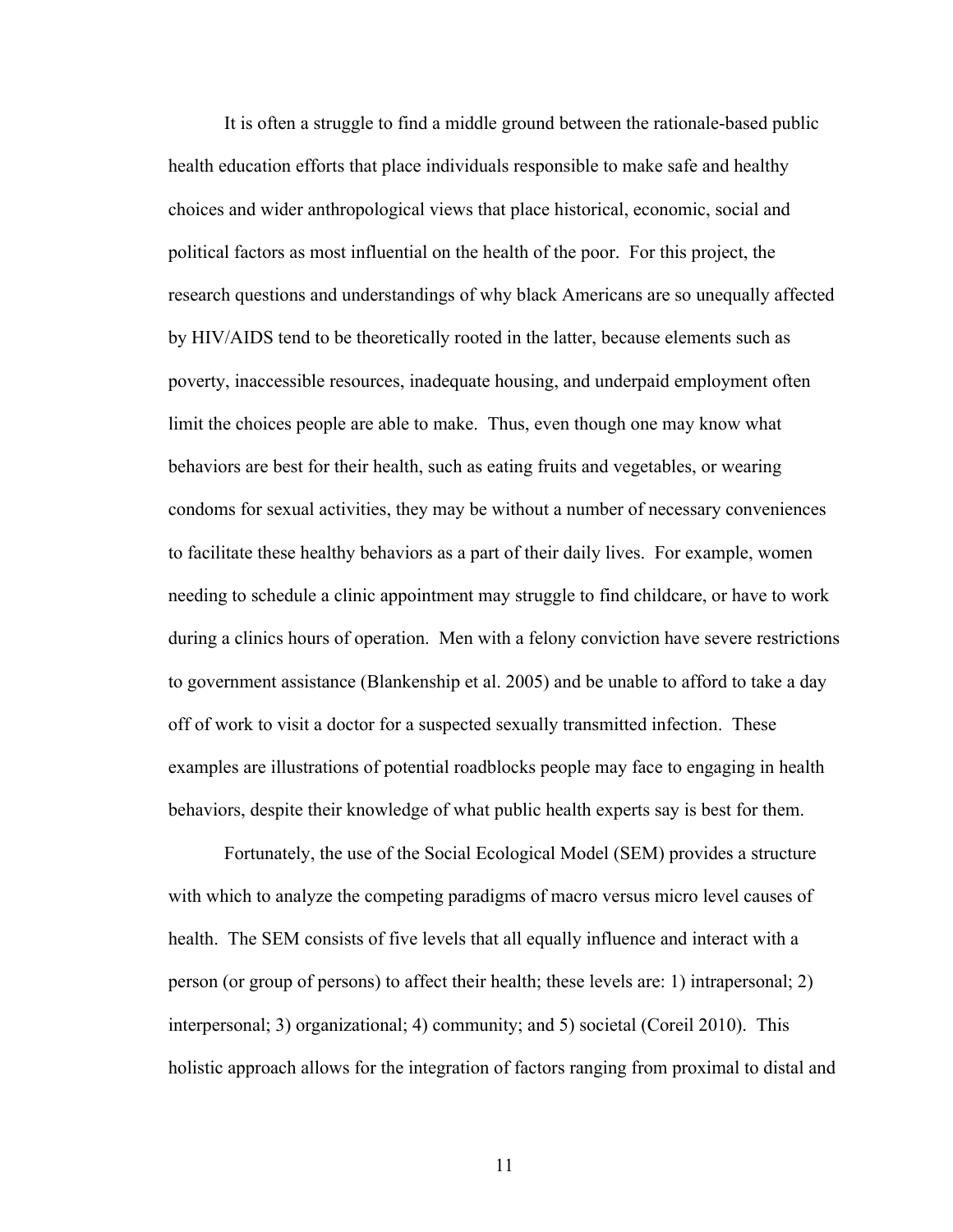for a broader, more inclusive view of a health problem (Coreil 2010). Further, use of the SEM allows health to be influenced at several levels, creating various leverage points for interventions or programs (Rimer and Glanz 2005).

Accordingly, the various levels of influence on health are interconnected, making it essential consider how changes on one level can impact the other levels. The construct of "reciprocal determinism" within the Social Cognitive Theory (SCT) is a useful tool for considering the interrelationship and fluidity between causal factors. Reciprocal determinism suggests an individual, their behavior, and their environment are equally influential upon one another, whereby if one element changes, a shift will necessarily occur in another (Rimer and Glanz 2005). More, SCT relies heavily upon the construct of self-efficacy, or the confidence one has that they are able to perform a certain behavior in a number of different settings (Rimer and Glanz 2005). Self-efficacy and the behaviors it promotes or inhibits are influenced by a number of other related concepts, including behavioral capability (having the knowledge or skill to perform the behavior), outcome expectations (anticipated result of the behavior), modeling (what behaviors are being peformed in the environment around the individual), and reinforcements (what actually occurs as a result of this behavior, and its promotion or discouragement of this behavior to be repeated) (Rimer and Glanz 2005).

For example, a woman's self-efficacy for ensuring condoms are used with her partner is shaped by a number of factors, including what she anticipates her partner's response will be to her request for condoms (outcome expectations), and how her friends or peers approach this same situation (modeling). Once she has gained enough selfefficacy, her behavior is likely to change (condoms will be used during sexual activities).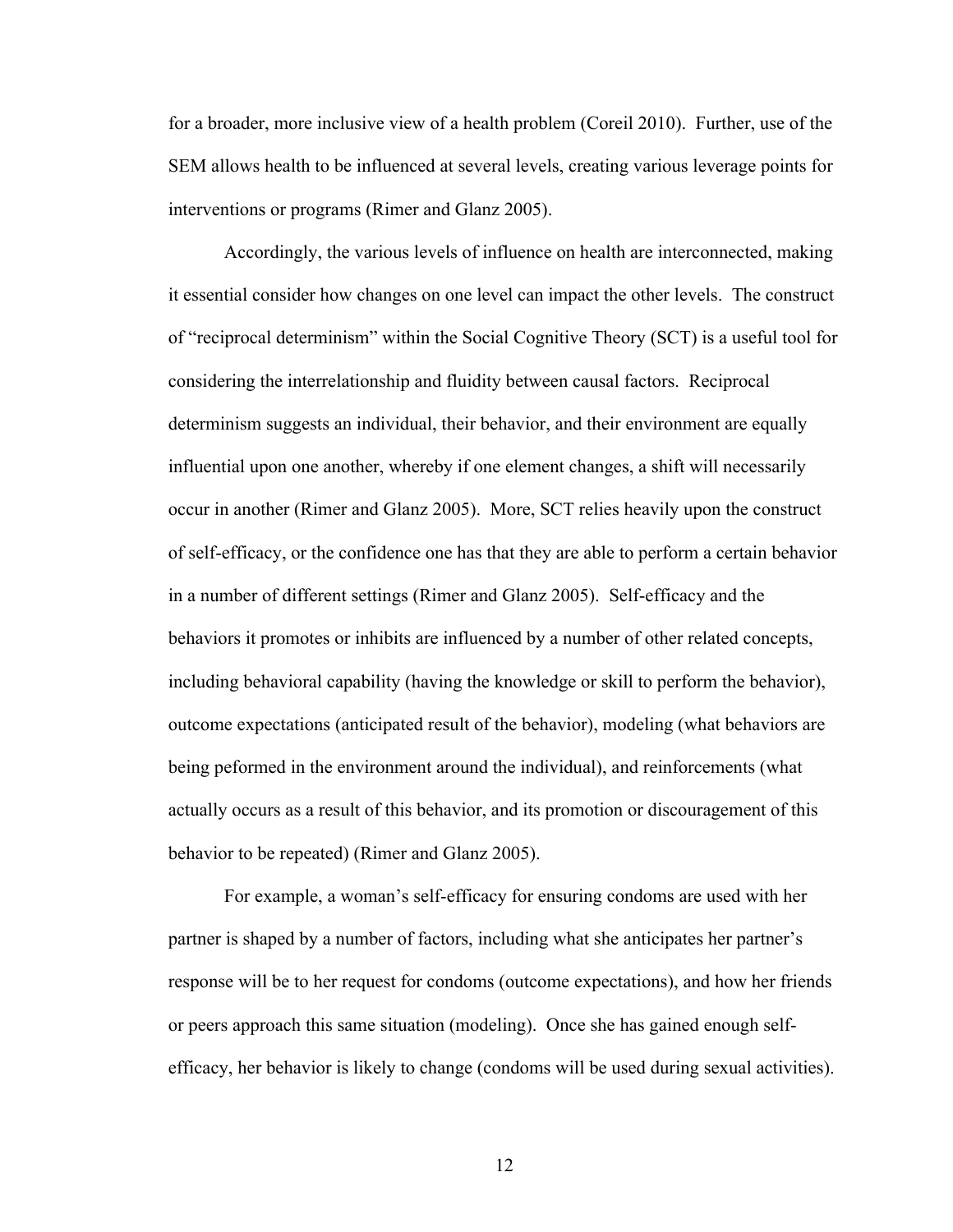Depending on the actual outcome of the situation, she will receive reinforcements or deterrents to performing this behavior again. Accordingly, the environment is affected as well, based upon, for example, whether the sexual partners of this woman may begin to feel using condoms is the norm. The notion of reciprocal determinism, the idea that a person, their actions and their surroundings are constantly influx and influencing one another is useful when considering the multitude of factors considered to play a part in the HIV/AIDS epidemic.

In the end, no matter what causes one to become infected with HIV—structural constraints or individual behaviors—living with HIV is likely a difficult road. The unfortunate victim blaming that can result from holding someone individually accountable for their infection is neither productive nor does it change the infection. Instead, it perpetuates stigma and may incorrectly place individuals into "risk" groups. STUDY GOALS

The purpose of this research is to understand how HIV positive black women, a group disproportionately affected by the virus, make decisions about their sexual experiences with regard to themselves and in relation to their partners. One of the main foci is to understand how their HIV infection has affected their experiences of sex and intimacy. Whether or not women decide to disclose to their partners, what motivates them to hide or share their status, and how this impacts condom use are important questions addressed in this study as well. Disclosure and condom use have legal, ethical, and health related consequences that are worthy of understanding, especially in the context of life as a black American woman with HIV/AIDS.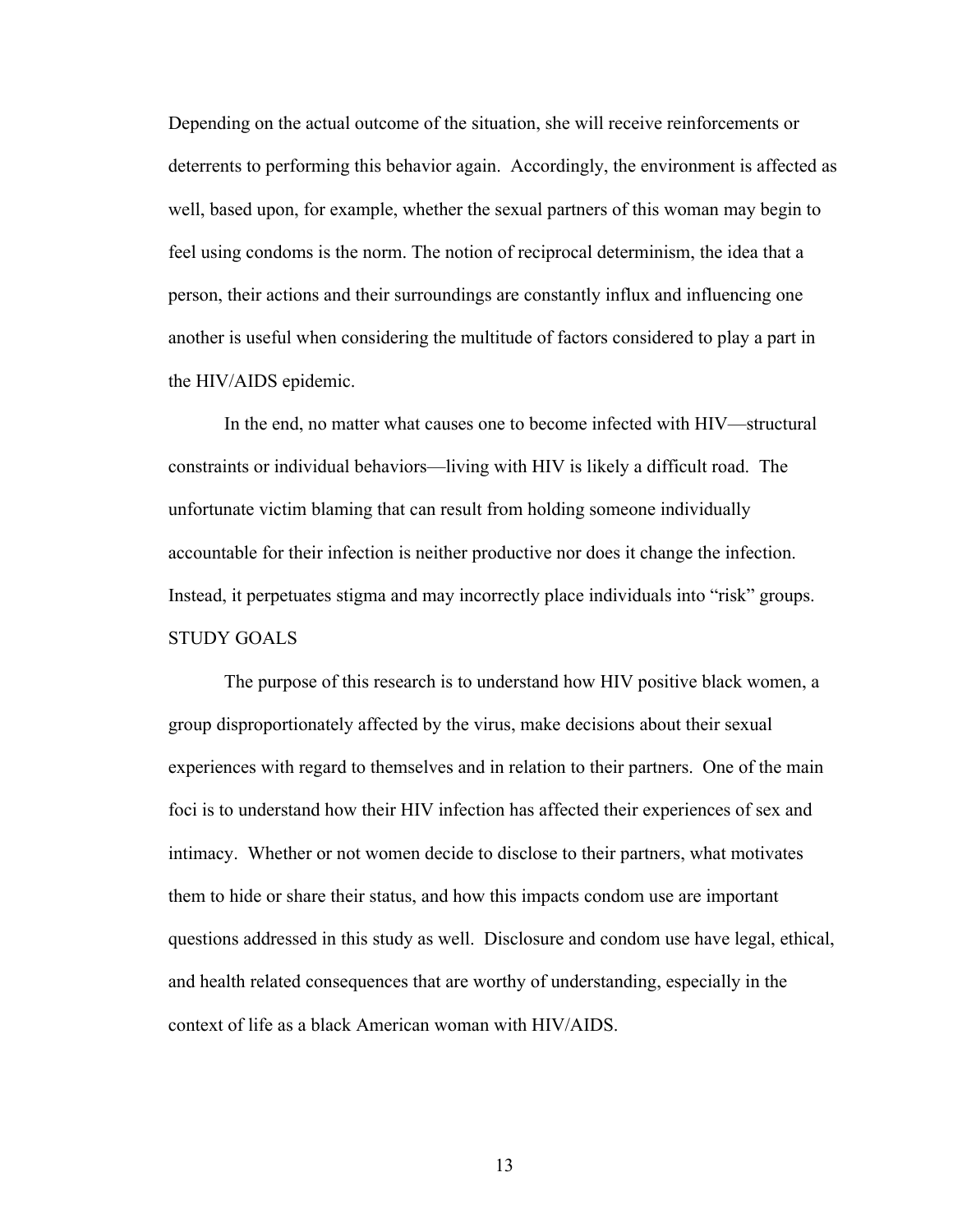### A WORD ON LANGUAGE CHOICE

Throughout this thesis, the terms "black," "black American" and "African American" are used interchangeably. Both "black" and "black Americans" suggest a wider range of ethnic and cultural variation, allowing for individuals who may not identify as African American, or with heritage outside of Africa, such as Afro-Caribbean.

It is also essential to note that the terms " race" and "ethnicity" are used throughout this research as socially constructed concepts and are not intended to suggest any biological or genetic variations that are frequently assumed to be inherent in racial difference (Goodman 2000: Gravlee et al. 2009). When used here, race or ethnicity is most meaningful in terms of self-identification of participants, generally through phenotypic traits such as skin color.

Also, though many of the women whose data are presented here are currently living with an AIDS diagnosis (defined by a CD4 count of less than 200 or by the presence of one or more opportunistic infections [Wiley and Allen 2009]), they are referred to as living with HIV, being HIV positive, or being sero-positive instead of specifying whether they have had an actual AIDS diagnosis. Anecdotally, a staff member at Francis House, the agency where this research was conducted, explained that an official AIDS diagnosis was more important during the early years of the epidemic, as it allowed individuals to qualify for governmental benefits such as disability. Today, he says, an AIDS diagnosis alone is not enough to receive these, and is therefore a less essential categorization.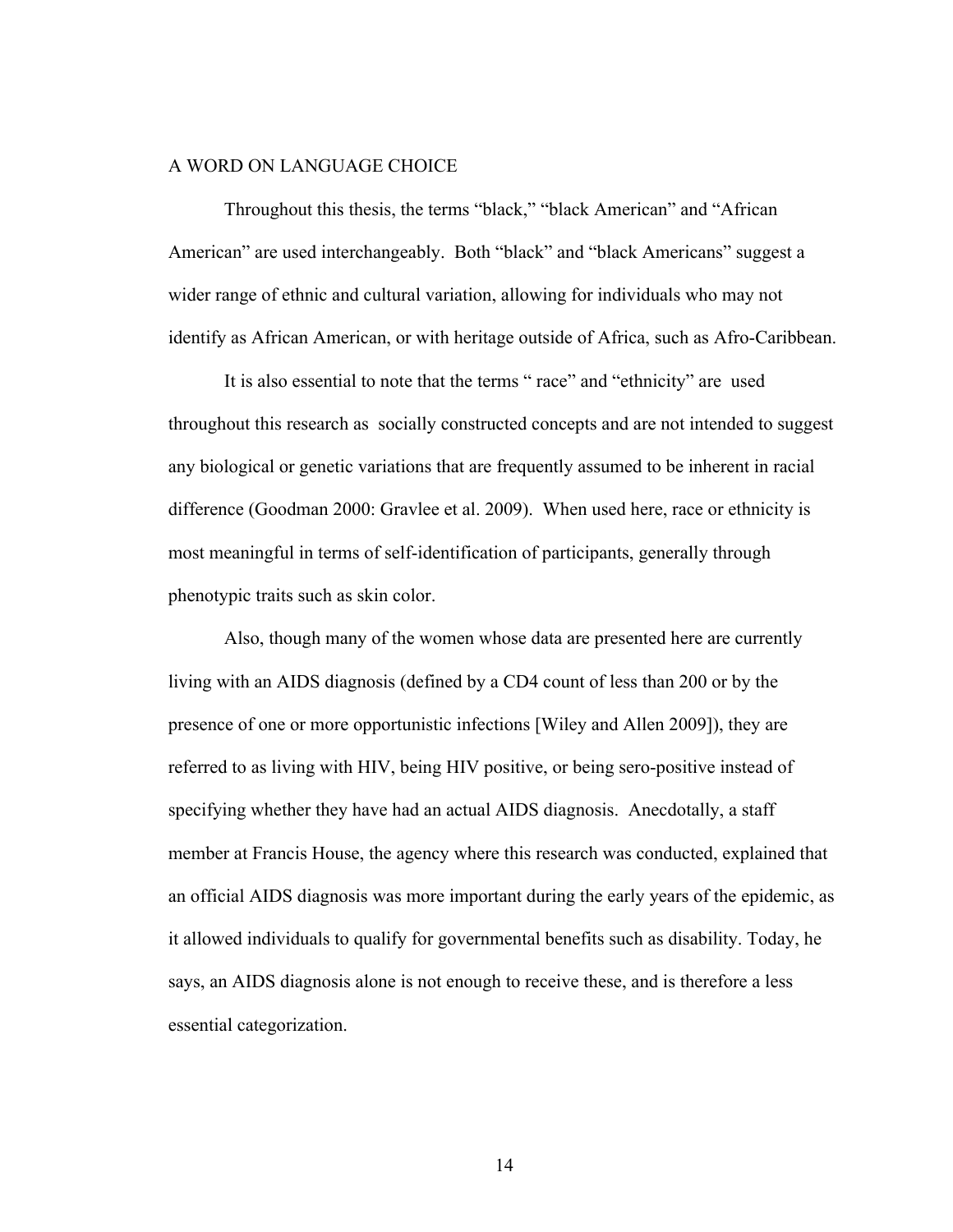#### THESIS OUTLINE

The purpose of this thesis is to present findings from research conducted at Francis House, a local non-profit organization that provides various services to individuals living with HIV/AIDS. Participant observation and semi-structured interviews were used to collect data seeking to understand how the relationships, intimacy, and sexual experiences of HIV positive black women have been affected by their diagnosis.

Chapter 2 is a more in depth look at the background literature including the research that has provided evidence about the factors contributing to the HIV disparities found in the U.S., in particular, structural violence, culturally unique influences, and gender role expectations. The second half of the chapter explores what social science and public health literature says about the lives of women following their diagnosis, taking special consideration of condom use, disclosure patterns, sexual enjoyment and satisfaction, and how each of these factors may vary according to a partner's serostatus.

Chapter 3 describes the setting for this research, Francis House, and the methods used to collect data. Additionally, this chapter includes a discussion on the positionality of the researcher, and of how such position may have helped or hindered acceptance by participants and the collection of information.

Results from the data collection will be presented in Chapter 4, detailing the themes and commonalities as well as the heterogeneity of the women who participated in this research project. Because of the very small sample size  $(n=9)$ , no broad generalizations can be made. Instead, the chapter focuses on how the stories told by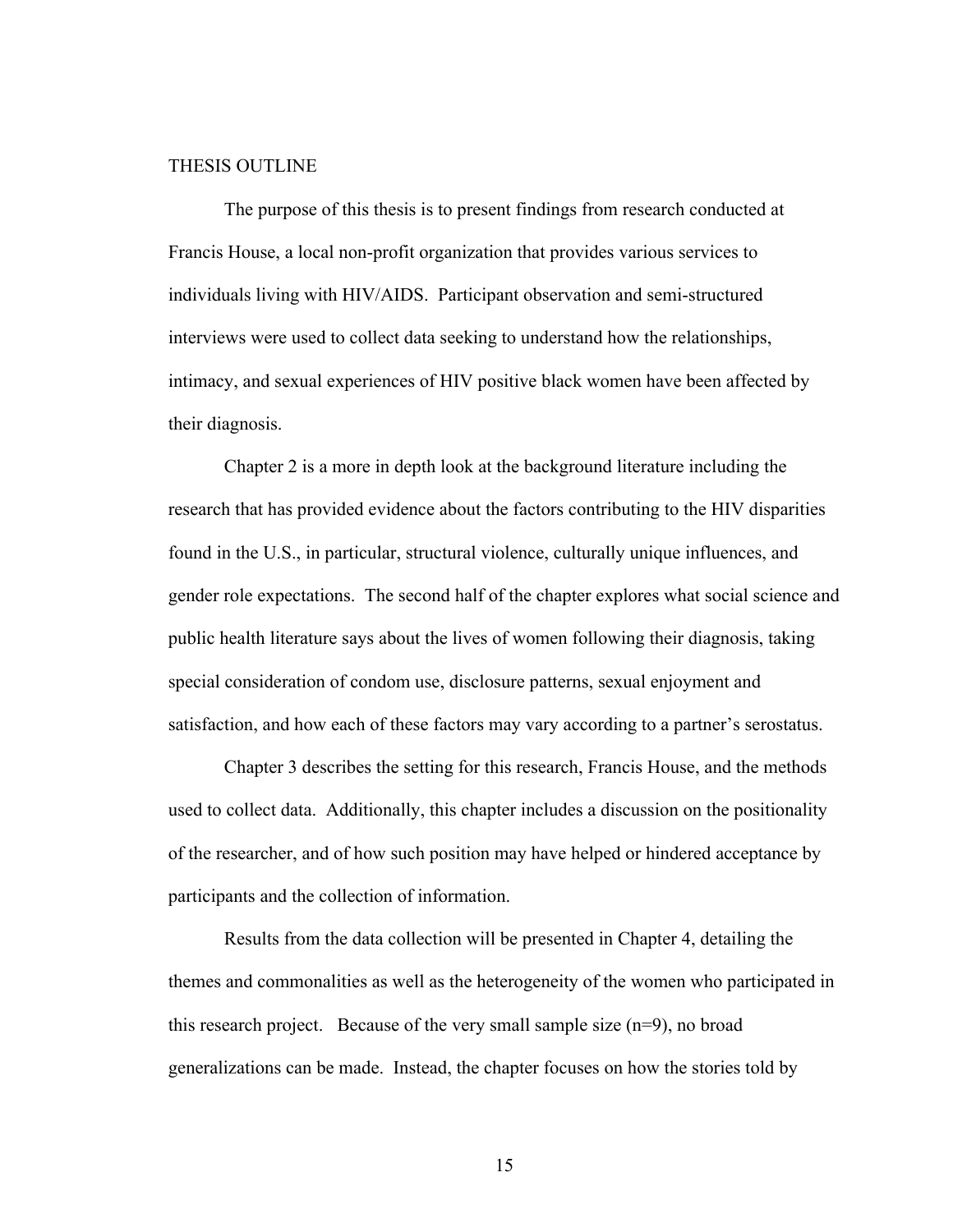these women fall into common themes, and explores the diversity of experiences within these themes.

The final section, Chapter 5, will provide interpretation and discussion of the results presented in Chapter 4. In addition, recommendations will be provided based upon the study findings. Finally, limitations of the study will be presented.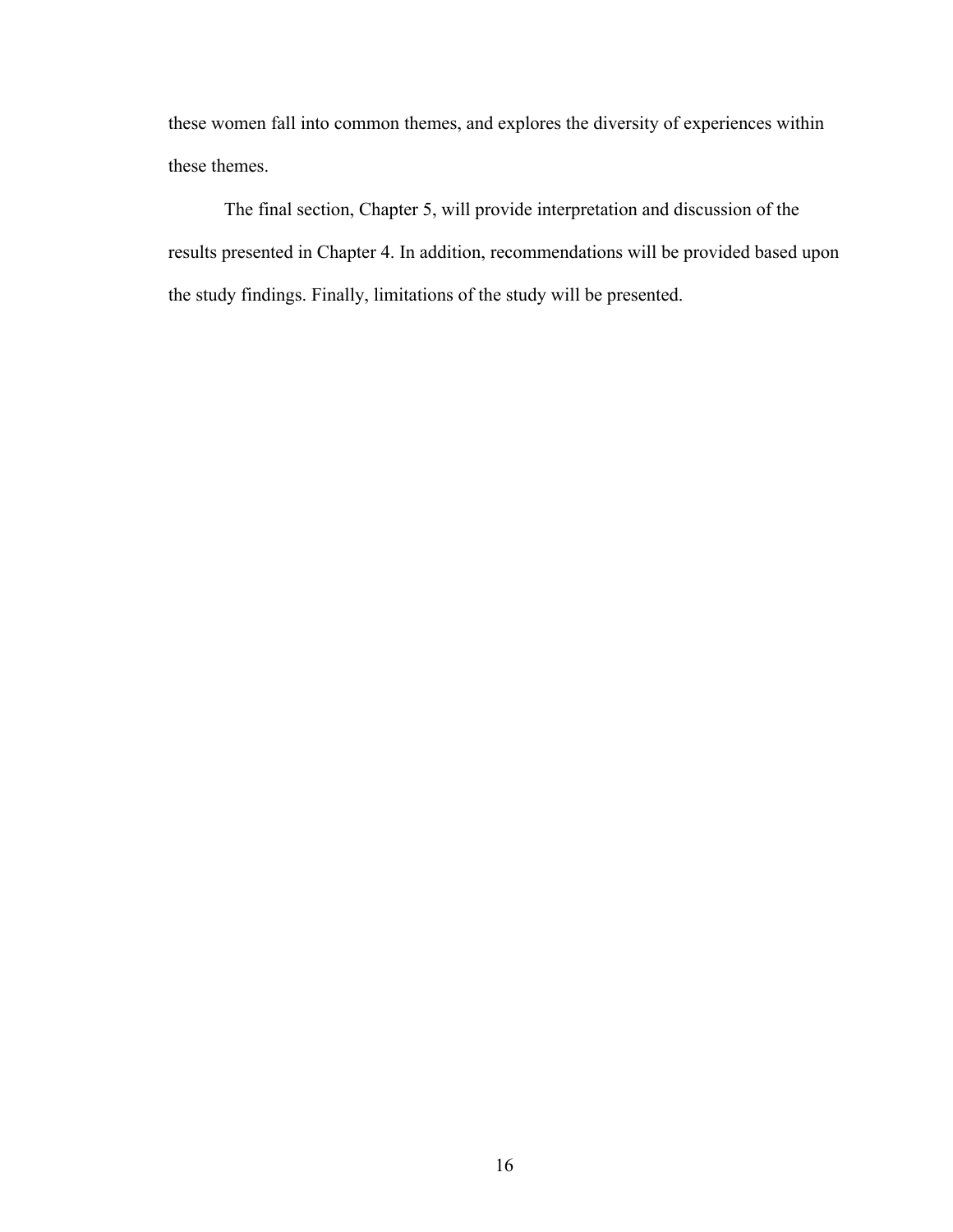## **Chapter 2: Background**

#### INTRODUCTION

There is no one single reason that can explain why HIV affects the black community in the United States at a disproportionate rate. Structural factors affect all black Americans and limit their access to health promoting resources, increasing their rates of various diseases to levels higher than those found among other ethnic groups. These limitations, when placed in context of women and men's typical gender roles and cultural expectations, contribute to the HIV disparity among black Americans. In order to contextualize this health disparity, it is important to begin by discussing the macro forces that are said to contribute, including historical racism and discrimination, poverty and the consequential lack of access to resources, including housing, employment opportunities, and health care. Next, closely linked, is structural violence, said to work hand in hand with poverty and discrimination, leading to limited choices in terms of health and well-being (Farmer et al. 2006). Next, elevated rates of incarceration, unequal sex ratios, and gender role expectations that create an environment unique to black Americans and are said to add to the complex web of disease contributors will be discussed. Finally, the section that follows will align more closely with the research goals and questions, mainly concerning life after an HIV diagnosis and how relationships and sexuality are affected.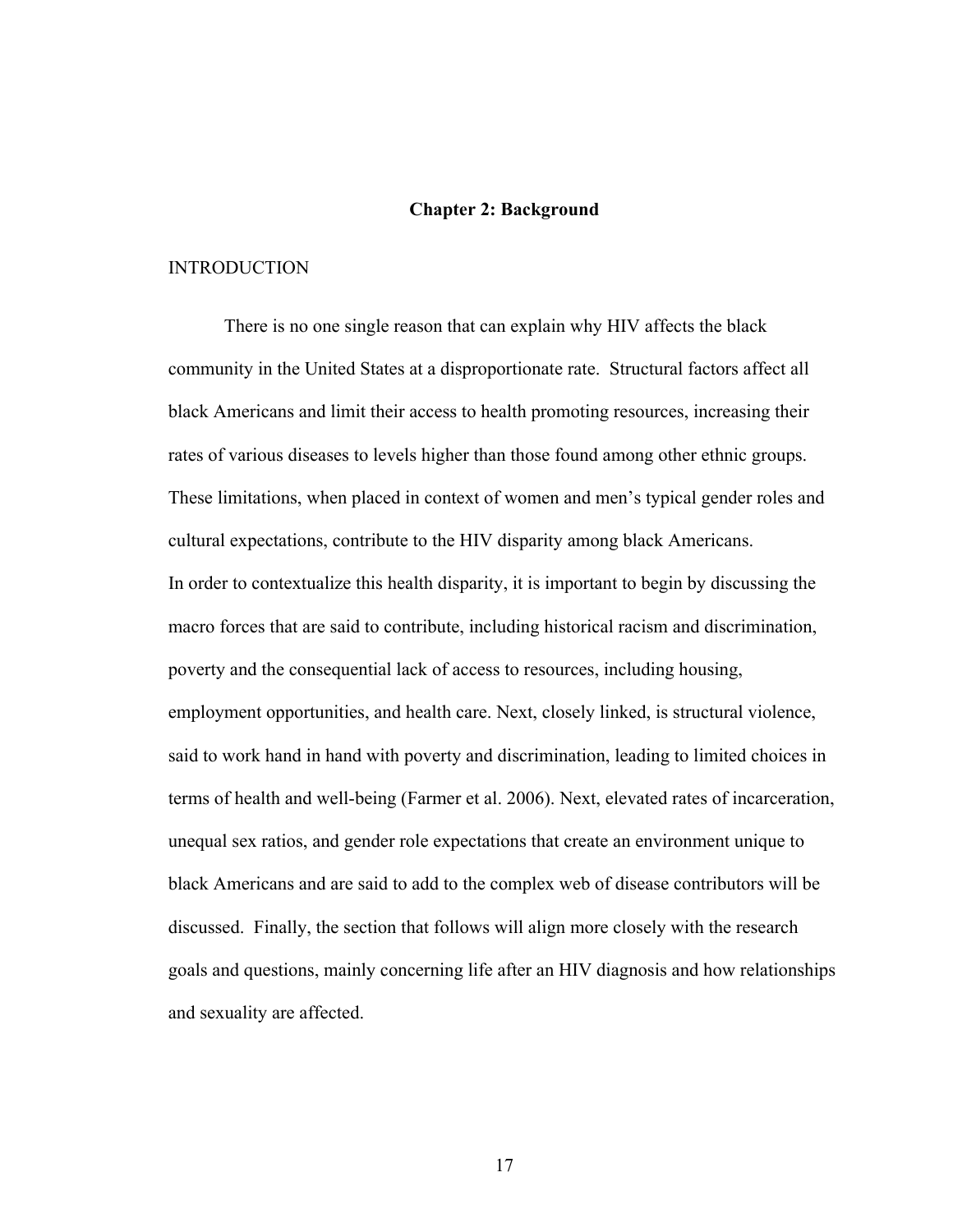## STRUCTURAL FACTORS

Throughout the nation, 15 percent of the U.S. population lives in poverty as defined by the U.S. Census Bureau, yet the black population has a poverty rate of 27.6 percent (DeNavas-Walt et al. 2012). The 2011 United States Census reveals that blacks have the highest poverty rate of any other racial group; Hispanics follow close behind blacks at 25.3 percent, Asians at 12.3 percent and whites at 9.8 percent living below the poverty line (DeNavas-Walt et al. 2012).

Due to these disproportionate poverty rates, black Americans also suffer from limited access to quality health care (Williams and Prather 2003). Nearly 16 percent of all Americans lack health insurance coverage, with black Americans and Hispanics being uninsured at elevated rates; 19.5 percent and 30.1 percent, respectively (DeNavas-Walt et al. 2012). Comparatively, white Americans are uninsured at a rate of 14.9 percent, and Asians at 16.8 percent (DeNavas-Walt et al. 2012). An Institute of Medicine report claims one's health insurance coverage may be more influential on "timeliness and quality of healthcare" than any other factors, including economic status (Smedley et al. 2003:84). In comparison to whites, black Americans are more likely to be covered with Medicaid or other public entity (Smedley et al. 2003). Employment, too, is related to a lack of health insurance among blacks because they more often work jobs that do not offer employee insurance coverage (Smedley et al. 2003)

With respect to employment, black Americans face higher rates of unemployment, earn lower median wage, and face longer bouts of unemployment than whites and Hispanics (U.S. Bureau of Labor Statistics 2012; Williams and Collins 2001). In 2011, blacks had the lowest annual median household income earnings at \$32,229,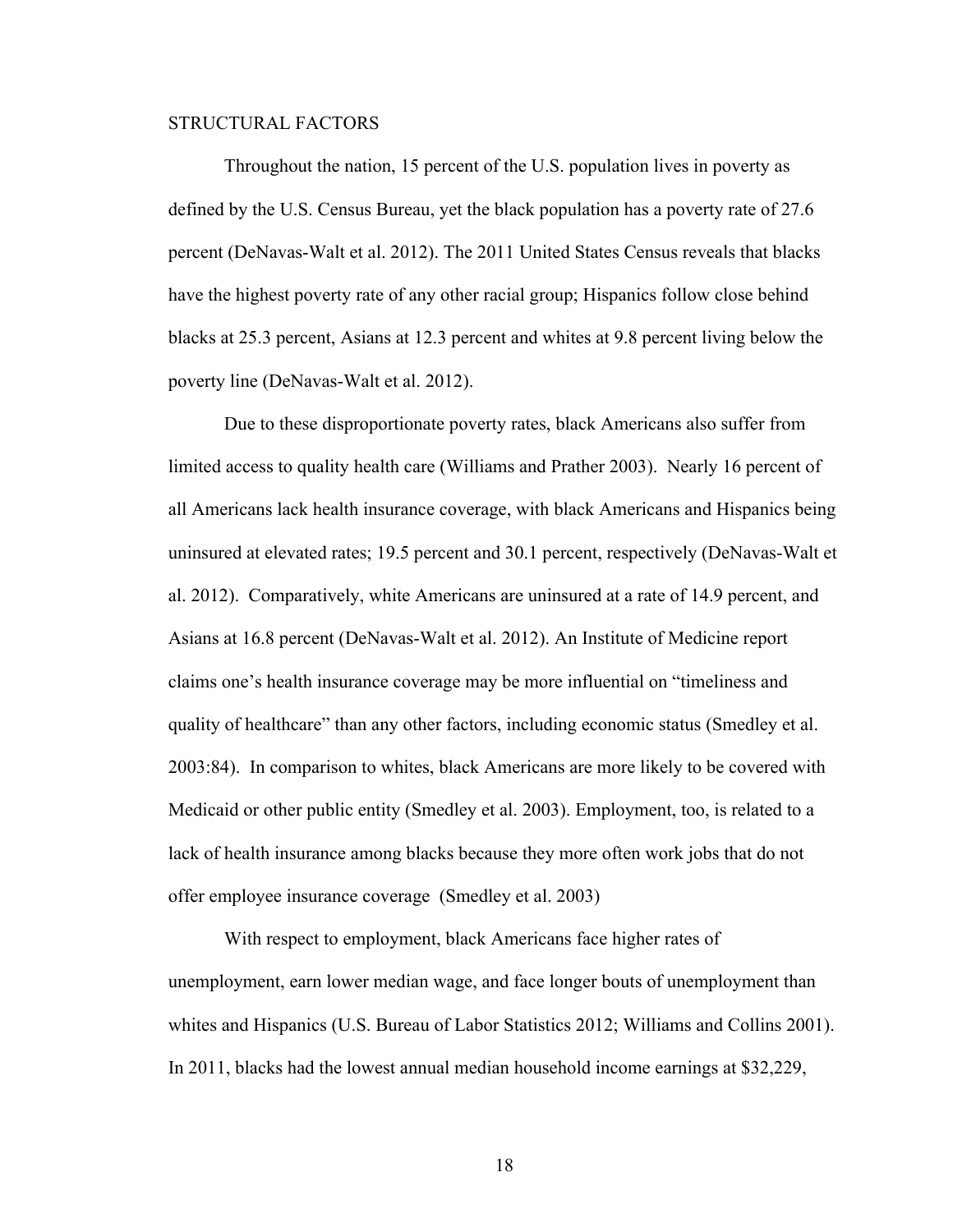followed by Hispanics at \$38, 624, white Americans at \$55, 412 and Asians at \$65,129 (DeNavas-Walt et al. 2012). As of February 2012, black women, in particular, had double the rate of unemployment of white women (12.4 percent versus 6.8 percent, respectively) (U.S. Bureau of Labor Statistics 2012).

Institutional racism, less overt and tending to be woven into power structures and policies, is another consideration when examining the HIV epidemic. Though it is often more difficult to observe than overt racist expressions or behaviors, institutional racism systematically oppresses a group deemed inferior, and among blacks, frequently plays out through unfair mortgage lending, housing segregation, employment opportunities, and within the criminal justice system (Smedley et al. 2003). For example, racially-based housing segregation is a symptom of past discriminatory policies and a residual effect of historically rooted poverty; black Americans tend to live clustered in inner cities which creates limited access to nearby medical care, healthy food options, municipal services, job opportunities and sufficient education, and increases exposure to environmental risks such as homicide and violence (Williams and Collins 2001; Williams and Williams-Morris 2000). Areas of segregated housing have more concentrated poverty, resulting in less funding for local schools (Williams and Williams-Morris 2000). Lesser quality education is said to contribute to higher rates of dropout and lower academic achievement, thus resulting in insufficient training and skills for gainful employment (Williams and Williams-Morris 2000). In addition, segregation increases physical proximity, which heightens HIV exposure because most people tend to choose partners from the same racial/ethnic group, which naturally makes disease transmission more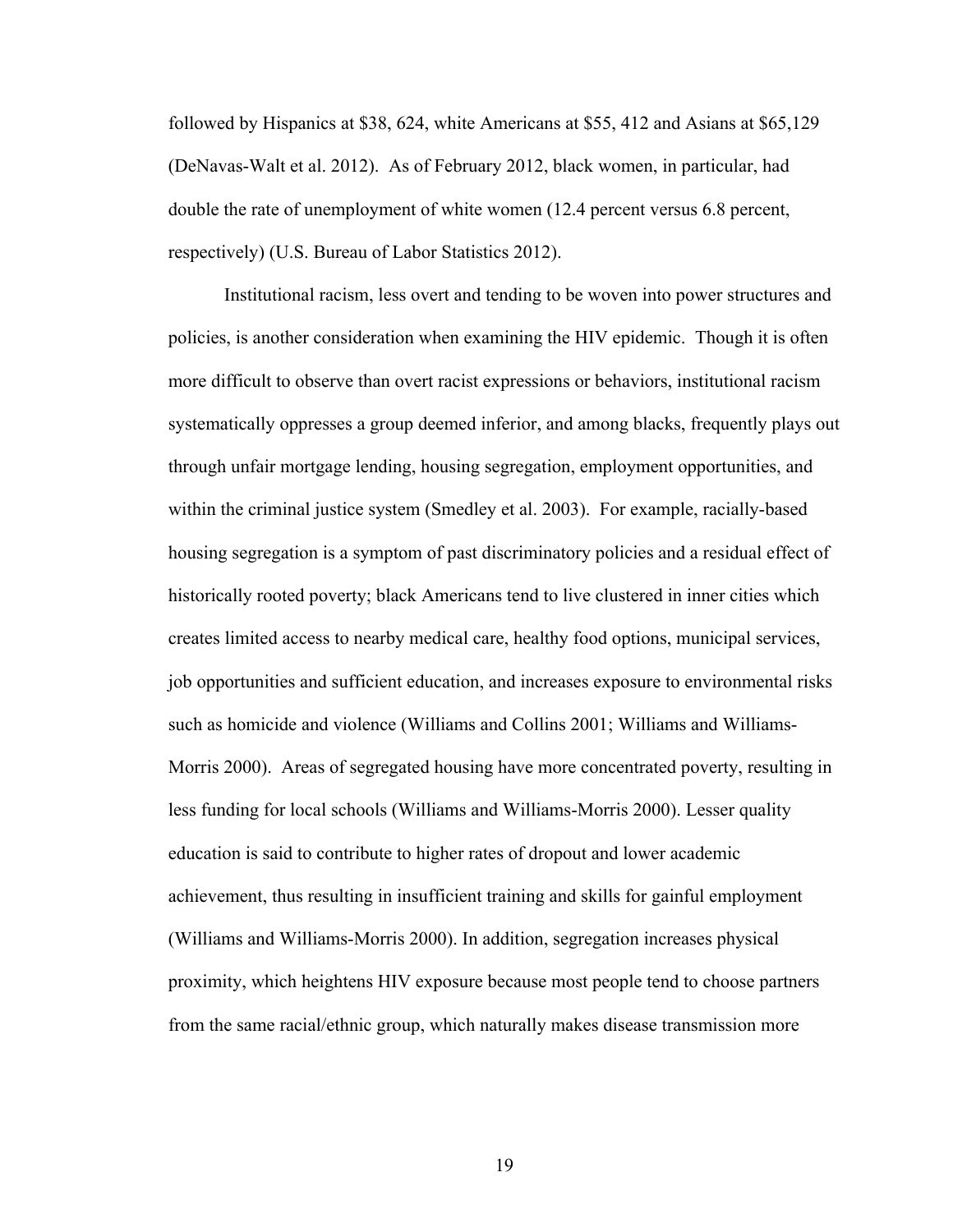likely based upon its higher concentration among blacks (Friedman et al., 2009; Lane et al. 2004).

#### *Structural Violence*

Much social science literature on HIV discourages the focus on individual behavior as a place of modification in the fight against HIV/AIDS (Adimora and Schoenbach 2002; Dressler et al. 2005; Friedman et al. 2009). Instead, by looking at the larger social, political, economic, and environmental factors, anthropologists can help to make sense of this and other health disparities. Paul Farmer offers the concept of structural violence to explain the often-widespread "oppression on the health of the poor" in place of traditional public health measures that tend to focus on "risky behavior" (Janes and Corbett 2010:407).

Paul Farmer (2004) defines structural violence as "violence exerted systematically—that is, indirectly—by everyone who belongs to a certain social order" (307). Specifically, structural violence occurs within "social structures characterized by poverty and steep grades of social inequality, including racism and gender inequality" (Farmer 2004:307). Within the U.S., structural violence prevents black Americans from "reaching their full potential" and makes them more likely to become infected with HIV because they are limited socially (Farmer et al. 2006:1686). These limitations may come in the form of poor access to resources, concurrent coexisting illnesses, malnutrition, or inadequate housing and job opportunities, all of which are created and compounded by poverty (Farmer et al. 2006:1687).

The tenants of structural violence align closely with the theoretical framework of political economy of health, which recognizes that personal agency is often limited by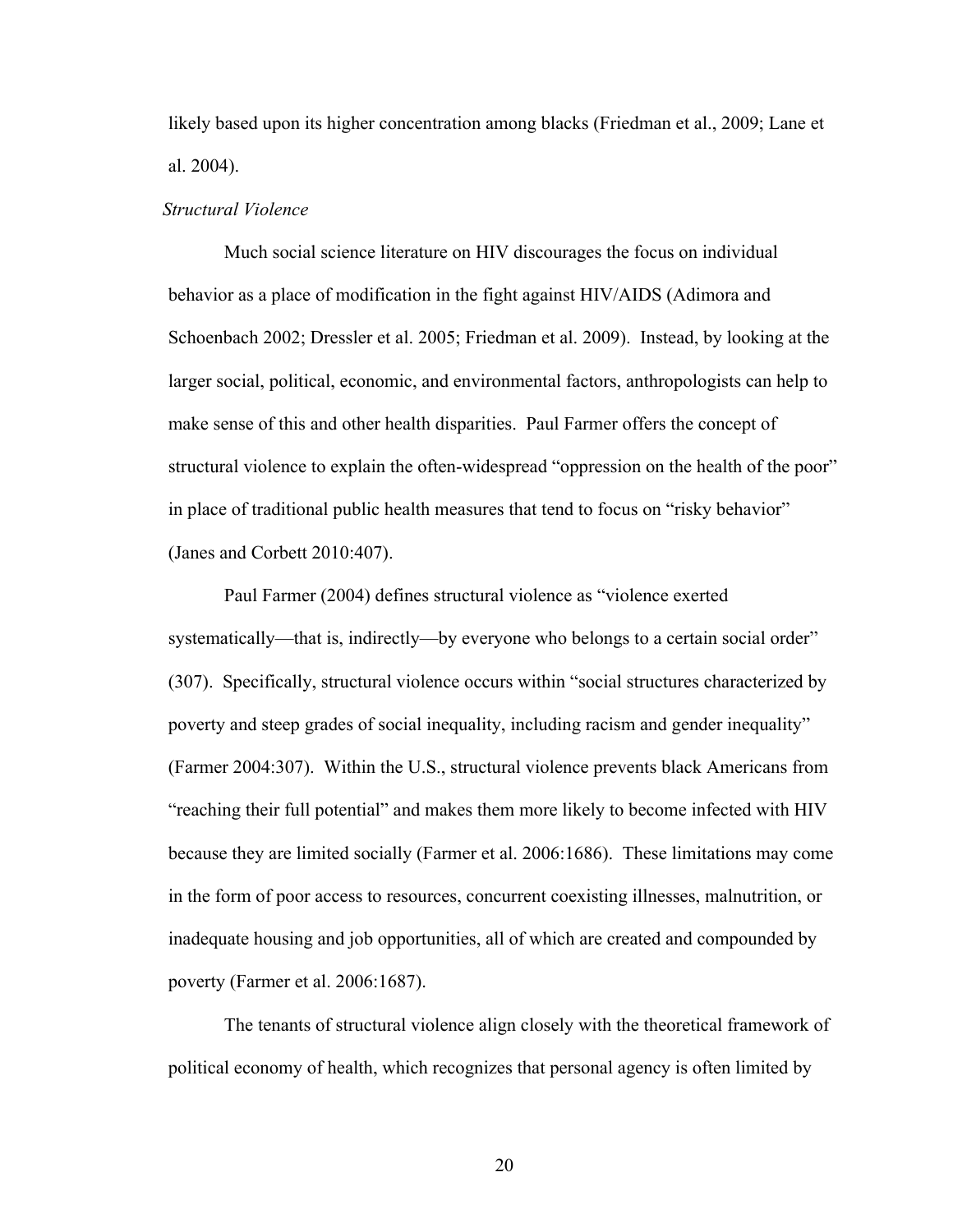historically rooted structural barriers (Singer 1994) and the degree to which both direct and indirect, and macro and micro level influences interact to shape ones life experiences and their health (Carlson 1996). Historically, the work of Virchow and Engels laid the foundation for the understanding of the impact of social conditions on health (Singer 1998). For example, Engels wrote about the effects of "deplorable" working and living conditions on health, finding that those living in lower social classes were the most highly exposed and experienced increased mortality rates because of it (Singer 1998:7). Since then, the political economy of health has been utilized by various social science disciplines to demonstrate that capitalism and free market production lead to class struggles, disadvantaged groups unable to advance socioeconomically, and detrimental effects on their health due to "political powerlessness" (Baer 1982:2) and unequal access to commodities (Singer 1998). The theories of structural violence and political economy of health shift attention away from individual behaviors and decision making towards a wider picture of the circumstances affecting the lives of women in poverty (Farmer 1999; Singer 1998), especially those living with HIV/AIDS.

For black women in particular, structural violence, or the historical, economic, and politically driven processes which "constrain individual agency," places them at high risk for contracting HIV (Farmer 1999:79). Farmer finds his point well illuminated by Treichler (1988), who states: "In settings of entrenched elitism, they [women infected with AIDS] have been poor. In settings of entrenched racism, they have been women of color. In settings of entrenched sexism, they have been, of course, women" (1999:62). Structural violence places women living in poverty "at risk" long before their sexual encounters with HIV positive men, in fact, they were "born into" risk because they were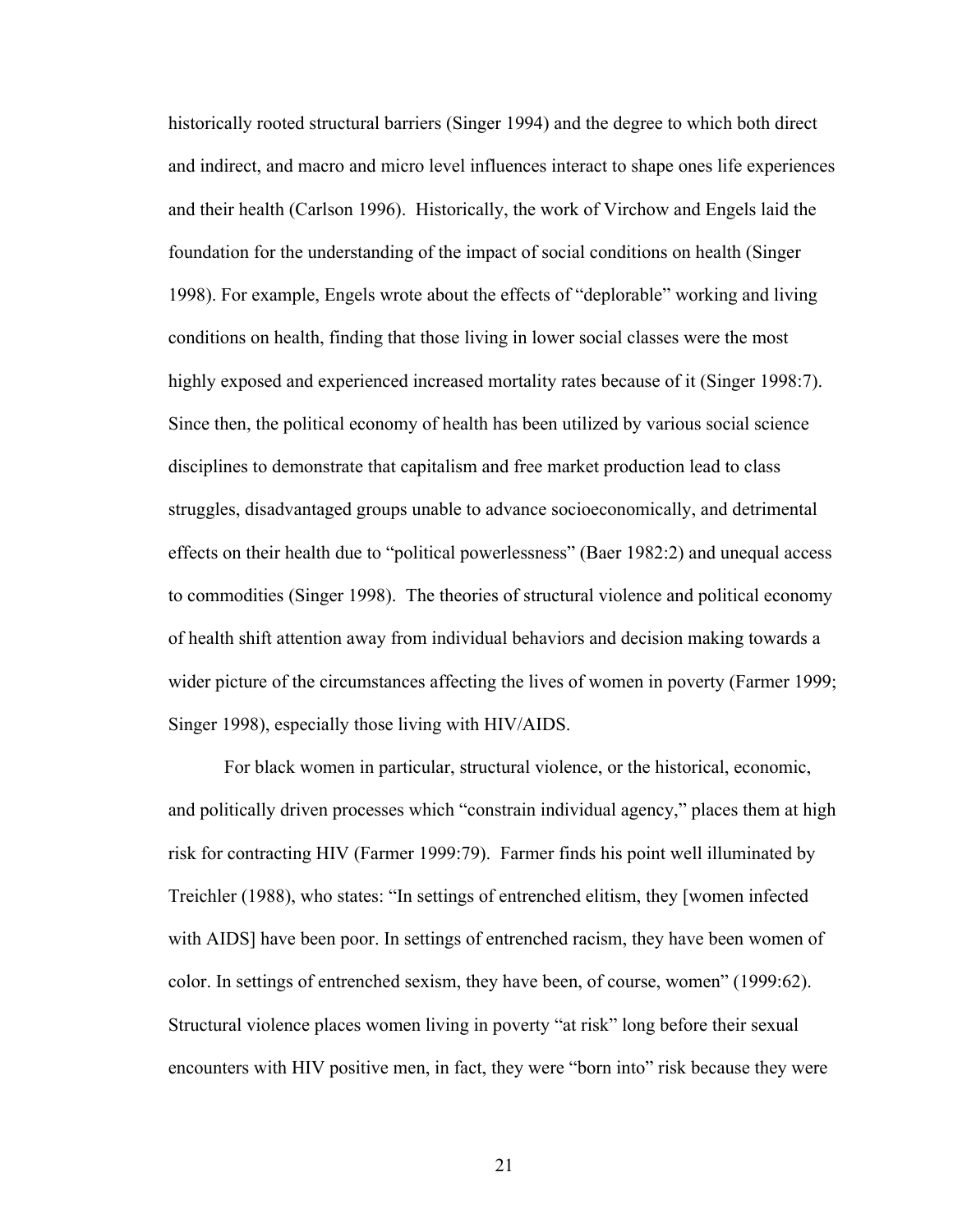born into poverty (Farmer 1999:78). Their agency was robbed from the beginning, leaving them unable to protect themselves from the slew of problems they will face. Unfortunately, for most women of color who are sero-positive, a diagnosis does not change their social standing; poverty, oppression, unemployment and other challenges continue to exist in addition to their health status.

## FACTORS UNIQUE TO BLACK AMERICANS

In addition to structural factors impacting those plagued by poverty, black Americans face a number of circumstances that influence HIV infection rates which are specific to their ethnic group. Just as the spread of the virus is mediated by social conditions, the factors to be discussed are socially rooted as well, and include unbalanced rates of incarceration, unequal sex ratios, stigma, and community and church reluctance to address the epidemic.

### *Incarceration*

High rates of black male incarceration is said to increase HIV transmission among African Americans because it removes men from society, creating unequal sex ratios, and because their chance of being exposed to the virus is much greater while in this setting. Like in the case with HIV, black Americans are disproportionately represented in the criminal justice system. In 2003, for every 100,000 residents there were 465 white males incarcerated and 3,405 black males incarcerated; over his lifetime, a white man has a 1 in 23 chance of going to prison, while a black male has a 1 in 4 chance (Blankenship et al. 2005:142). These wide discrepancies are said to be due to the "War on Drugs" beginning in the early 1980s (Bluthenthal et al. 1999:26) which made for "mandatory minimum sentences, penalty enhancements for the sale and use of drugs in certain drug free zones,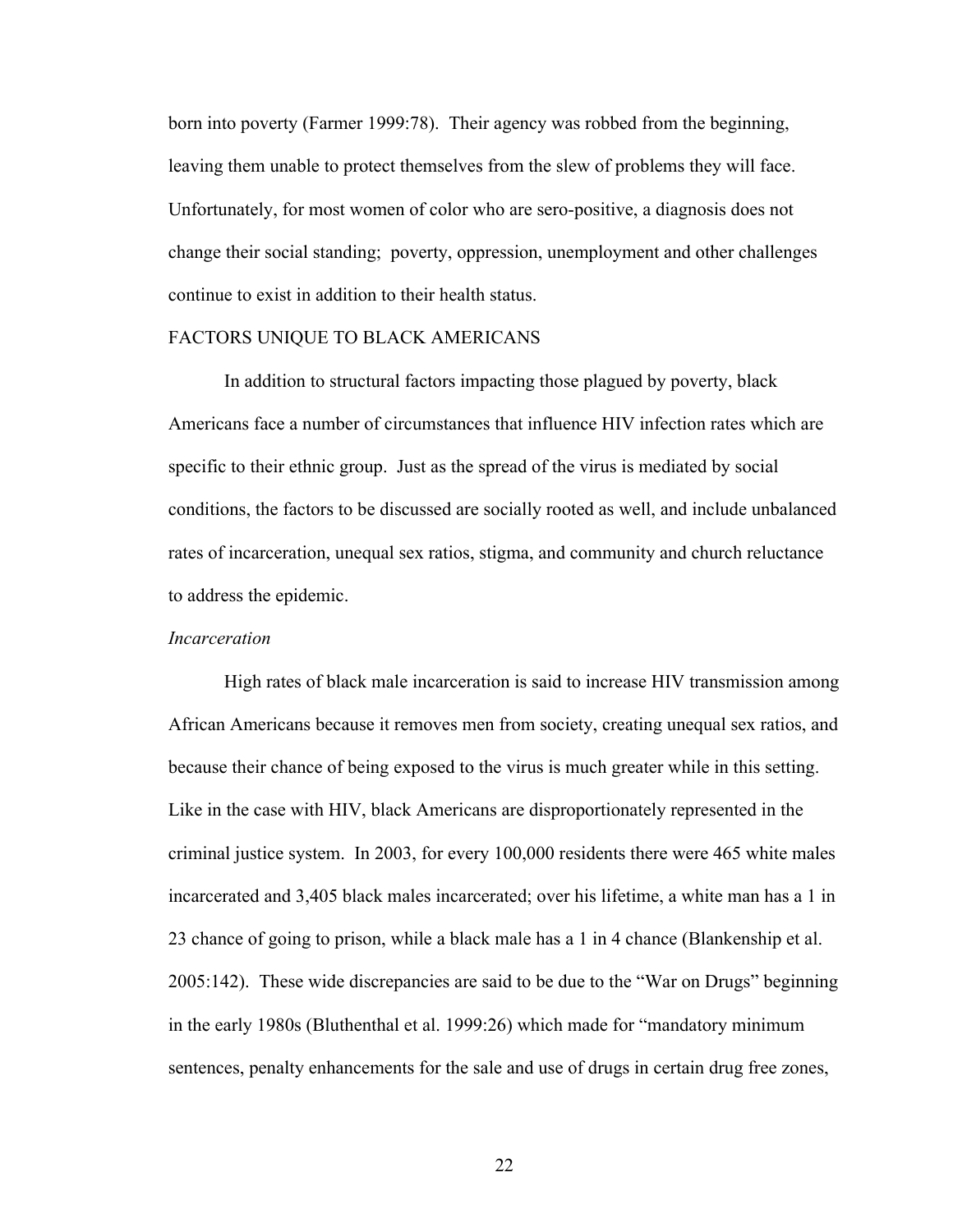disparities in the penalties associated with possession of crack and powder cocaine, and restrictions on syringe availability" (Blankenship et al. 2005:142). These new laws were intended to reduce drug use through fear of potential consequences (Bluthenthal et al. 1999:26). In turn, there was a 1000% increase in the number of inmates convicted of drug offenses between 1980 and 1995 (Blankenship et al. 2005).

These statistics can be misleading though, as the heightened rates of black men in prison do not mean they are committing more crimes. White youth use drugs earlier than African American youth and have higher rates of lifetime use of illicit drugs (not including marijuana), making this incarceration imbalance difficult to understand (Blankenship et al. 2005:141). To further bolster this argument, Alexander (2010) states that white youth present in emergency rooms because of drug related incidents three times as often as black youth, yet blacks represent "80 to 90 percent" of all drug offenders in prison. (76). Until the law was ended in 2007 (Adimora et al. 2009), being arrested for intent to distribute crack cocaine, a drug said to be used more frequently by African Americans, received the same sentence as someone with the intent to sell "one hundred times as much powder cocaine," which is more likely to be used by whites (Nunn 2002:396).

While the war on drugs has been described as having been "declared against the black poor" (Kelley 1997:100) or even a "War on Blacks" (Nunn 2002:382), Alexander (2010) has renamed the superfluous incarceration of blacks a "new Jim Crow system," (77) claiming a new "caste" of "second-class" citizens has been created amongst black men who are denied rights for a lifetime based upon their felony convictions, including exclusion from suffrage, government assistance, jury duty, and educational benefits (75).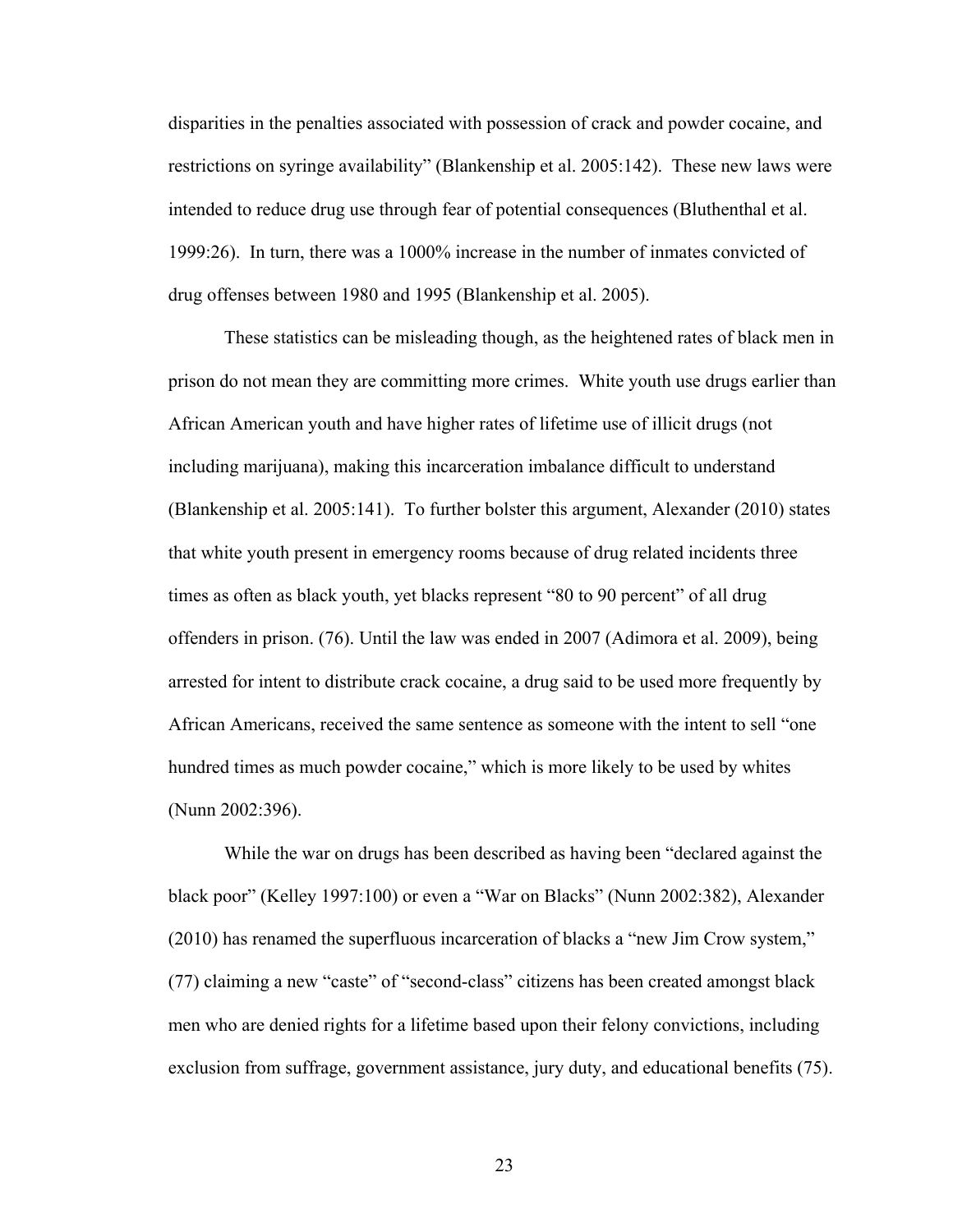Nunn (2002) argues that Reagan's War on Drugs specifically targeted communities of color who are viewed as "sources of vice and crime," (390) and made their disproportionate rates of incarceration easier to swallow by white Americans, despite the numbers of arrests and imprisonment among blacks exceeding that of "any legitimate law enforcement interest" (392). Prison populations have increased by more than three times since the beginning of the War on Drugs (Nunn 2002).

Incarceration is problematic in terms of HIV because it creates an environment that facilitates unprotected sexual contact and needle sharing, two highly successful methods of transmission of the disease. Despite sexual activity being "illegal" in all U.S. prisons, it continues to occur and place incarcerated individuals at an increased risk of contracting HIV (Okie 2007:105). With the prison population having an HIV infection rate around 1.8 percent, four times greater than the general population, there is cause for concern because the vast majority of prisons and jails do not provide condoms to their inmates (Blankenship et al. 2005; Okie 2007). In larger jurisdictions, HIV/AIDS prevalence in prisons shoots to rates of 3.9 percent (Florida) and seven percent (New York) (Okie 2007). Okie (2007) reports that only two states, Vermont and Mississippi, and five county jail systems (Philadelphia, New York, San Francisco, Washington, D.C., and Los Angeles) provide condoms on a "limited basis" to inmates (106). Further, no prison or jail in the U.S. is known to offer a needle exchange program despite the occurrence of injection drug use and tattooing (Okie 2007). Higher prevalence of HIV/AIDS in the corrections systems and grossly inadequate access to protective measures for inmates means transmission risk is greatly heightened (Blankenship et al.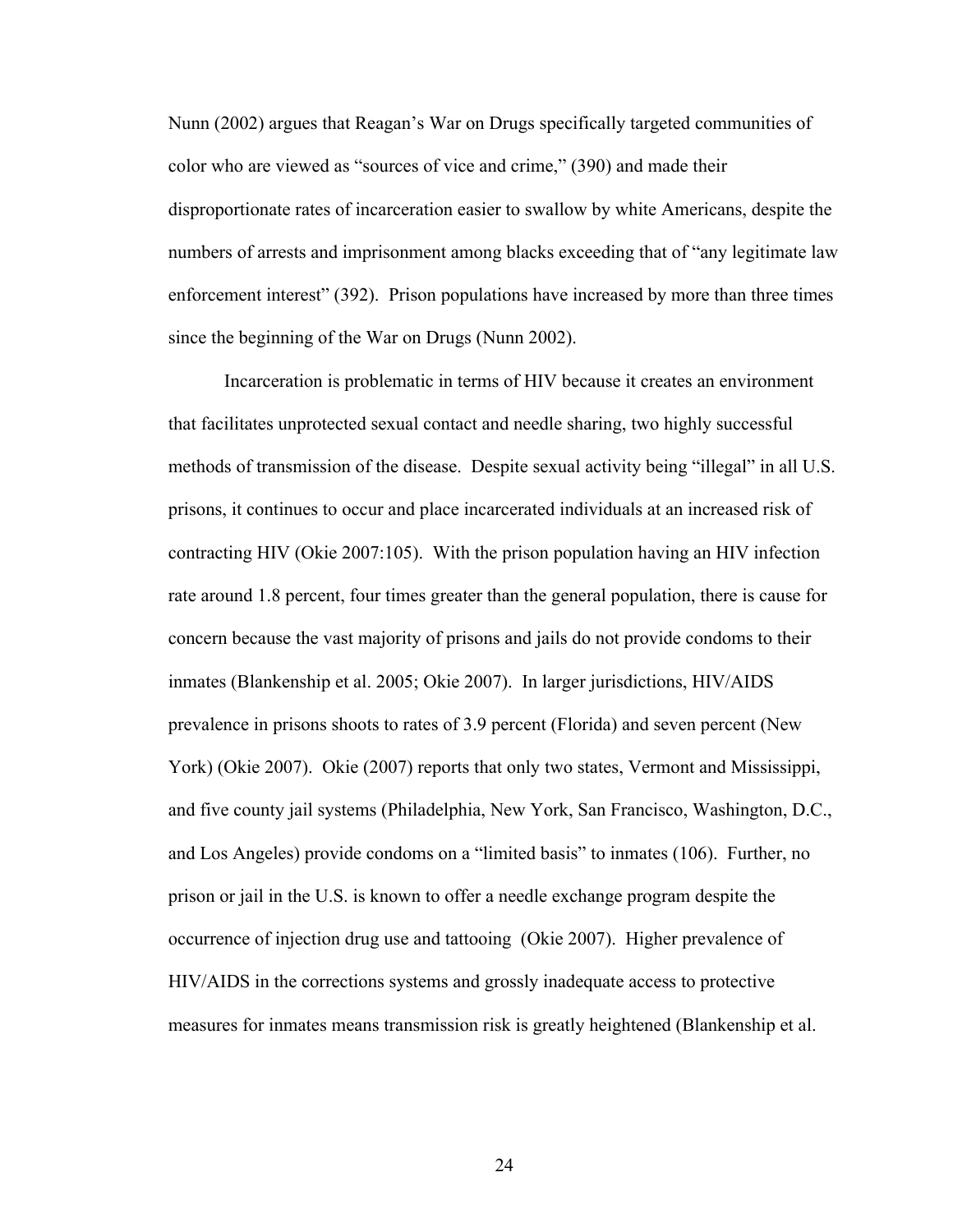2005; Okie 2007), especially for African Americans who are overrepresented behind prison walls (Nunn 2002).

Additionally, gender segregation within prisons increases male-to-male sexual contact (Blankenship et al. 2005). This is problematic because anal receptive sex is the most common mode of HIV infection among men, as well as the easiest way to transmit the virus (Whelehan 2009:117). Inside of prison walls, HIV risk is increased within the black population based upon the high proportion of incarcerated individuals; this in turn increases black men's likelihood of exposure, whether they are infected before or during their sentences (Blankenship et al. 2005:143).

While men are incarcerated, social networks are "disrupted" due to women who find new partners or get divorced while their partner is behind bars, broadening sexual networks (Blankenship et al. 2005:144), This is concerning because it is also possible, that once released, men infected while in prison are bringing their infection back into their homes and communities. These infections would be adding to an already existing high prevalence of HIV, increasing the concentration within segregated neighborhoods and small sexual networks.

Black men often face time behind bars due to drug charges, leading scholars to examine the use of illegal drugs within this population. The most recent Substance Abuse and Mental Health Services Administration's (SAMHSA) *Results from the 2011 National Survey on Drug Use and Health* states that Black and African Americans report high rates of illicit drug use in the month prior to the survey, at a rate of 10.0 percent, following behind American Indians (13.4 percent), Alaska Natives, and persons of two or more races, both at 13.5 percent (SAMHSA 2012). Ethnicities that reported the lowest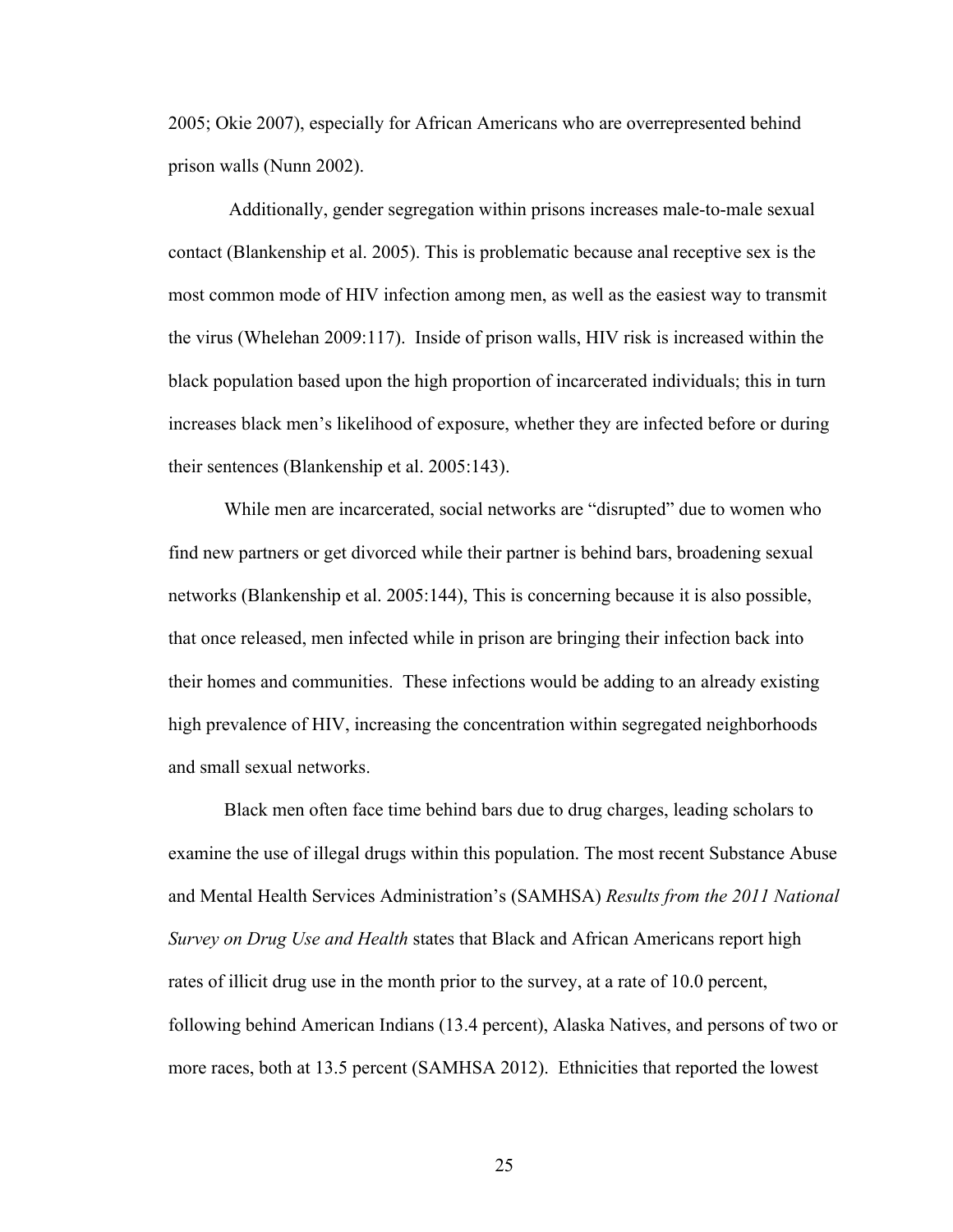rates of drug use in the previous month rates include Asians at 3.8 percent, whites 8.7 percent, and Hispanics at 8.4 percent (SAMHSA 2012). Literature such as this, suggesting African Americans are using drugs more frequently than whites, Hispanics and Asians, may lead to victim blaming, and has even been challenged by social science researchers (Lillie-Blanton et al. 2002). The same SAMHSA report from 1988 claimed African Americans had higher lifetime use of crack cocaine (Lillie-Blanton et al. 2002). Lillie-Blanton and colleagues (2002) caution against accepting this data at face value, and feel that one's community, including availability of crack cocaine, rates of unemployment and early death, involvement with the criminal justice system, among others, may be more determinate of drug use patterns than race itself. By reanalyzing the data and re-stratifying the respondents into neighborhood strata of "shared characteristics," the odds of African American crack cocaine use was no higher than any other ethnicity (Lillie-Blanton et al. 2002:500). Thus, in terms of incarceration and injection drug use and their relation to HIV transmission, it is important to adopt a critical approach of secondary data. These findings support claims that increased rates of incarceration of African Americans may be more racially motivated than due to actual illicit drug use.

Just as in the use of crack cocaine, the work of Lillie-Blanton and colleagues (2002) provides a useful paradigm for viewing the HIV/AIDS disparity as well. Though black Americans are affected with HIV at disproportionate rates, HIV is said to be a "disease of poverty" (Singer 1994:937). Therefore, those living in poverty, regardless of skin color, are more likely to become infected with this disease due to their exposure to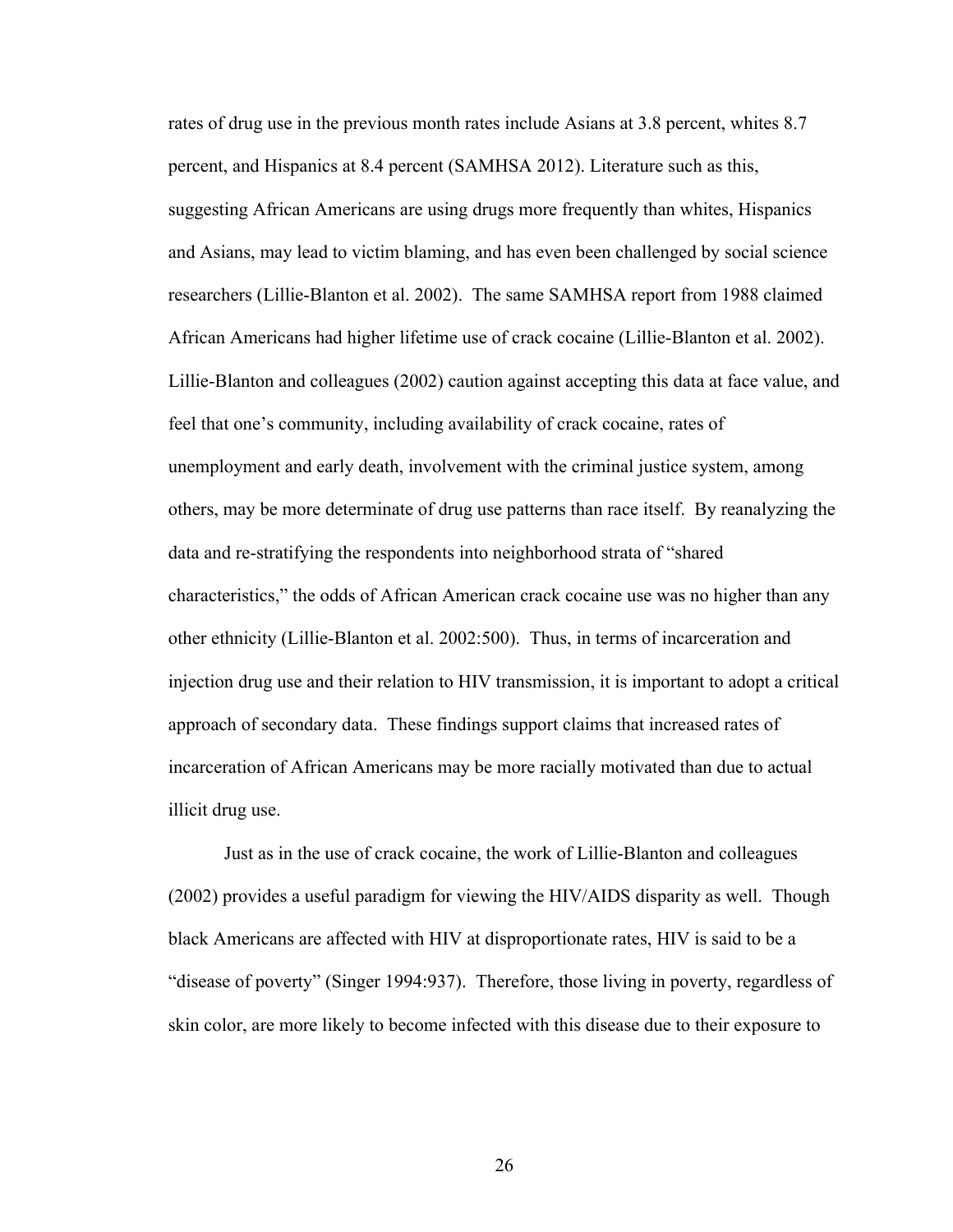common social, economic and political conditions rooted in their social position, not just their "race" or "ethnicity."

### *Sex Ratio Imbalance*

Incarceration and elevated rates of homicide remove men from society (Adimora et al. 2009), and are considered responsible for disrupting the male-to-female sex ratio among black Americans. For every five African American women, there is one black man between the ages of 20 and 59, in contrast to white men and women who are of "nearly equal" proportion (Lane et al. 2004:413). Newsome and Airhihenbuwa (2012) report for every 100 females, there are 90.1 black males, 105.1 Hispanic males, 98.7 Native American males, 96.3 white males, and 92.8 Asian males. Moreover, there are naturally more women than men in society; in 2002, there were 13.5 million black women over 18 and 10.8 million black men, leaving 2.7 million females without a male mate even before factoring in incarceration or other mechanisms which remove black men from society (Boykin 2005). It is suggested that based upon this lack of available partners, women may make "sacrifices" in order to keep their partner around (including, but not limited to, having sex without a condom) (Lane et al. 2004:423).

### *Stigma and the Black Community's Reaction*

Stigma, originally defined by Erving Goffman (1963), is the discriminatory attitudes or behaviors created when there is a perceived difference within a group or an individual in a group, and therefore removes this person or group of persons from what is the perceived norm (Castro and Farmer 2005:54). Further, stigma is often associated with some sort of perceived "moral failure," (Lichtenstein 2003:2437) which can lead to social exclusion where people "find themselves being blamed" (Nguyen and Peschard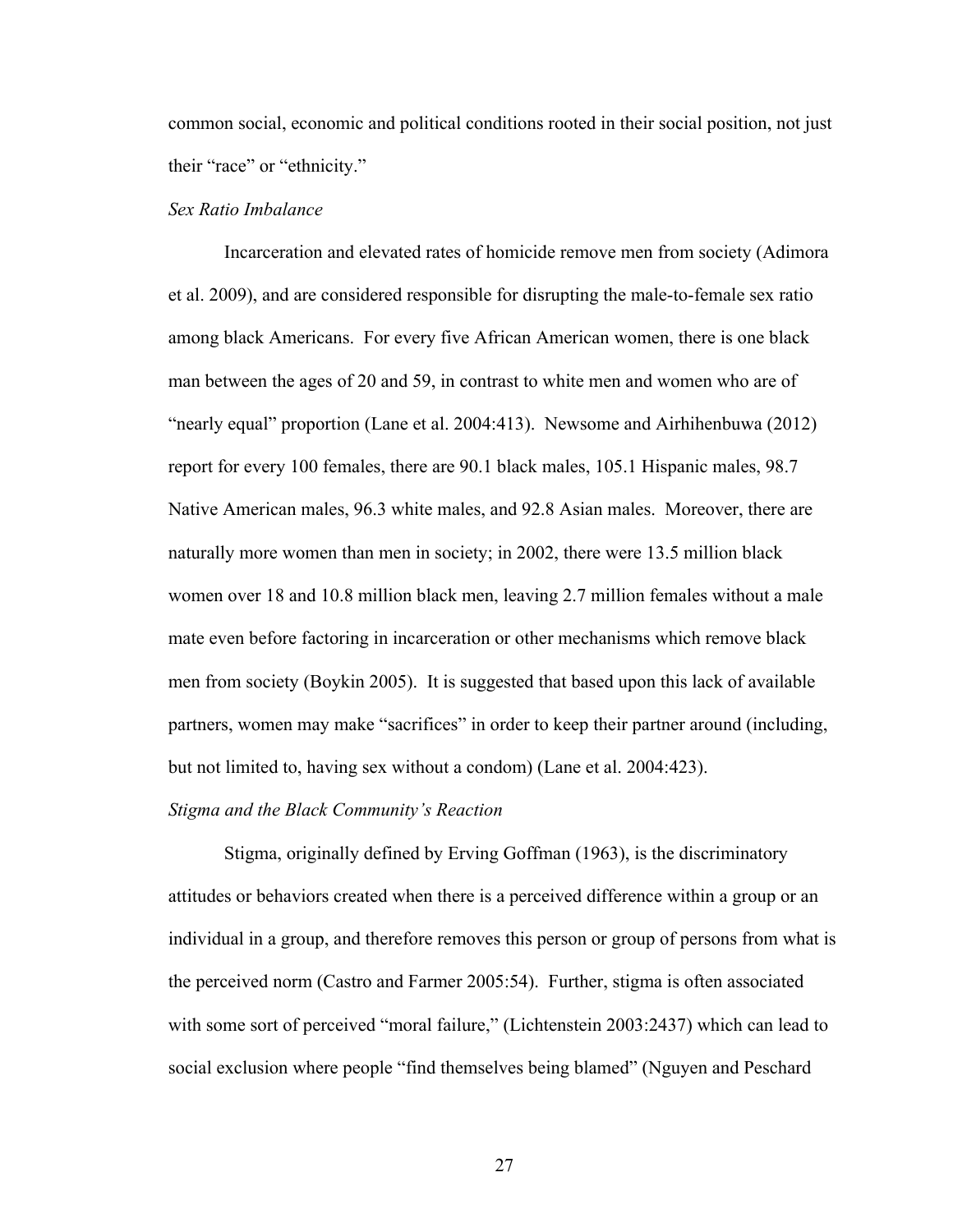2003:458). Due to the morally fraught nature of HIV transmission—frequently sexual behavior or drug use—HIV remains highly stigmatized (Sandelowski 2009), perhaps more so in the black community than among whites, as HIV was originally seen as a disease of gay white men (Whitehead 1997).

Historical circumstances and religious conservatism contribute to modern-day stigmatization of homosexual behavior and its relation to HIV within the black community as well. Some individuals and organizations alike (e.g., the black Church) have been hesitant to admit susceptibly to AIDS and are unwilling to associate with the "sexual depravity, deviance, and foolish risk-taking" said to cause HIV/AIDS, which could consequently "signal personal inadequacy" (Sobo 1995:38). Quimby (cited in Sobo 1995:38) states that admission that HIV/AIDS is a problem would serve as a marker of "cultural disenfranchisement". Historical mistrust of medical systems linked to the Tuskeegee trials and suggestions that HIV was manufactured by the United States government to eliminate black Americans have left a lasting mark on the views of HIV/AIDS among black Americans (Jones 2011; Sobo 1995).

The influence of the black Church in the lives of African Americans is significant, as 80 percent of blacks claim they follow some "faith tradition," and 97 percent claim some "religious affiliation" (Ward 2005:494). Ward (2005) provides three explanations for the perpetuation of homophobic attitudes and (in)actions within black churches including 1) biblical teachings, 2) a history of exploitation of black bodies, and 3) race survival motivations. A literal translation of biblical condemnation of homosexuality is common (Ward 2005). The churches' desire to avoid the topic of sexuality altogether is named as a reason for lack of participation in HIV/AIDS prevention (Ward 2005).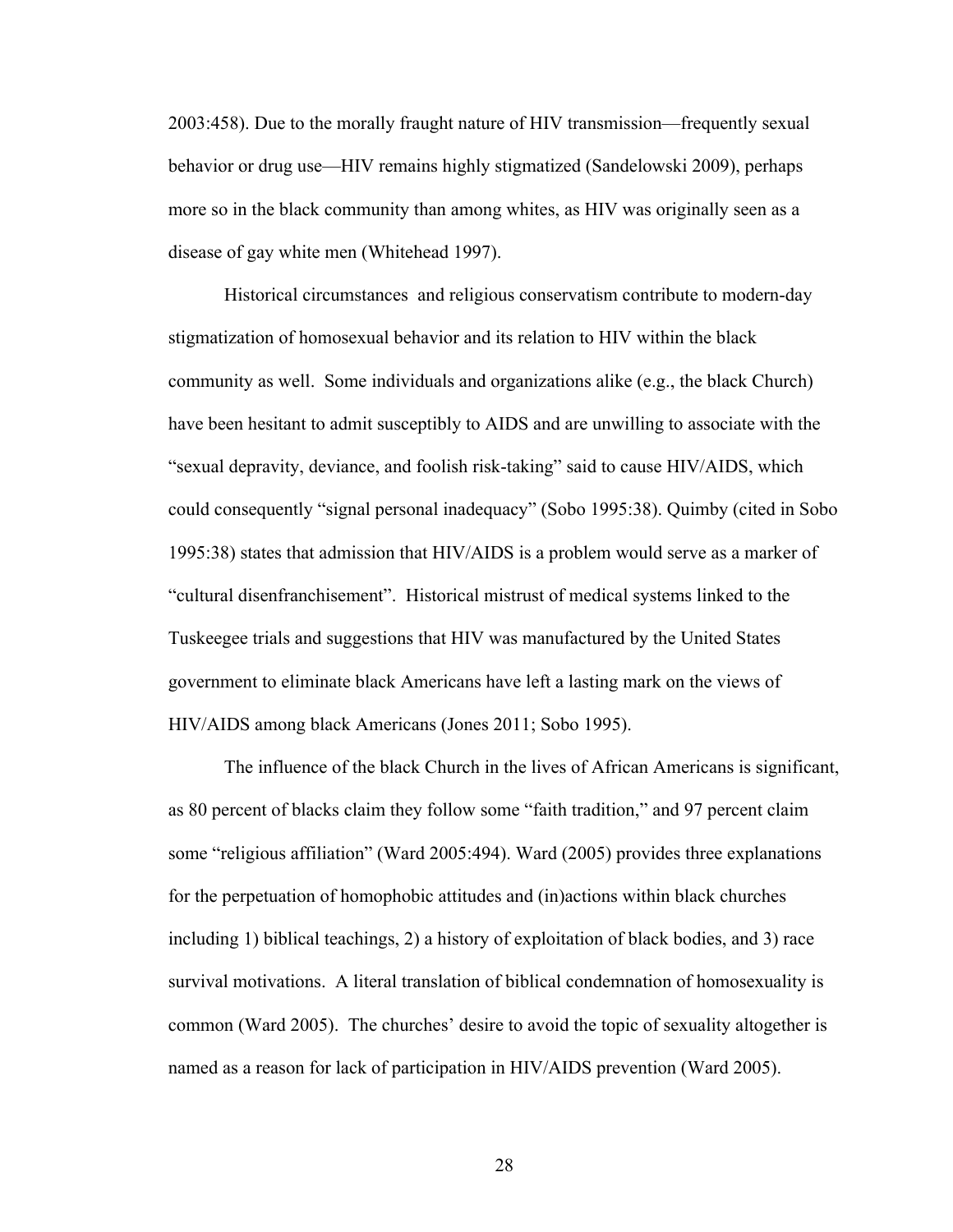Next, homosexuality is said to be a threat to masculinity, even more so among black men who are pushed towards "hypermasculinity" that plays out in sexual prowess (Ward 2005:497) or a "hustling" lifestyle (Whitehead 1997:434). Stereotypes of black hypersexuality and historical fascination with black sexuality among whites are also said to contribute to excessive homophobia (Ward 2005). Finally, efforts to disprove stereotypes and fight against "white domination" also serve as mechanisms that perpetuate homophobia (Ward 2005:496).

#### *Male Gender Role Expectations*

In light of the structural and cultural factors previously discussed as contributing to the HIV disparity among black Americans, it is essential to consider interpersonal relationships between men and women, as they serve as the actual transmission point for the virus.

The structural factors previously discussed, including historical and institutional racism, cause black men to struggle with advancing socially and economically, therefore pushing them to overcompensate sexually (Whitehead 1997). This, too, is one of various reasons said to contribute to concurrent sexual relationships among black Americans, a pattern that plays a role in more rapid spread of HIV infection (Admiora and Schoenbach 2002; Adimora et al. 2009; Bowleg et al. 2011).

Whitehead (1997) uses the concept of "male gender self" to explain what men feel they need to be in order to be worthwhile in the black community (419). The gender self consists of "economic, sociopolitical, and sexual," powers, all of which require fulfillment in order for a man to meet masculine ideals (Whitehead 1997:419). Yet, barriers and limited opportunities have restricted black men from achieving a balance of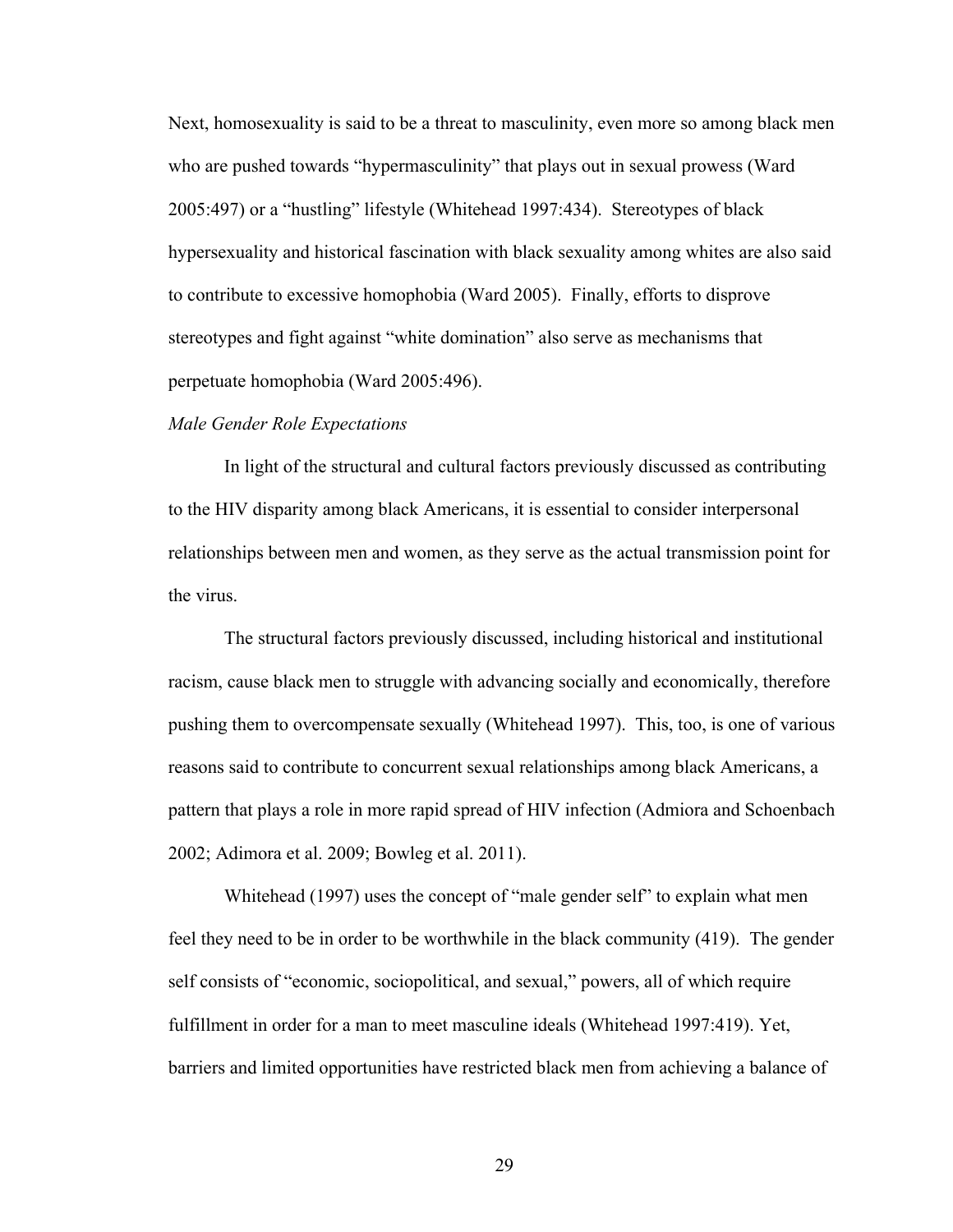all of these three elements (Whitehead 1997). "Lower socioeconomic status,

unemployment, and underemployment" are the root of this fragmentation; men who are unable to gain economic capacity are unlikely to gain sociopolitical power because the two are so closely linked (Whitehead 1997:419). Thus, black men may see themselves as "fragmented," and atone within the sexual realm to feel some semblance of control in their lives (Whitehead 1997:419). Their power, instead, comes from "social subordination" of women and through controlling women's sexuality and reproduction (Whitehead 1997:420). The need for overcompensation is echoed by Majors and Billson (1993) who use the term "cool pose" to describe male efforts to fight against being "psychologically castrated" by "racism and discrimination" (1). By "emphasizing strength, toughness, pride, control, poise and emotionlessness," black men are resisting current and past white dominance (Ward 2005:497).

 Bowleg and colleagues (2011), too, found that black men feel their masculinity lies in their sexual prowess, and that having sex with many women was "intrinsic" to their identity (55). In their research in Philadelphia, Bowleg and colleagues (2011) found that focus group participants felt unequal sex ratios in society due to death and exaggerated incarceration for black Americans placed them at an advantage when seeking women (Bowleg et al. 2011). In fact, "real" men were lauded for their ability to advance sexually with multiple women, often concurrently (Bowleg et al. 2011:550). At times, these men felt the sexual prowess of women was so "overpowering" that they felt "robbed of their agency to use condoms," pushing responsibility onto women to ensure safer sex (Bowleg et al. 2011:552). Being overwhelmed by the sexual advances of women was used as a reason they may place themselves at risk for HIV or other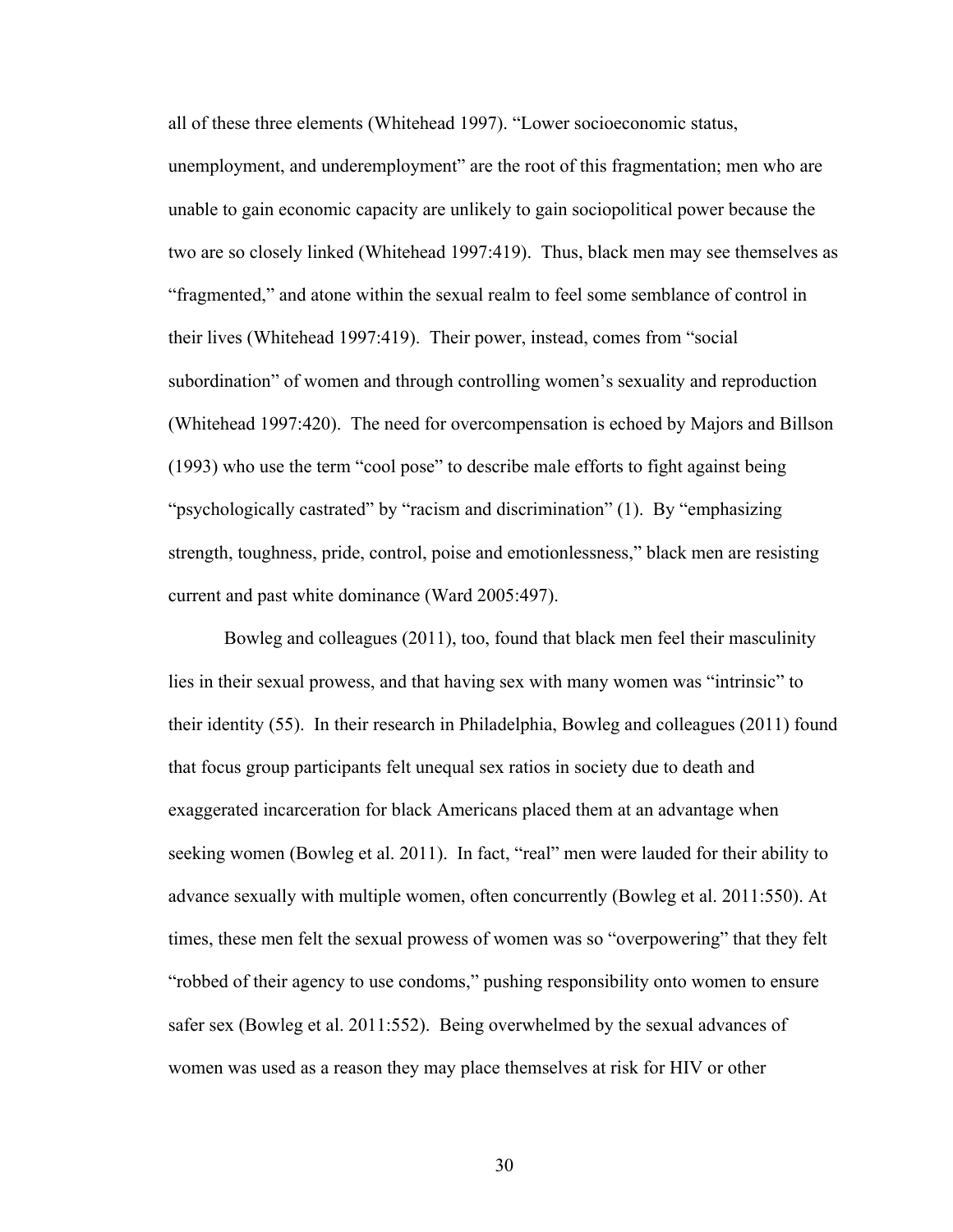infections, simultaneously blaming women for condomless sex and insisting it is their responsibility to ensure their use (Bowleg et al. 2011).

Male gender expectations, when in conjunction with stigma against homosexual behaviors, have contributed to a phenomenon called "men on the down low" within the black community (Martinez and Hosek 2005:1103). Black men on the down low identify as heterosexual and are often maintaining active relationships with women, yet engage in covert sexual activities with other men (although such secretive behaviors are certainly not limited to black men). The percentage of black men on the down low is estimated around two to three percent of the population (Malebranche et al. 2010), but is thought to be higher among blacks and Hispanics than among white men (Lapinski et al. 2010). Scholars suggest down low behavior may be a source of HIV transmission to women who are in heterosexual relationships (Bond et al. 2005; Lapinski et al. 2010; Martinez and Hosek et al. 2005; Millett et al. 2005), creating what is known as the "bisexual bridge" (Malebranche et al. 2010). The stigmatized nature of homosexuality means that men having sex with both men and women (MSMW) are less likely to disclose their behaviors to female partners, who believe their relationship is monogamous, and forgo the use of condoms (Dodge et al. 2008; Lapinski et al. 2010). If condoms are not used consistently or at all within their relationship, it may signal infidelity if the male abruptly suggests their use when the couple does not generally use them for sexual activities (Small et al. 2009:255). Finally, men on the down low is only one possible mode of bringing STIs or HIV into a relationship; infidelity is possible from one or both partners, with any gender.

From a public health standpoint, targeting men on the down low for HIV prevention remains challenging (Lapinski et al. 2010), as it can be difficult to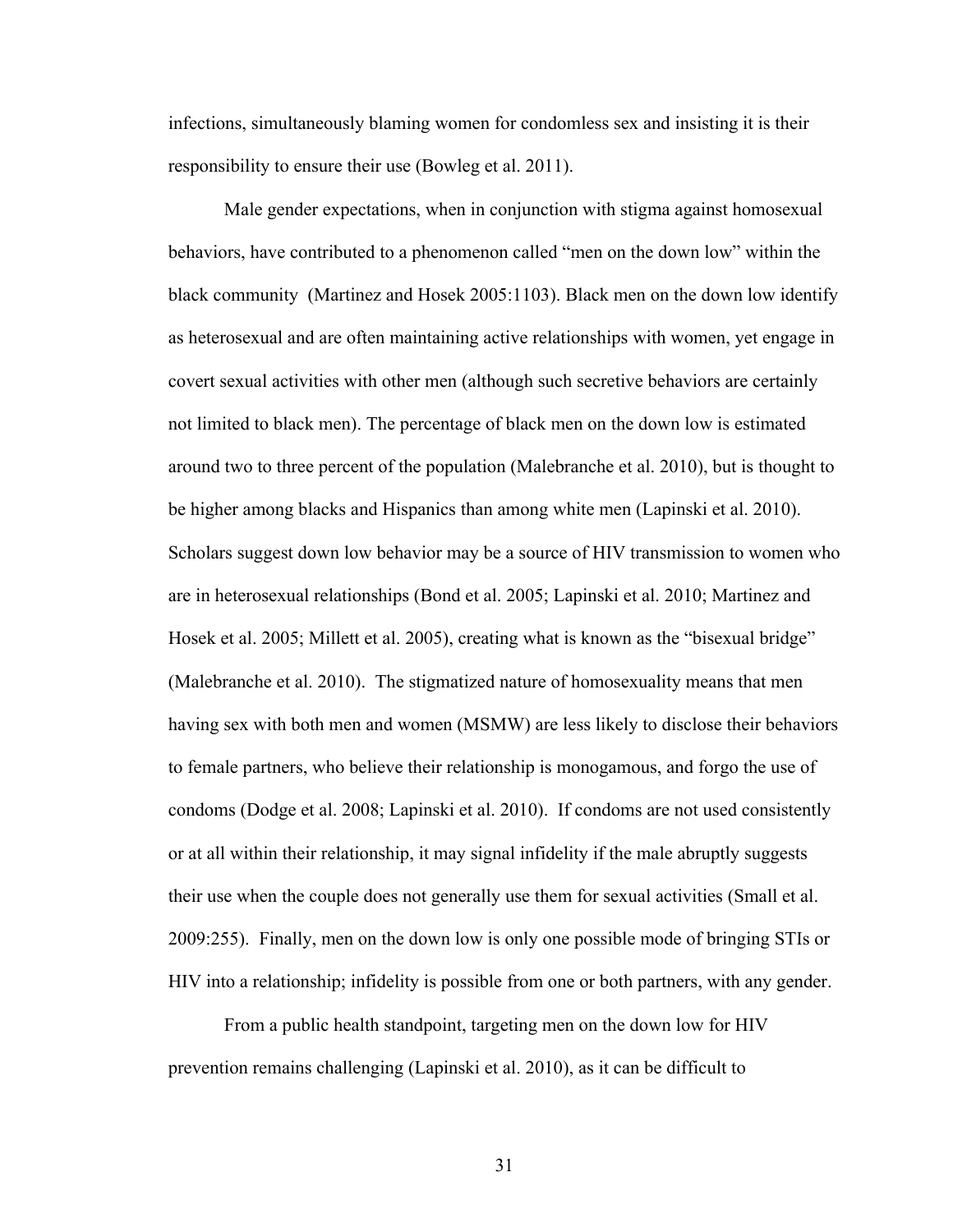differentiate between bisexual behavior and bisexual identity (Malebranche et al. 2010). Malebranche's (2010) study of black men in Atlanta who reported having sex with both a man and a woman in the previous six months (n=38) found that the "majority" of participants differentiated between more or less "gay" sexual behaviors with men, stating that they most frequently engaged in receptive oral sex or insertive anal sex, considered a "less gay" behaviors (161), indicating a rift between behavior and identification as a homosexual or bisexual individual. Those who were willing to be the anal receptive partner, placing them in a submissive, or "more gay" role, claimed it was due to their being in a more serious, "committed" relationship, under the influence of drugs or alcohol, or was done in exchange for money (Malebranche et al. 2010:161).

As will be discussed in the upcoming section on female gender role expectations, the fact that men may be on the down low is a genuine threat to female health when a heterosexual relationship is considered monogamous, and condoms are not deemed necessary for protection from outside infections.

### *Female Gender Role Expectations*

In terms of women, Wingood and DiClemente (2000) use Connell's (1987) Theory of Gender and Power to explain why women, especially women of ethnic minorities, suffer worsened health due to gender based power imbalances. This theory consists of three tenants, none of which can be completely unraveled from the others. These are: the sexual division of labor, the sexual division of power, and the structure of cathexis, or of affective attachments and social norms (Wingood and DiClemente 2000). These three areas where gender power imbalances exist exert themselves at the societal and institutional levels, which include work/career, schools, families, the media, medical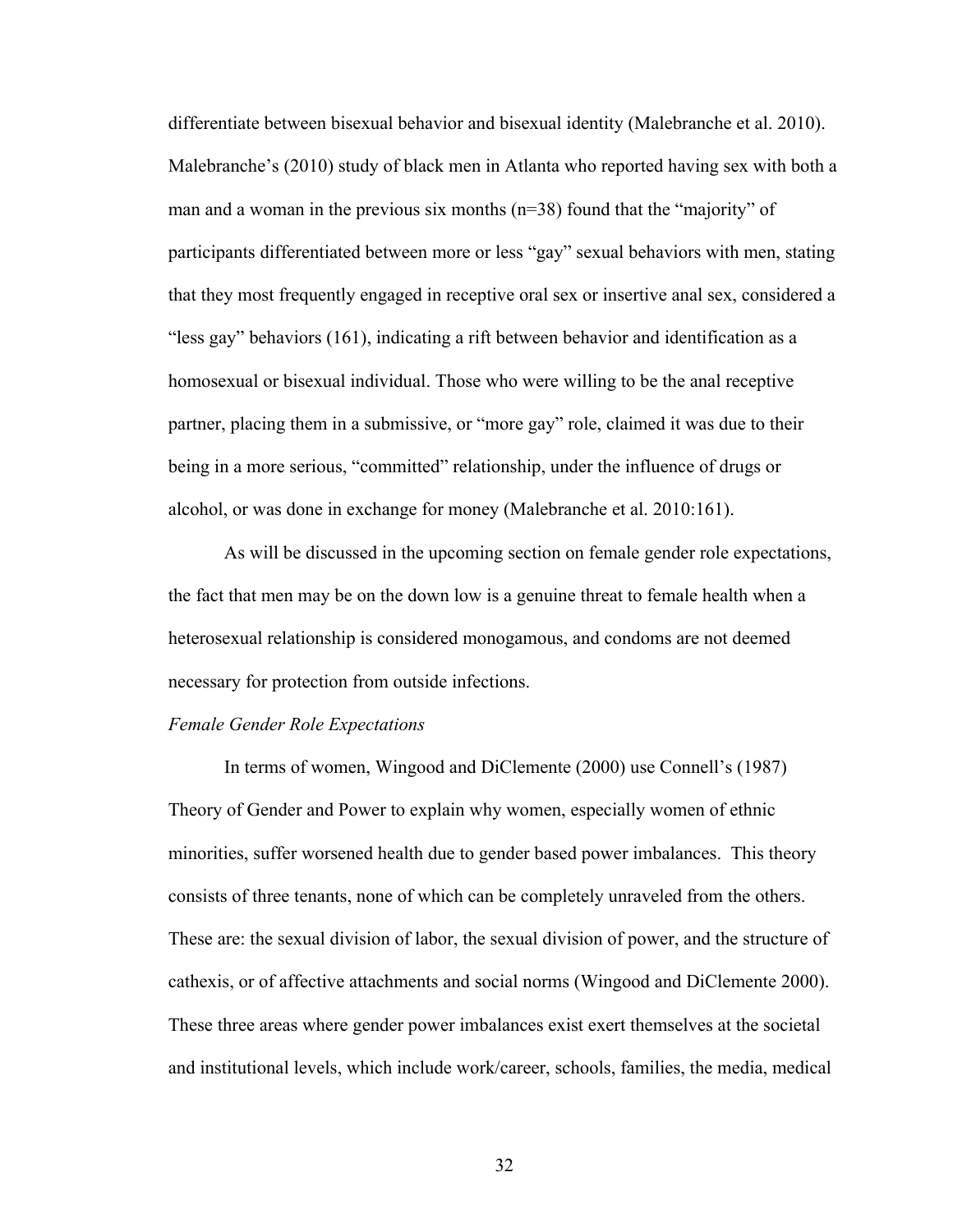systems, relationships and religious establishments, as well as play out within interpersonal relationships; the wide breadth of these tenants mean they are virtually inescapable by financially limited women of color (Wingood and DiClemente 2000). Women are disadvantaged because of the exposures that are created by holding a place of less power, because of their being a woman in an androcentric society (Wingood and DiClemente 2000). The theory of gender and power allows for more exploration of how gender roles and social norms are created than does structural violence, yet both are in agreement that poverty exacerbates inequalities, especially among women.

In their discussion of the sexual division of labor, Wingood and DiClemente blame traditional "women's work"—work based in the home (i.e., caring for children, elderly and those who are ill) as an element contributing to the limited power held by women. Often unpaid and undervalued, women find themselves reliant upon men for their financial needs (Wingood and DiClemente 2000). Unemployment remains high for black women, who face double the rate of unemployment as white women (12.4 percent versus 6.8 percent, respectively) (U.S. Bureau of Labor Statistics 2012). In cases where women are in the traditional work force, opportunities are limited to marginal jobs and part time work (Wingood and DiClemente 2000). Some women even find themselves "sliding into survival sex," which they may feel is their only option to obtain money in situations of drug addiction, families to feed, and limited education and skills (Mallory and Stern 2000:587). Wingood and DiClemente classify sex work as a "high demand and low control" occupation, and one that contributes to power differentials and exploitation, two damaging aspects related to the sexual division of power and the structure of social norms and affective attachment. Within relationships, the sexual division of power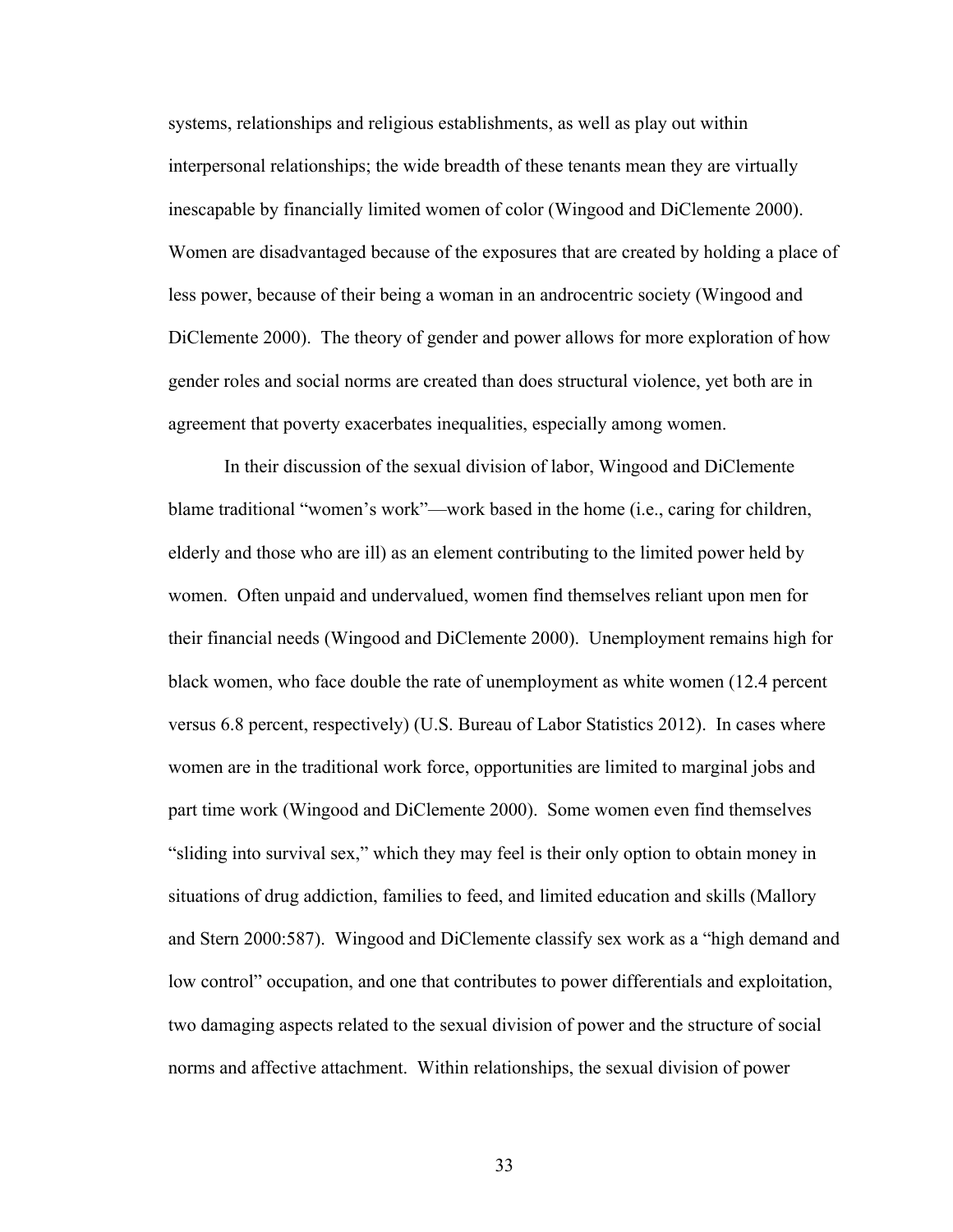dictates that women wield less decision-making power, which is especially problematic considering their financial disadvantages (Coreil 2010). This lack of power translates to limited ability to demand condom use (Kalichman et al. 1999; Lane et al. 2004; Wingood and DiClemente 2000). In turn, limited condom use, in relation to power inequalities, social norms, and gender expectations of women, increases women's vulnerability to HIV infection (Coreil 2010).

Sobo's (1995) work with low-income, minority women in Cleveland elucidates women's perspectives and perceived roles, even contradicting Wingood and DiClemente's suggestion of financial dependence on men. Sobo suggests an explanation of HIV risk taking that relies solely on women's disadvantaged financial position and the opportunities men may present to them actually "perpetuates racism and classism: it would never be used to explain sexual risk taking among white women belonging to the middle and upper classes." (Sobo 1995:75). Instead, the women involved in Sobo's Cleveland based research claim men are limited, at best, in their ability to provide financially due to their own struggles with unemployment and imprisonment, meaning there must be more than financial incentives to keep women around (Sobo 1995). Instead, Sobo suggests, these inner city women engage in unsafe sex in hopes of maintaining cultural ideals of gender norms (1995). In order to upkeep social images to women around them and to build their statuses and self-esteem, they live according to the "Wisdom Narrative" and the "Monogamy Narrative," which drive their HIV risk denial (Sobo 1995:113). According to the wisdom narrative, a woman knows how to identify a "clean (disease-free)" and "conscious (honorable)" man, and accordingly does not need to use condoms (Sobo 1995:114). One's ability to find a "good" man is considered even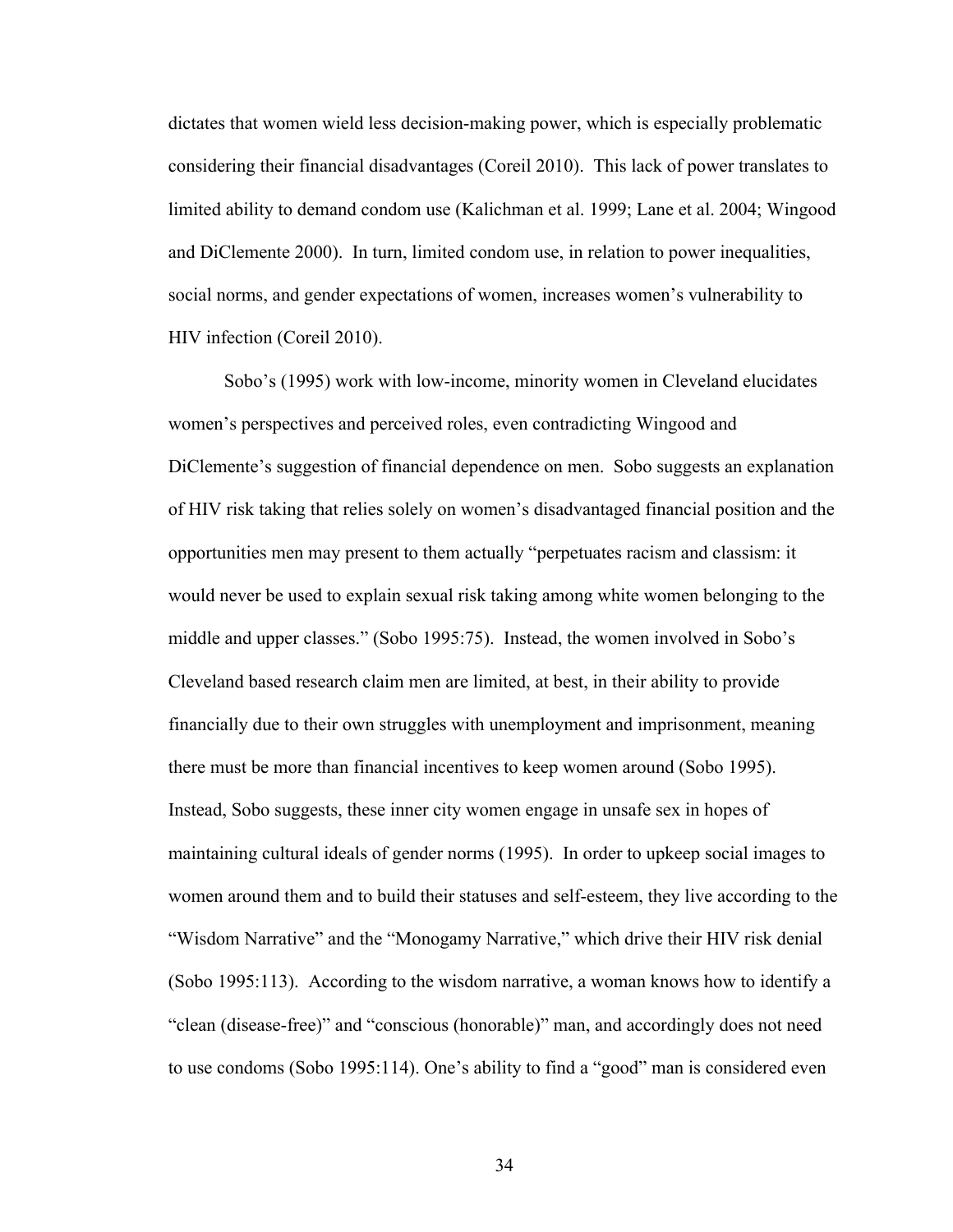more impressive when the shortage of men is taken into consideration (Sobo 1995:108). To use condoms once in a monogamous relationship would go against the monogamy narrative, which allows women to claim their man is different from the men of other women, and would never be unfaithful (Sobo 1995:116); to use condoms would signal a rift between them, suggesting they are not fully committed and may have outside sexual partners (Sobo 1998). Condoms, many believe, are only necessary within a marriage for contraceptive purposes, because marriage eliminates HIV risk (Sobo 1997). Having sex without a barrier is a luxury available only to women with "faithful partners," and serves to mark their place in a social hierarchy where only the most ideal couples exist (Sobo 1995:107).

Women living according to the "monogamy narrative" asserts are denying their HIV risk for the sake of love, trust, and social expectations, not for financial security or advancement (Sobo 1995). It is within heterosexual relationships that women obtain what they cannot on their own: "status and emotional fulfillment" (Sobo 1995:102). Though Sobo believes women are willing to go without condoms and place themselves at risk due to a desire to elevate their social standing among peers and to bolster their own self-esteem, she does not deny the influence of "political economic circumstances associated with capitalism" that create gender role expectations and culturally acceptable relationship practices (Sobo 1995:75).

Rhodes and Cusick (2000) build upon Sobo's (1995) argument, suggesting that self-identity, previously rooted in family or religion, is currently defined more frequently through "love or sexual partnerships," which help to "secure self-identities in a world characterized by uncertainty" (4). Furthermore, being part of an intimate relationship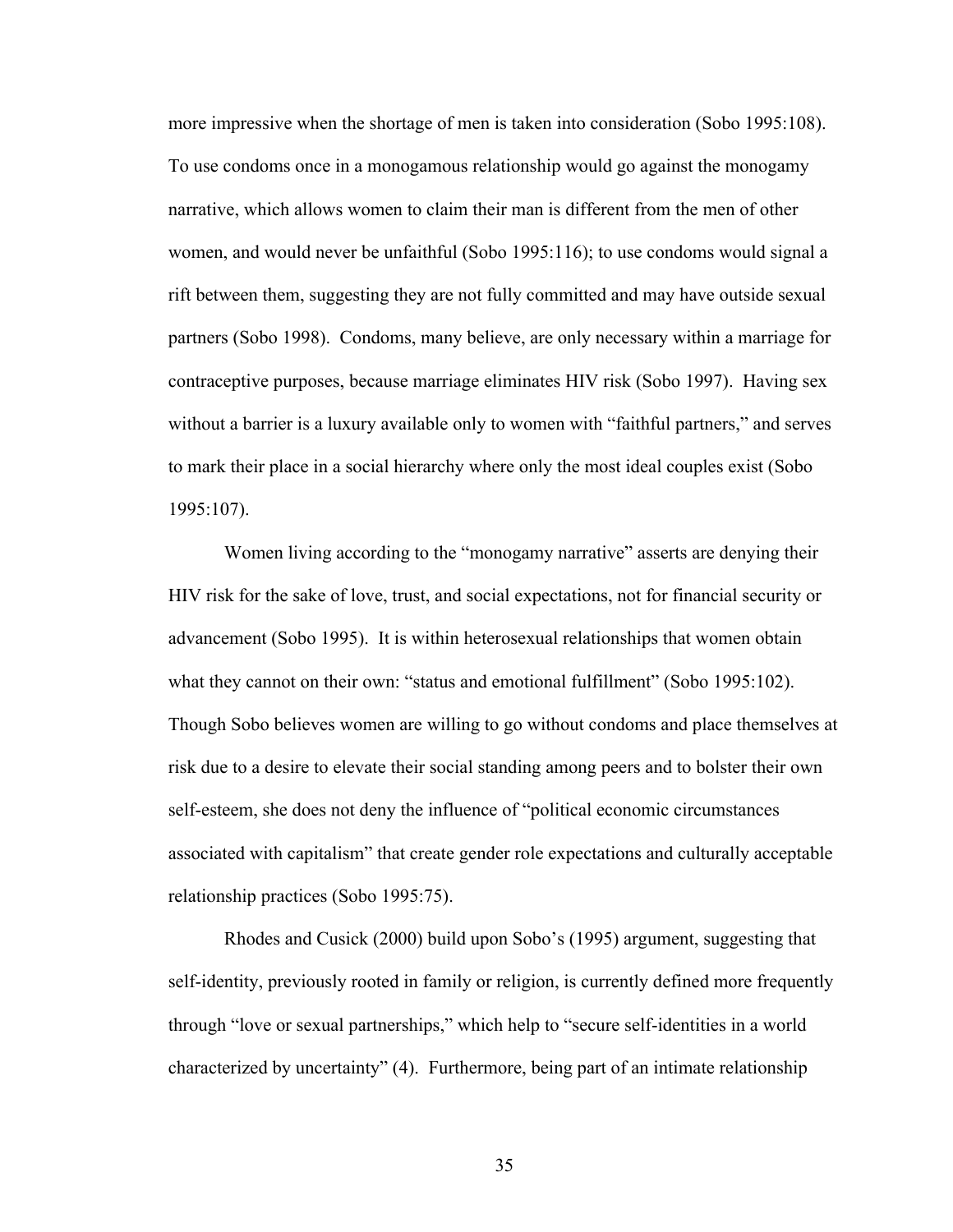may mitigate the uncertainty commonly due to the "impersonal nature of our modern world," making "love and intimacy" into "strategies of relationship risk management" (Rhodes and Cusick 2000:4). Accordingly, Sobo's (1995) monogamy narrative and wisdom narratives may serve as mechanisms of relationship risk management in a world of uncertainty created by political economic disruption.

The idea of the wisdom narratives and monogamy narratives are especially threatening to women's health considering the possibility of men being on the down low. As male-to-male sexual contact is highly effective mode of HIV transmission (Whelehan 2009:117), women are likely to be introduced to the virus if their partners are participating in such behaviors. When Sobo asked participants about the possibility of becoming infected with HIV by a cheating partner, they felt it was just a chance they had to take; condoms were simply not necessary within their "perfect intact unions" (Sobo 1998:79).

Although black women are not a homogeneous group, the literature states they likely place great importance on being in a relationship (Kyomugisha 2006), and may be hesitant to push the issue of condom use in order to not appear pushy or dominant, a trait considered unfeminine (Hearn and Jackson 2002). Unfortunately, the shortage of black men available to women may lead women to compromise their own health even further in order to maintain their current relationships (Lane et al. 2004). Due to the fact that the male condom is the primary mode of prevention for public health efforts, men are given a position of power due to their necessary participation in the use of this contraceptive method (Harvey et al. 2002; Kyomugisha 2006).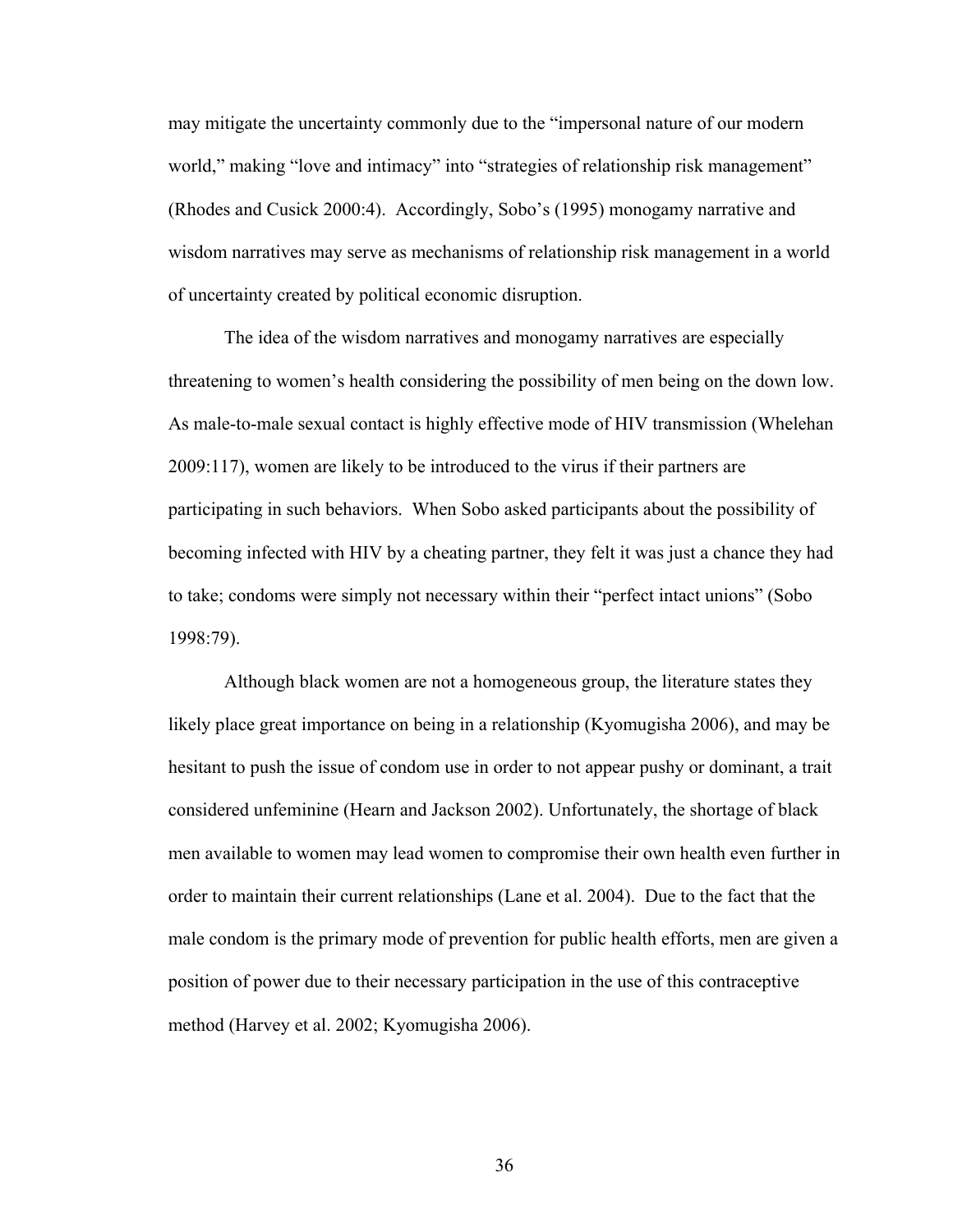### LIVING WITH HIV/AIDS

# *Life After Diagnosis*

Unfortunately, once an African American is diagnosed with HIV, the structural, cultural, and gendered factors that create the epidemic are unlikely to disappear, necessitating special consideration of the social environment of black Americans living with the virus. This creates a unique situation for those living their lives with this stigmatized illness, especially for women in the realm of sexuality and romantic relationships. Because 85 percent of black women contract the virus via heterosexual contact, it is safe to assume that sexual behavior is common among the majority of black women (CDC 2011a). This section looks at literature pertaining to sexuality following diagnosis, and focuses mainly on black women, although much of the literature cited includes the experiences of women of many ethnicities, not just African American women.

As previously mentioned, HIV/AIDS is undoubtedly a highly stigmatized illness (Black and Miles 2002; Kalichman and Nachimson 1999; Sowell et al. 2003). Being diagnosed as HIV positive often conjures up images of "socially deviant" persons—those involved in sex work, promiscuity, or injection drug use (Sandelowski et al 2009:273), and marks these women as "dirty, diseased, and undeserving" (Lawless et al. 1996:1371). Many black women already feel they suffer from "multiple sites of oppression" as both a female and a person of color (Berger 2004:19), and being HIV positive adds an additional layer of marginalization (Sandelowski et al. 2009). Stigma is also associated with increased psychological distress, including depression, a topic of special concern for persons living with HIV/AIDS, (Catz et al. 2002; Clark et al. 2004). Various studies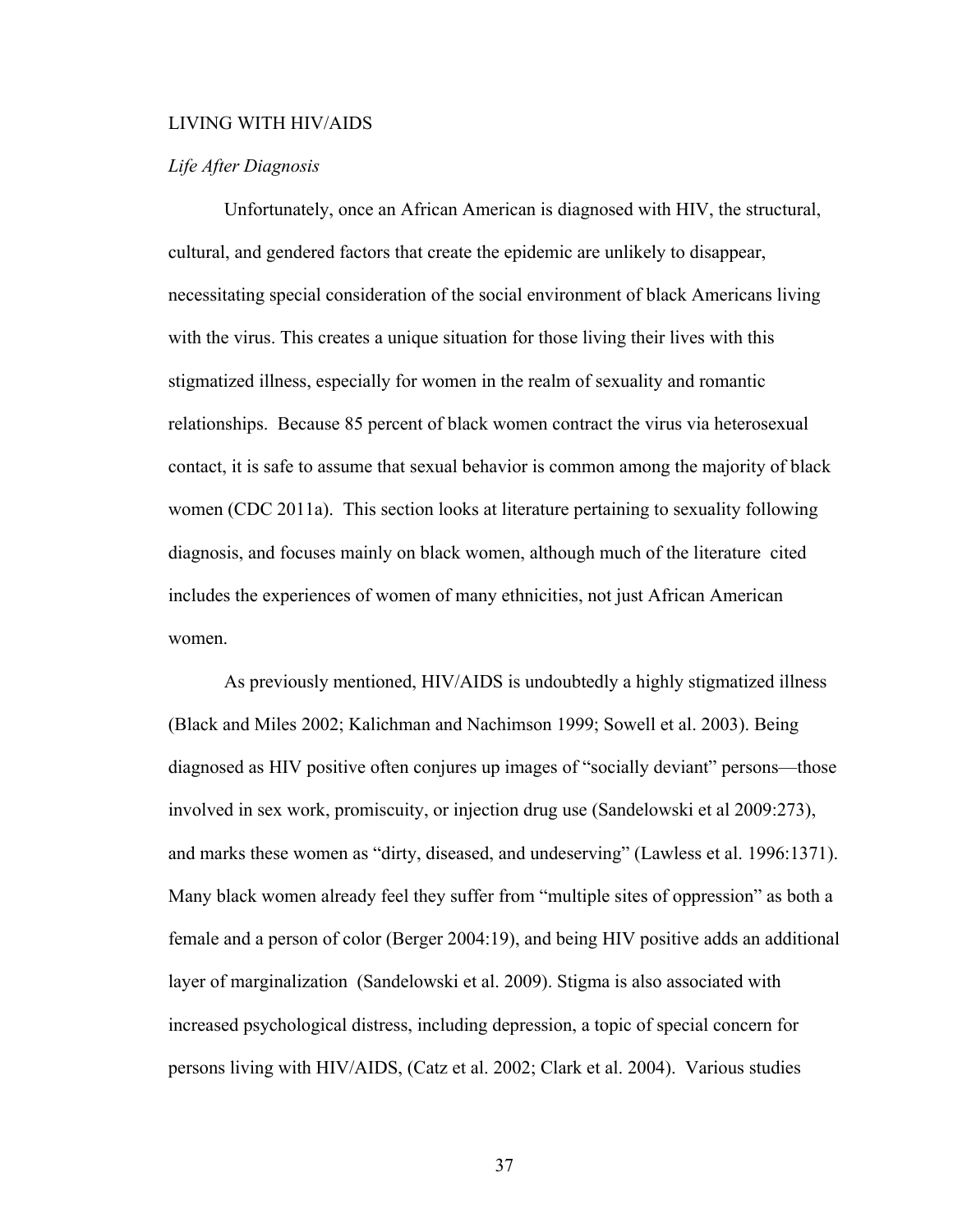demonstrate elevated rates of depression in samples of sero-positive African American women specifically (Catz et al. 2002; Lichtenstein et al. 2002; Vyavaharkar et al. 2011).

Living with a stigmatized disease and with the possible discrimination it entails creates a variety of negative outcomes. A study by Buseh and Stevens (2006) looks at the intimate experiences with stigma of 29 African American women. Stigmatized attitudes and actions were present in interpersonal relationships and institutional settings alike, and many women reported internalizing the stigma they experienced. Upon initial diagnosis, the women participated in self- blame, often alongside feelings that the lives they had prior to diagnosis were over and that death was imminently approaching (Buseh and Stevens 2006). Those who knew about their status, even members of their families, treated them like "outcasts," unwilling to touch them due to being misinformed about HIV's transmission (Buseh and Stevens 2006). Within settings intended to provide aid, such as welfare offices or health care settings, women were mistreated or even ignored due to their HIV status (Buseh and Stevens 2006). In response to the stigmatization and discrimination, women found resilience through seeking support, prayer, refusing to accept someone else's ignorance about the disease as their own problem, disclosing strategically or most dramatically, becoming disease advocates (Buseh and Stevens 2006).

Black women are said to utilize religion and spirituality as a common coping mechanism following their diagnosis (Hickman et al. 2012; Morse et al. 2000; Tufts et al. 2010). A qualitative study of self-care behavior among HIV positive African American women (n=21) found that in addition to religion, women coped with their infections by boosting their social networks with supportive individuals and organizations, focusing on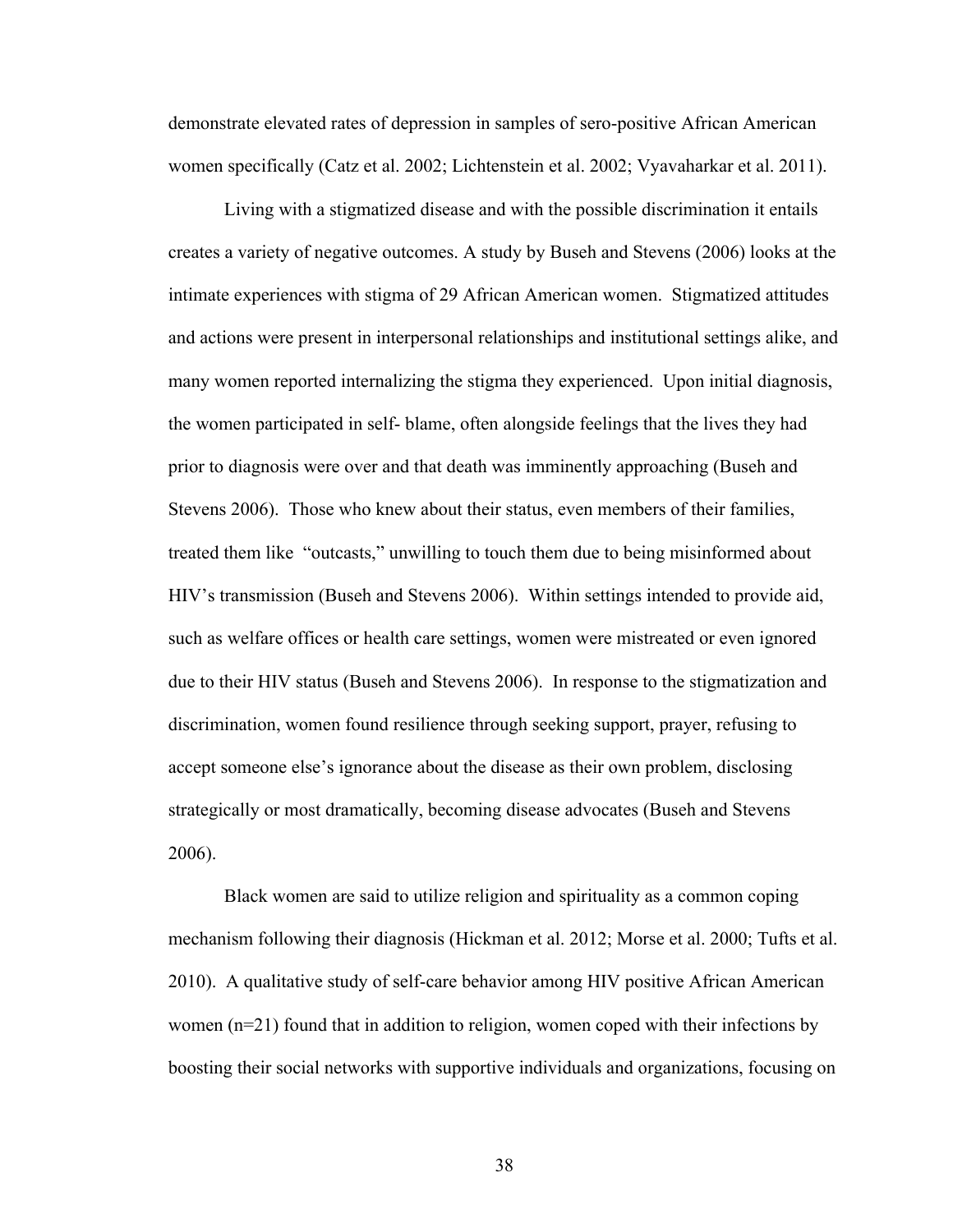taking care of their bodies and maintaining sobriety, and following their doctors orders for healthy living (Tufts et al. 2010).

# *HIV and Relationships*

This section will discuss women who deny their infections altogether, those who feel they are unable to pass their infection to others, and those who choose celibacy as the most viable option for sexuality following their diagnosis. Literature concerning women who remain sexually active will be presented as well. Among women who do choose to continue sexual activity while living with HIV, aspects of their experiences with sexuality, including fear of further transmission, the challenges of consistent condom use, and disclosure patterns, will be discussed.

Just as the denial of risk of initial HIV infection exists among many black women researched by Sobo (1995), some will deny their HIV infection altogether, simply pretending it is not there or refusing to believe they are positive and then engaging in unprotected sexual activity (Gorbach et al. 2004; Leserman 2000; Reeves et al. 1999). Similarly, some adopt a "don't ask, don't tell" attitude whereby if their partner does not request a condom or inquire about HIV status, the positive partner feels they have been relieved of their responsibility to disclose their status or to insist upon safe sex practices (Bairan et al. 2007; Marks et al. 1999).

Though advances in medications are drastically extending lives of those living with HIV infection, the use of such therapies may lead some to believe they are no longer able pass the virus onto others (Crepaz et al. 2004; Marks et al. 1999; Wilson et al. 2004). Antiretroviral therapy (ART) lowers HIV viral loads until they are "undetectable," meaning there are very low levels of the virus in the blood. While the chance of passing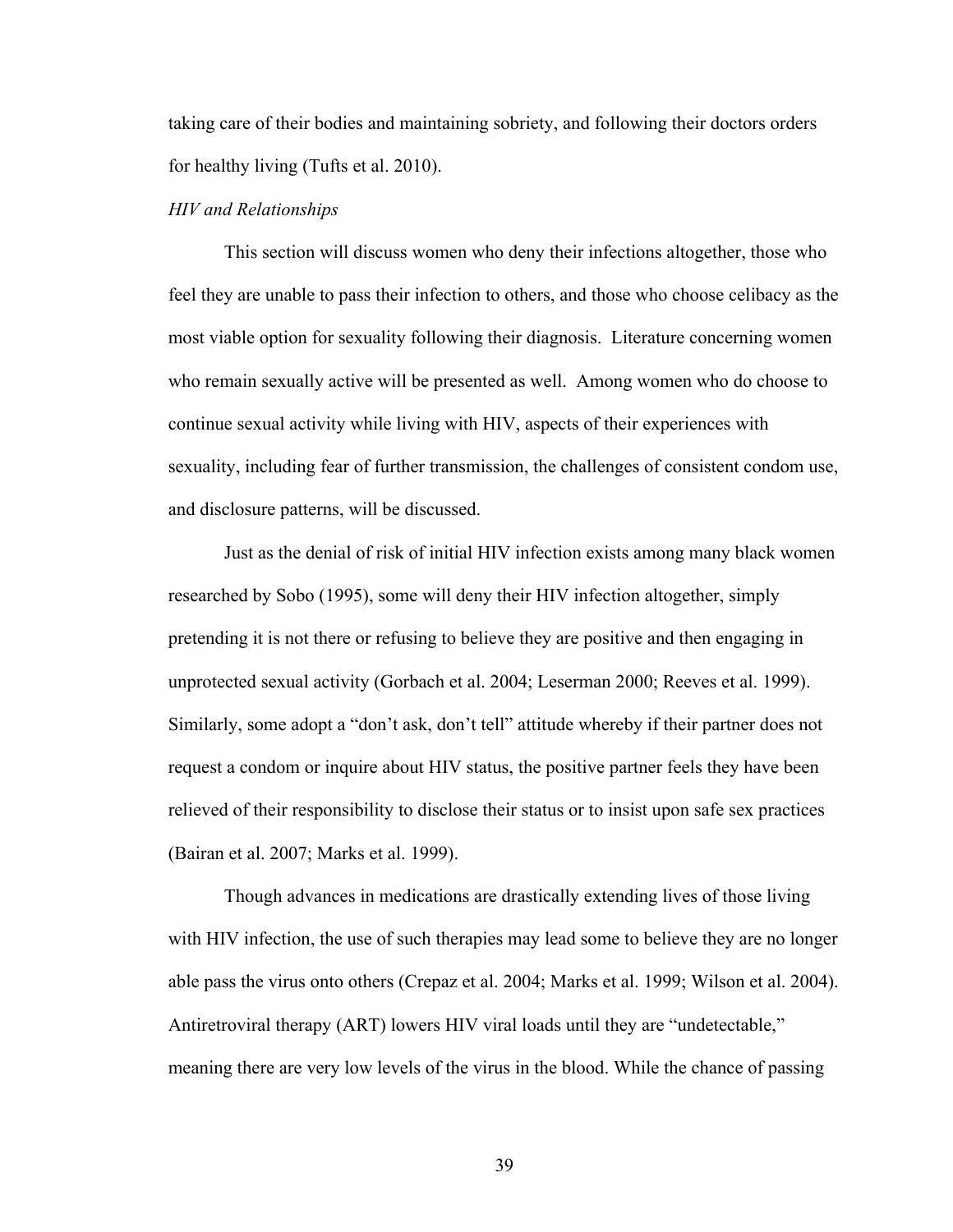HIV to others is significantly lower with an undetectable viral load resulting from strict adherence to ART, it is possible to acquire a secondary infection, either with other strains of the virus or with other STIs, which may quicken HIV progression (Marks et al. 1999). Re-infection with HIV also raises concerns over drug resistance (Smith et al. 2005; Wilson et al. 2004). When an infected individual is resistant to one more or drugs, they pass their resistances along with their infection, widening the pool of resistant mutations (Little et al. 2002). This type of "super-infection" can leave individuals resistant to multiple drug combinations (Kalichman et al. 2010:2), which limits their drug treatment options and lessens the effectiveness of a drug, allowing their health to decline more rapidly than if they had no drug resistance (Little et al. 2002).

#### *Celibacy After Diagnosis*

Some HIV positive individuals do swear off sex forever following their diagnoses, with anywhere from 32 percent (Hankins et al. 1997) to as high as 78 percent (Siegel and Scrimshaw 2003) of HIV positive women identifying as celibate following their diagnosis. A study among HIV positive injection drug-using women found that around a third "avoided" sex altogether (Meyer-Bahlburg et al. 1993), while Bova and Durante (2003) found that 42 percent of their sample (n=101) had not engaged in sex within the previous month.

Siegel and colleagues (2006) compared sexual functioning, desire, and satisfaction between two groups of women (ages 20 to 50) both before Highly Active Antiretroviral Therapy (HAART) in 1994 and 1996 and after in 2000 and 2003. No significant differences existed between pre and post HAART, but three themes emerged from their interviews. Women reported experiencing less pleasure from sex, participating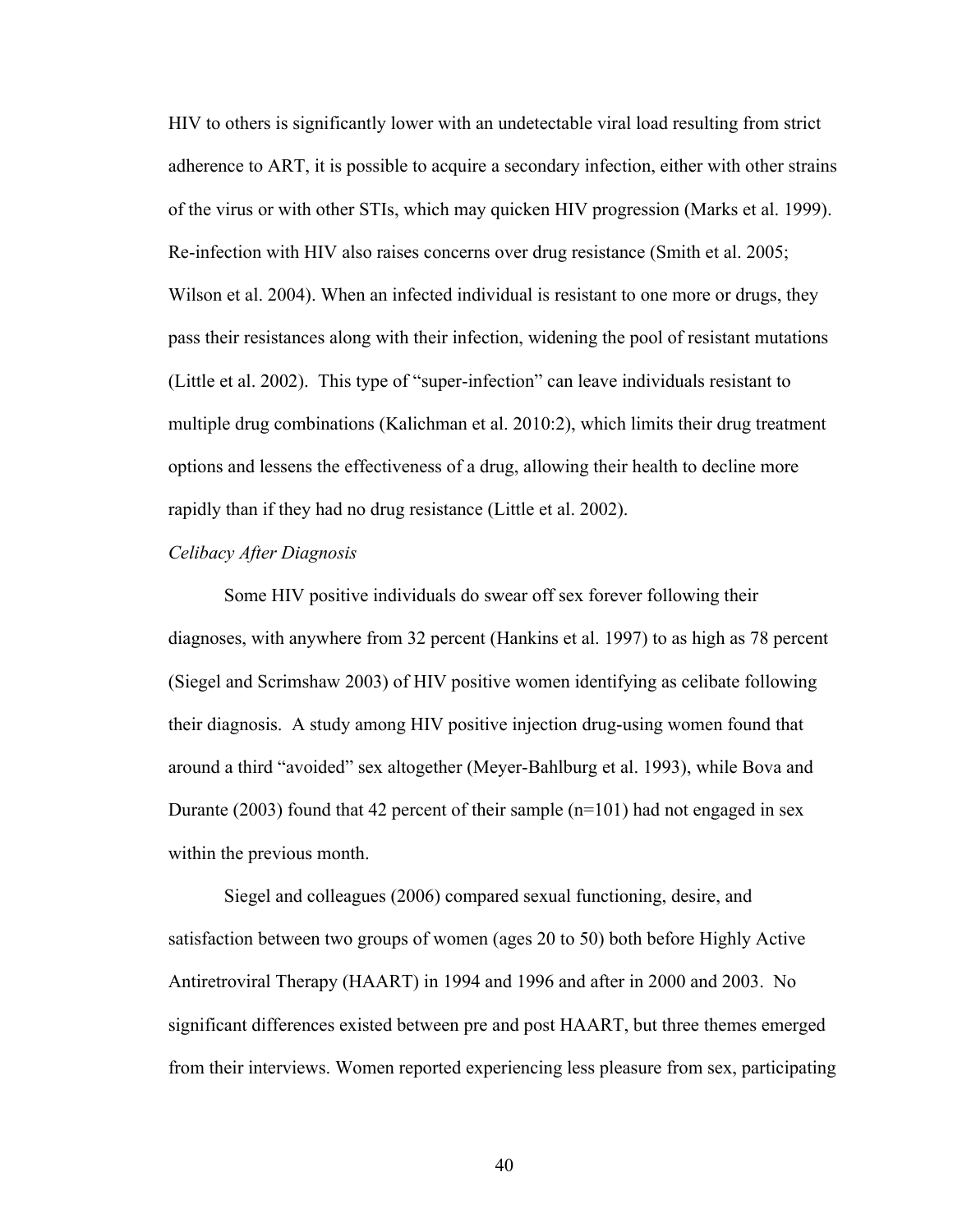less in sexual activity, and feeling less sexually attractive (Siegel et al. 2006). Around one third (33 percent) of those interviewed reported experience with one or more of these issues (Siegel et al. 2006). The women who were celibate expressed a desire to protect themselves emotionally; getting close to someone would require them to disclose their status thereby opening themselves up to rejection (Siegel et al. 2006). For women, the prospect of pursuing a man and then having to tell him they are HIV positive produced "overwhelming" fear and anxiety, leading these women to "preserve their sparse emotional resources" and simply remain alone, as dating was seen as a "hassle" (Siegel et al. 2006:444). Their feelings of sexual attractiveness had dwindled, leaving one woman to state she felt like a "walking, friggin' germ," suggesting if men knew her status they "wouldn't want to have shit to do with me anyway" (Siegel et al. 2006:446). Siegel and colleagues report that most celibate participants did not miss having sex, and some even associated their infection with their previous sexuality, feeling it should be repressed now for getting them infected in the first place (2006).

# *Subjective Experiences of Sex While Positive*

Among the women interviewed by Siegel and colleagues who did remain sexually active following their HIV diagnosis, sex and relationships changed considerably. Even with the use of condoms, women worried they would transmit the virus to their partner, whether it be through a break or a hole in the condom, or if it slipped off (Siegel et al. 2006). This made them "uptight" and "uncomfortable" during sex, resulting in a less satisfying experience (Siegel et al. 2006:442). Most poignantly, one participant said: "Ah, it's just always in the bedroom, HIV. It's always there" (Siegel et al. 2006:442). A loss of spontaneity was also reported by women, who felt that the need for condoms and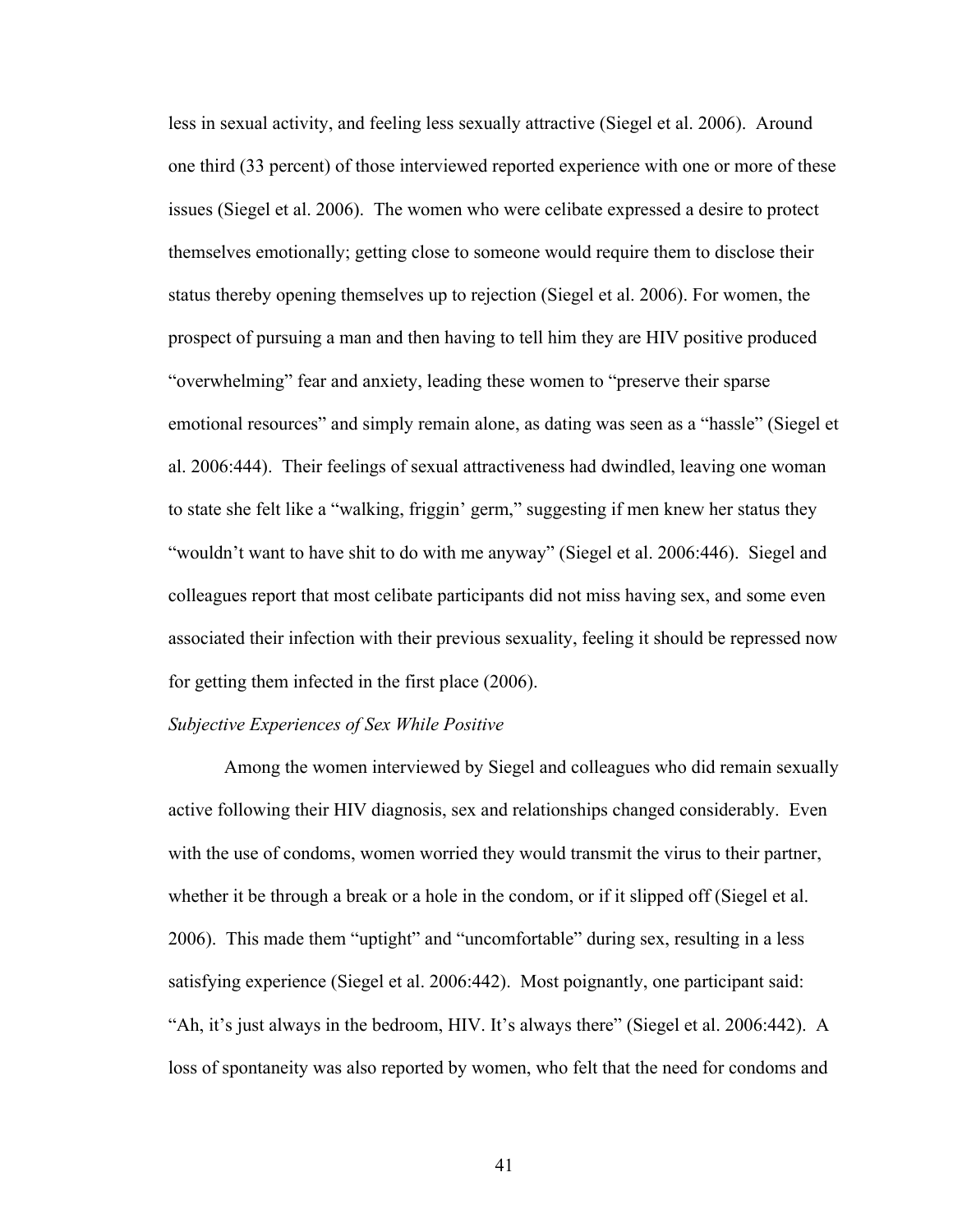the loss of intimacy created by their use hindered their ability to enjoy sex, which suddenly turned into a "chore" (Siegel et al. 2006:447). The need for disclosure and condoms created sexual inhibitions they had not experienced before. Two participants specifically noted missing having their partner perform oral sex on them, one of the only ways they were able to experience orgasm (Siegel et al. 2006).

Women from an Ontario and Nova Scotia based study reported similar themes of a loss of spontaneity and of their former sexual self, as well as fears of disclosure. Some felt that their HIV status took a sexual "power" from them that they once had, and to disclose their status was a complete release of their agency altogether (Gurevich et al. 2007:20). Their former ability to engage in spontaneous sex without their minds cycling through what responsible or rational choices are, and discussing safer sex had been "constrained" by HIV (Gurevich et al. 2007:18-19). Condoms carry meaning suddenly, more than a precaution, they become a literal barrier of the disease, creating an awareness of the reason the condom is there (Gurevich et al. 2007). For HIV positive women, to disclose their status places them in a catch 22 of sorts—they have fulfilled their duty protecting the safety of their partner, yet worry once they admit their status they will be labeled as "promiscuous" or a "hooker" (Gurevich 2007:19-20). Others worry that once their partners know about their status, the sense of eroticism and sexual desire will fade into illness and caregiving; the title of "sexually desirable woman" will be replaced by "a walking, talking virus, neither fully sexual nor fully human" (Gurevich 2007:21). Even their flirting became inhibited, fearing it may lead to something more and will eventually require them to disclose (Gurevich 2007).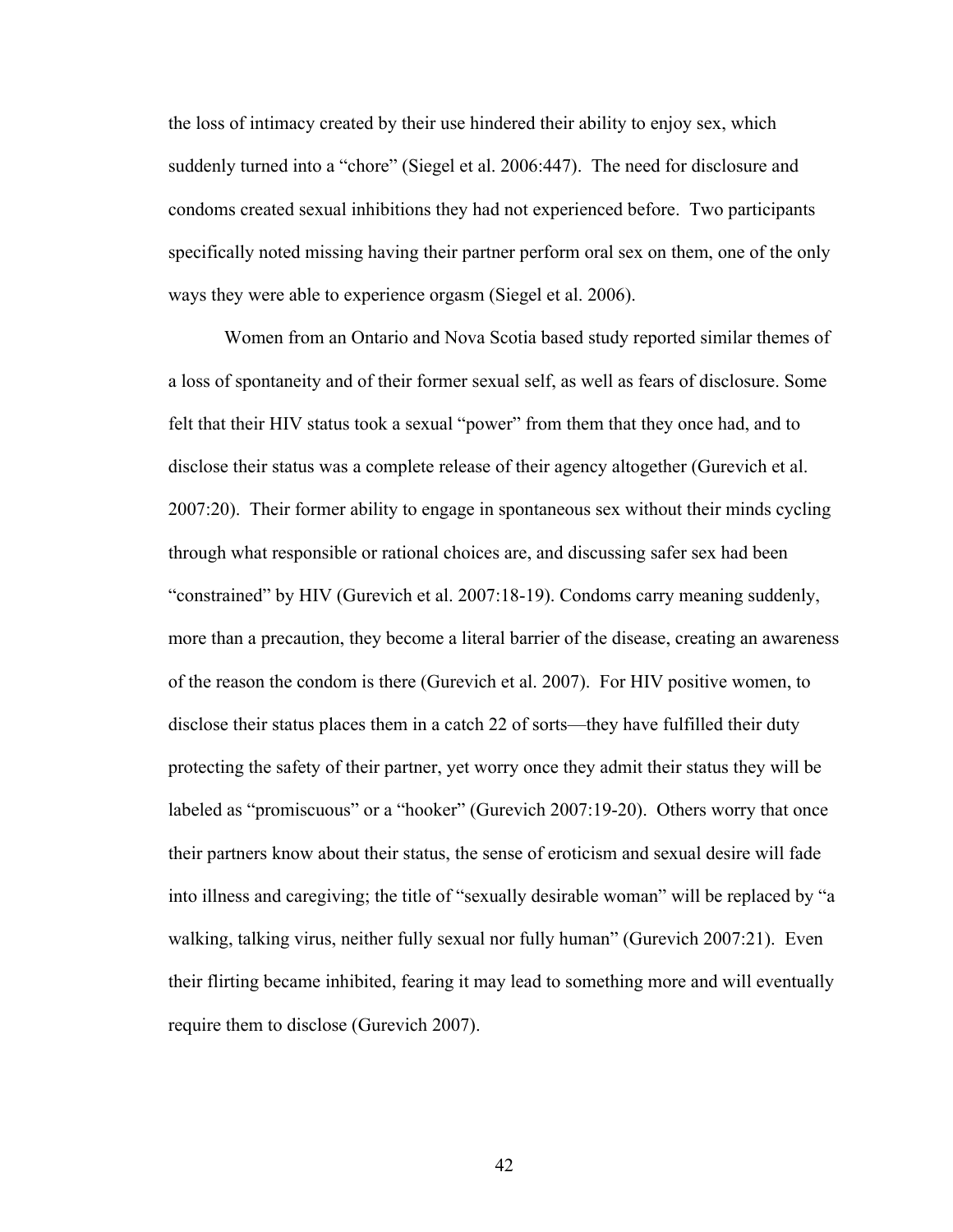Rhodes and Cusick (2000) found that among sero-discordant couples in the UK, sex became a balancing act where couples struggled to maintain "relationship security" at the same time as "viral protection," which resulted in contradictory and anxiety- ridden decisions (8). Unprotected sex signaled intimacy and emotional closeness, with condoms less likely to be used as the relationship progressed to be more serious (Rhodes and Cusick 2000). To go without a condom was a sign of relationship strength and commitment, with one HIV negative participant even claiming he eventually felt "obliged" to have unprotected sex with his girlfriend, "to show how much I love her" (Rhodes and Cusick 2000:9). As discussed elsewhere by an HIV positive respondent (Gurevich et al. 2007), the physical barrier created by condoms is a constant reminder of their infection: "Although you're as intimate as you can be, there is still a piece of latex between you, and I know that sounds really pathetic, but you know, it's a consideration" (Rhodes and Cusick 2000:9). As condoms are used less and less, authors state, unprotected sex becomes "less of a denial of viral dangers" and more of an "acceptance of danger as a part of love and life" (Rhodes and Cusick 2000:12). On this same vein, some felt that contracting HIV from their partner was inevitable, just a part of being together and entirely committed to their partner, and worth the risk to go without condoms (Rhodes and Cusick 2000).

# *Status Disclosure*

Disclosing one's HIV status can be emotionally challenging, even to those other than potential sexual partners. Serovich and colleagues (2008) suggest a "consequencesbased model" is most frequently used among HIV positive women, which involves a weighing of disclosure costs and benefits to aid in decision-making (24). This type of pro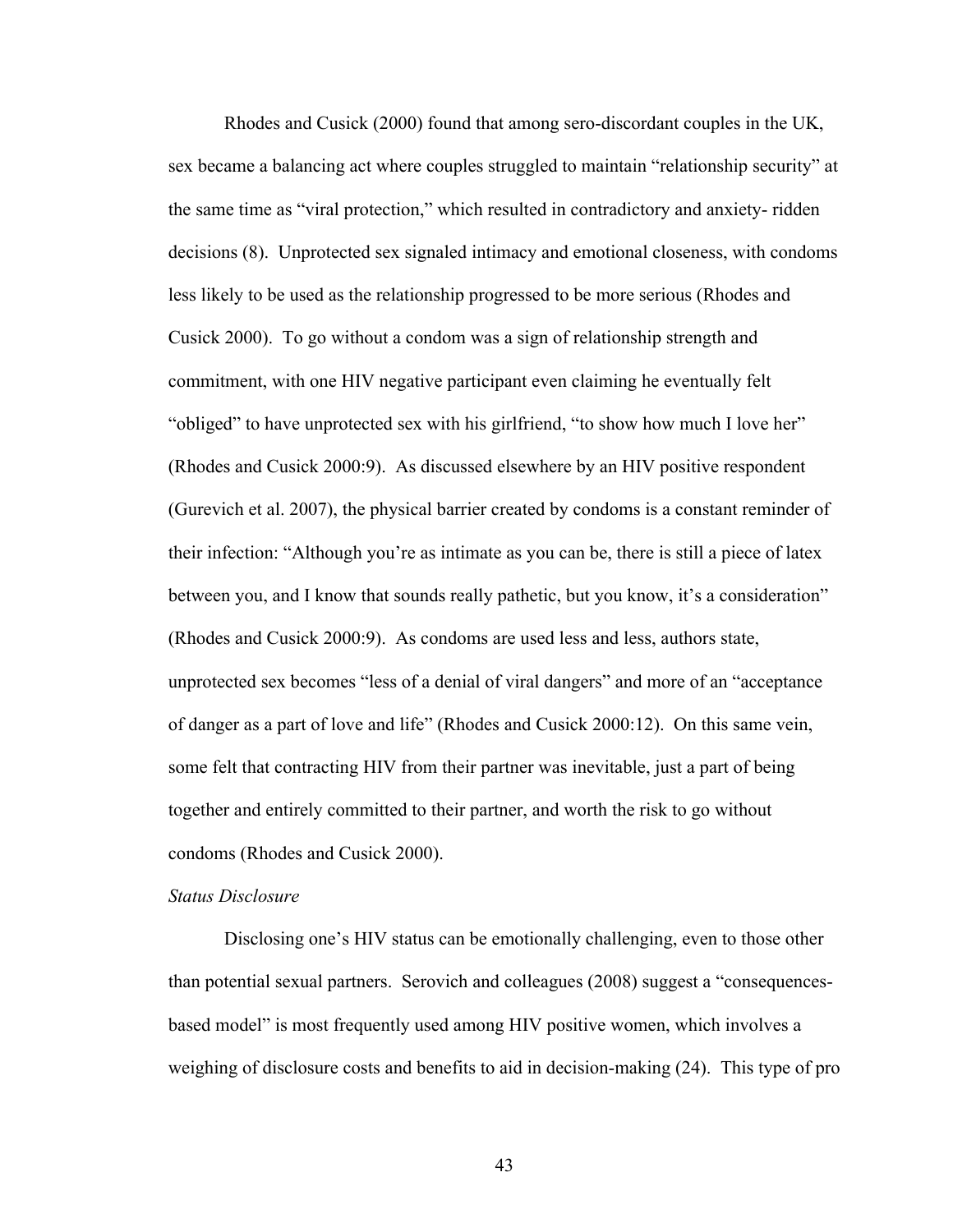versus con technique was also found by Sowell and colleagues (2003) in addition to disclosing on an "emotional" or "intuitive" basis, where a woman felt the time was right, that it was the right thing to do, or sensed a person trustworthy (39).

It should be noted that Florida is one of 37 states that makes failure to disclose one's HIV status to sexual partners a criminal act, even if there is no viral transmission (Kaiser Family Foundation 2010). In Florida, it is considered a third degree felony to have oral, anal or vaginal sex with someone who is unaware of their partner's being HIV positive (Florida State Legislature 2012a; Kaiser Family Foundation 2010).

Literature concerning status disclosure has resulted in a variety of disclosure patterns and rates. Sowell and colleagues (2003) conducted a study with 322 women, predominantly African American (88 percent), and found that most had disclosed to someone, with only 3.8 percent of participants having told no one of their status. Among women who disclosed, over three quarters (78.3 percent) disclosed rather quickly, within the first week of their diagnosis (Sowell et al. 2003). Those most frequently told within theis week include parents, partners, siblings, friends and children (Sowell et al. 2003). Interestingly, 65.4 percent of women reported disclosure to all of their sexual partners (Sowell et al. 2003).

Similarly, a 2003 study by O'Brien and colleagues found that their participants (n=269, 47.6 percent female) tended to disclose more frequently to "main partners" (74.2 percent) and "immediate family members" (69.8 percent) at higher rates than they disclose to casual sexual partners (about 24.8 percent). Authors note that women were more likely to tell non-immediate family members more often than men (O'Brien et al. 2003).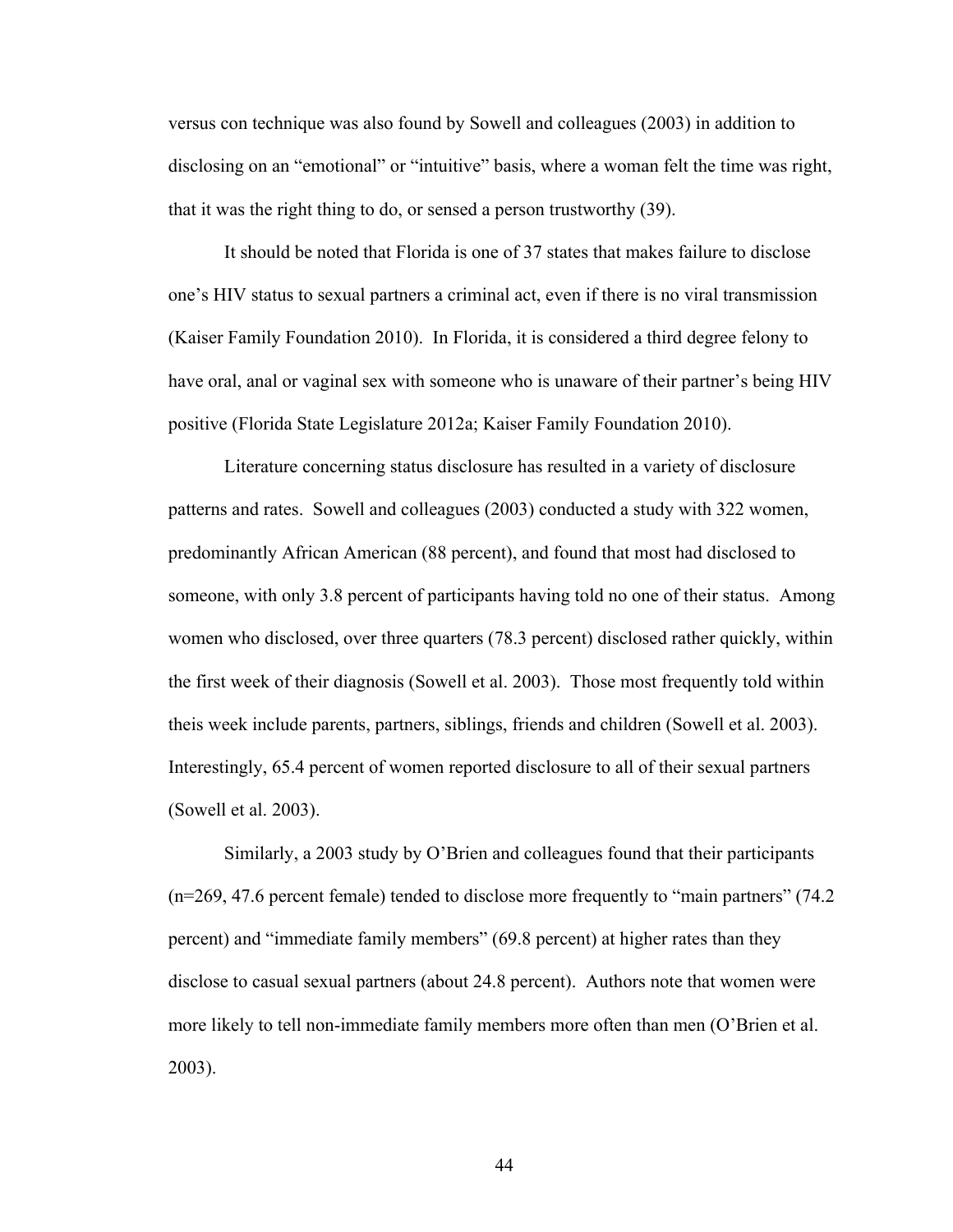Disclosure is inherently challenging because of the uncertainty it holds, though sharing one's status is the only mechanism for accessing some of the potential positive outcomes that exist (Clark et al. 2004; Smith et al. 2008). Most notably, social support is a benefit of status disclosure widely discussed as an often-lacking necessity to those living with this chronic condition (McDowell and Serovich 2007; Serovich et al. 2008; Smith et al. 2008; Vyavaharkar et al. 2011).

Social support comes in four forms, emotional, instrumental, informational, and appraisal (Heaney and Israel 2008). Emotional support is demonstrated through empathy, love, trust, and care. Instrumental support provides services or tangible support, such as financial assistance (Heaney and Israel 2008). Information support is shown through advice giving, information, or idea sharing (Heaney and Israel 2008). Finally, appraisal support is meant to provoke self-reflection or re-evaluation (Heaney and Israel 2008). Each type of support is meant to be a positive influence in one's life and is most beneficial when it comes from varying individuals or groups and from multiple social networks (Heany and Israel 2008).

Unfortunately, women disadvantaged by a low socioeconomic status (SES) and living with HIV may be doubly lacking in terms of social support (Edwards et al. 2012). In addition to suffering from stigma, the "similar life situations" of other low SES individuals around them may limit their ability to offer social support, especially in terms of tangible (i.e., financial) or informational support (Edwards et al. 2012). Accordingly, high SES individuals are more likely to report greater social support than those of low SES backgrounds (Edwards et al. 2012). On a more positive note, McDowell and Serovich (2007) corroborated earlier studies which suggest the *perception* of social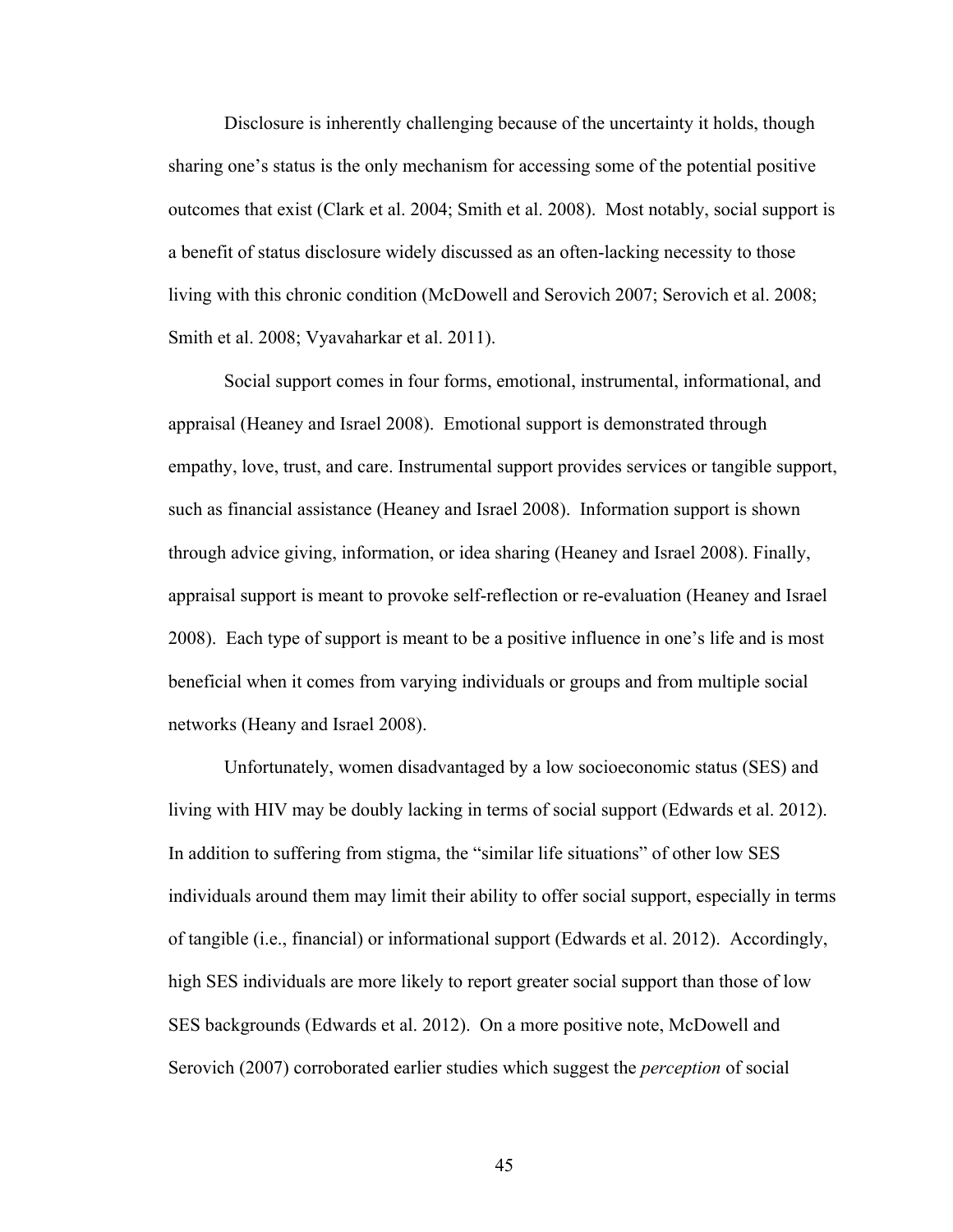support may be more beneficial than actual support, still contributing to the desirable outcomes of social support including better medication adherence (Edwards et al. 2012). Among HIV positive individuals, risking the negative outcomes of disclosure does open the possibility of receiving any type of support.

As will be discussed in the following sections, the decision to disclose is influenced by many variables, including who is to receive this information, and what is at stake in telling them.

#### *Disclosure to Children*

For some mothers, the decision to inform their children of their HIV status is understandably frightening. A 2008 study found that women (n=66, 71% African American) who do decide to share their HIV status with their children are mainly motivated by feeling as if the child has a right to know, wanting to avoid the child finding out from someone else, and the desire to ensure the child feels comfortable with the information (Delaney et al. 2008). Alternatively, women who avoided telling their children felt it may be too much of an emotional burden on them, causing fear or worry, and accordingly felt their children deserved a life without that knowledge (Delaney et al. 2008). Pilowsky and colleagues (2000) found similar reasoning for (non)disclosure for African American and Latina mothers in New York City (n=29). Their study revealed that 59 percent of women had not disclosed to their children (Pilowsky et al. 2000). Again, feeling disclosure was "right to do," some mothers also saw revealing their status as a step towards preparing for the child's future in the case of their mother's untimely illness or death (Pilowsky et al. 2000:728). In addition to avoiding overloading children with emotional pain (Delaney et al. 2008), some chose against disclosure because of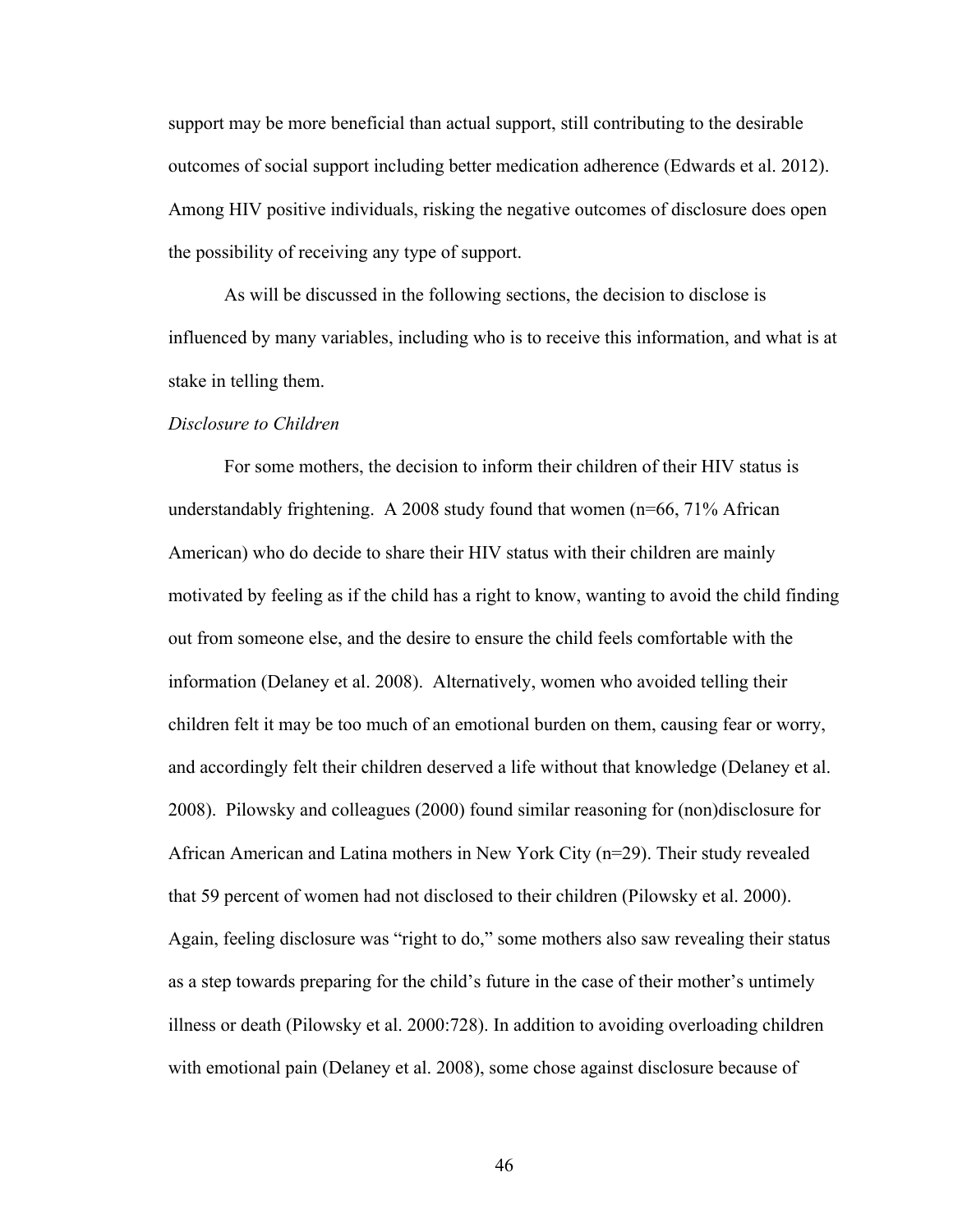nature of the topic, mainly "death and dying," and fear that the children may not understand (Pilowsky et al. 2000:729).

In respect to timing of disclosure to children, a study by Armistead and colleagues (2001) founds that among a sample of 87 African American women living with HIV, only 30 percent had chosen to disclose to their children, and tended to do so very soon ("within a few days of diagnosis") or after a year or more (18). Those with lower incomes were found to disclose more frequently than those of higher SES, suggesting limited access to childcare may mean children will accompany mothers to doctor appointments, and must be informed of their mother's situation (Armistead et al. 2001). Lastly, neither length of time since diagnosis nor stage of illness (defined as "asymptomatic," "symptomatic," or "AIDS") were associated with likelihood of disclosure to children (Armistead et al. 2001).

## *Disclosure to Sexual Partners*

The most commonly cited reason women fail to disclose their status is because they fear rejection of others, including sexual partners, family, and friends (Black and Miles 2002; Kalichman and Nachimson 1999; Sowell et al. 2003). Rejection could mean a loss of a romantic or sexual relationship, abandonment or a loss of social support, which is often desperately needed in this situation of vulnerability (Greene and Faulkner 2002; Kalichman and Nachimson 1999). Literature suggests women's fear extends beyond potential rejection from their sexual partners upon disclosure; some anticipate their sexual partners will not respect the confidentiality of this information, threatening other interpersonal relationships with friends and family members (Black and Miles 2002). Studies also show that nondisclosure is more common with casual partnerships,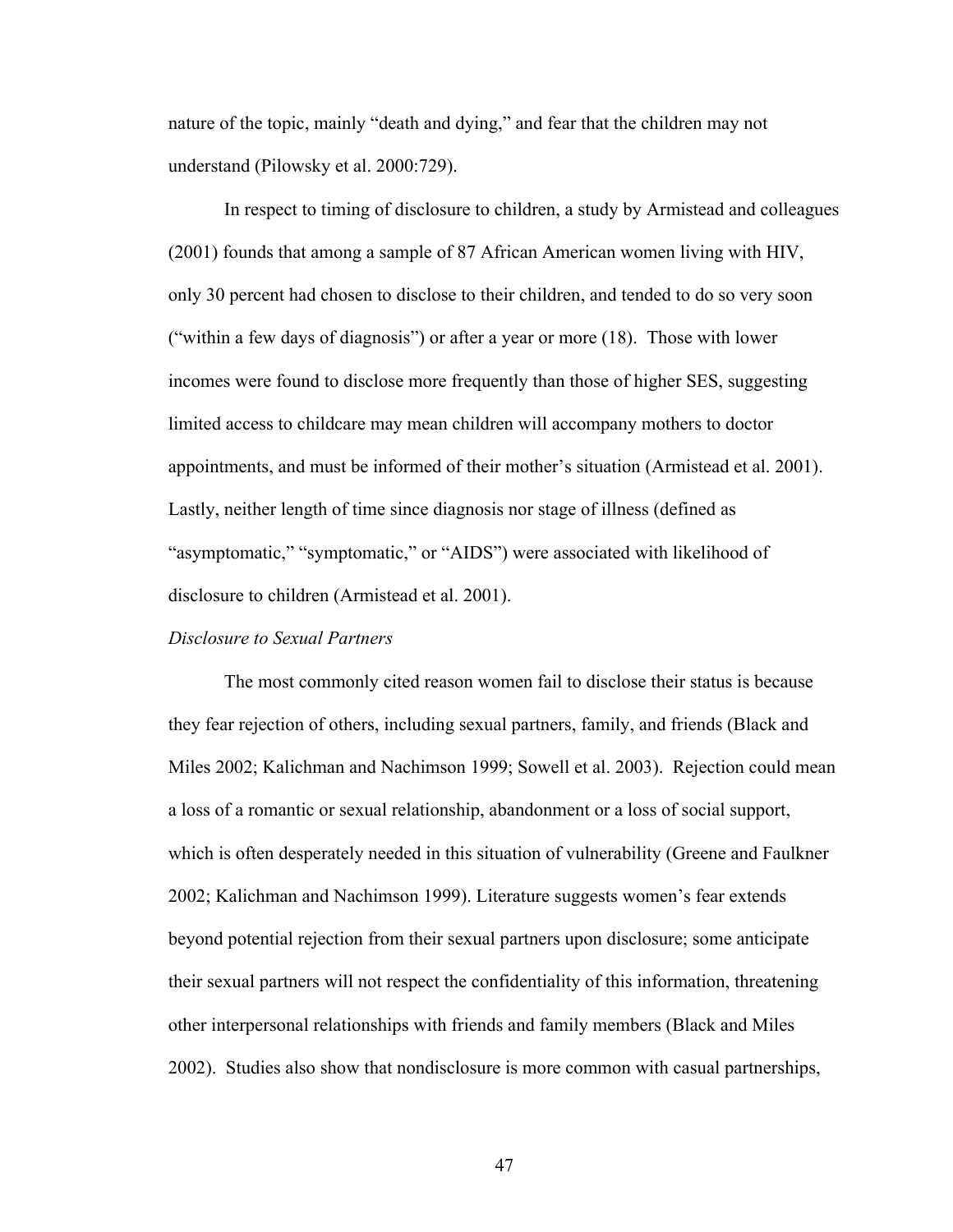such as a one-night stand, where women felt there was little hope for a future relationship (Bairan et al. 2007; Marks et al. 1999; Sobo 1995). For many, disclosure of a positive status means admission of "socially unacceptable practices" such as injection drug use, casual sexual relationships, or sex work, whether past or present (Sobo 1995:54), and facing adding an additional "layer" of stigma to their already damaging diagnosis (Sandelowski et al. 2009).

A 1999 study by Kalichman found that status disclosure among HIV positive individuals (n=203 men, n=129 women) was inconsistent at best, with slightly more than half of men and less than half of women having had engaged in a sexual activity without disclosing their status to a partner (Kalichman 1999). Further, of those reporting having unprotected sex within the previous six months, 25 of 35 women and 28 of 49 men did not disclose to partners (Kalichman 1999).

#### *Sero-concordant Sex*

Some HIV positive individuals may choose to have sex with another sero-positive person, which may create an imaginary safety net because both partners are positive (Catz et al. 2001; Kalichman 2000; Marks et al. 1999), although the possibility of reinfecting their partner with another strain of the virus is still a threat. Concordant partnerships create a "relative safety," (Rhodes and Cusick 2000:19) whereby the risk or reinfection is notably lower because antiretroviral treatment is effective in suppressing the amount of virus in one's blood. In addition to feeling it less necessary to use condoms or other barrier methods (Catz et al. 2001; Kalichman 2000; Marks et al. 1999), some individuals may feel they are not as likely to be rejected, and may gain empathy and emotional closeness due to a shared positive serostatus (Frost et al. 2008).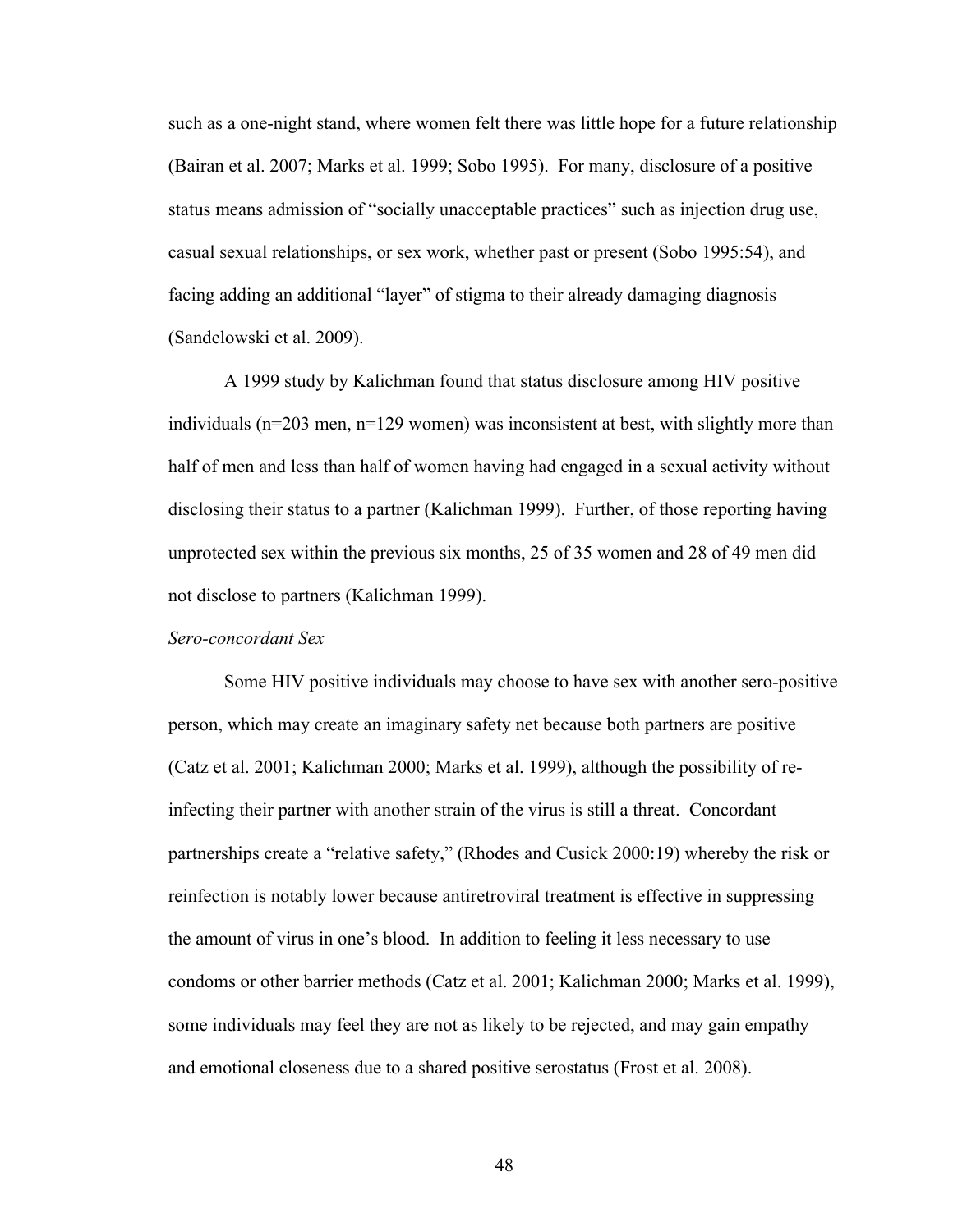Sero-concordant couples interviewed by Rhodes and Cusick (2000) used infections as a way to justify unsafe sex, not just because they believe they were unable to pass the virus to someone else, but for emotional reasons as well, as one of them states: "It made you feel normal to be able to sleep with this person without a condom" (19). Relations with a sero-concordant partner allowed for a "release" from the "anxiety" of sex with someone HIV negative and offered an increased degree of comfort to find someone that empathized with their experience living with HIV (Rhodes and Cusick 2000). Those who purposefully sought out an HIV positive partner made them "active agents" in their relationships, in which the management of risk was much simpler (Rhodes and Cusick 2000:20). None of the 11 participants who sought sero-concordant relationships reported using condoms (Rhodes and Cusick 2000).

#### *Condom Use and Non-use*

As previously mentioned, condoms are the most commonly promoted method of HIV prevention, yet much of the time they are not utilized, even with awareness of a positive status. Bova and Durante (2003) interviewed 101 HIV positive women and found that a third of sexually active women did not make use of condoms or other safer sex practice after their diagnosis. Nearly one quarter of women in a Montreal-based HIV study reported never using condoms after their diagnosis as well (Hankins et al. 1997). This pattern has also been illuminated within the United States (Ciccarone et al. 2003; Gielen et al. 2000; Sobo 1995). In addition to the intrapersonal factors mentioned above, partner refusal is frequently discussed as the major reason couples fail to use condoms as protection during sex (Hankins et al. 1997; Stevens and Galvao 2007). Dislike of condoms is well established among both males and females, as condoms are often said to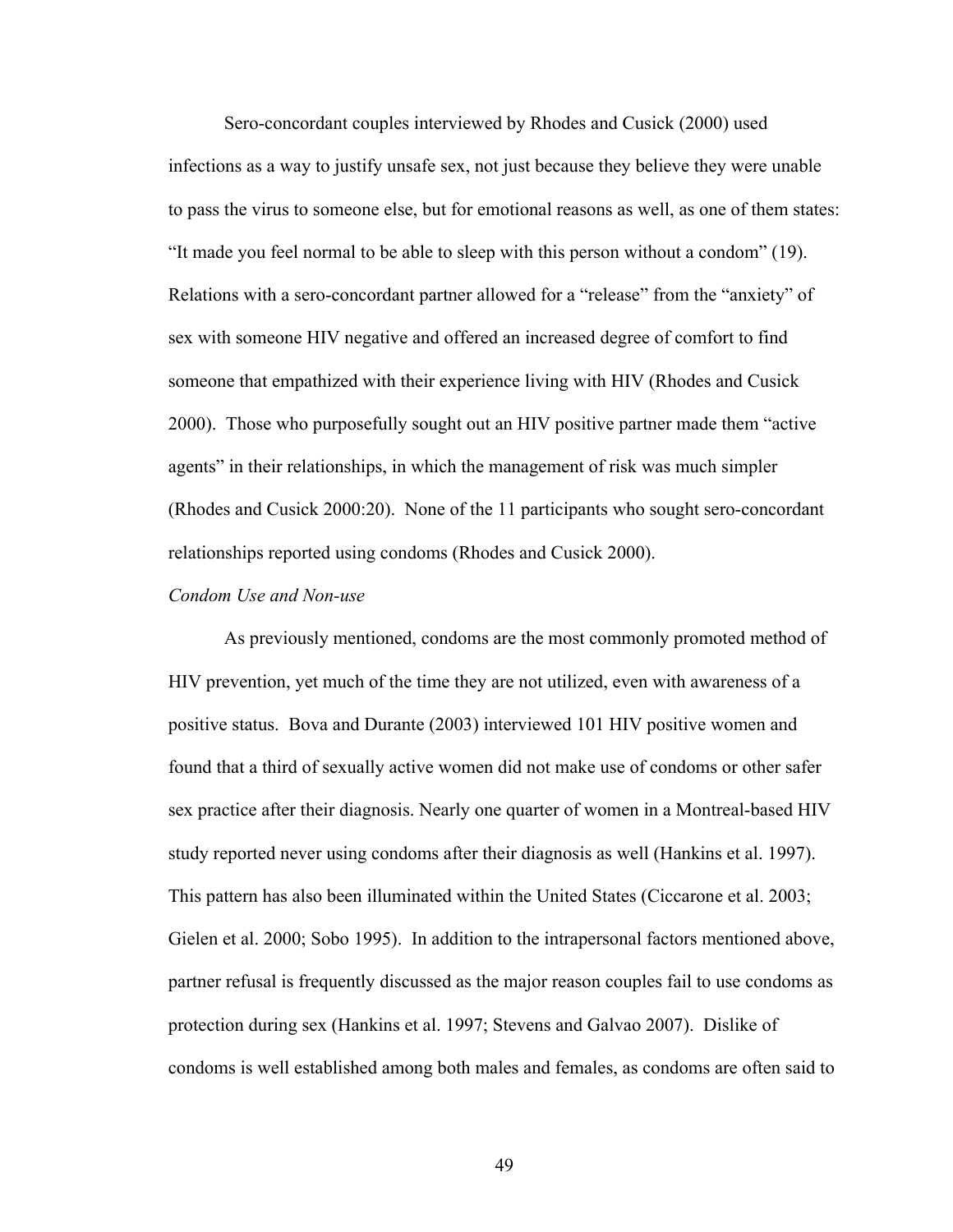make sex less "natural" or "pleasurable" (Junge 2002:203) or described as "nasty" (Sobo 1995:166). Higgins and Hirsch (2008) interviewed 36 HIV negative men and women in Atlanta (about half of whom were persons of color) and found that in this case, more women than men were resistant to condoms due to physical sensations and discomfort. Women reported problems with dryness, experienced lessened sensation, or had a desire to have skin-to-skin contact with their partner and to have their partner ejaculate in them (Higgins and Hirsch 2008). Condoms are also said to disrupt the sexual experience by eliminating sexual spontaneity that comes when forgoing condom use (Higgins and Hirsch 2008; Keegan et al. 2005)

Condom negotiation can also be challenging for some, especially in the context of a relationship. Many black women who request condoms can be perceived as being as too forward or as having an STI (Bowleg et al. 2011; Whitehead 1997). Whitehead's (1997) black male participants furthered this notion by claiming women who were willing to put the condom on a man were said to "sleep around" or being "'too schooled' sexually" (416). Again, asking for the use of condoms may signal infidelity or mistrust of their partner, especially within monogamous relationships (Singer et al. 2006; Small et al. 2009).

Other reasons for engaging in unprotected sex exist as well. A study by Stevens and Galvao (2007) tells the stories of ten HIV positive women whose partners refused to wear condoms, despite knowing their wife or girlfriend was HIV positive. Interviews were conducted over a two year period, allowing interviewers to form relationships with these women, who slowly revealed that their partners' refusal to wear condoms was a source of contention and caused arguments within the couple, until the women eventually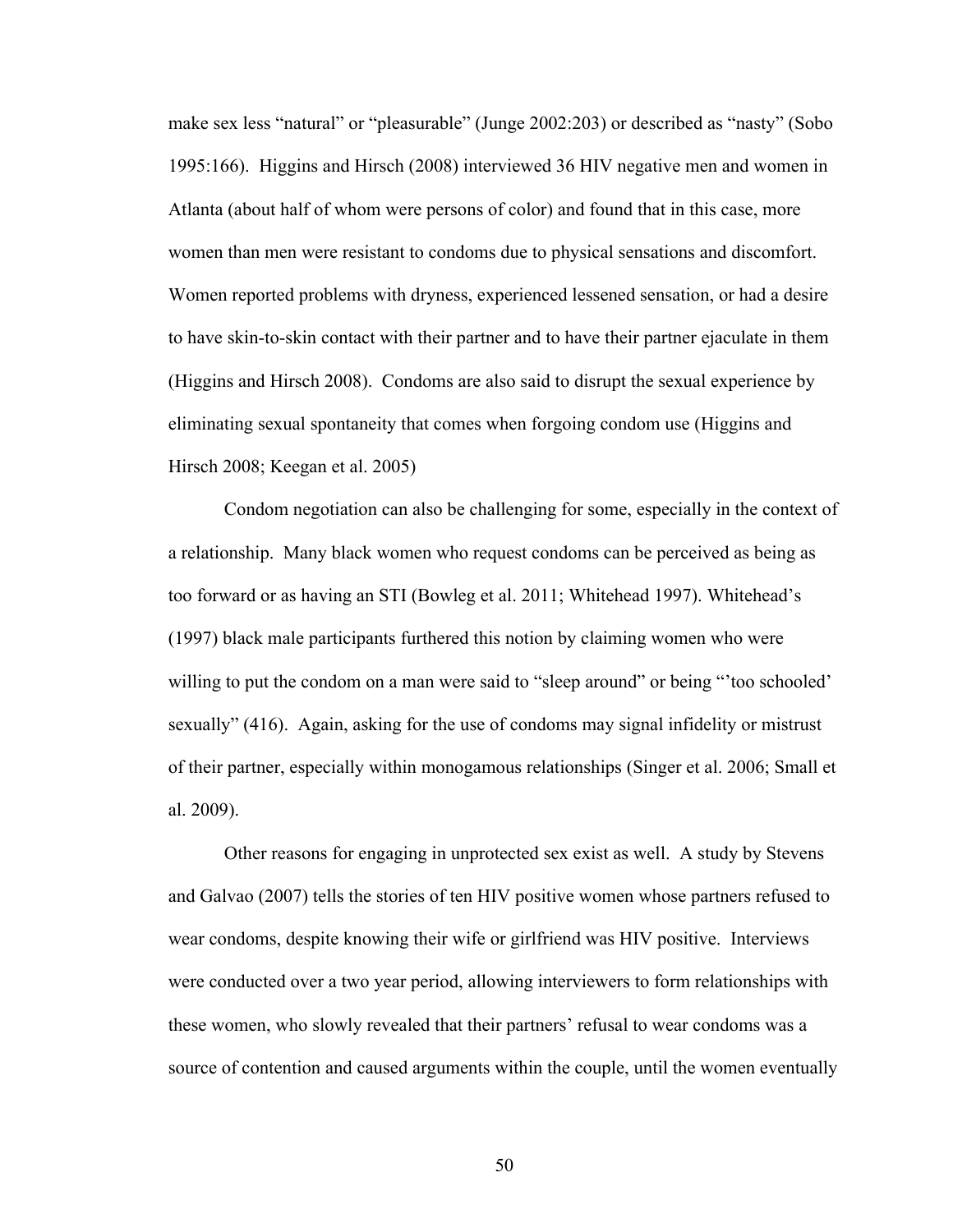conceded to sex without condoms in order to maintain peace (Stevens and Galvao 2007). Within these stories, women take a submissive role, a few admitting they were just happy that someone was willing to love them in spite of their HIV status, as one of them stated: "Because he wants sex without a condom and he knows I have HIV, that's the reason I know he loves me. And that is all I ever wanted in a man, to feel that way about me" (Stevens and Galvao 2007:1019). Men, on the other hand, felt that they were not susceptible to the infection, or felt that if it were to happen, it was part of God's plan (Stevens and Galvao 2007). Dislike of condoms was common as well, with men reporting a loss of sensation, and at times even appearing controlling. One female participant stated "He is obsessed with me. He says if he can't have me, no other man can. It's the thought of taking control of my body, that's why he won't use a condom" (Stevens and Galvao 2007:1019). Due to their partners' unwillingness to wear condoms, these women felt immense guilt and fear that they would pass the virus on, carrying a "heavy burden" knowing they could be responsible for endangering someone they cared for (Stevens and Galvao 2007:1019).

#### FINAL THOUGHTS

While poverty worsens susceptibility to HIV for all those living under its constraints, the conditions unique to black Americans—unequal sex ratios, increased rates of incarceration, and gender role expectations--are what set them apart from other ethnicities in terms of "risk." Specifically, the interplay between black male removal from society through high rates of incarceration severely impacts the gender roles and how men and women interact. Women who value being in a relationship have a limited number of viable options, particularly if they are being selective according to Sobo's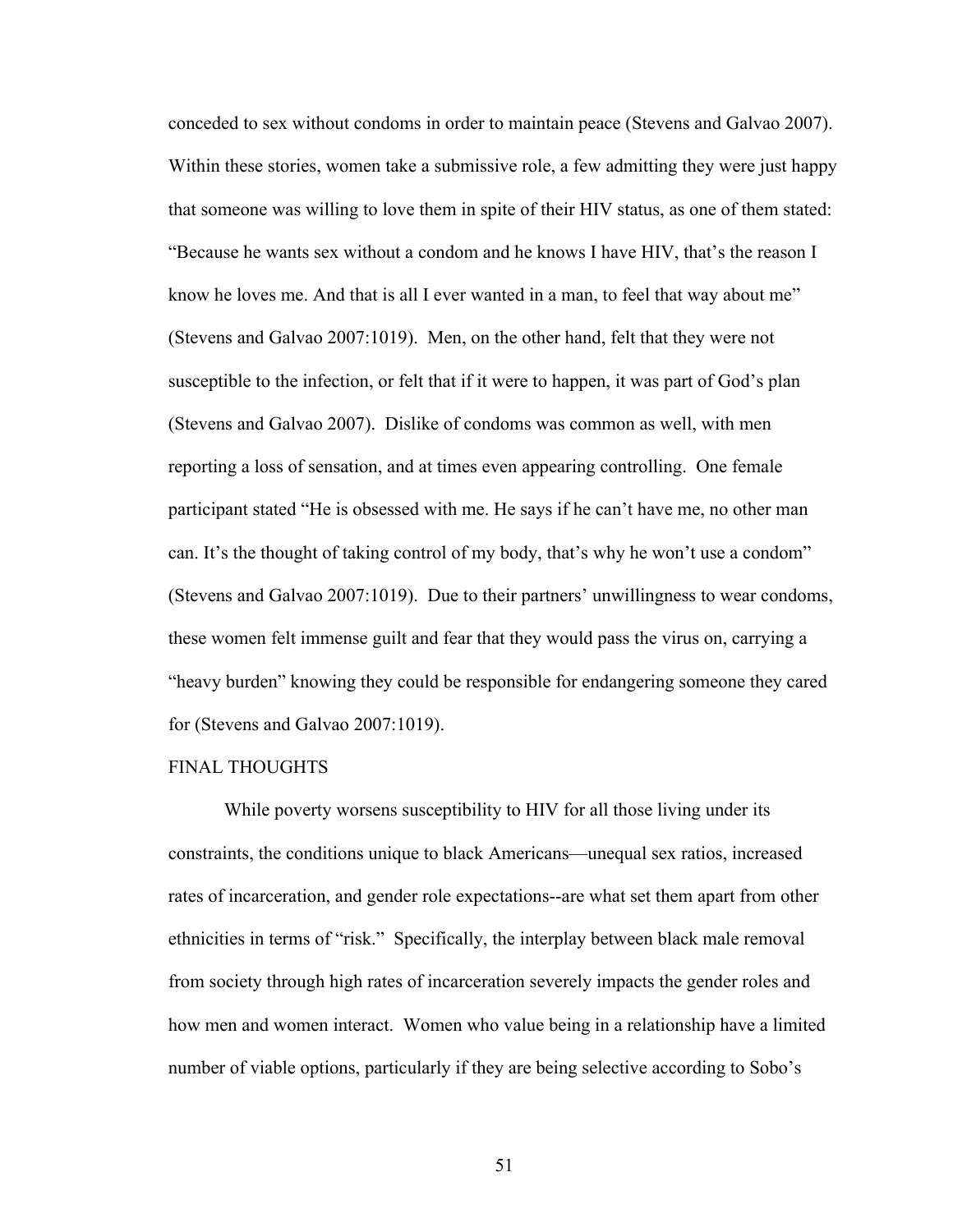(1995) wisdom narrative. Men, in response to their inability to advance sociopolitically due to historical impediments (Whitehead 1997), may be encouraged to take advantage of their scarcity through risk-increasing concurrent relationships (Morris et al. 2009) with women who desire the self-esteem building benefits of a man (Sobo 1995).

Once a woman is living with HIV, the need to disclose and potential rejection they face adds another layer of vulnerability within a relationship, placing a woman at a disadvantage in terms of power negotiations, as evidenced by Stevens and Galvao (2007). In sum, though the influential factors are numerous, the circumstances that are specific to the black community, African American male incarceration, unbalanced sexual ratios and gender role expectations, are likely to contribute heavily to the disproportionate rates of infection.

# **CONCLUSION**

This section has provided the background literature pertaining to why African Americans are becoming infected with HIV at a rate much greater than other groups in the United States. Societal level influences, including poverty, structural violence, discriminatory practices, lack of health insurance, and fewer housing and employment opportunities create an environment which increases risk, especially when coupled with elevated rates of incarceration, unequal sex ratios, stigma and gender role expectations which hold men and women to standards that may put their health in danger.

After women are diagnosed with HIV, their lives continue to be plagued by stigma, discrimination, and shame. Coping often involves religion, social support, and a focus on good health. When it comes to disclosure, denial, fear, and shame influence whether their partners are informed of their status and whether condoms are used.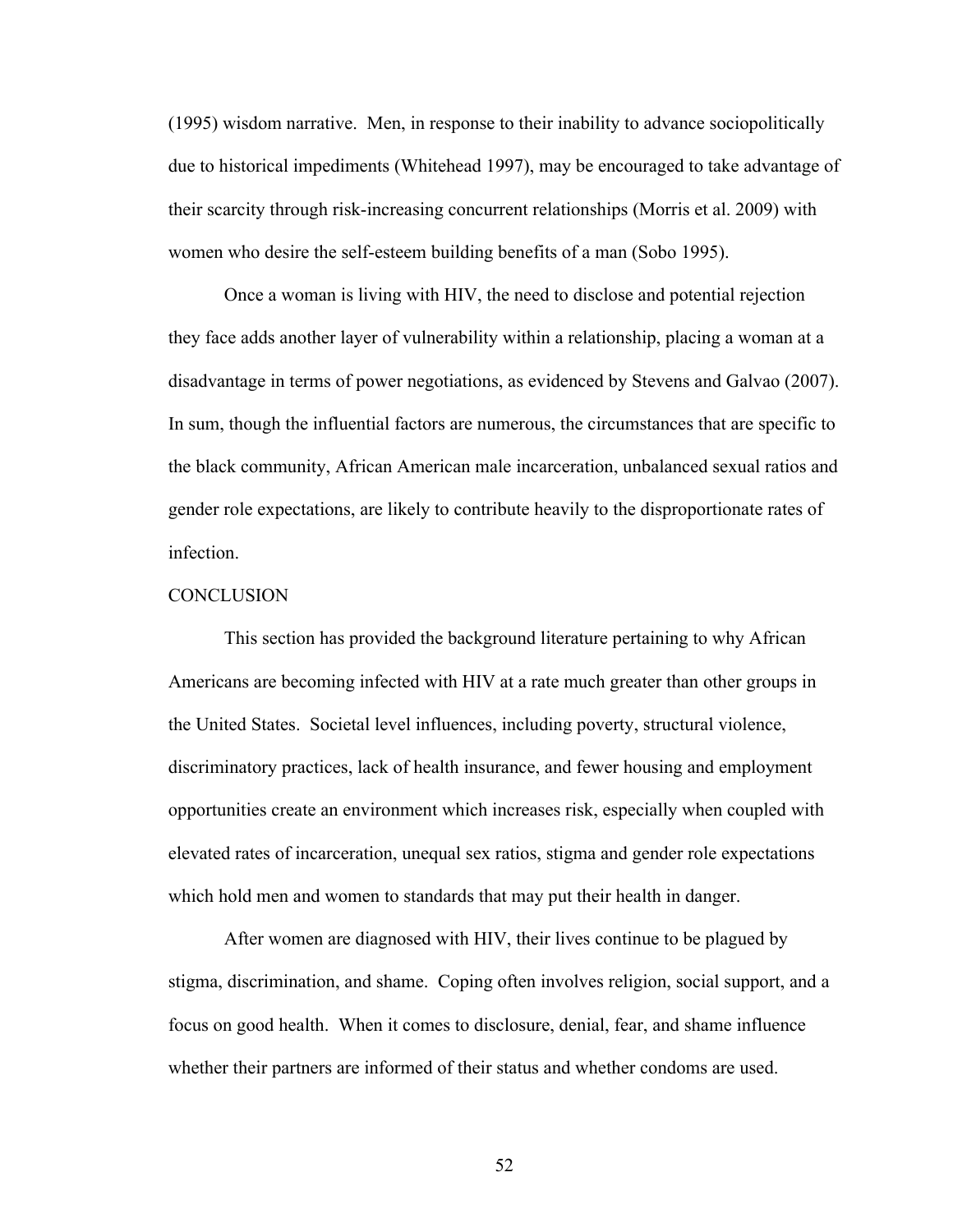Additionally, an examination of their subjective experiences including their enjoyment and pleasure from sex and changing definitions of intimacy has been provided. Many of these themes will arise in Chapter 4 in the discussion of interview results.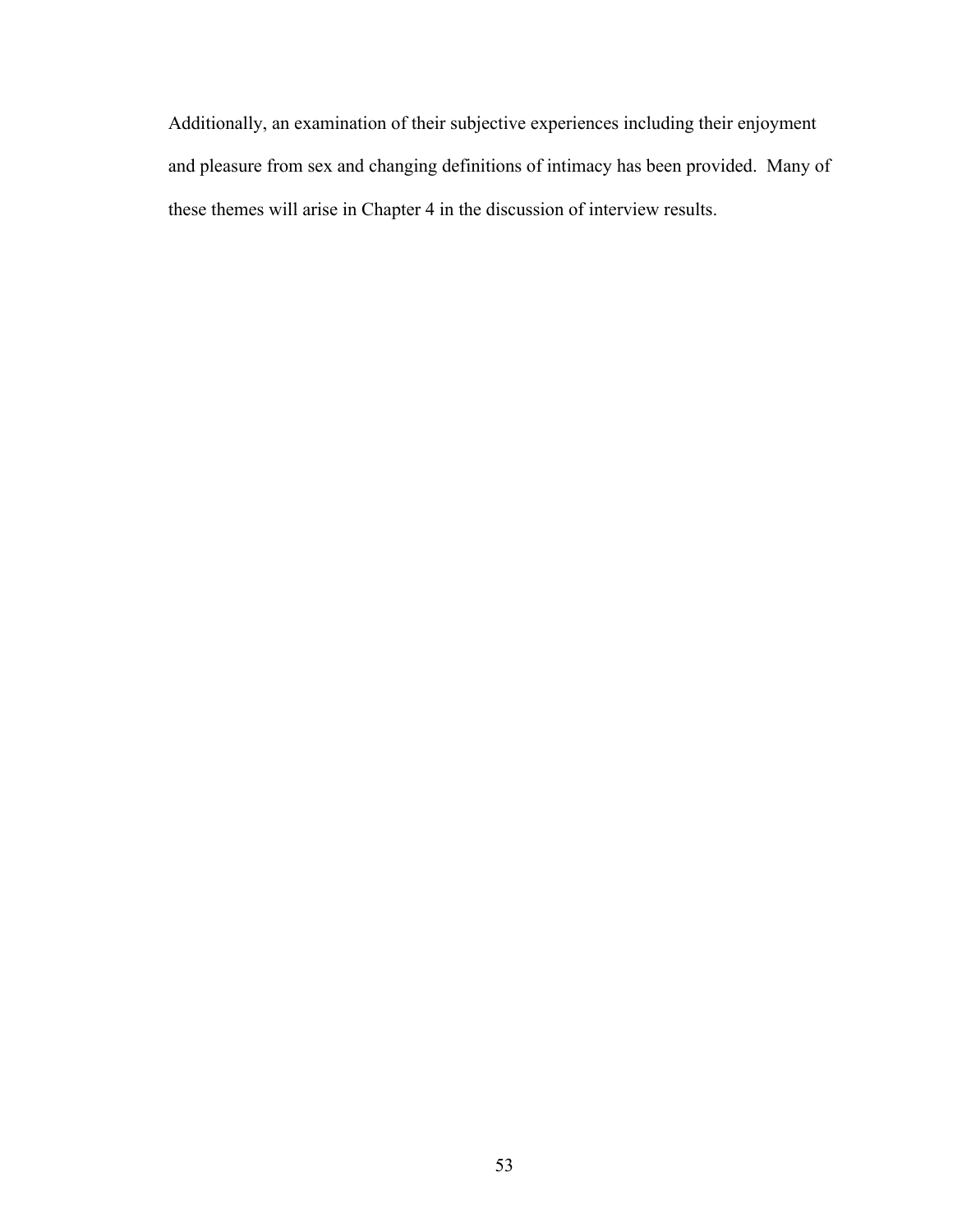# **Chapter 3: Methods**

## INTRODUCTION

The purpose of this chapter is to outline the methods used to collect and analyze data collected during my time spent at Francis House, a non-profit organization located in Tampa, FL. A description of the research goals and the site where data were collected will be provided. Then, the methods utilized will be discussed, and include participant observation, a brief questionnaire and semi-structured interviews. A reflexive discussion of rapport building, and how this may have been influenced by my positioning and privileges as a white researcher among black participants, will follow. Finally, the chapter will end with an explanation of data analysis.

## RESEARCH QUESTIONS

The purpose of this study was to explore the ways in which HIV positive black women, a group disproportionately affected by the virus, navigate their sexual and romantic lives following their diagnosis, in order to understand the women's condom use, disclosure patterns, definitions of intimacy, and general experiences with sexuality. The following research questions guided the methodological choices and data collection:

- How does an HIV infection affect the experience of sex, intimacy, and relationships among HIV positive black women and their partners?
- What factors --at both micro and macro levels--influence HIV positive black women's decisions to disclose their HIV status to their sexual partners?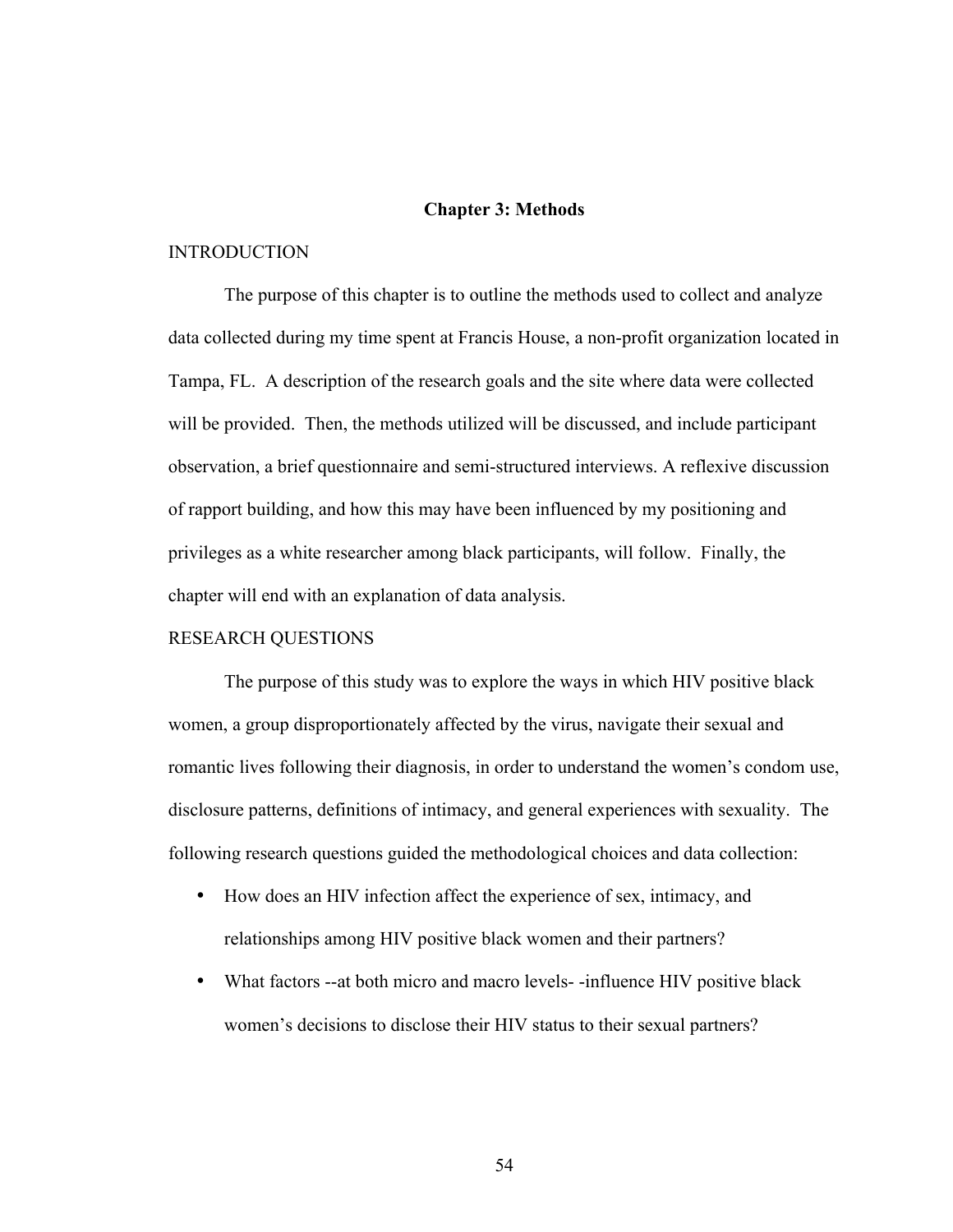• How are safe sex practices negotiated, if at all? Do they differ depending on the sero-status of their partner(s)?

# RESEARCH SETTING

After being turned down by an alternative local AIDS service organization in Tampa, I contacted Francis House in March 2012 after seeing their name listed as a potential location for College of Public Health students to complete their required Field Experience. Joy Winheim, Executive Director, agreed to allow me to spend time in the facility as well as to collect the data I desired. Beginning in May of 2012 and ending in late August, I spent between 10 and 15 hours per week at Francis House. From August until November I occasionally returned to spend time with clients I had come to know, usually once every two weeks.

Francis House, a non-profit organization serving those infected and affected by HIV/AIDS, is located in Tampa, Florida. Open since 1990, Francis House is founded upon the principles and teachings of St. Francis of Assisi, emphasizing "compassion, individual responsibility and accountability" (Joy Winheim, personal communication, February 26, 2013). Francis House provides free case management, housing assistance, daily support groups and hot lunch, food bank, mental health and substance abuse counseling and HIV/AIDS educational services to around 300 clients per year. Ninety percent of funding is federally granted, with sources including Housing Opportunities for Persons with AIDS (HOPWA), Ryan White Part A and General Revenue, with the other portion of funding from the Hillsborough County Family and Aging Services and the Fred B. Sieber Foundation (Joy Winheim, personal communication, February 26, 2013). Unlike other AIDS service organizations (ASOs) in the Tampa Bay area, Francis House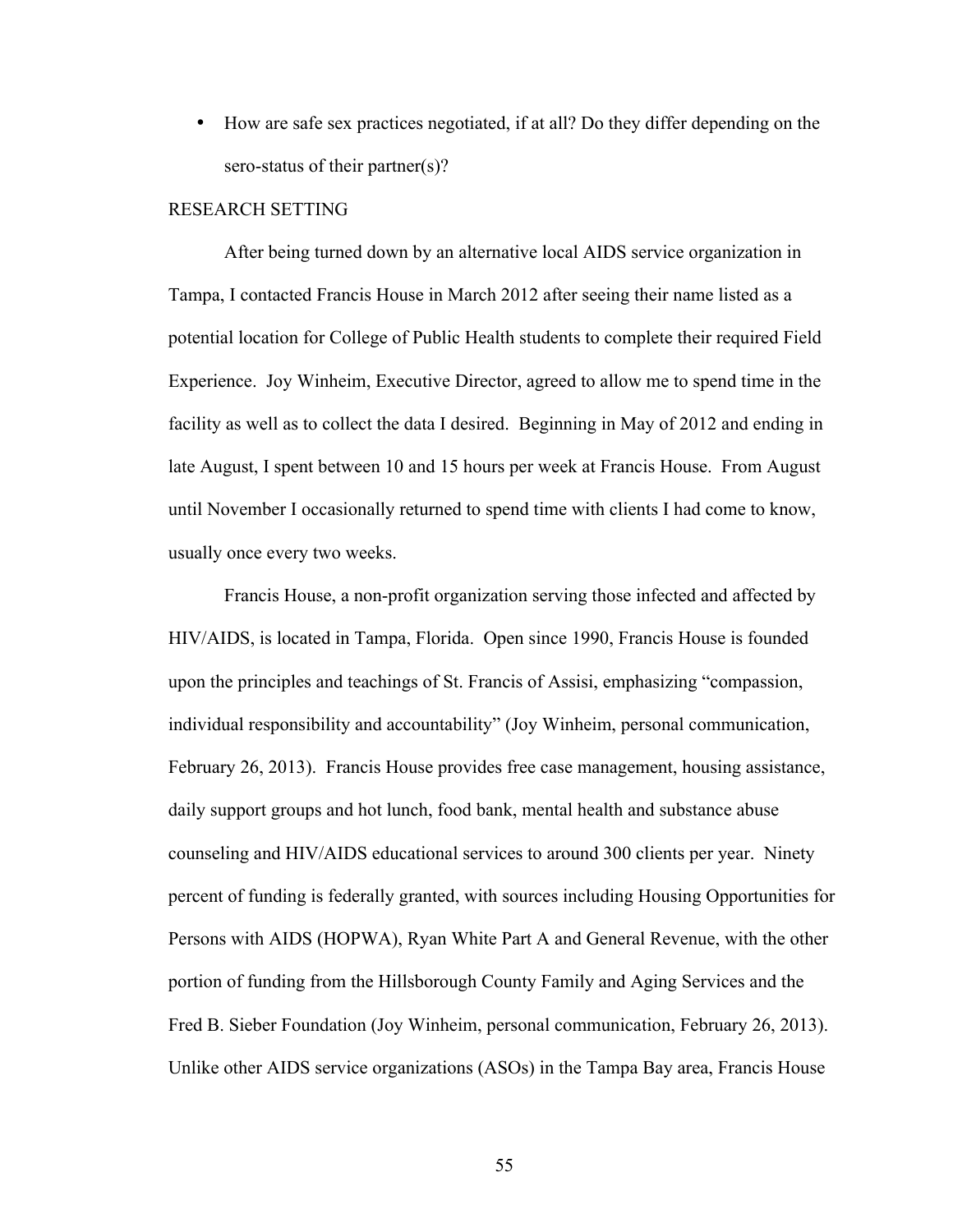prides itself on offering more "holistic" care, where more services in one location minimizes the chance that clients will "fall through the gaps" (Joy Winheim, personal communication, February 26, 2013). Francis House is the only ASO in the area that provides breakfast, lunch and free bus passes to clients.

In order to take advantage of Francis House services, clients must be referred from another care provider in the community, including ASOs, physicians and other social service organizations. They are required to provide proof of their HIV status and income, and once established as a client, there is no limit to the services they are able to receive, though this is often limited by budgetary considerations (Joy Winheim, personal communication, February 26, 2013). There are other ASOs in the area that Francis House clients use as well. Services provided by Francis House are focused on Hillsborough County, though most clients are from the city of Tampa due to transportation limitations in more distant areas (Joy Winheim, personal communication, February 26, 2013).

Clients' age ranges from 19 to 77 years, and it is estimated that about half of clients are African American (Joy Winheim, personal communication, March 12, 2012). However, the on-site observations carried out as part of this research suggest that the proportion of African Americans may be closer to 70 percent. The gender distribution is estimated to be around 30-40 percent female and 60-70 percent male (Joy Winheim, personal communication, February 25, 2013). Clients are free to bring their family and friends to Francis House (these individuals would be described as "affected by HIV"), but these uninfected individuals must go through registration process to become a client in order to attend support groups, or receive other benefits available at the facility. When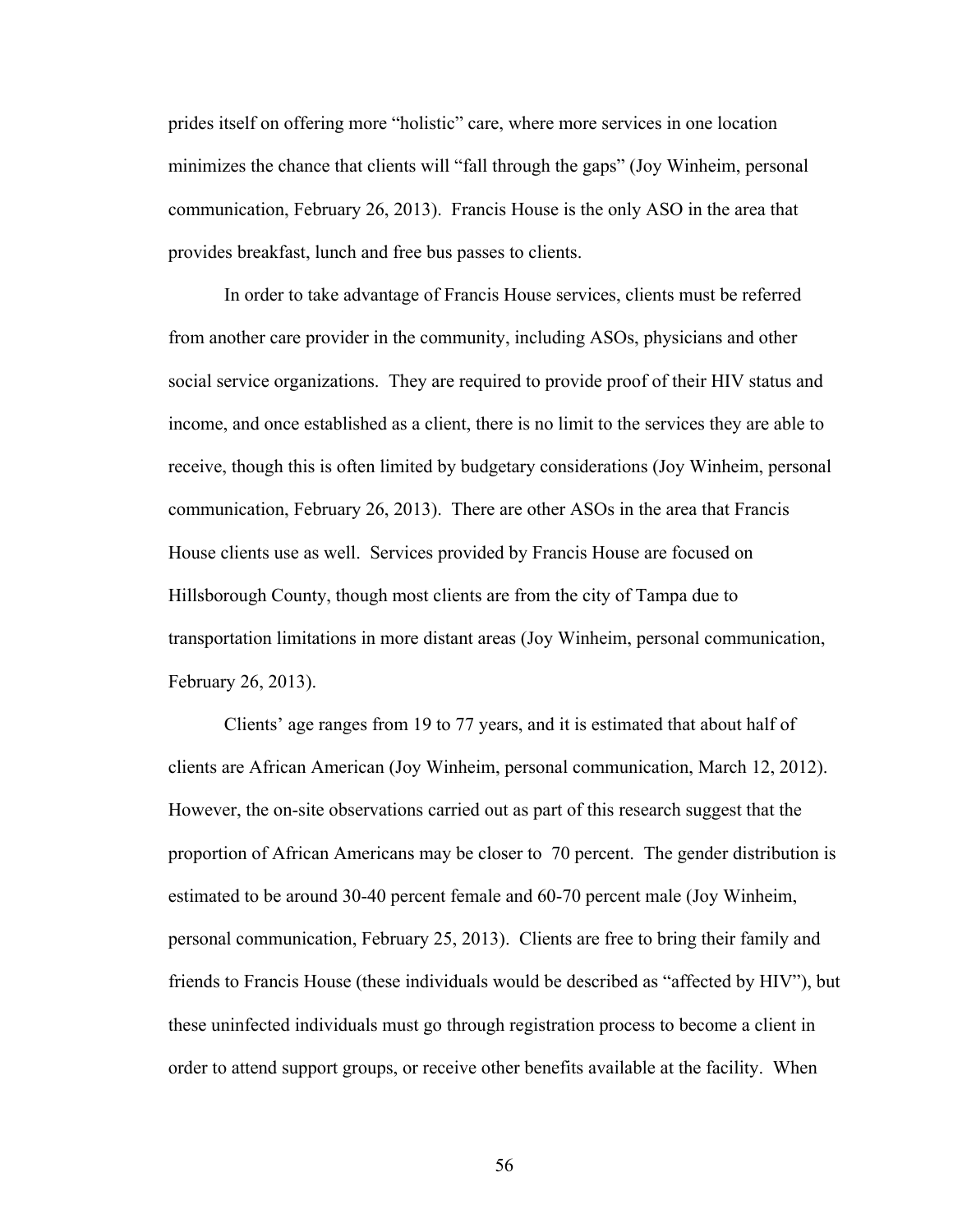Francis House hosts "Lunch and Learns," which occur two to three times per month, the outside public is welcome to attend.

Clients generally begin arriving at Francis House as soon as the doors are unlocked, around 8:30 AM. A large multi-purpose room houses tables arranged in a Ushape, creating an almost classroom-like feel when clients face the leader of the daily support group, which begins at 11 AM and lasts one hour. Following what clients simply call "group," is lunch, prepared by a full time employee and three men who volunteer their time in exchange for "Francis House Dollars," a way to "purchase" food from the in-house food bank or to do laundry on site. All clients are able to earn Francis House Dollars and take advantage of the laundry and food bank, which is stocked through donations and monthly allotments of federal funding. Francis House Dollars are given for attendance of support groups (two dollars), individual counseling sessions (three dollars), cleaning or cooking (eight dollars per hour), or other odd jobs, such as unloading food bank deliveries (dollar amount varies).

Prior to group, clients can be found drinking heavily creamed and sugared coffee out of plastic Olive Garden cups and mismatching coffee mugs donated by community members, while watching The Jerry Springer Show, socializing, reading the Bible, gossiping, telling jokes, leafing through the daily *Tampa Bay Times* newspaper or sitting quietly by themselves. A picnic table and plastic lawn chairs remain full in the fenced-in area designated for smoking adjacent to the front door. Because the majority of clients utilized the local bus service as primary transportation, Francis House quickly empties after lunch, with only a handful of people still hanging around after 1:30 PM.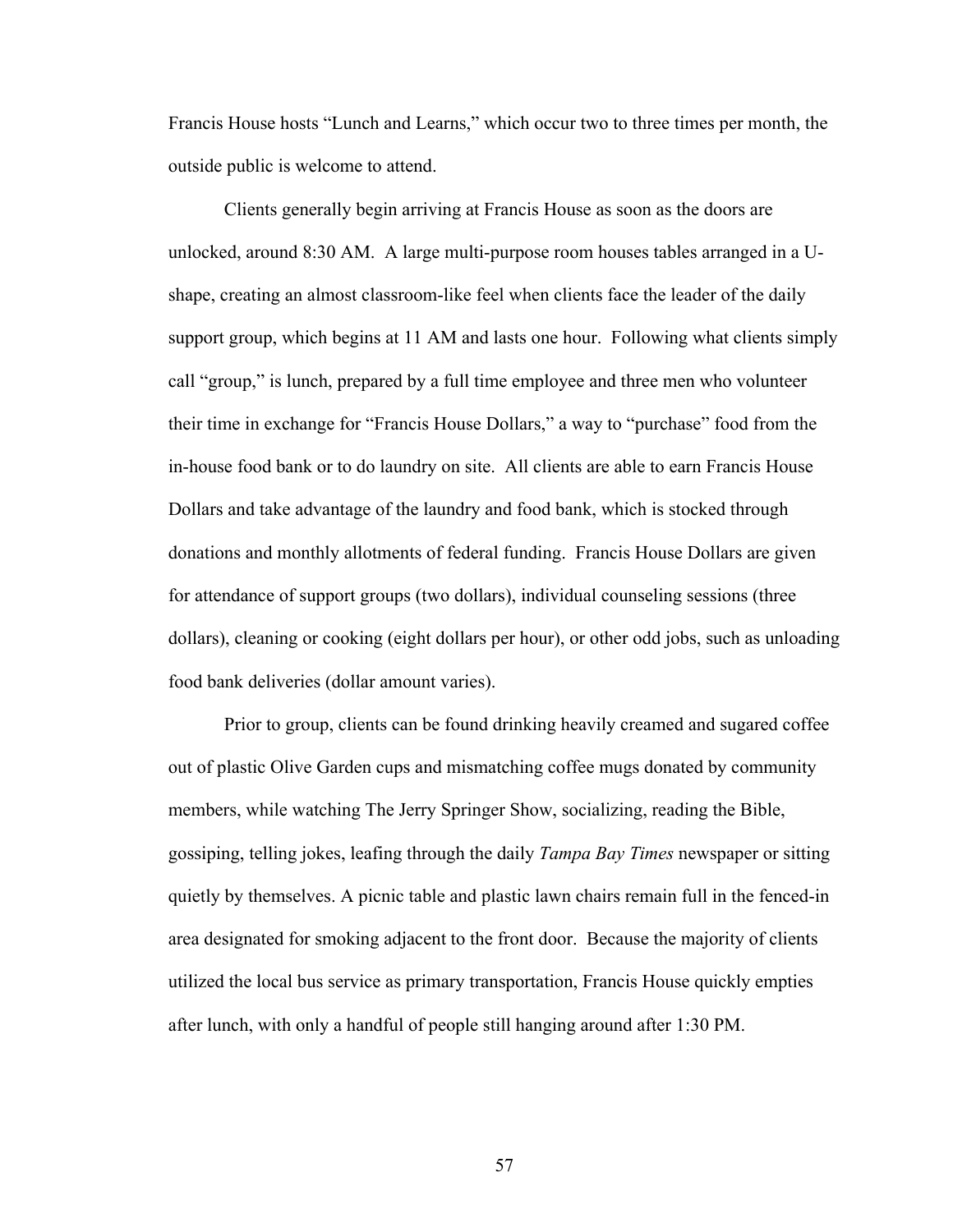Francis House clients and staff alike describe themselves as a family. They claim to all love and care about one another, but just like all families, they do fight. Over my time spent there, I witnessed disagreements and expressions of frustrations with one another, and was privy to a great deal of gossip. Ultimately, clients tended to stick up for one another during times of need (i.e., roommate problems, a housing crisis, death or loss of relationships), but a certain level of animosity amongst particular clients was evident. The staff always remained objective, ensuring no one client was alienated or bullied by the others.

# *Building Rapport*

I felt I had to tread lightly during the first few days of research at Francis House, making sure to be the first to extend my hand in introduction. Though most clients were unafraid to forcefully address a newcomer into their territory, I hoped to maintain transparency from the start. Unfortunately, like Checker's (2005) participants who were living among dangerous environmental toxicants in rural Georgia, Francis House clients were not quite "sure why I was there, what I planned to do, or how long I planned to stay" (193). The field of anthropology was new to Francis House clients and staff alike, and I found the discipline was often difficult to explain succinctly, especially in relation to my research questions. Contrary to Checker's experience, Francis House staff members represented a number of varying ethnicities and cultures, making me one of multiple white employees and volunteers. There were times I felt my race, based upon my outward, phenotypic traits of being white, was more or less influential than others though; informal interactions, such as prior to and during support groups, my being a white researcher studying black participants was less striking than it was during one on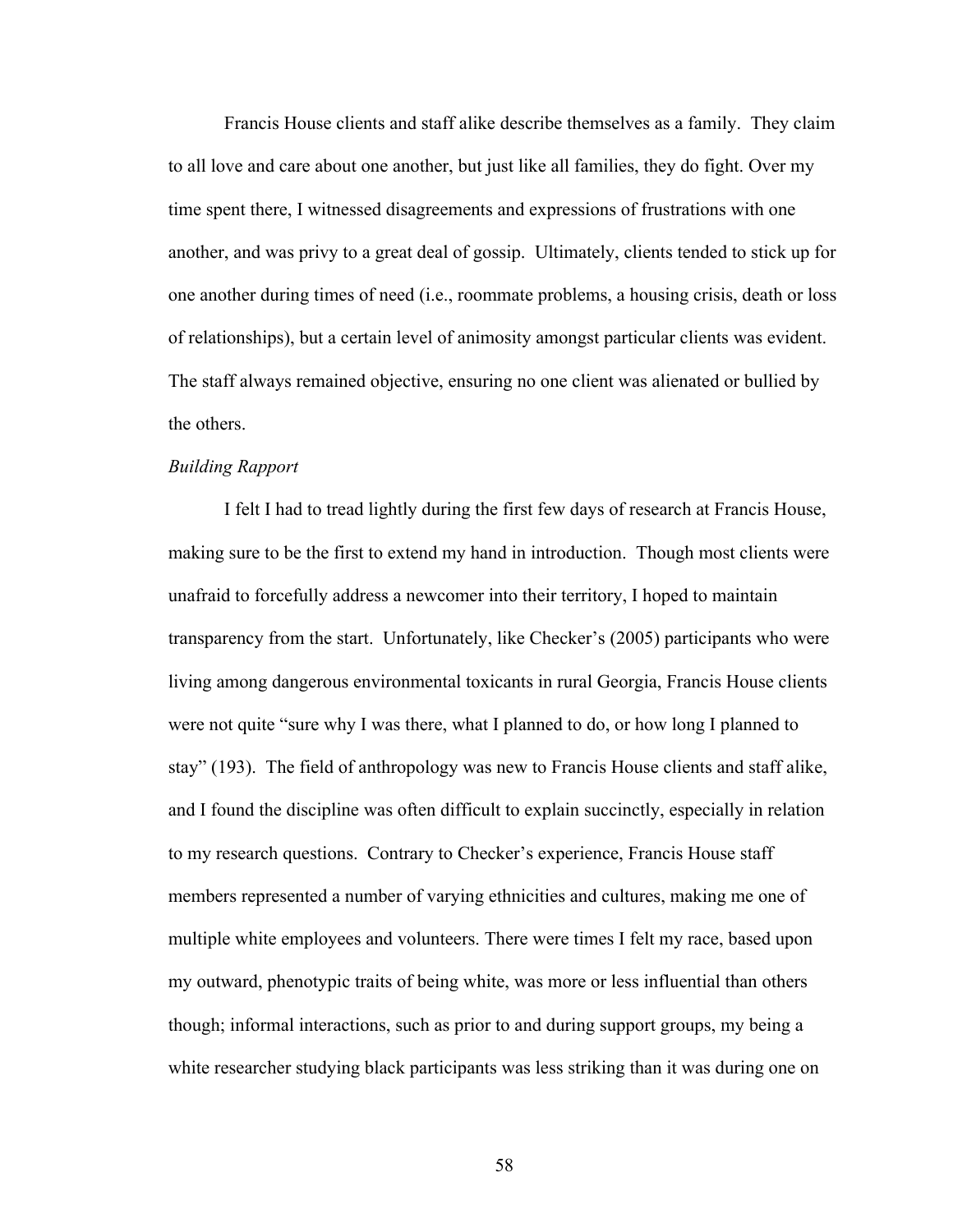one interviews, as there was a variety of ethnicities and skin tones seen amongst staff and clients in group settings. I rarely felt race created a divide or tension among Francis House clients themselves, perhaps because their HIV infection was a leveling factor and allowed for some amount of coexistence.

Unlike most volunteers who spent the sweltering summer days at Francis House, I opted to sit around with the clients, getting to know them, instead of sitting behind the front desk of the facility. The front desk, with strict rules that no clients were allowed behind, tended to create a division of power between clients and volunteers, who were seen more as part of the staff and tended to have more social distance from the clients. I sat amongst clients during group and lunch as well, hoping to demonstrate that though I was clearly an outsider, I wanted to understand their point of views as closely as possible. I asked questions about their families, looked at pictures of their children, and listened to what was on their minds at the time. There were times when I assisted a woman taking a GED course with challenging math problems, or helped translate a confusing legal document for a man trying to reinstate his driver's license. My time spent "hanging out" was the most useful time in terms of rapport building, and allowed me to demonstrate my trustworthiness and loyalty to these individuals (Bernard 2006:368). Over time, the clients came to view me as someone who was not quite a staff member, but someone not quite a client, either. This state of liminality, of being "betwixt and between" a distant, power-wielding staff member and a friend of clients (Turner 1987:5), was satisfying though, because as I will discuss, being in a position of privilege created obstacles to overcome before even beginning my research.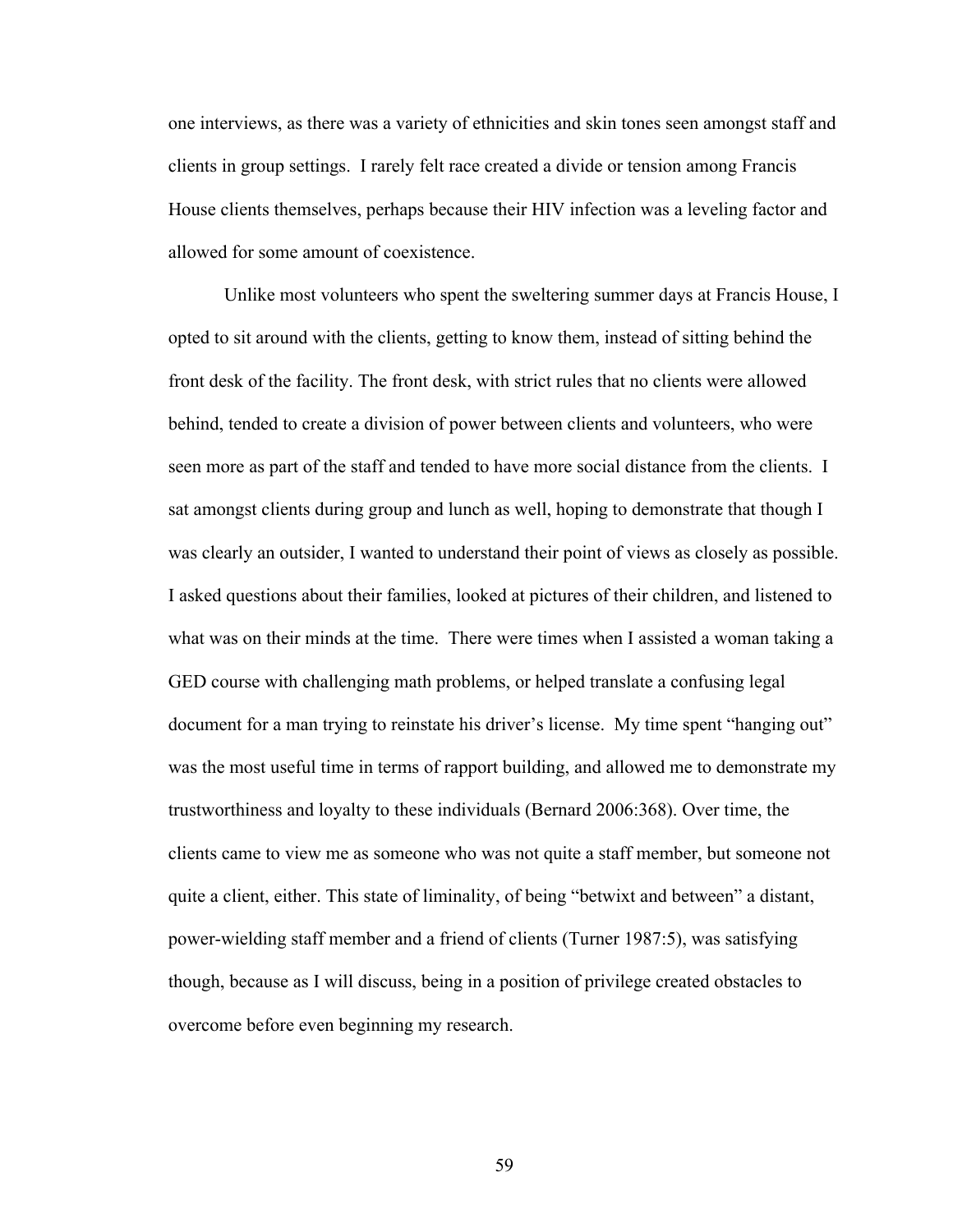## *A Note on Privilege and Positionality*

In her discussion of the myth of objectivity within the social sciences, feminist Donna Haraway (1988) states "only partial perspectives promises objective vision" (583). In my case, not only did my "race" separate me from my research participants, but so did my education and my middle class upbringing. These accorded me a different "social position" than that of the Francis House clients of all ethnicities (Duneier 1999:352). Many clients had less than a high school education, lived below the poverty line, relied much more on heavily on public transportation and services than I did, including health care coverage, financial assistance and food stamps. Being that this was my first experience spending a great deal of time getting to know others who were not within the socially safe area of my "upper-middle-class whiteness," I became more and more aware of the "blindness I might have to the circumstances of people who are very different from me" (Duneier 1999:353). For example, of the nine women I interviewed who were infected with HIV via sexual contact (one participant was perinatally infected, and will be excluded from my analysis), eight had previously struggled with drug or alcohol addiction and had engaged in sex for drugs, money or other goods. This reality forced me to confront circumstances I had never considered—that addiction or poverty could bring someone to such dire conditions that they would utilize their body and informal networks to obtain what they needed. What I had always heard of growing up as a form of prostitution was a viable, and fairly rapid method of obtaining what was needed. And while this was a challenge to the norms of life that are familiar to me, it served as a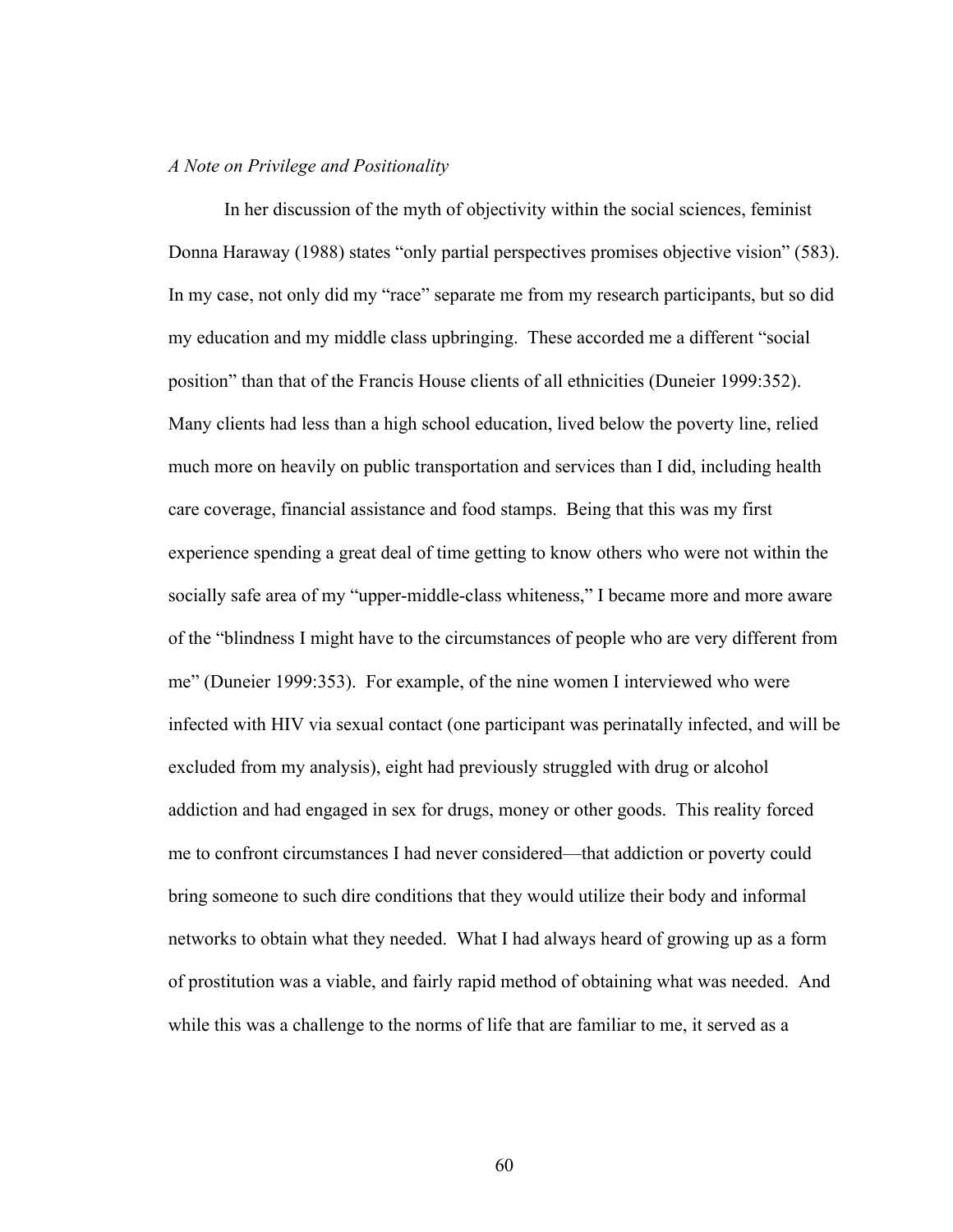reminder of how my background is always with me, no matter how much anthropology challenges me to disrupt stereotypes.

When planning and conducting research at Francis House, specifically among black women, the issue of my racial difference cannot be left unmentioned. I wondered: Would these women feel comfortable enough to discuss their stigmatized illness with me? Moreover, would they tell me how this disease had impacted a very personal aspect of their lives--their sexuality? While I do believe my ability to relate as a woman was an advantage, like Duneier (1999) states in his discussion of being a white researcher amongst black participants, "it would be naïve for me to say that I knew what they were thinking, or that they trusted or accepted me fully" (339). I must be realistic, realizing that I could have been receiving modified truths, because "as a survival mechanism, many blacks still feel that they cannot afford to speak honestly to whites" (Duneier 1999:338). This is one instance where my "white privilege" may work against me (McIntosh 1988); I must respect the historical truths that black and white tension is deeply rooted and continues to exist.

Certainly I will never understand what it is like to live life as a black woman, nor do I currently understand what it is like to face every day as a woman living with HIV, but through my life experiences with common human emotions—pain, sadness, heartache, for example—I attempted to provide a understanding ear for the women who bravely shared with me. To this extent, my authority as a researcher was impossible without participant willingness, a point I must not neglect. Feminist Judith Stacey (1988) believes women are well suited for ethnographic studies because of their aptitude for "empathy, connection, and concern" (22). But empathy can only take a researcher so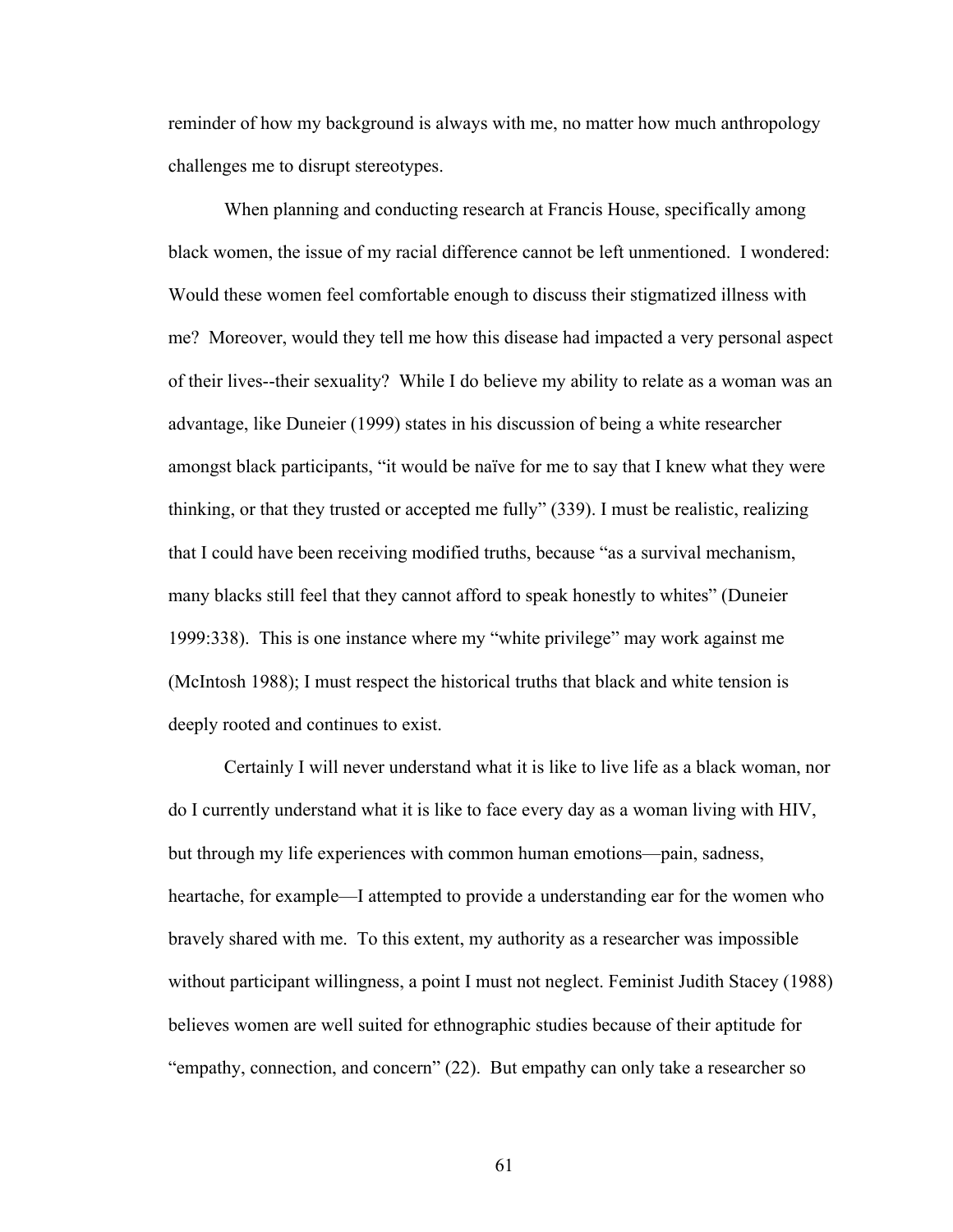close to complete trust and acceptance by participants; because I was simply a visitor at Francis House and did not live in the same circumstances as many of the individuals with whom I spoke, I was "far freer to leave" the situation than clients (Stacey 1988:23). Whether this was explicit or not, it could have created a sense of distance between participants and me.

As I have discussed, my positioning as a student researcher is not without influence from my race, privilege, education, and upbringing. Further, my view of the HIV/AIDS epidemic among black Americans is not without politically, environmentally, socially, and economically situated understandings, based upon my review of existing literature which supports a number of macro level causes. This is a true "privilege" of being within academia—I am able to "spend time articulating and working through understandings that others engaged in immediate practice pursuits often necessarily leave more tacit" (Calhoun 2008:xxii). With this privilege, comes "responsibility to make scholarly contributions," an idea which is especially central to my identification as an applied anthropologist (Calhoun 2008:xxii). And while many anthropologists are discouraged from becoming too involved in changing the world around them, concerned that making "political alignment explicit" may "undermine scholarly rigor," I believe a health disparity of this magnitude cannot be ignored in the hopes that I may be able to maintain at least partial objectivity (Hale 2008:2-3).

# **METHODS**

The methods used to collect data were participant observation, a questionnaire and semi-structured interviews. These will be described in greater detail alongside participant eligibility criteria and recruitment strategies.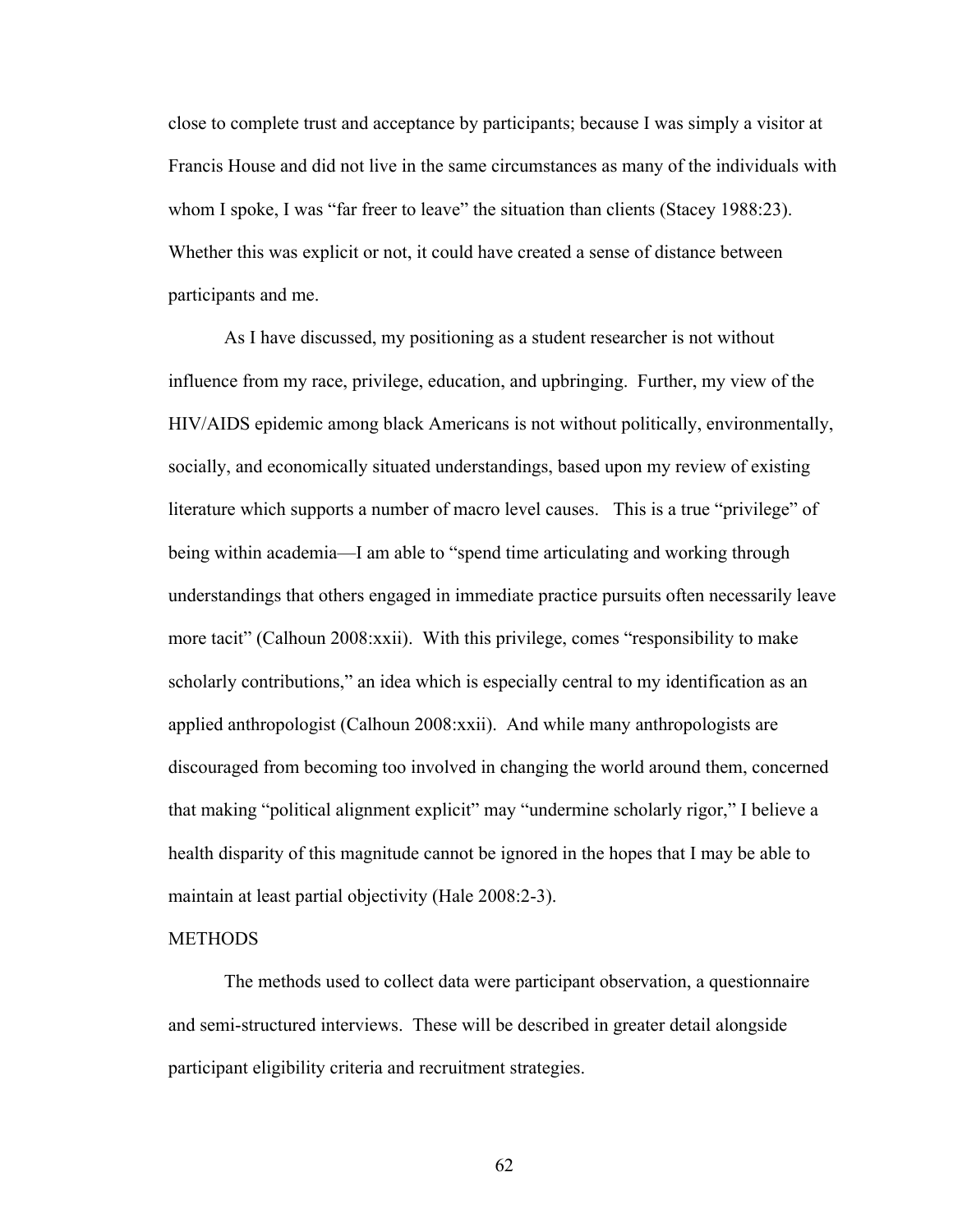#### *Eligibility Criteria*

The criteria set for participation in this research included: 1) being female, 2) being HIV positive, 3) identifying as black or African American, 4) being between the ages of 18 and 64 years, and 5) having taken a new sexual partner within the last five years. The final criterion, the number of years since having taken a new sexual partner, was originally stated as two years, but needed to be extended during the final portion of data collection due to difficulties in acquiring enough participants. In the end, women who had taken a new sexual partner within the past five years were eligible for the interview.

#### *Participant Recruitment*

Recruitment of participants took place during the time before group and during lunch. After receiving approval from the University of South Florida Institutional Review Board to begin conducting research, I approached the women who appeared to be African American, describing my research and determining their level of interest. Because I spent two days a week for a month at Francis House engaging in participant observation and getting to know the clients before recruitment began, most of the women I approached were aware of my purpose at the facility. Many approached to participate and screened via the questionnaire were ineligible to participate due to either their lack of sexual activity following diagnosis, or more frequently, because of the length of time it had been since they had taken a new sexual partner, which was often longer than five years. Because of these reasons, and relatively small pool of African American women who attended Francis House during the hours I was there, the sample size is small (n=9). Four case managers at Francis House, who knew of women who attended infrequently or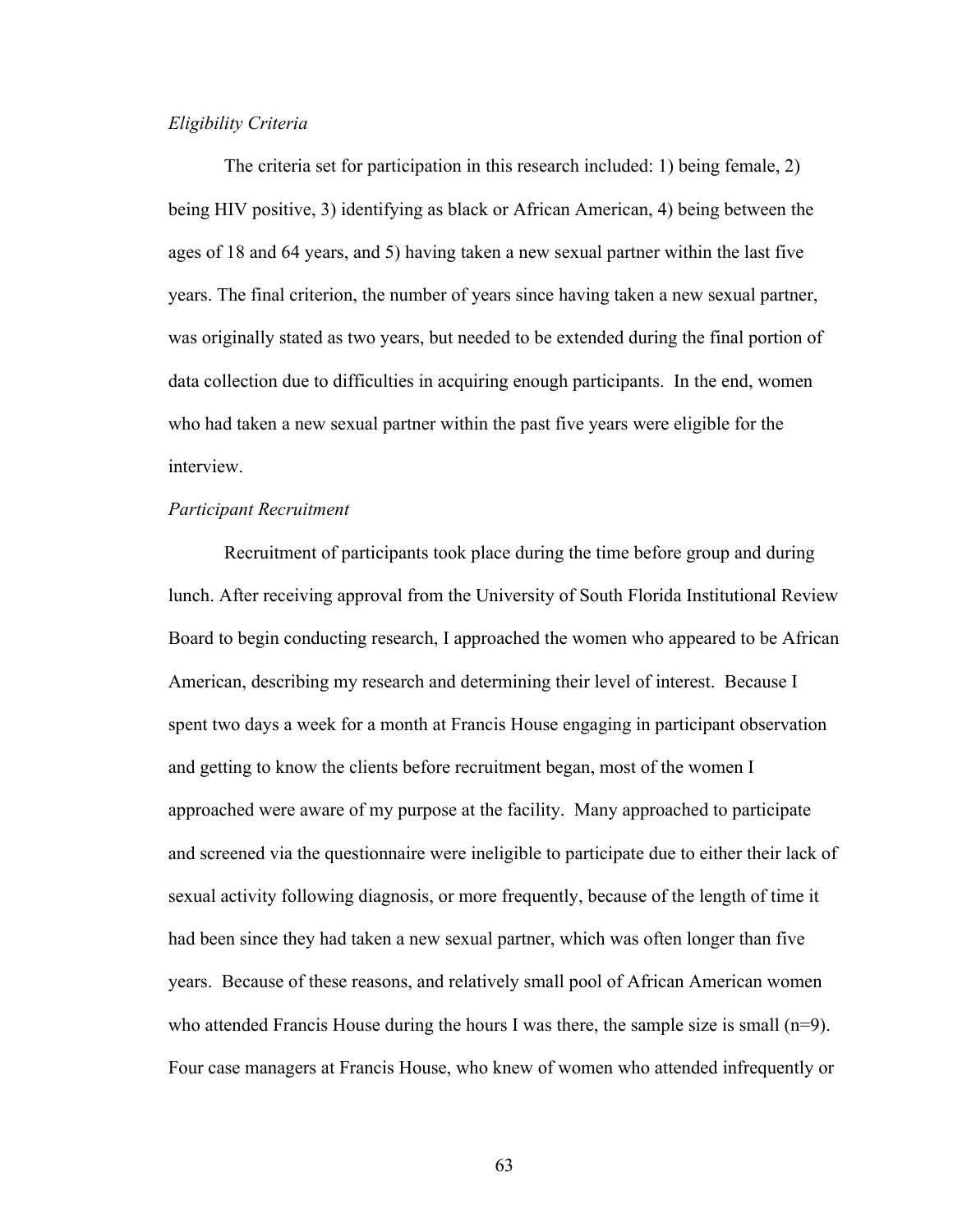on different days than I was there, were contacted as an additional measure to recruit. Unfortunately, these efforts were not fruitful.

Those who were ineligible for participation had their questionnaires immediately discarded; the completed questionnaires of those who continued on to the interviews were stored. The background data they provide are presented in Chapter 4. Quickly after I began recruitment, women began to approach me to participate, likely due to the incentive of 20 Francis House Dollars upon completion of the interview. Francis House Dollars could be used in the on-site food bank, where all items cost one Francis House dollar. These items included cereals, canned goods, pasta, and other foods, as well as other household items such as toilet paper, laundry detergent, toothpaste, and cleaning supplies.

# *Participant Observation*

Participant observation occurred while clients socialized at the facility, during informal conversations, while sitting in on the daily support groups including Relapse Prevention, Spirituality, Topic of the Day (whatever topics the clients had on their minds that day), Lunch and Learn (where outside speakers, including physicians, pharmaceutical company representatives, and health educators, provide information and a catered lunch to clients), and during the hot lunches which were served daily at Francis House. Generally, I attended Francis House on Tuesday and Thursday, from 8:30am until 1:30pm, which is also the time the most clients are in attendance. My time was spent talking and visiting with clients, helping in the kitchen with dishes or lunch preparation, talking to staff members behind the front desk, and assisting with occasional tasks such as stuffing envelopes for a fundraising campaign, unloading a food pantry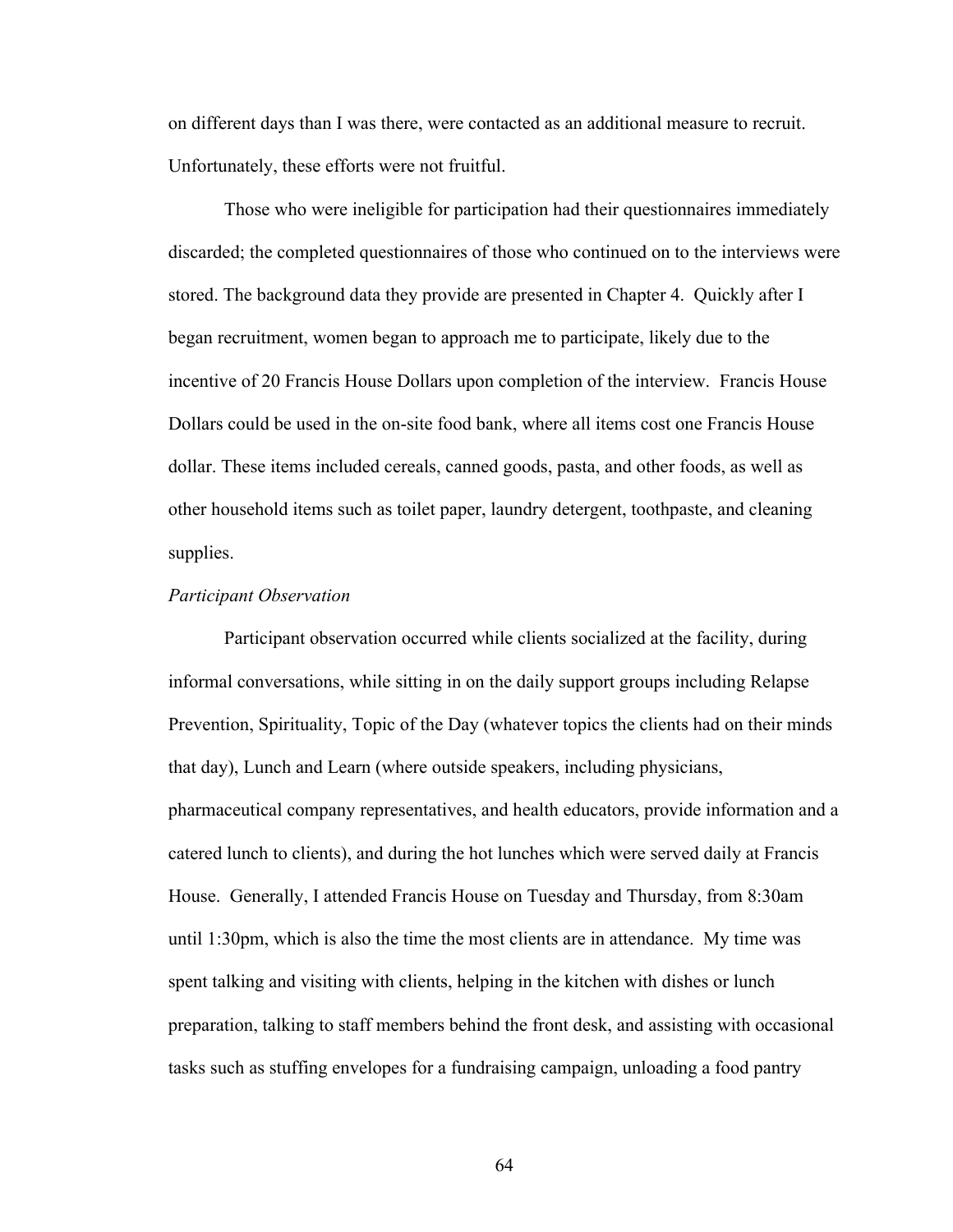shipment, or ensuring there was always enough coffee made. On Tuesday and Thursday, support group themes were on "Relapse Prevention" and "Spirituality," respectively, presenting me with two very different types of discussions to observe. The former, certainly more popular than the latter, centered around an organic discussion of recent drug or alcohol relapses, struggles to remain clean, and sharing of personal accounts of successful sobriety. Spirituality tended to be more directed, providing inspirational quotes to be discussed or synopses of self-help books about seeking happiness and selffulfillment.

A small notebook to record field notes was utilized during support groups, but rarely outside of this time as I did not want to make clients uncomfortable. While they were aware of my purpose for being there, to collect data, the semi-structured interviews were the primary method used to collect the bulk of my data. Field notes taken during support groups are used to paint a picture of what Francis House clients do with their time there, as well as that illustrate the conversations that naturally arose before and after group, which were later recorded from memory after leaving the field site.

# *Screening Questionnaire*

The informed consent document was provided to potential participants prior to administering the screening questionnaire. Women were instructed to read the form, taking as much time as necessary, and approach me once this was completed and they agreed to its terms. Most women quickly read over the form while at Francis House. Because Florida law dictates a third degree felony for individuals who fail to disclose their HIV status to a sexual partner prior to intercourse (Florida State Legislature 2012a), and due to the sensitive nature of the information I would be discussing with them,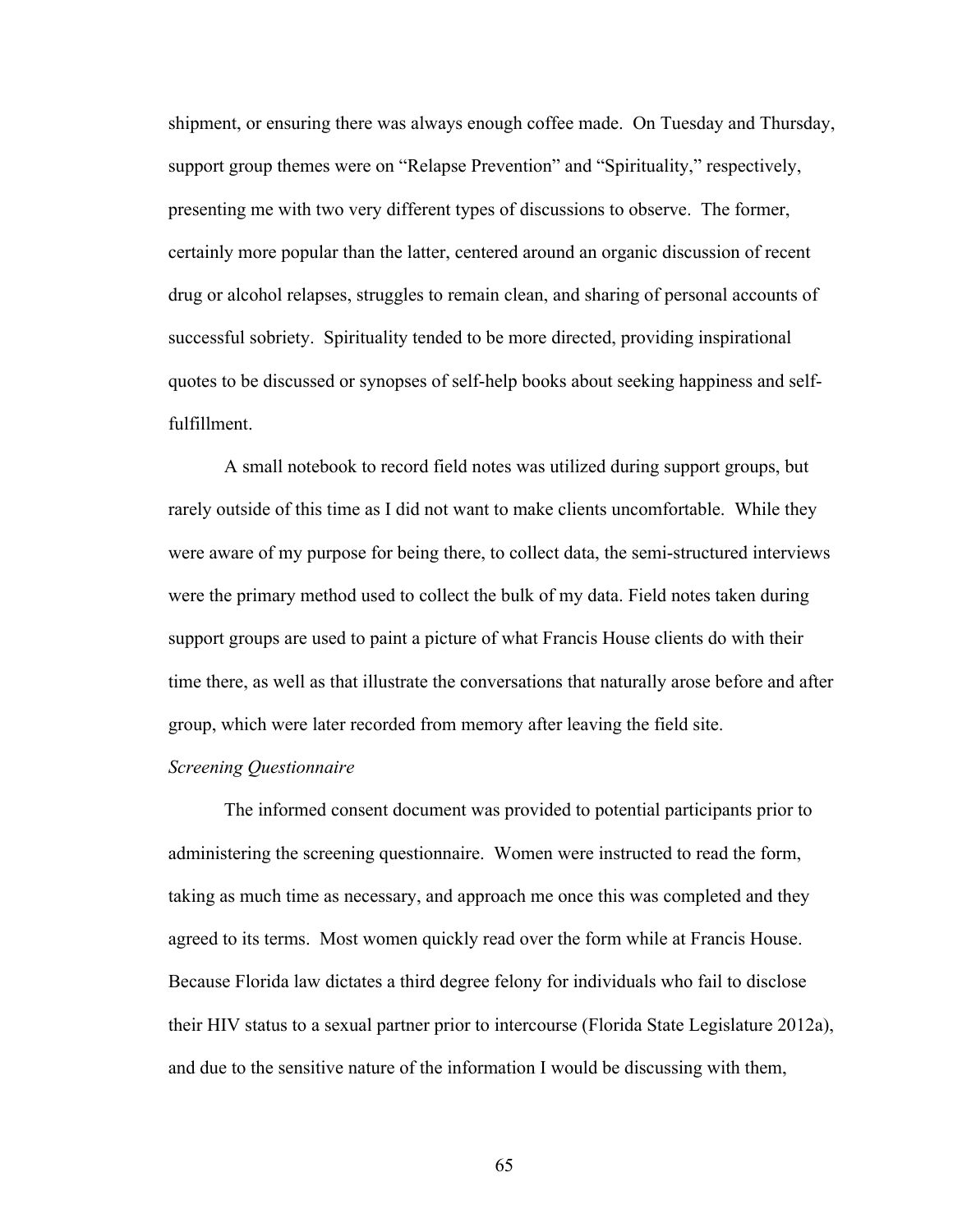participants did not sign a consent form, instead consented verbally. All data collected are completely anonymous, with no information recorded which could potentially lead back to the participant. The anonymity of this study not only allowed for a less inhibited dialogue between participants and me, but it also eliminated any requirement to report any women who might reveal their sexual activities with uninformed partners. All participants were provided a chance to ask questions or to clarify the informed consent document.

Questionnaires were completed in a small, private office with the door closed. To better facilitate questionnaire administration, I provided the potential participant with a copy of the questions I would be asking, allowing them to follow along. Basic demographic information was collected including age, date of birth, ethnicity, education level, years since diagnosis, method of HIV transmission, a subjective assessment of their current mental and physical health statuses, and questions to assess how recently they had taken a new sexual partner. This questionnaire can be seen in more detail in Appendix A.

Upon completion of the screening questionnaire, which took less than five minutes, women were told of whether or not they were able to participate in the semistructured interview, but not informed of what factor limited or allowed their participation. The reason this was not disclosed was to prevent women from falsifying information in order to obtain the incentive. As previously mentioned, those who did not qualify were not sexually active at all, or had been with their current partners for more than five years. The questionnaires of women who were found eligible to participate were kept in a locked filing cabinet available only to the researcher; questionnaires of those ineligible were immediately shredded at Francis House. The questionnaires of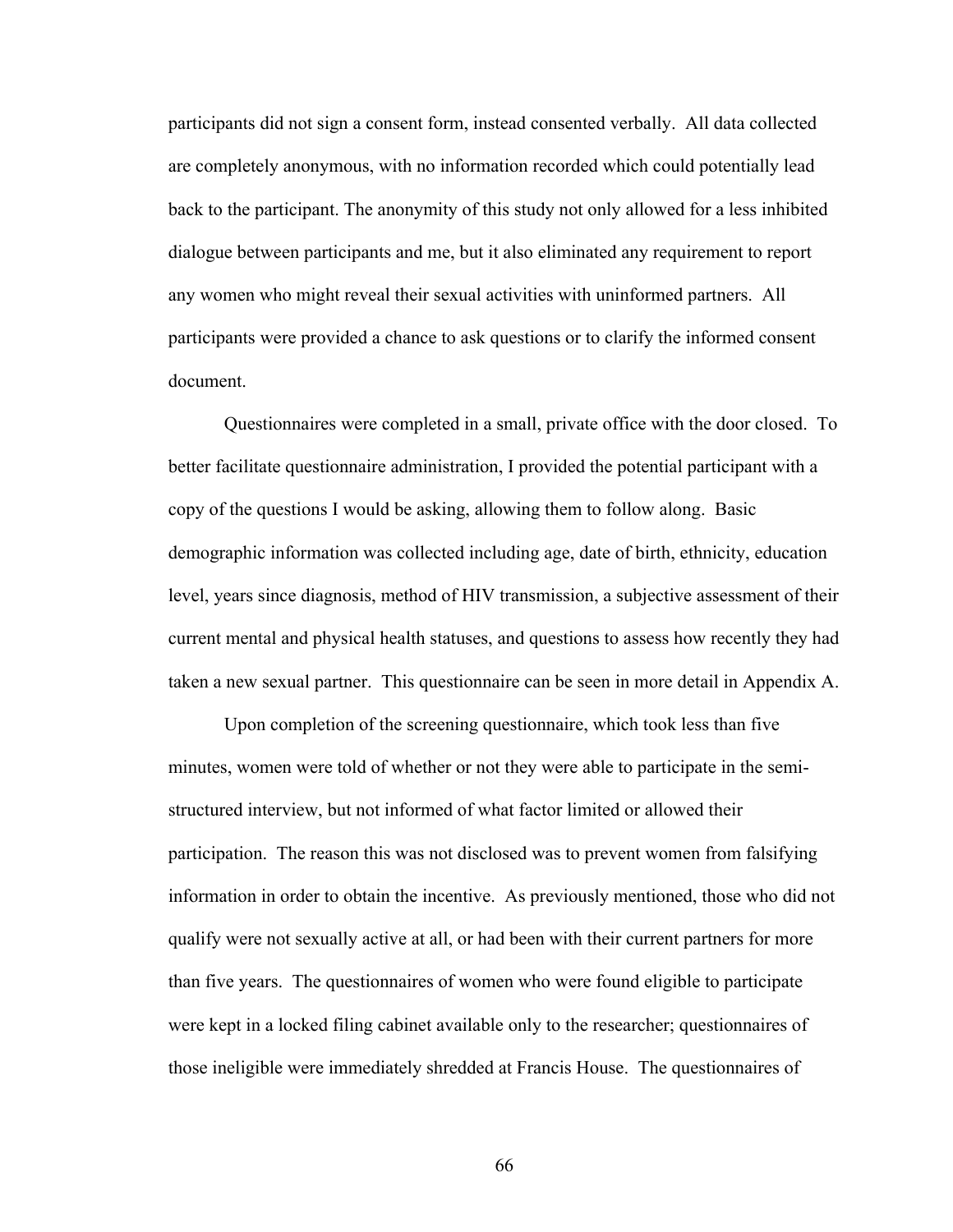those eligible to participate provided basic background information of each participant including age, number of years since diagnosis, mental and emotional health statuses and mode of HIV transmission.

# *Semi-structured Interviews*

Following the determination of eligibility to participate, interview date and time were picked according to a mutual agreement between researcher and participants. All nine interviews took place at Francis House, in a private office with the door closed. Interview questions served as guiding points for the discussion, but probes and follow up questions were used for clarification or for additional detail. Semi-structured interviews were utilized in order to gain rich detail into the lives of the women, allowing them space and time to describe, in their own words, how HIV has influenced their lives, sexually and otherwise.

All but two women allowed the interviews to be audio recorded, which were later transcribed verbatim by the researcher. Interviews lasted between 35 minutes and an hour and 45 minutes, the majority completed near one hour's time. Questions begin broadly, asking the participant to describe herself, how having HIV has impacted her life, and what her romantic and sexual life was like before diagnosis. Next, questions narrowed to focus on living with HIV, and how this may have affected partner selection, disclosure, condom use, and definitions of intimacy. Finally, the interview guide prompted a discussion of how drug and alcohol use and laws requiring HIV disclosure may impact their sexual decision-making. A copy of the interview guide is in Appendix B.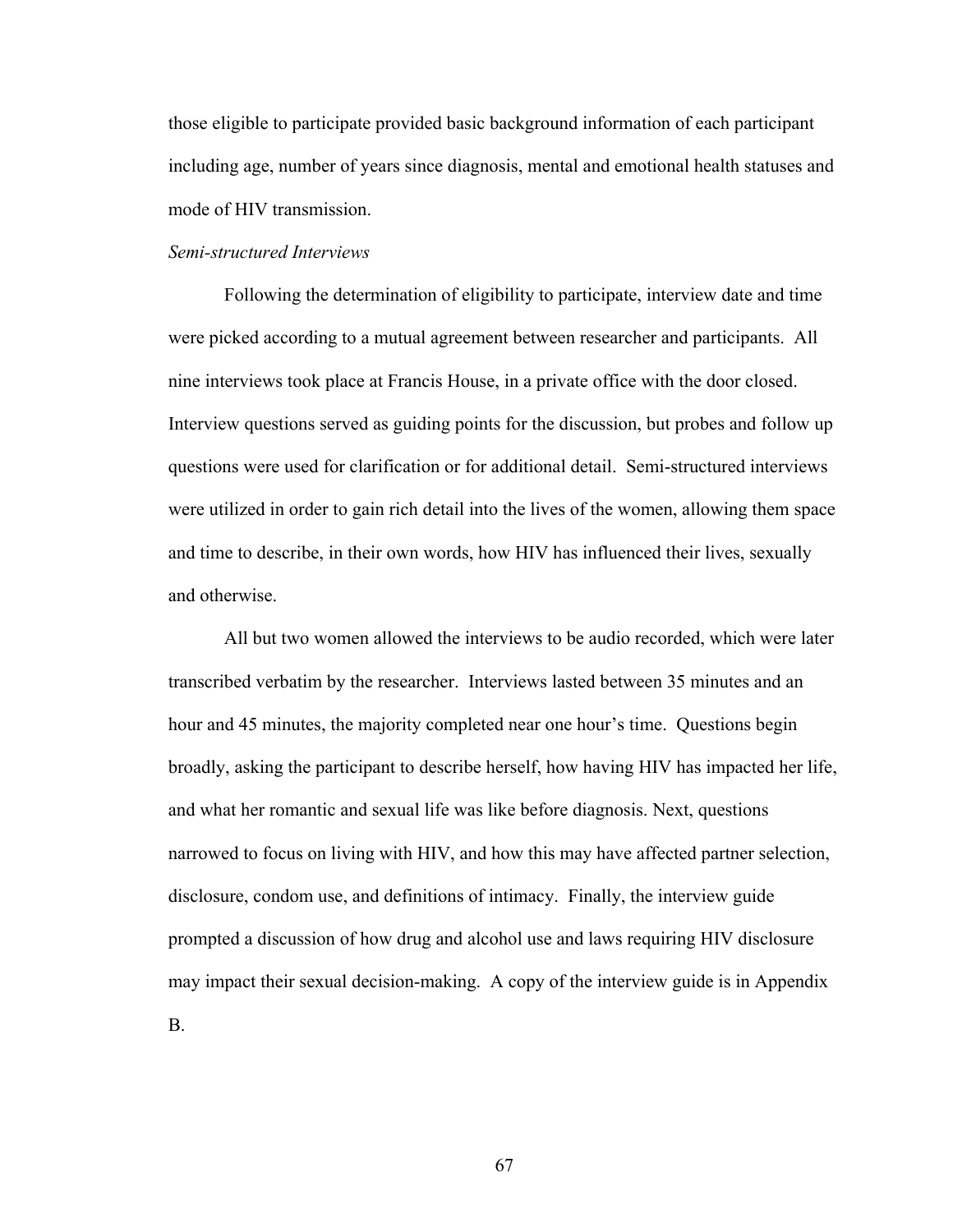# *Data Analysis*

Due to the small sample size of this study  $(n=9)$ , reaching saturation with the data was unlikely. Thus, qualitative data analysis served to identify and explicate themes, highlighting what corresponded with existing literature and what diverged. Each interview was read in full at least three times , focusing on Ryan and Bernard's (2003) techniques for identifying themes including paying special attention to repeating topics and transitions to new topics initiated by the participant. Further, the constant comparative method served to highlight the idiosyncrasies that existed among all the participants (Ryan and Bernard 2003). Once common themes were identified, quotes relating to the theme were pulled from transcripts and sorted accordingly using Microsoft Excel and Microsoft Word ©. Quantitative data from the screening questionnaires were analyzed using SPSS Version 20 ©.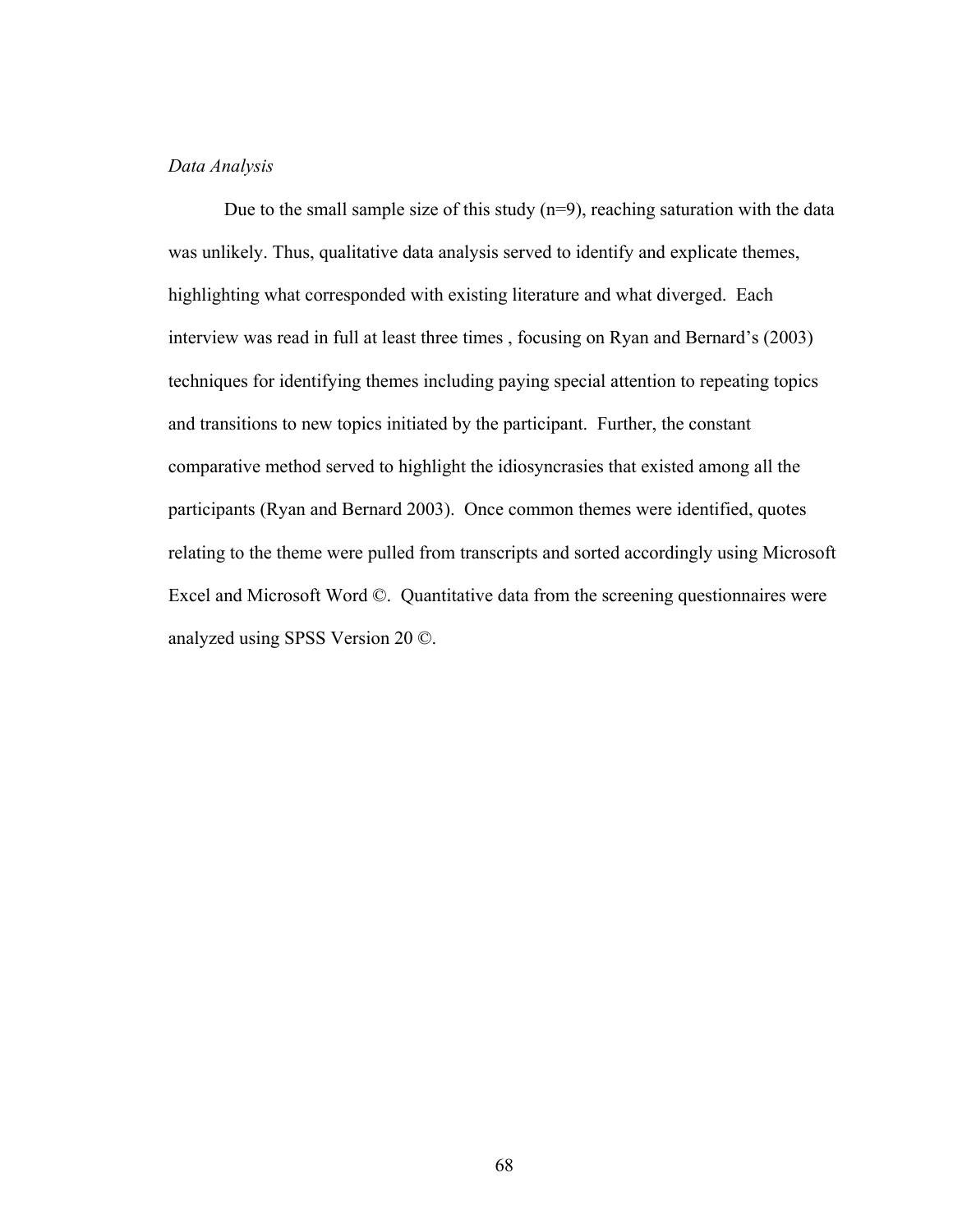# **Chapter 4: Results**

# INTRODUCTION

This chapter will present the findings of the research conducted at Francis House. As suggested in Chapter 2, structural level factors disadvantage black Americans, and when coupled with unique circumstances, such as elevated rates of incarceration, stigma, and unbalanced sex ratios, these factors disproportionally increase the risk of HIV infection for African Americans as compared to other ethnic groups. As will be discussed in this chapter, many of these influences continue to weigh upon the lives of HIV positive individuals once they become infected. In addition to feeling the impact of these forms of structural violence, sero-positive women must learn to navigate disclosure, relationships, and safer sex. The results of the interviews discussed here lend support to the literature presented in Chapter 2. They also challenged existing post diagnosis literature and brought up various additional areas of interest.

Due to the small sample size of this study  $(n=9)$ , any potential similarities or differences among participants are likely due to chance, and cannot be interpreted as generalizable to other black women with HIV or other populations. Despite this limitation, most women shared their viewpoints and experiences on areas of their lives, beyond sexuality, that were influenced or affected by their HIV diagnosis. Accordingly, this chapter will be structured around these resulting themes, providing vignettes of women whose narratives are particularly poignant or exemplary.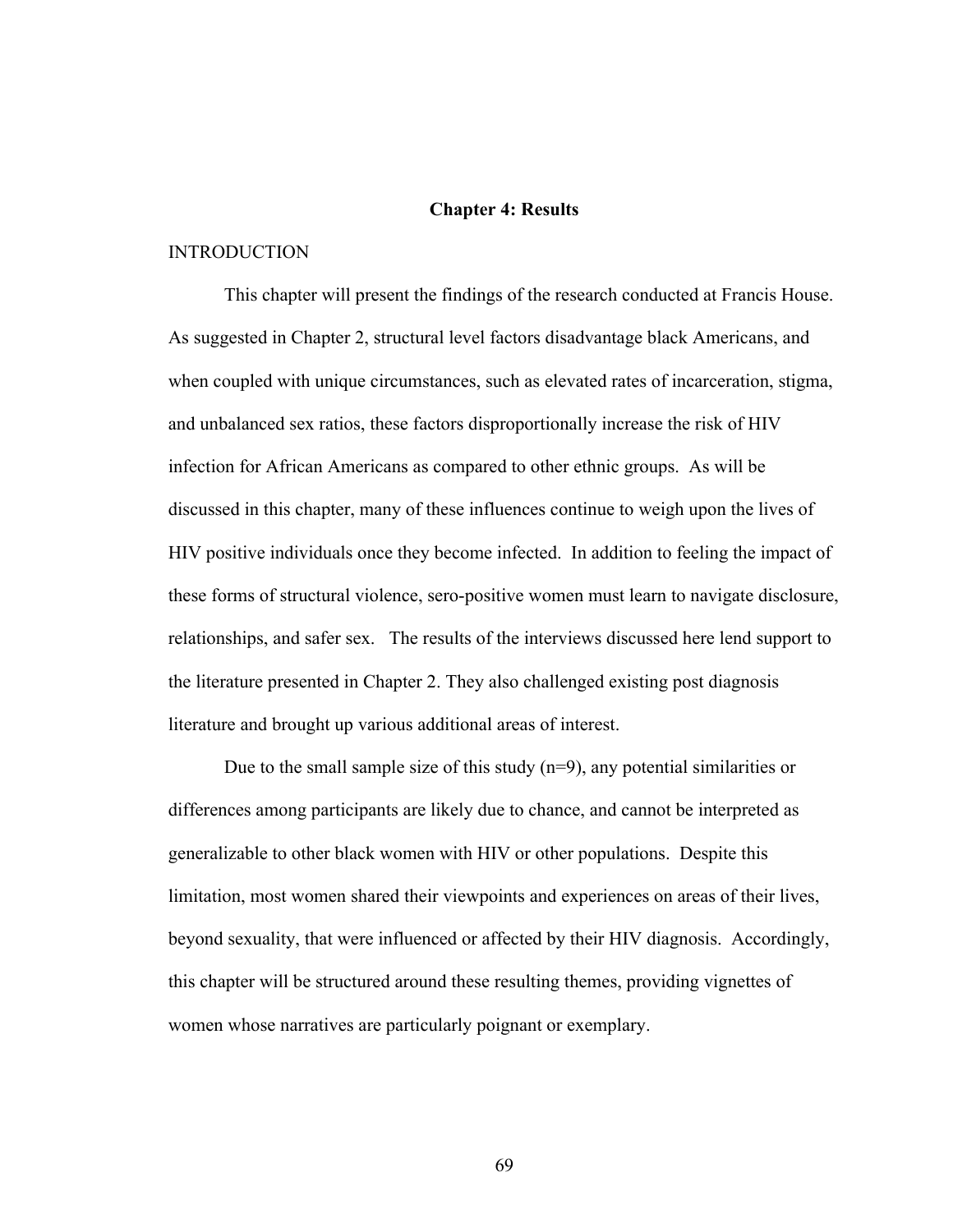After presenting demographic data for the study sample, this chapter will highlight the themes that arose from the semi-structured interviews, beginning with macro-level influences, moving into how HIV affects interpersonal relationships, then finally to the most subjective encounters described by the participants.

## DEMOGRAPHICS

The women in this sample (n=9) ranged between the ages of 37 and 53, with a mean age of 45 years. All reported contracting the virus via heterosexual sexual contact, which corroborates with national data that states 85 percent of black women are infected through sex with men (CDC 2011a). On average, eight years lapsed since diagnosis, with the newest infected two years prior to the interview; one participant has been living sixteen years with diagnosis, the longest time of all sampled participants. It must be noted though, that some women suspected they were HIV positive before their diagnosis; thus, it is possible that some have been living with the virus longer than their actual time since diagnosis. Figure 1 presents the age and number of years each participant has been living with HIV. In terms of education, two women were working towards earning their GEDs after having dropped out of high school many years before, four had a high school diploma or equivalent, two reported attending some college, and one woman held a Master's degree.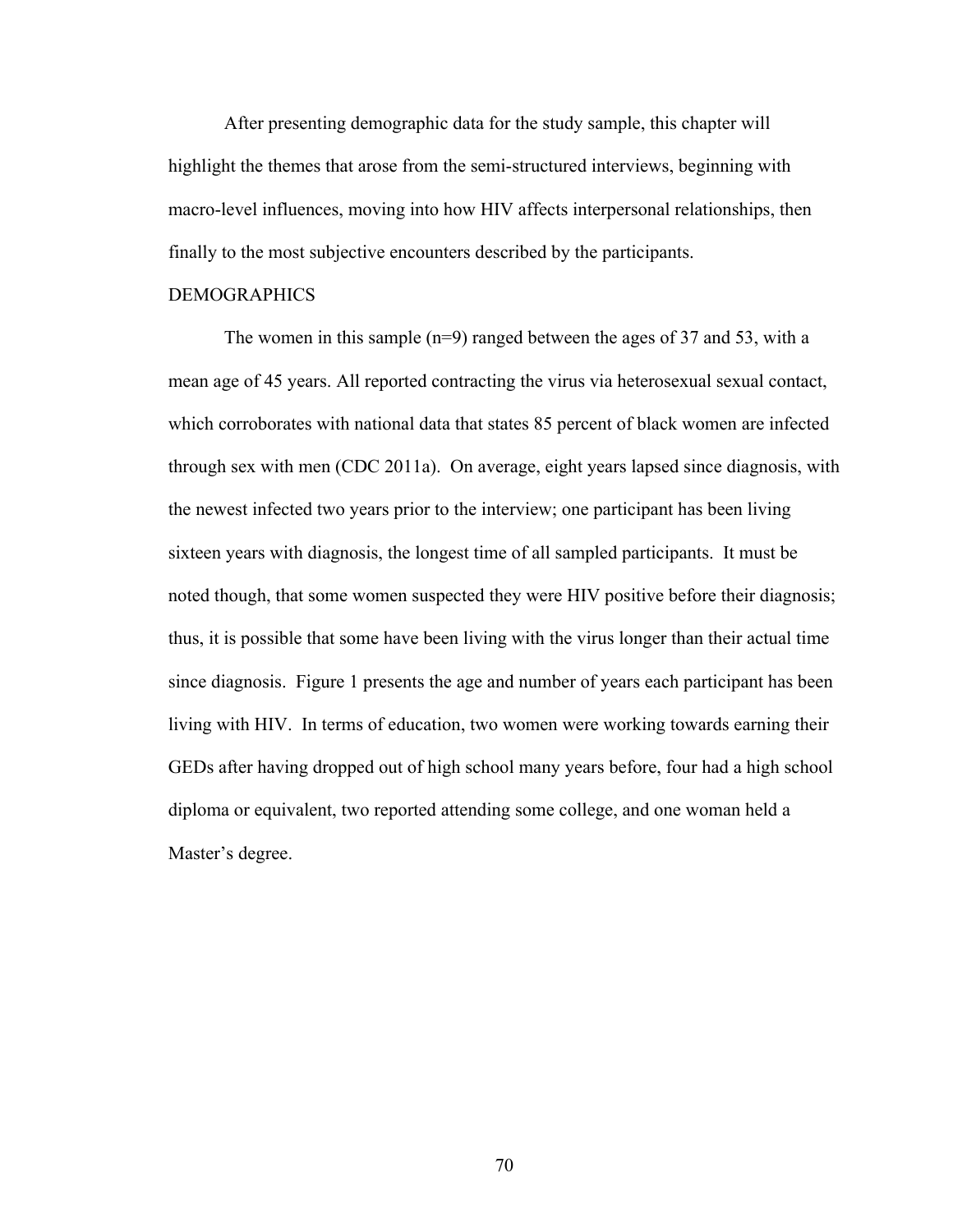

Figure 1. Participant age and number of years living with an HIV positive diagnosis.

The screening questionnaire collected self-reported health status information (see Appendix A). Five women reported their general health to be "good," three "fair," and one "very good." Other questions gauged the number of self-reported days a participant experienced poor physical health within the past 30 days (Figure 2), the number of days a participant experienced poor mental health within the past 30 days (Figure 3), and the number of days a participant was unable to perform their usual activities in the previous 30 days due to poor physical or mental health (Figure 4). Participants were asked to answer using a number between zero and 30 days, and would occasionally expand on the reasons for their answers, but these data were not recorded.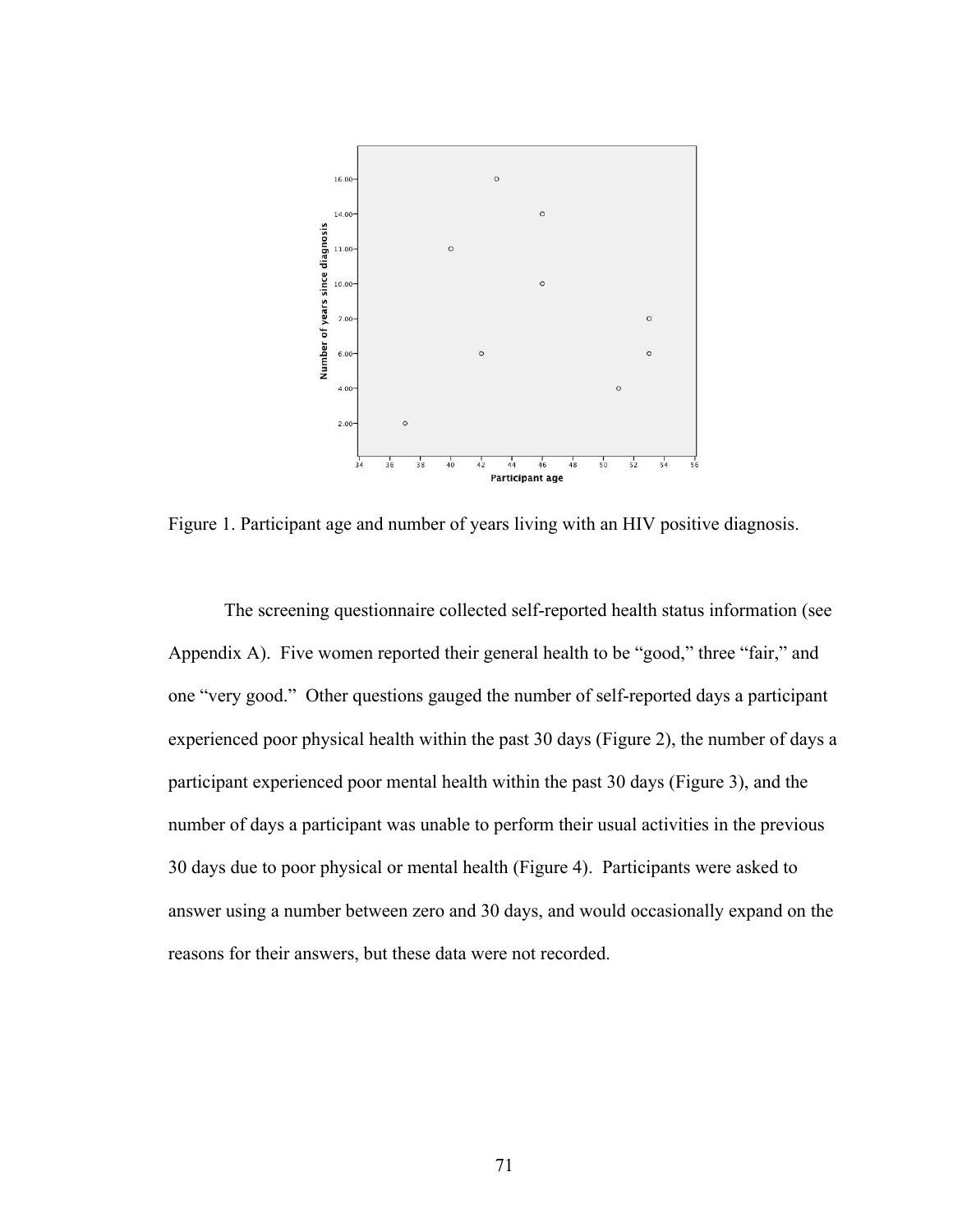

Figure 2. Reported number of days of poor physical health within the previous 30 days.



Figure 3. Reported number of days of poor mental health within the previous 30 days.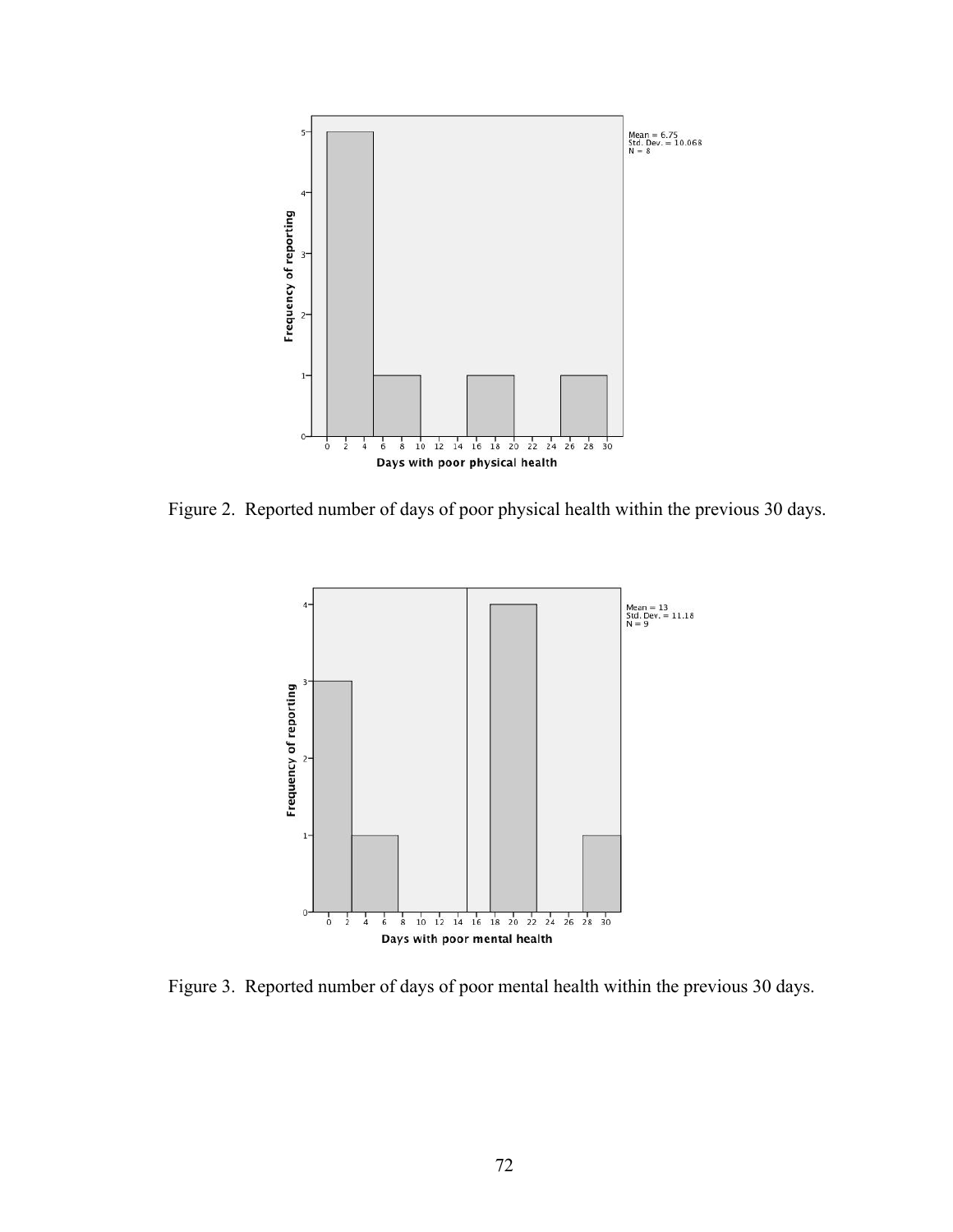

Figure 4. Reported number of days of poor mental or physical health that kept participant from completing their usual activities in the previous 30 days.

Figure 1 demonstrates that overall, between zero and six days of poor physical health was most frequently reported by participants (five total), with three participants reporting more--around eight, 18 and 28 days of poor physical health. As Figure 2 evidences, mental health was reported to disrupt a greater number of days for participants, with four women reporting around 20 days of poor mental health. Finally, Figure 3 shows that no participant reported more than 20 days where poor physical or mental health kept them from completing their usual tasks, instead three women said about half their month was disrupted, and four others reporting around one week of interrupted activity.

# PREVALENT THEMES

This section presents the emergent themes of this study, with the bulk of data collected through semi-structured interviews. Some of the interview data collected are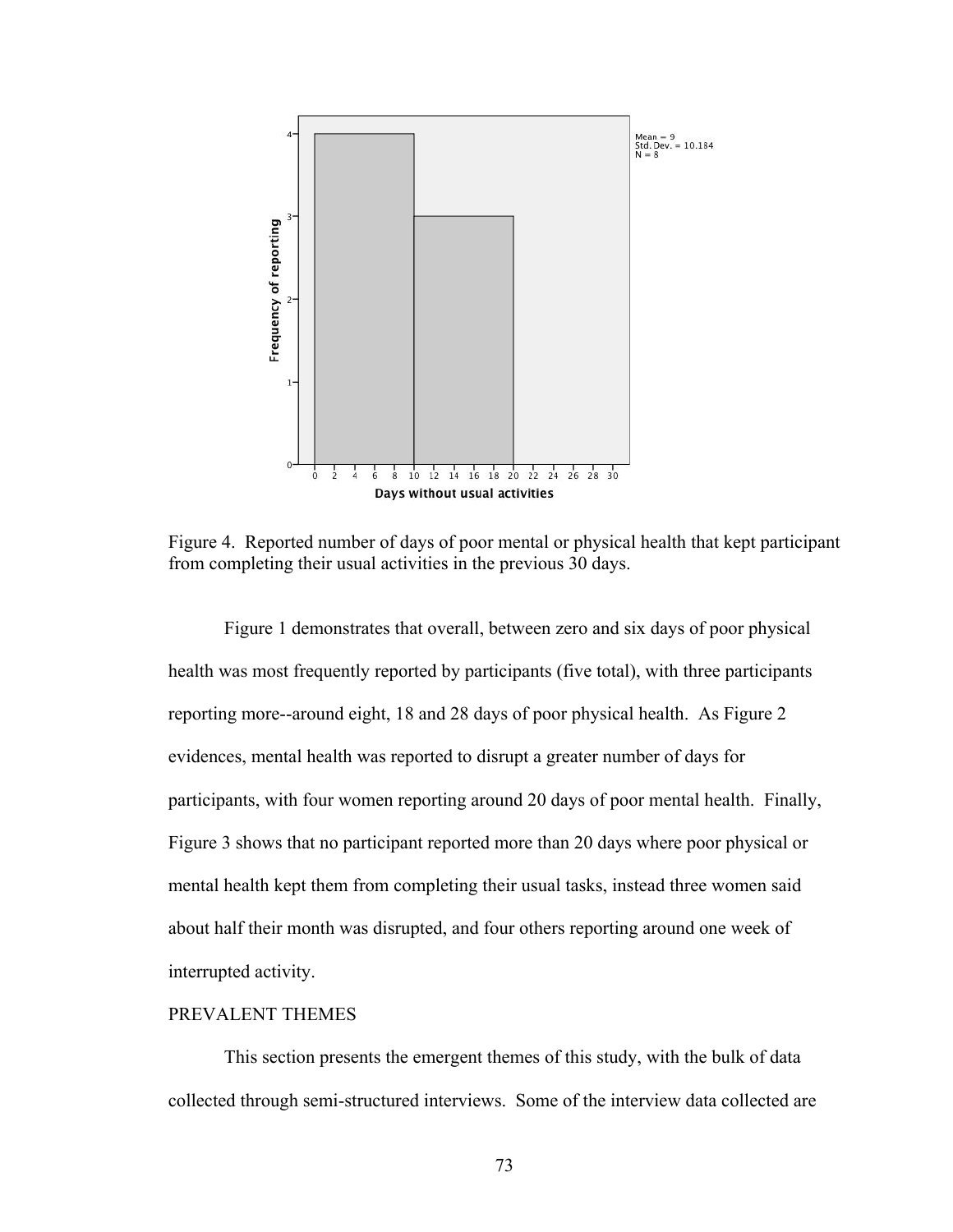supplemented with anecdotes or client commonalities encountered through participant observation. Within each theme, the participants that best illuminated the theme are described. Complementary quotes are provided to demonstrate the shared experiences of some women, as well as quotes and stories that contradict, demonstrating the variations in experiences within this group. It should be noted that all participant names used are pseudonyms.

The themes discussed in this section begin broadly, looking into the struggles created through structural violence, institutional racism, and early life difficulties in the lives of these women. Their diagnoses brought a great deal of stigma to the forefront of their daily existence, leading them to isolate and often suffer from dangerous mental health challenges. In terms of their sexuality, a variety of disclosure patterns are represented within this small sample. Condom use was also varied, with women expressing diverging reasons for their use or non-use. Four women in this sample have partners who are also HIV positive, an area that deserves special focus. Finally, this section concludes by looking into how HIV has impacted the sexual satisfaction and intimate moments among the participants.

#### *Introduction*

After just a few interviews, it became clear that it was difficult for the participants to compartmentalize their sexual and romantic lives from their everyday lives and relationships in general. Their HIV diagnosis appeared to influence multiple areas of their lives. And while much of this section will appear unrelated to sexuality, the breath of this discussion demonstrates how deeply HIV has permeated the lives of these women.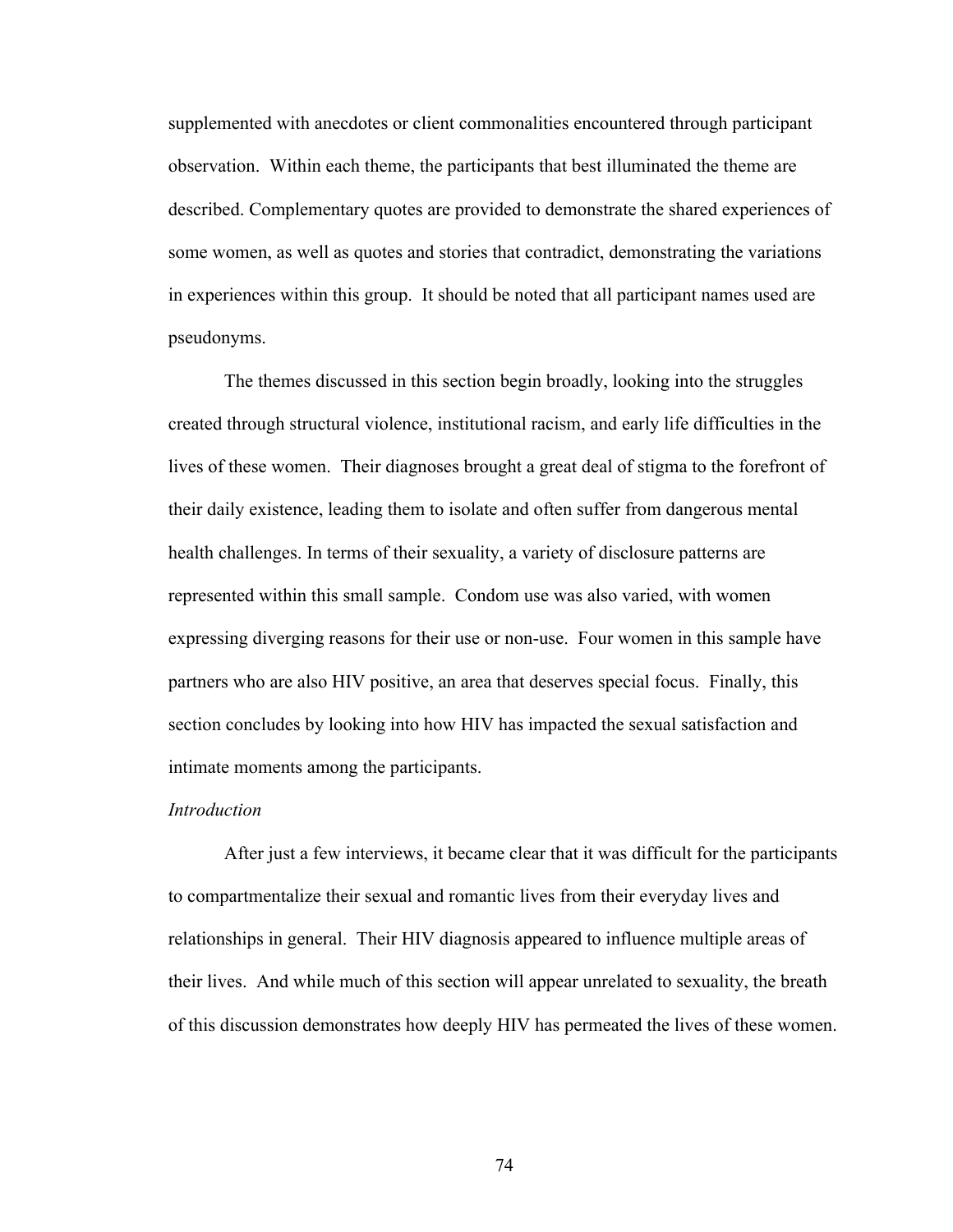*Life Struggles and Structural Violence*

*You know, because I remember my daughter asking me when I first found out [about being HIV positive] was I mad? Because I hear people talking about how they broke down and how they cried. I didn't have time to do that. I didn't have time to break down. I still had two people under the age of 18 that I had to get through school that I was responsible for. So I just did what I had to do as a parent, you know? I didn't let the HIV affect me. I took care of my kids, I did what I had to do. (Simone, 51, living with HIV for 4 years)*

The stories I was privy to in the small office with olive walls were not always easy to hear. Structural violence was evident in the lives of the respondents, though none of the participants would have used that phrase; as Farmer (2005) states: "structural violence all too often defeats those who would describe it" (40). The lives of these women placed them at risk from the start simply by their social position which is shaped by "historically given (and often economically driven) processes and forces that conspire to constrain agency" (Farmer 2005:40).

The scenarios I present throughout this section are not intended to remove all personal agency from the participants, as it is often difficult to define the exact point where structural violence stops, and personal responsibility begins. Instead, their stories are useful for gaining an understanding of the many challenges they faced from the beginning of their lives—stressors that led them to places with consequences they regret deeply. Each of the nine women shared misfortune frequently reflected in the literature; three women have experienced rape, three have been incarcerated, two have had bouts of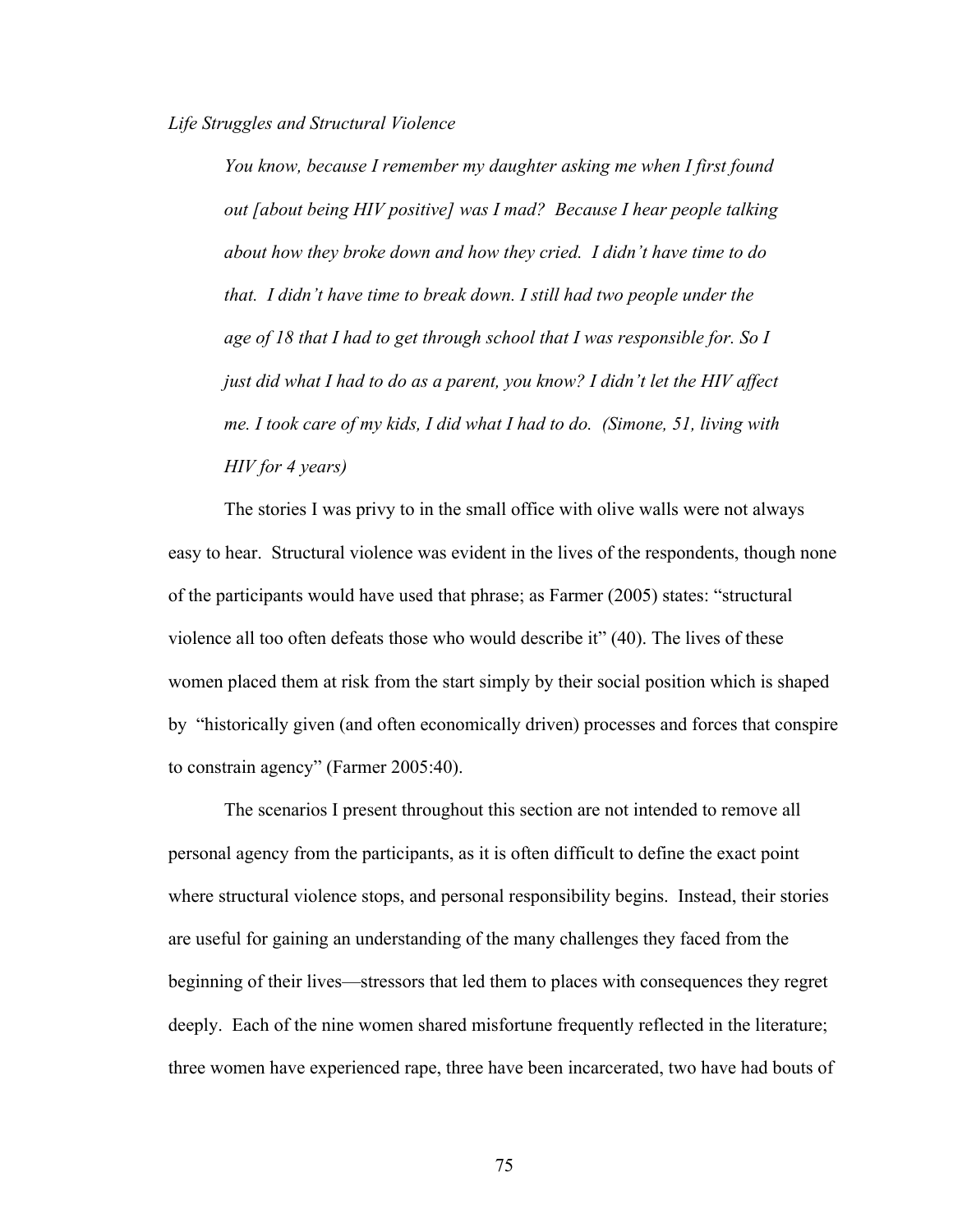homelessness, and two reported staying with men deep within drug addiction in order to maintain housing and some semblance of financial stability. Most shockingly, eight of the nine women reported being recovering drug addicts as well as previously engaging in sex for drugs or money. This section introduced Raquel, Crystal, Yvette, and Sasha, who all experienced their fair share of life circumstances that were out of control, but elevated their risk for HIV infection.

Raquel is a quiet, yet sincere 46 year old woman who spends her time at Francis House reading her bible or other books on Christianity and self-improvement, studying for the GED, or contemplatively sitting in solitude. She has been living with HIV for 10 years. Always careful with her words, Raquel's story clarified her seemingly selfpreserving nature. Turning to drugs seems a natural choice after a tumultuous childhood that pushed her to face adult realities too quickly; her mother inflicted emotional and physical abuse through rigid, irrational rules, physical abuse, and an overbearing need for control, unapologetically dating men who sexually abused Raquel. Emotionless, Raquel remembered childhood with her mother: "Rules and beatings. Control. I could never ask her questions because I feared her. You had to be quiet all the time. Couldn't ask her anything about homework. I was called down on a private moment in my life, and I never asked her anything again." She remembers how her mother always put her to work cleaning the house for hours at a time. Once she stood up to her and told her she was not going to clean anymore: "My mom put a gun to my head. She cocked it and the gun didn't go off."

Her father's identity remains a mystery—she has never even seen a picture of him: "I never knew my dad. She [her mother] didn't tell me who my dad was. I couldn't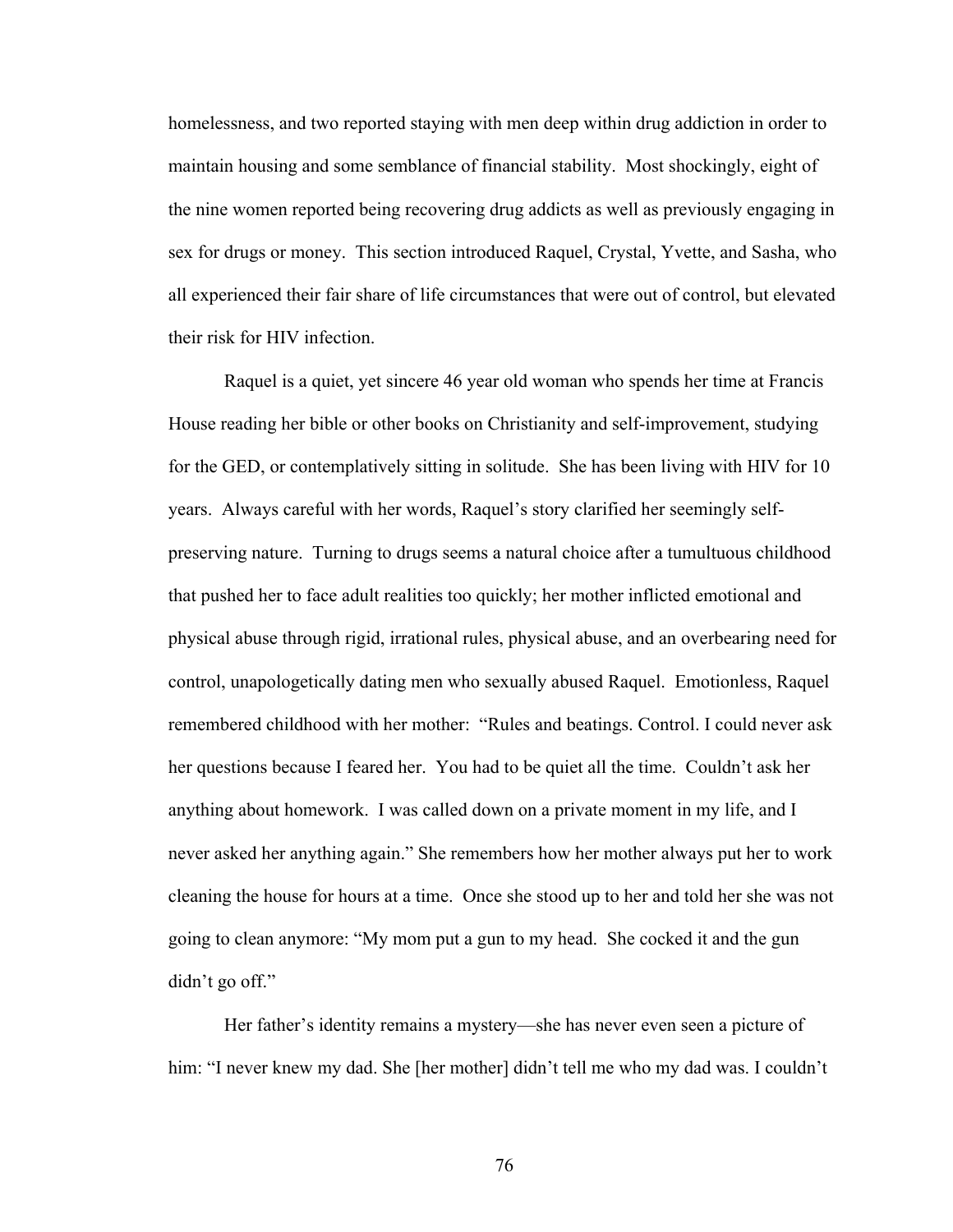ask any questions about him." Early into her childhood, Raquel began "lashing out" as a response to her circumstances. "I felt like a misfit," she remembers, "I'm a runaway. I started running away when I could walk. At the age of five or six. I was rebellious at the age of five or six. As soon as I could use my head."

The troubles did not end after childhood and escaping the tight grip of her mother's domineering rule. Raquel has two children with two different fathers, and lost both of them. She states: "I didn't raise any of my kids." Because of the "situation[s]" she was in at the time, she "let them go." The first child was taken by the father; Raquel felt it was better to get away from a dangerous relationship than it was to fight to keep her child. Raquel told a daunting story of how she lost the second child: "We [she and the father of her second child] would fight in the yard. He was pulling my baby's arm and I was afraid my baby's arm would break. I let him [the baby] go."

Raquel's story was so horrifying, it simply made sense that she would turn to drugs as an escape. She vividly recalls the moment her addiction started. "Hit this here," said a roommate with whom she shared a rented house. She took her first hit from a crack pipe. "Then," Raquel said, "the cravings started." Chasing drugs meant trying to please the "boys" that came with them: "In order to have the boy you go out and do things to get money and stuff. All your good sense could tell you one thing, but your body another. Drugs put you in positions you wouldn't have been in if you wasn't on drugs."

Drugs and desperate approval seeking meant chasing the man who knowingly infected her with HIV. Admittedly naïve, Raquel accompanied him to a doctor's appointment at the health department where he handed her an intake form. "If you love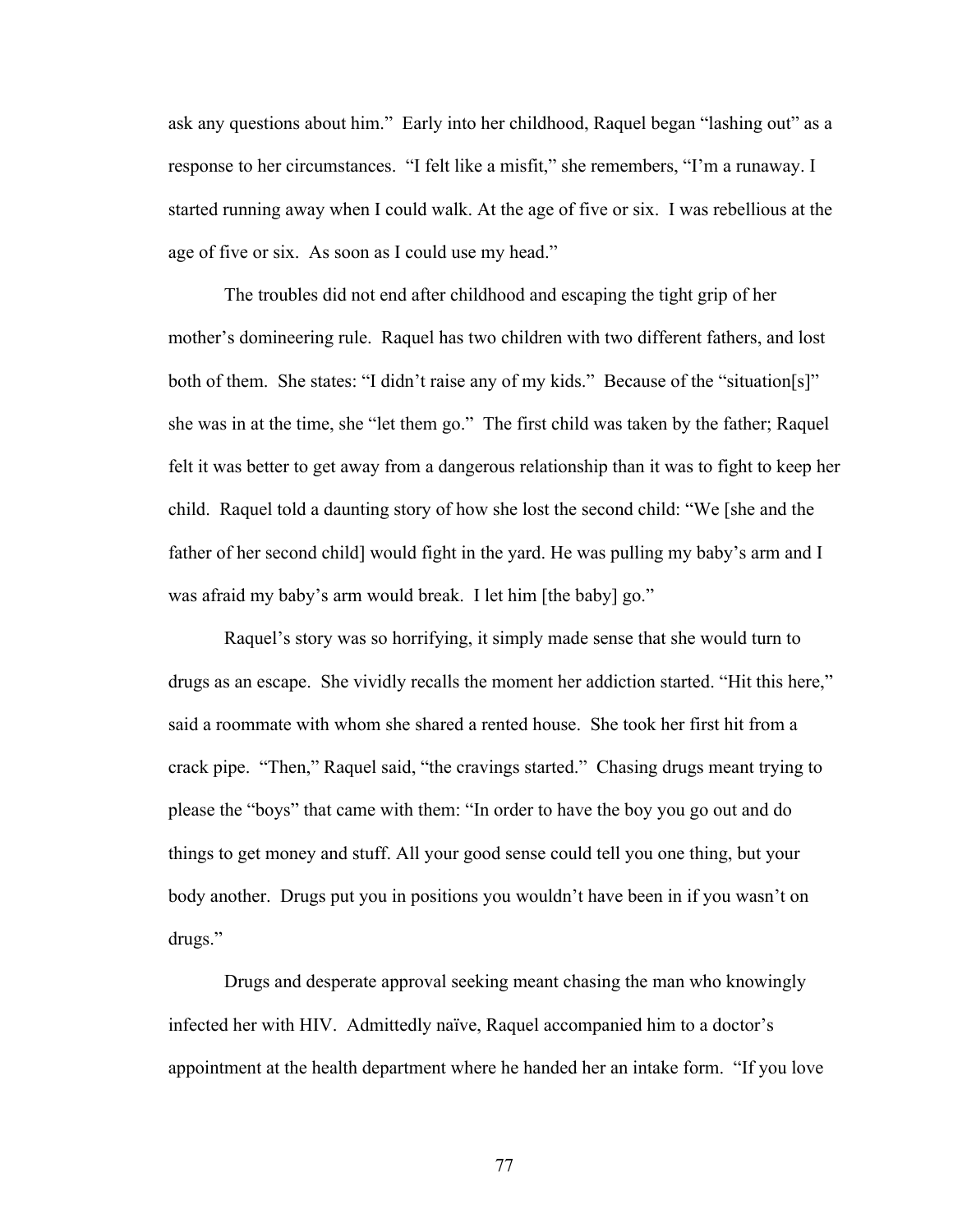me, you'll fill out this paper," he said, fully aware that she was about to find out she was HIV positive, and that he had given it to her. He left to use the restroom and never returned. A doctor tested Raquel for HIV. She recalls, "Told me right there that same damn day. He explained to me what HIV was and I went into a zone." She ran to a nearby park where she knew her boyfriend would always hang out, frantically trying to find him, "I looked all over. He wasn't there. He deserted me. I was angry enough to fight." Yet, months later when he appeared, she met him with sympathy: "I couldn't hate him because I loved him."

Crystal is a statuesque woman of 43 years who has been living with the virus for 16 years. She expressed frustration with the constant struggles life throws at her: "I'm tired of taking responsibility." The hurdles in her life appeared early--she was raised by an abusive, alcoholic mother. She spoke of her life matter of factly:

By the time I got 19, early 20s, I started using drugs. Went to prison. After I got out of prison I didn't have nowhere to go. I started running the streets and tricking and stuff. Turned into AIDS. And I ended up going to St. Pete with this guy. He went to prison, so I went back to the streets because I didn't have a job.

Crystal was arrested twice more; the first time, she was sent to a drug treatment center in Bradenton, Florida. The second time, when she found herself without money and stole food to eat from a store, she returned to prison because when she was arrested she was carrying drug paraphernalia—a "crack pipe." She was given a third degree felony, too, when she was riding in a car with her cousin and did not realize the car had been stolen.

The way Crystal simultaneously spoke about her drug use and being HIV positive made her appear less than shocked that she became infected: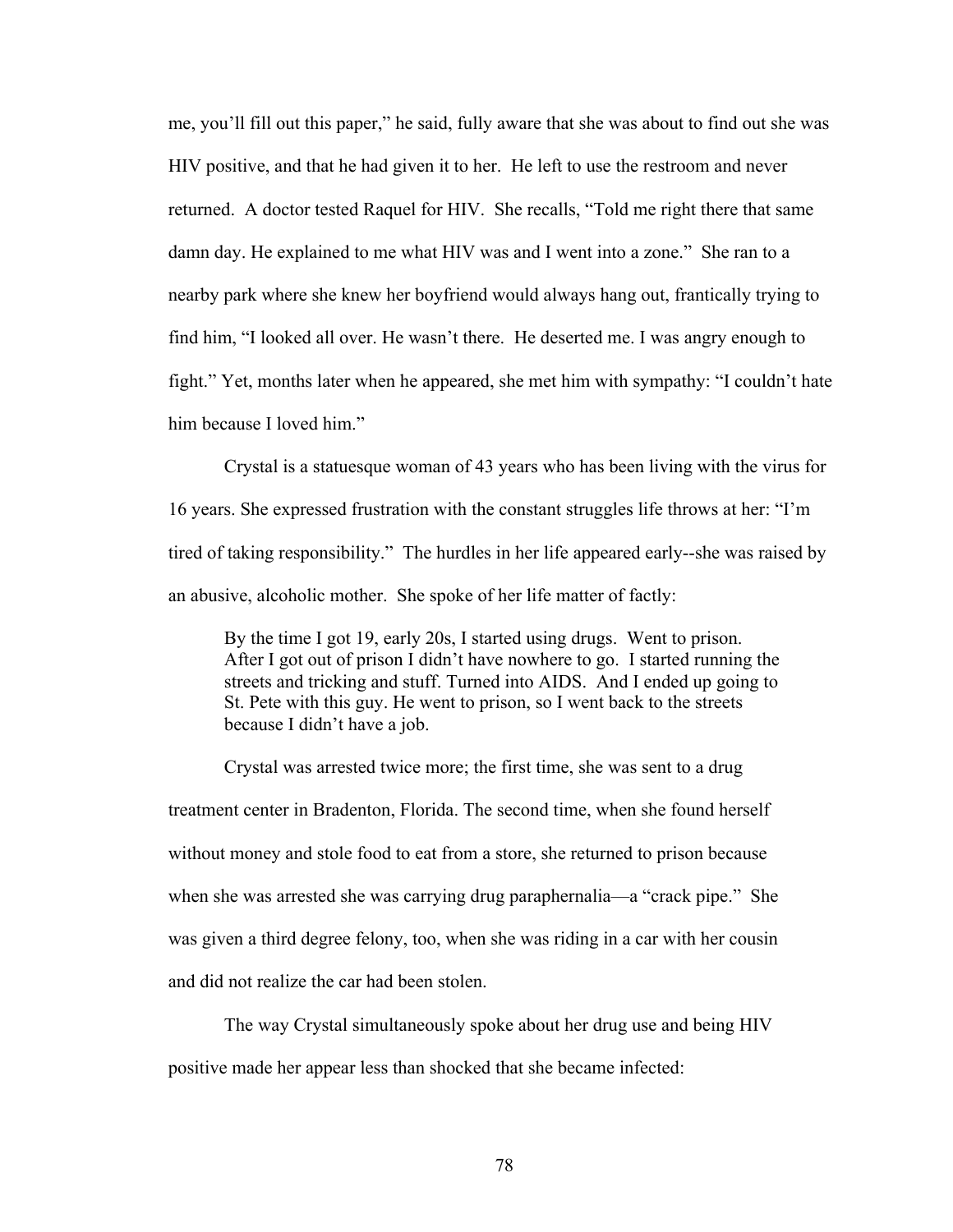One of the guys I had started to date with had told me that he was HIV positive, he got AIDS. He got that shit. I was like, don't worry about that. Because with the crack, for me when I frst started using it, I had no control. I had no control. I just—I just—I was just living each day to get high.

Once she got into a drug treatment program they offered her anonymous

HIV testing: "I already told them I was positive. It was a shock to find out I was

positive, but I always felt it."

Interestingly, Crystal was the only participant to reference the HIV/AIDS

epidemic in the black community. Her awareness had been recently raised from a

documentary she watched. From the poverty, she said, that is why it is so prevalent.

Referring to the troubles of women in particular, she makes reference to survival sex:

I mean, some women would [engage in transactional sex] that don't use drugs. They go out there and they turn dates and stuff for money to get things for their kids. I mean, I know this is a fact. They don't use drugs or anything. They just go out there and do whatever they have to do for their children. But then you got like 50 percent of us that are on drugs. It's hard getting a job.

Crystal is one of two women in this sample with a college education, yet the

challenges of unemployment and underemployment have plagued her for years. She

states:

It's hard getting a job. I imagine because I'm black. And then I can't say it's my education because I have a college degree. I just—and then I have a criminal background. I'm still trying to find a job because the disability check I get don't support me. I live—I have to live counting, wondering who's gonna like, buy me cigarettes or you know, if this person will help me, or that person will help me. Because my bills take everything I have. I live from check to check and I don't want to live like that. I'm 43.

As mentioned previously, two women were in a relationship with men for financial

benefits, though they admittedly knew it was not the healthiest situation. Sasha, 42, and

living with HIV for 6 years, has a boyfriend who is a crack addict who stays gone for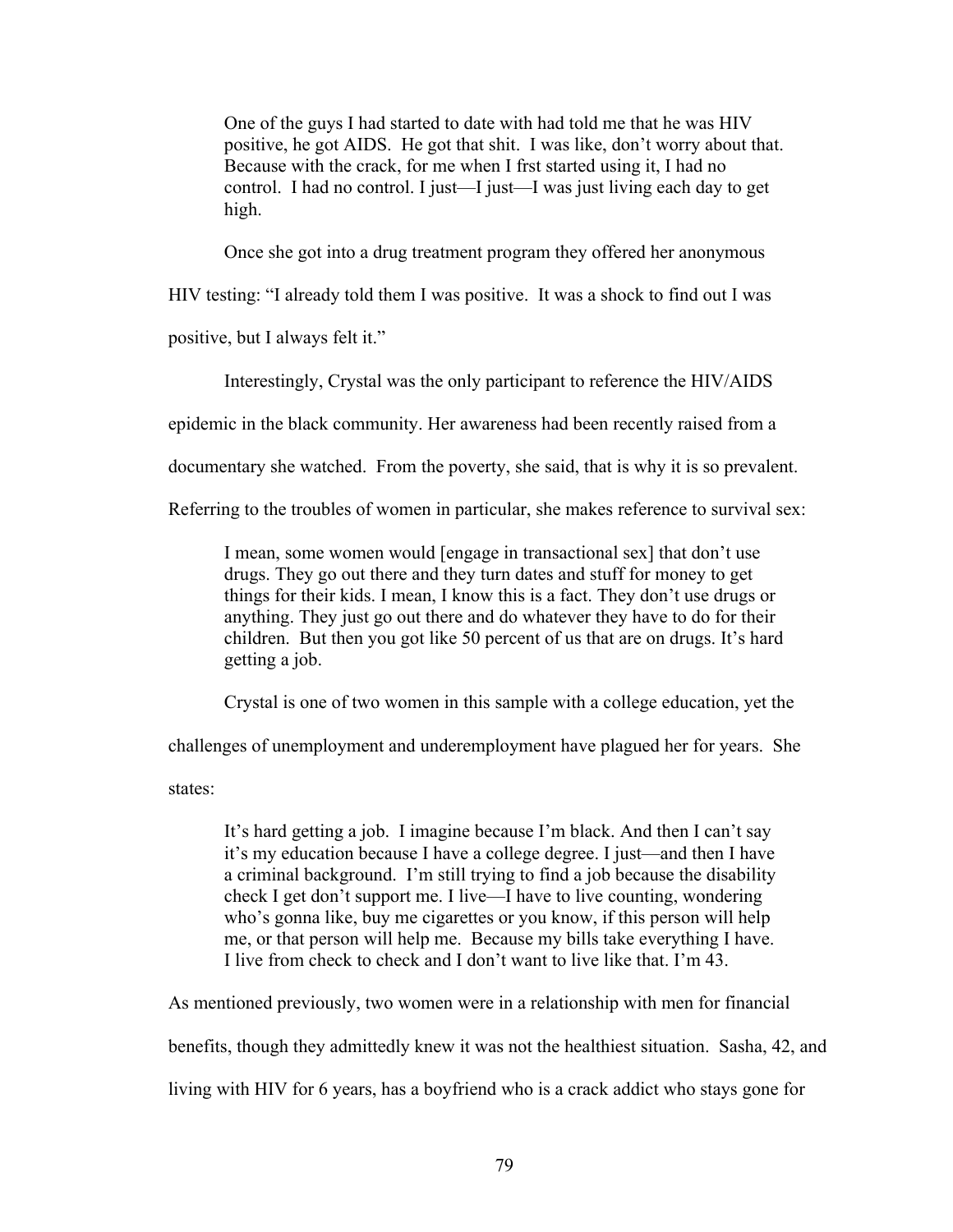days or even a week at a time. As a recovering addict, she lives for her sobriety, children, and church, but refuses to "put out" her boyfriend because his disability check pays the rent; the food stamps and child support she receives are not enough to live on. Sasha knows her current boyfriend is having sex with other women during the time he disappears, so she protects herself through insisting upon condoms, a point that will be discussed later.

It seems this is just one of a number of bad boyfriends that have plagued Sasha. She was previously with two HIV positive men, neither of whom told her of his infection prior to having sex with her. One continues to deny his infection, and the other's status was revealed by his lawyer in court. Sasha remembers the controlling nature of the latter boyfriend:

He was abusive to me. Jumped on me, making me stand on the corner with him while he sell drugs. And you know, like I said, I was living a hard life—rough life. He just took me from my kids and had me just with him. I couldn't do nothing but be with him. You know, he beat me, jumped on me, do all that old crazy stuff. And one day we went to court and I hear the lawyer say that he was HIV. And I was like, did they say that? And he finally came out and told me.

Yvette, 46, and living with HIV for six years hesitantly described her tumultuous past: "I'm going to GED now, cause that's an accomplishment that I want. I didn't finish high school. I dropped out in the ninth grade. Um, because of family...dys dysfunctional family issues." In a previous conversation, Yvette revealed that she left home at 13 with her older sister, who taught her the ropes of living on the streets, such as how to "turn tricks" for money or drugs. Like Raquel, Crystal, and Sasha, a life of drugs, alcohol, running the streets and engaging in transactional sex was the norm for Yvette: "I was on drugs at the time, and on the alcohol real bad, and I was out on those streets. I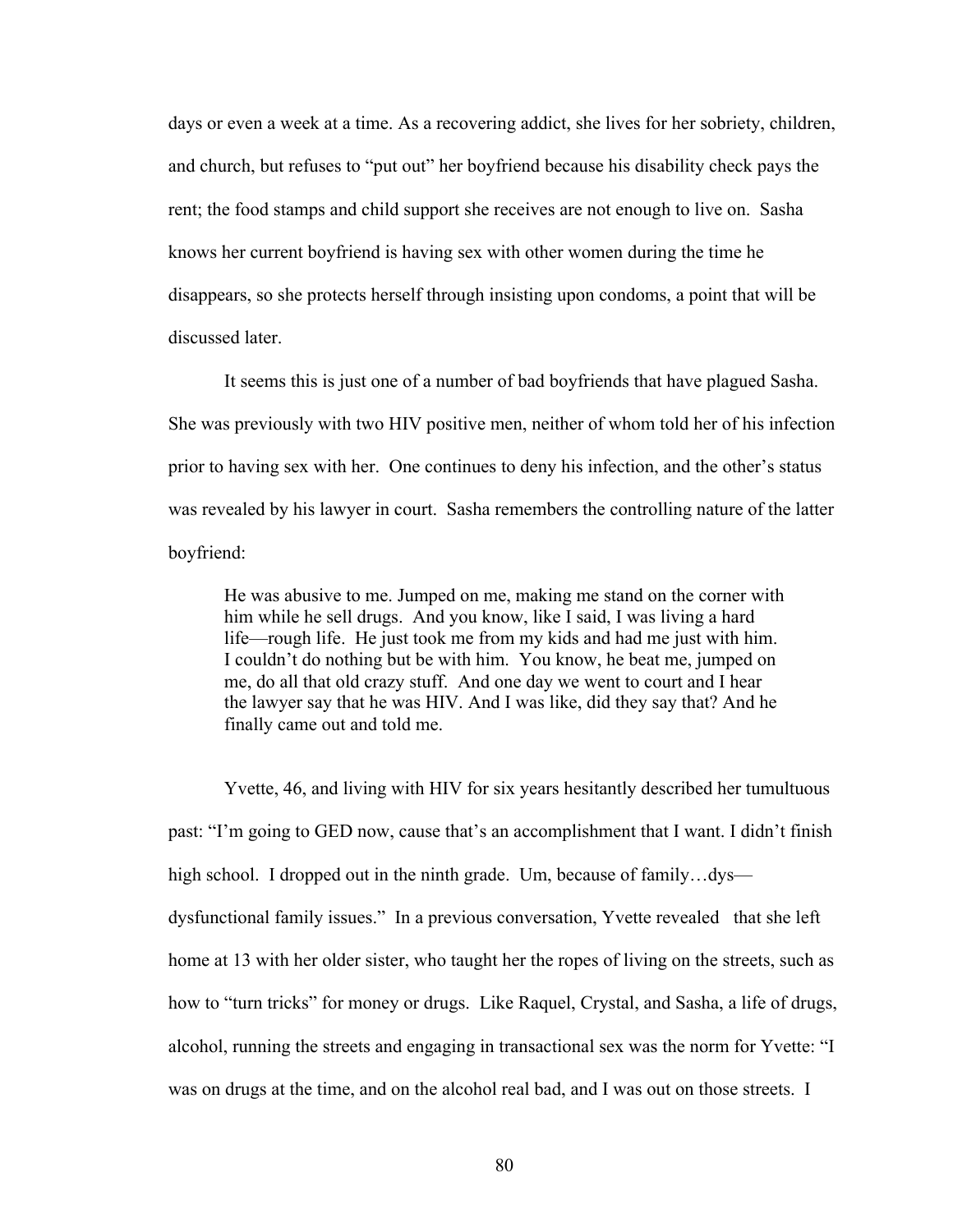had a place to live, but I wanted my drugs and my alcohol and I didn't have a job. I had to go and get that money some kind of way and I sold my body."

Raquel, Crystal, Yvette and Sasha's lives are only a few examples of past and current circumstances that place their health at risk, mental, physical and emotional. As their narratives show, their lives have been and will continue to be shaped by the societal limitations placed on them due to their social position, race and gender.

*Stigma*

*People hurt your feelings about HIV. Regular people outcast you. They reject you. Say you diseased. Get it by the toilet and mistreat you if they know you have it. (Raquel, 46, living with HIV for 10 years)*

Although it has been more than 30 years since the first public report of HIV/AIDS, stigma, misinformation, and discrimination against infected individuals continue to persist. This was witnessed repeatedly during interviews and periods of participant observation. Men and women alike told stories of friends and family who refused to share plates, cups, and utensils with them or who excessively cleaned toilets and tables after they were used by the HIV positive person, including Crystal who recalls when she was first diagnosed: "I used to sit back and listen. 'Ooh, you shouldn't drink out of that cup you might have AIDS.' 'Don't eat none of that, they might have AIDS.'" Even Crystal's mother took excessive precautions: "If I came over with my son, I remember she used to take [rubbing] alcohol and put it in a bottle—little jar with balls of cotton. Wiping her hand every time she touch my baby."

These previous quotes reflect a topic which clients of all races and genders brought up: the need for widespread education of the general public. Among the women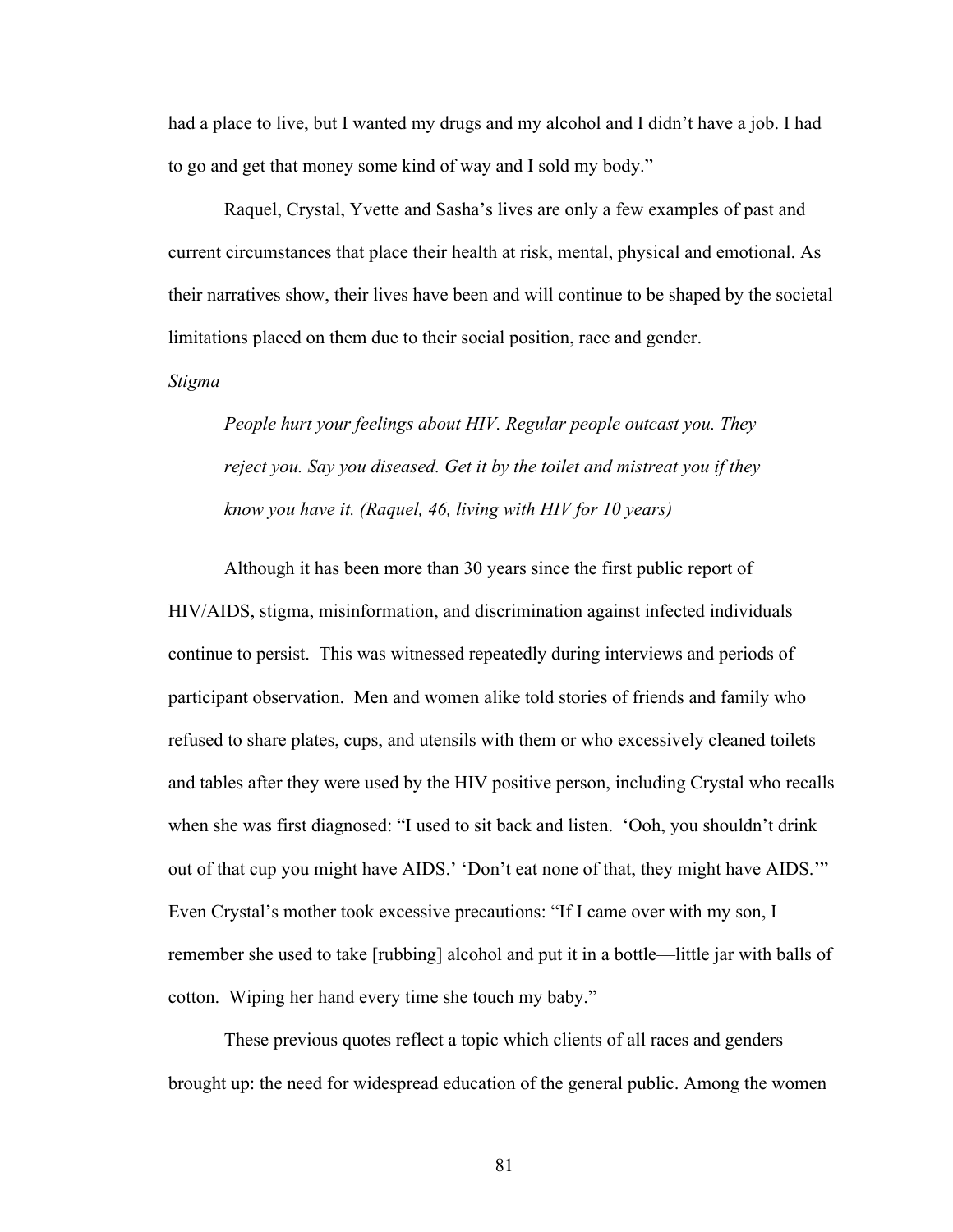interviewed, stigma created a series of negative effects, including fear of disclosure, isolation from others, and a lack of social support, all of which will be presented in greater detail in the subsequent sections.

All but one participant mentioned feeling like the people around them lacked "education" about HIV, mainly their assumptions that it can be transmitted through casual, non-sexual contact such as hugging, kissing, or touching. Some, like Natasha, took action when they witnessed misinformation about the virus around them. Natasha's seventh grade daughter came home talking about what she heard from a teacher in a discussion they had about HIV/AIDS. Knowing her mother's HIV status, Natasha's daughter had not seen in her mother what her teacher described. Natasha recalls her daughter may have sensed it being incorrect: "So I went to the school and I told the principal that she's not giving correct information."

Sasha, too, tries to dispel myths when she hears her children talking about HIV. She has not informed them of her HIV status. She stated:

Well they got friends and they hear rumors about other people. They be like, 'Oh she got AIDS or something.' Then I be telling, 'Ya'll need to stop talking about people. Ya'll don't even know what you talking about.' You know I'm gonna defend it because you can't get it like this, you can't do that and get it like that. They just children. Even though they young teenagers, I just try to keep them on the condoms.

Additionally, participants reported feeling like people are "negative" about the virus, and often feel they have to "bite [their] tongue" to avoid lashing out in frustration, which might make others suspicious about their infection. The memory of Ryan White, a widely-televised young man infected with the virus from a blood treatment for his hemophilia in the early 1980s, was occasionally brought up by Francis House clients. White served as an example of the horrific discrimination suffered by people with HIV.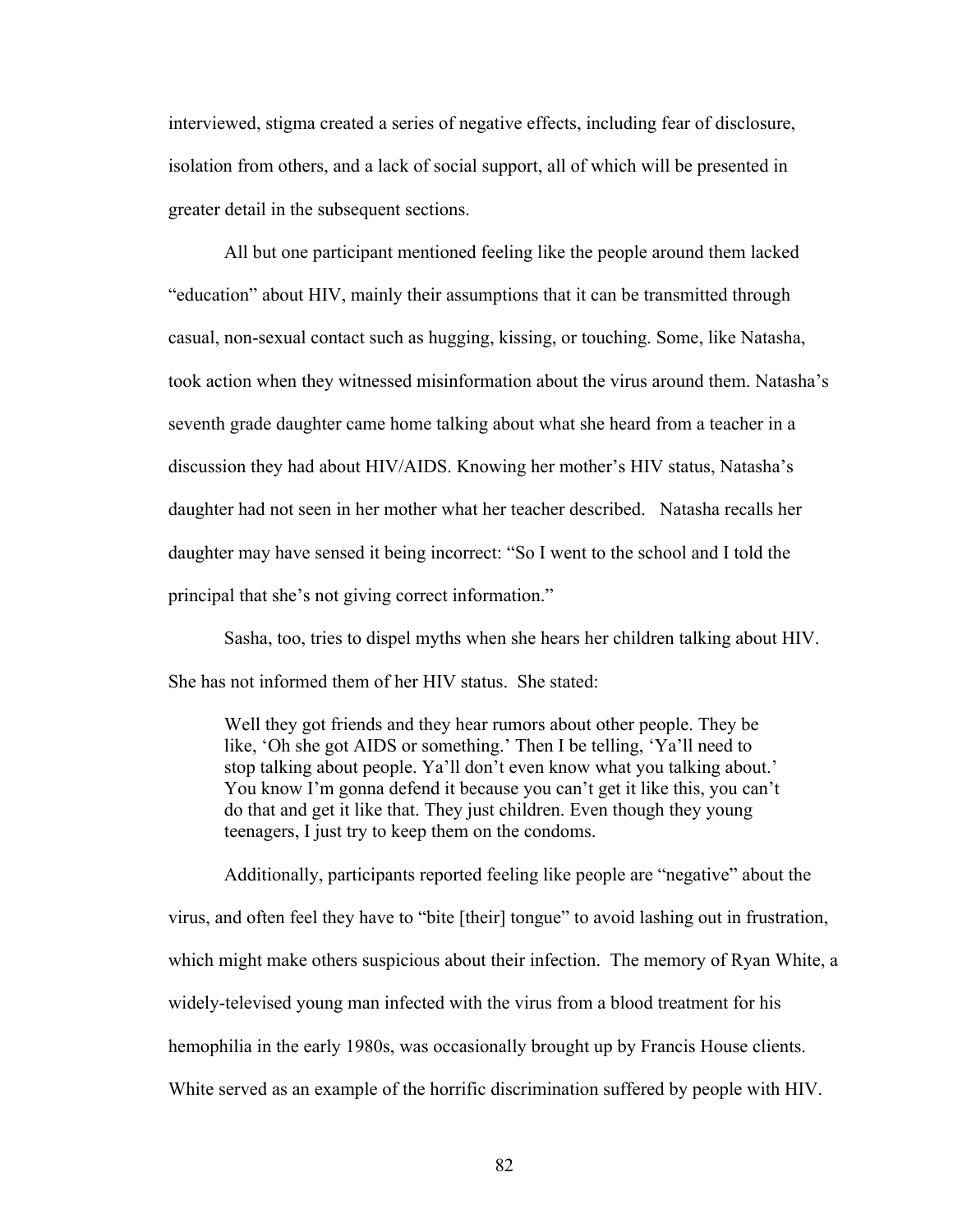Sadly, the stories heard over the course of this research did little to show that stigma has diminished since the days of Ryan White.

During both participant observation and interviews, Francis House clients made reference to the notion that ultimately they feel HIV will not be their cause of death; lifeextending antiretroviral therapy instilled confidence that they could live as long as anyone else. Crystal emotionally reiterated this argument: "People are so ignorant. They say bad things about people with the virus. It's like we're aliens. Like we're aliens or something. We're humans just like they are. What about a person that has cancer? They don't discriminate against them." She continues, "If I could just change it, I would, but I can't. It's hard. It's hard living with the virus. It's really hard. Cause some people are so ignorant to the fact that the virus is just like cancer. You may die faster from cancer or diabetes than you will from the virus." In terms of dying from HIV/AIDS, some women mentioned their fears of immediate death or a shortened life due to their infection, but all had a more hopeful outlook once they spent more time in the HIV community and understood the benefits of antiretroviral medications. Yvette was reminded that others still see AIDS as a death sentence, and was frustrated by their unwillingness to differentiate between HIV and AIDS:

Because a lot of people think they know what they're talking about and they don't. They think they know what HIV is, and a lot of them don't say HIV, they just say AIDS, instead of saying HIV is the disease that causes AIDS. They're thinking they can catch AIDS and they can die. That it's a death sentence, that's what they're thinking.

This lack of consideration was hurtful for Yvette: "A lot people don't care what they say to you, and this is that kind of society today. They don't care whether they're hurting you or whatever."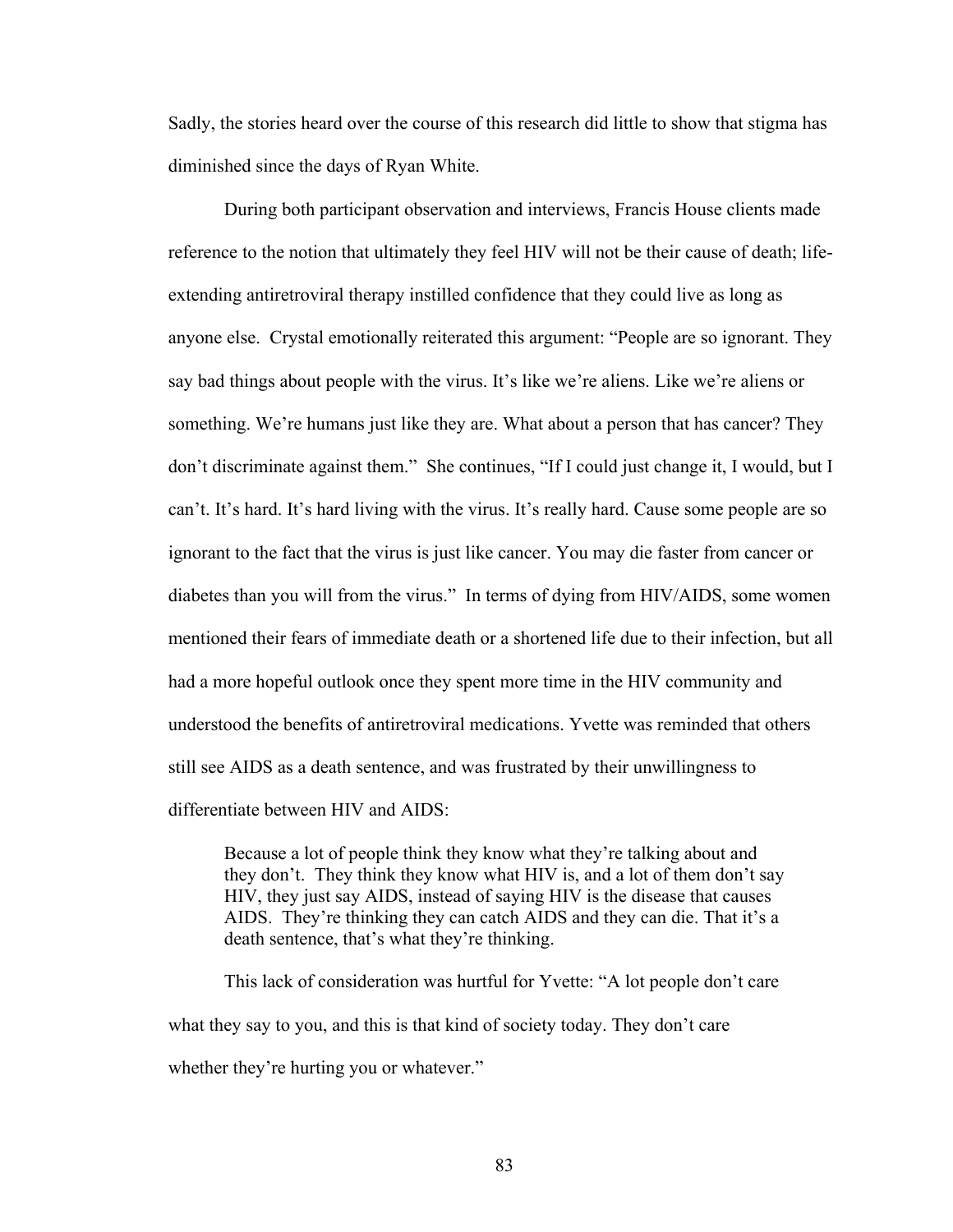Michelle, a 54-year-old woman living for seven years since her diagnosis, relies on religion and her church for a sense of peace and support, like most of the women interviewed. Surprisingly, she was not the first woman who shared a story of a preacher who advised her against telling anyone else at the church of her HIV status:

Michelle: Getting involved with the church family and this [Francis House] family helped me more with my HIV. Last time I went to another church I had told the preacher about it [her HIV infection], so the preacher told me don't tell people that I had it, which is good. So I'm at another church now with a new family. I'm not gonna let people know I have HIV, no. Pray for healing for my body—you ain't gotta know what's wrong with it.

Interviewer: What do you think their reaction would be if you told them?

Michelle: If they knows it, they knows it, they knows it. Certain type of your business you gotta keep to yourself because they'll go talking amongst theyself because they human too. So they busybody too. So, best thing to do is keep about your business. Take care of yourself, your own self.

Examples such as this demonstrate the disheartening truth about the role of black churches and the HIV epidemic. Michelle's description of the preacher encouraging her to keep her HIV status a secret as "good" is particularly interesting, and may indicate her devotion to her faith despite her church's reluctance to acknowledge the damaging effects of HIV/AIDS among its members and greater community. She did not appear surprised or bothered by her preacher's request, instead she appears to feel it justified her desire to keep her status a secret for fear that others would talk behind her back or tell others she is HIV positive.

As alluded to earlier, stigma was a topic present not only in interviews, but also commonly discussed during support groups and within many of the personal conversations with Francis House clients. Undoubtedly, stigma is a contributor to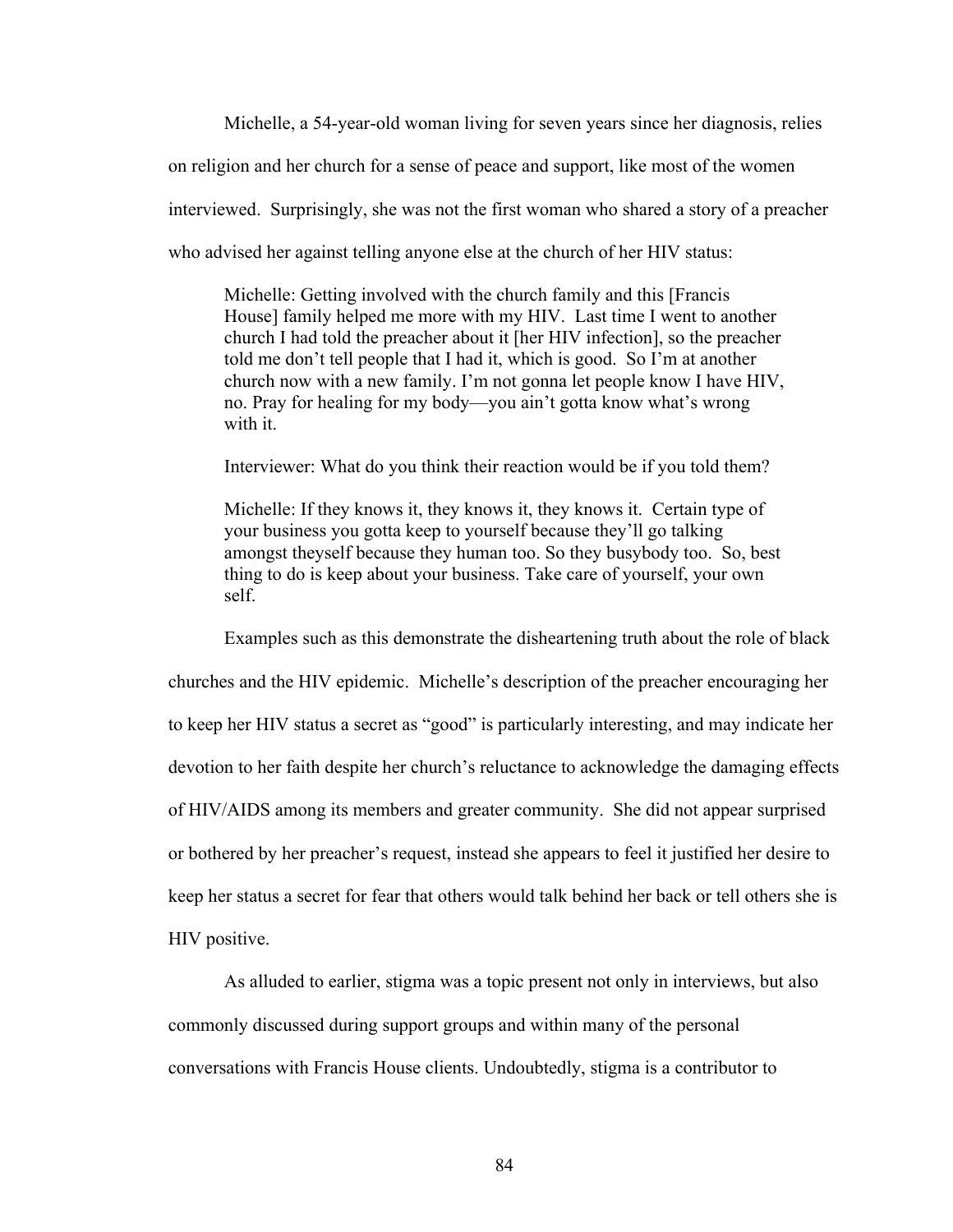depression, anxiety, and other mental health problems and to the tendency to isolate oneself, which are discussed in the upcoming section.

*Isolation and Mental Health*

*It feels—it makes you feel dirty. It makes you feel nasty. It just makes you not want to be around anyone. I'm talking about* anyone*. It makes you wanna isolate yourself (Yvette, 46, living with HIV for 6 years)*

As previously mentioned, the highly stigmatized nature of HIV leads many of the women to isolate themselves from others and suffer from mental health troubles including depression, stints in mental hospitals, and suicide attempts. Also, it appears that some women self-medicated after their diagnosis through the use of drugs or alcohol. Not surprisingly, the four women introduced in the section addressing structural violence and life struggles, Raquel, Crystal, Sasha, and Yvette, also revealed examples of how their experiences have proven detrimental to their mental health.

Raquel's first suicide attempt occurred after her second of two children was taken from her due to her addiction. "I felt so filthy, dirty, hopeless," she stated. Suicide became the most obvious solution to her problems "three or four times." Overdosing on pills once put her in a coma. A bout with pneumonia whittled her small frame down to 89 pounds and she was simply sent home to die by the doctors. Yet, somehow, it was the same mother who held a gun to her head as a child that came to save her when Raquel gave up on life. "She came in and got me [from the shower where she was attempting suicide]," Raquel describes, "She said, 'I love you. Stay strong.' She pulled me out and wrapped me up and took me to my room. Laid there with me for a while."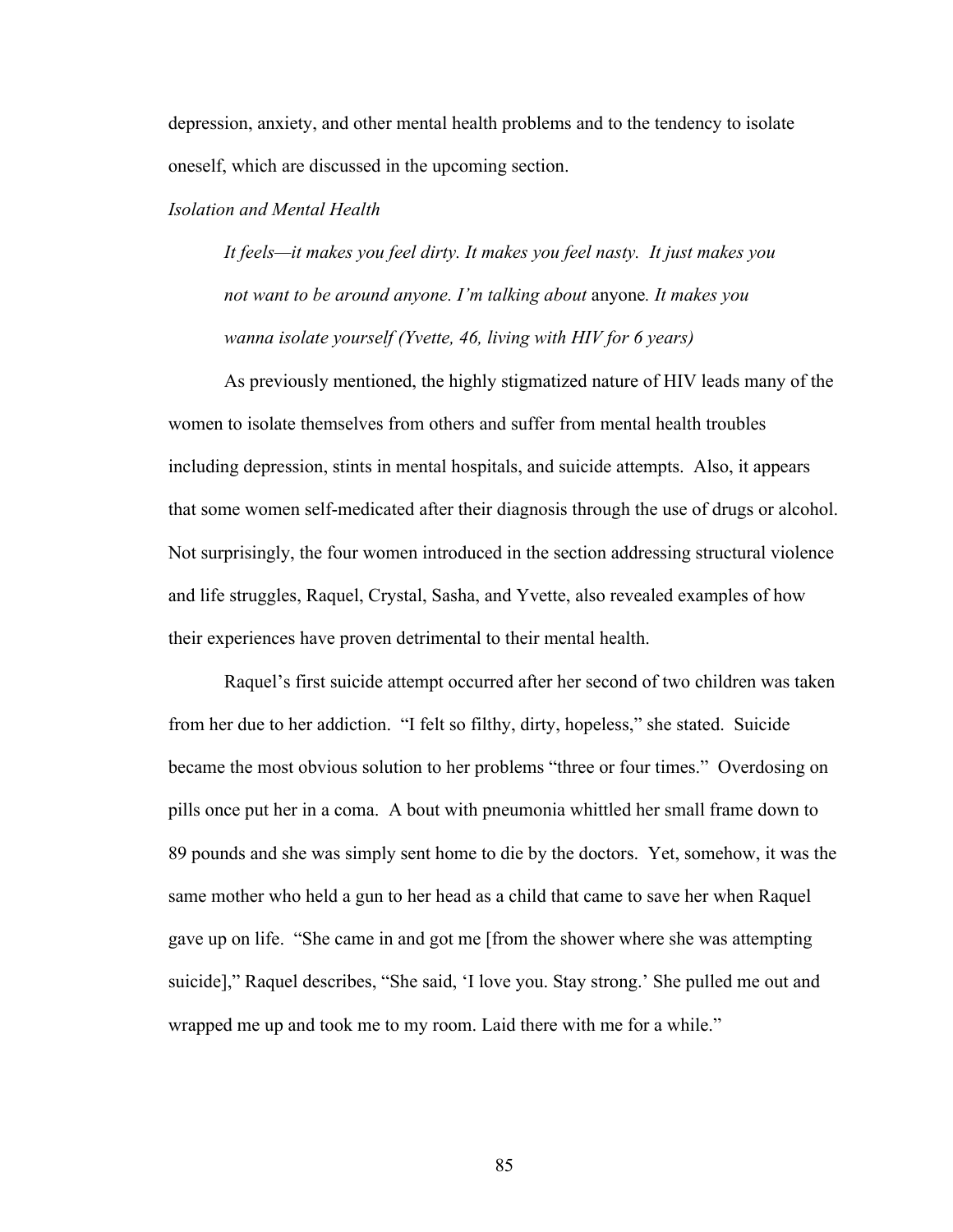Today Raquel does her best to stay focused in order to avoid the pit of depression, suicide, and the voices that "fester" in her mind; "If I don't stay in a book that's positive, a stepping stone, then I'll lose it. It don't take but one blink of an eye and I'll be back on a boat I don't know how to sail." Her life story was punctuated by quoted scripture, a testament to her reliance on her faith to provide comfort and security: "You hear me talk about the Lord. I have nothing else. My life has been nothing but chaos. My life has been nothing but chaos. My life has been nothing but chaos."

Like Raquel, Sasha, too, has attempted suicide. After proudly announcing her Tcell count as 364 and boasting about an undetectable viral load at the beginning of the interview, Sasha nostalgically recalls her previous lifestyle as a socialite: "I was a pretty popular girl out there. You know, clubbing and dressing, and jewelry and all that." All night parties took place at her house after everyone left the club, mostly because she sold marijuana and cocaine. But her diagnosis with HIV "changed everything." From there, her fast-paced partying life "completely slowed down." She recalls the whispers of others who noticed as she shied away from men who approached her: "They be like, damn, she always pushing somebody away. She always—she's so mean. She's so this. It ain't like that. I know my status. And I ain't trying to spread it. You know what I'm saying?" Sasha dealt with her diagnosis by seeking out an HIV positive mate, but as discussed, his crack cocaine use brought up a host of other issues. She is currently sober, but the legal repercussions of her past continue to follow her. She is on one year of probation and must complete 50 community service hours for selling powder cocaine and marijuana. More about the experiences of Sasha will follow.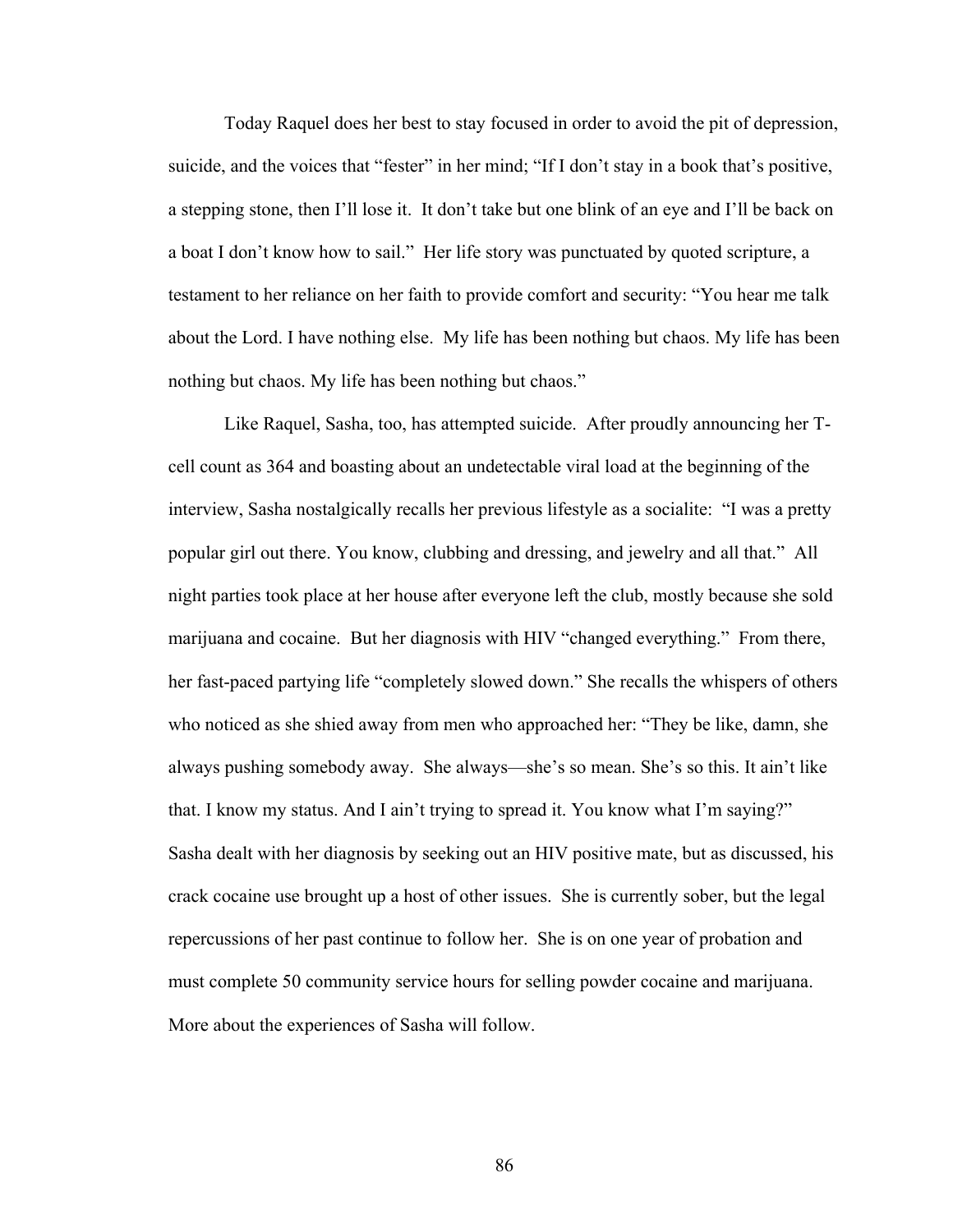Crystal, now clean from drugs and alcohol, still lives in poverty, attempting to remain patient while she waits for housing assistance to allow her a better place to live. Her monthly disability check of \$698 spends quickly when rent for her deteriorating apartment is \$470 per month. Crystal is behind more than 130 people in the waiting list for Housing Opportunities for Persons with AIDS (HOPWA), a federally funded housing assistance program, and is near number 600 for the Tampa Housing Authority waiting list. As she states, at times the situation is just too much for her: "Sometimes I just sit on the bed and cry. My boyfriend coming in saying 'What's wrong? Who's messing with you? Who did something to you?' I'm like, 'Nobody,' I said, 'I'm just tired of living like this.'" She wonders if she will be able to afford Christmas presents for her son, especially considering she was unable to give him a gift for his birthday.

Crystal mentions her difficulties sleeping due to her depression and anxiety: "I'm up all night thinking how am I gonna do this? I got all my stuff packed up in my room, can't even move around. How am I gonna move all this stuff? I don't have a truck, I don't have a car. I don't have no money to pay for a U-Haul." She previously had taken Seroquel, an anti-depressant, which she hopes to get back on in the near future: "I feel that if I get back on my medicine it will really help me sleep at night. Right now it's just—it's just, just a merry go round, everything. How am I gonna do this? What am I gonna do about that? You know, I'm thinking like way ahead."

In addition to her faith, Yvette uses counseling to address her painful childhood, but admits it has not been an easy process for her: "When I first started counseling I was depressed. Very depressed. And it was dramatic, my first meeting. I cried a lot. Sometimes I still cry. And I don't know why, sometimes I cry and don't know why I cry.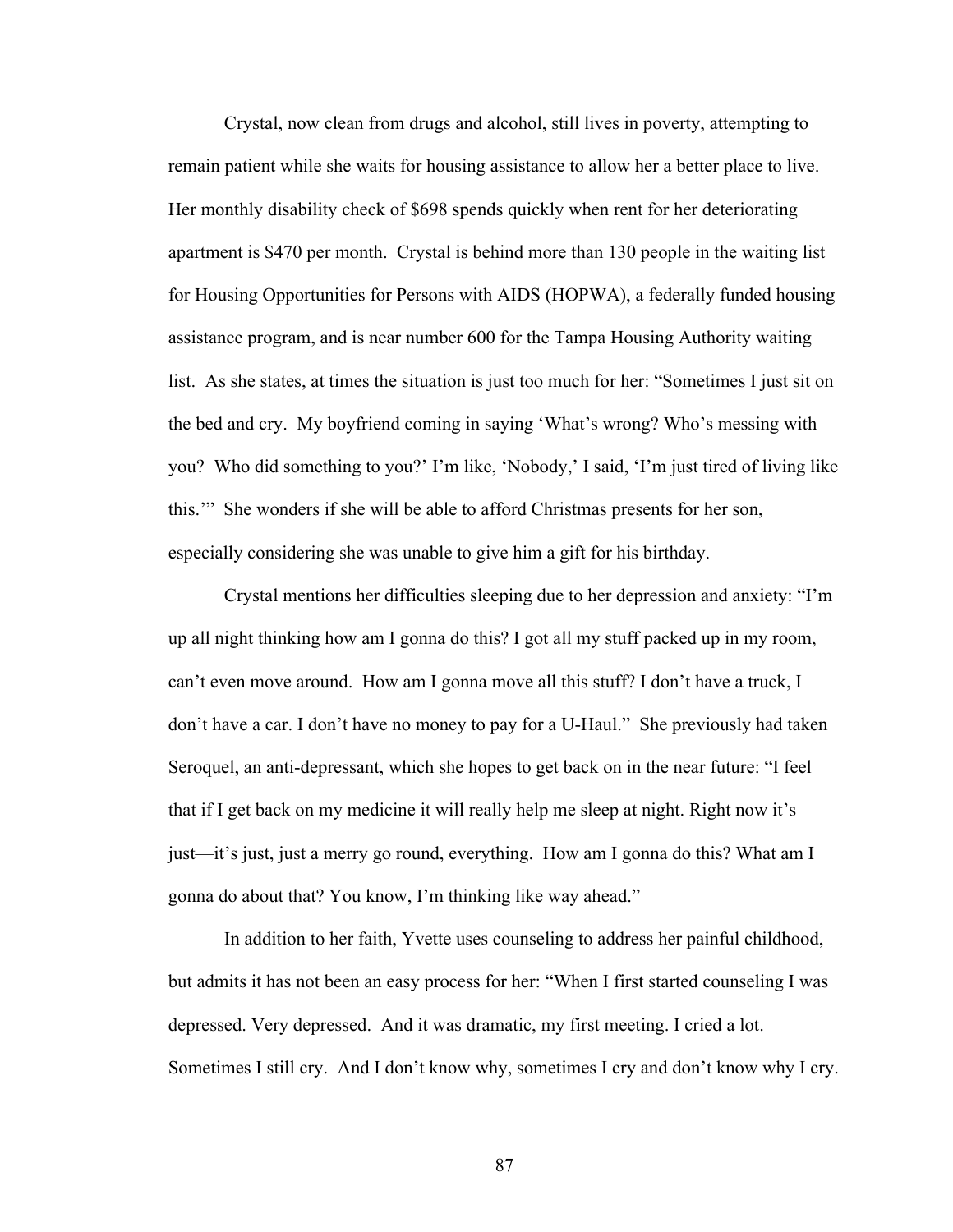But hey, it's better out than in. I see it that way." In addition to depression, Yvette states that she is often lonely, mainly due to her hesitation to get too close to other people because of her HIV infection: "Yeah, that's what it does. It makes you wanna isolate yourself. You go into a depression mode. All kinda thoughts go through your head." She tries to keep herself busy to counteract the loneliness she feels is inherent to living alone: "I deal with it. Sometimes I get very lonely, but I go to church, I read my bible every day. I get into a movie, and I'm good. I get to cleaning my house and I'm ok."

Mental health complications with HIV positive individuals, especially black women, are well documented (Catz et al. 2002; Lichtenstein et al. 2002; Vyavaharkar et al. 2011). This section's discussion aligns with these findings, and demonstrates that mental health troubles are a theme throughout a variety of stages of the life of someone living with HIV/AIDS. As the next section will reveal, the threat of rejection as a potential outcome of disclosure also looms in the minds of many of these women. *Disclosure*

*For years, nobody knew. I didn't tell nobody. (Simone, 51, living with HIV for 4 years)*

In response to the stigma faced by the women interviewed, it is easy to understand their tendency to isolate themselves. Accordingly, the decision to disclose one's HIV status to others is convoluted. Various methods of disclosure are utilized according to who is being told, the nature of the relationship with that person, and the potential consequences or benefits that may arise from the disclosure (Serovich et al. 2005; Sowell et al. 2003). This section will discuss the various methods of disclosure and the circumstances under which they take place. First, disclosure in general, to friends, family,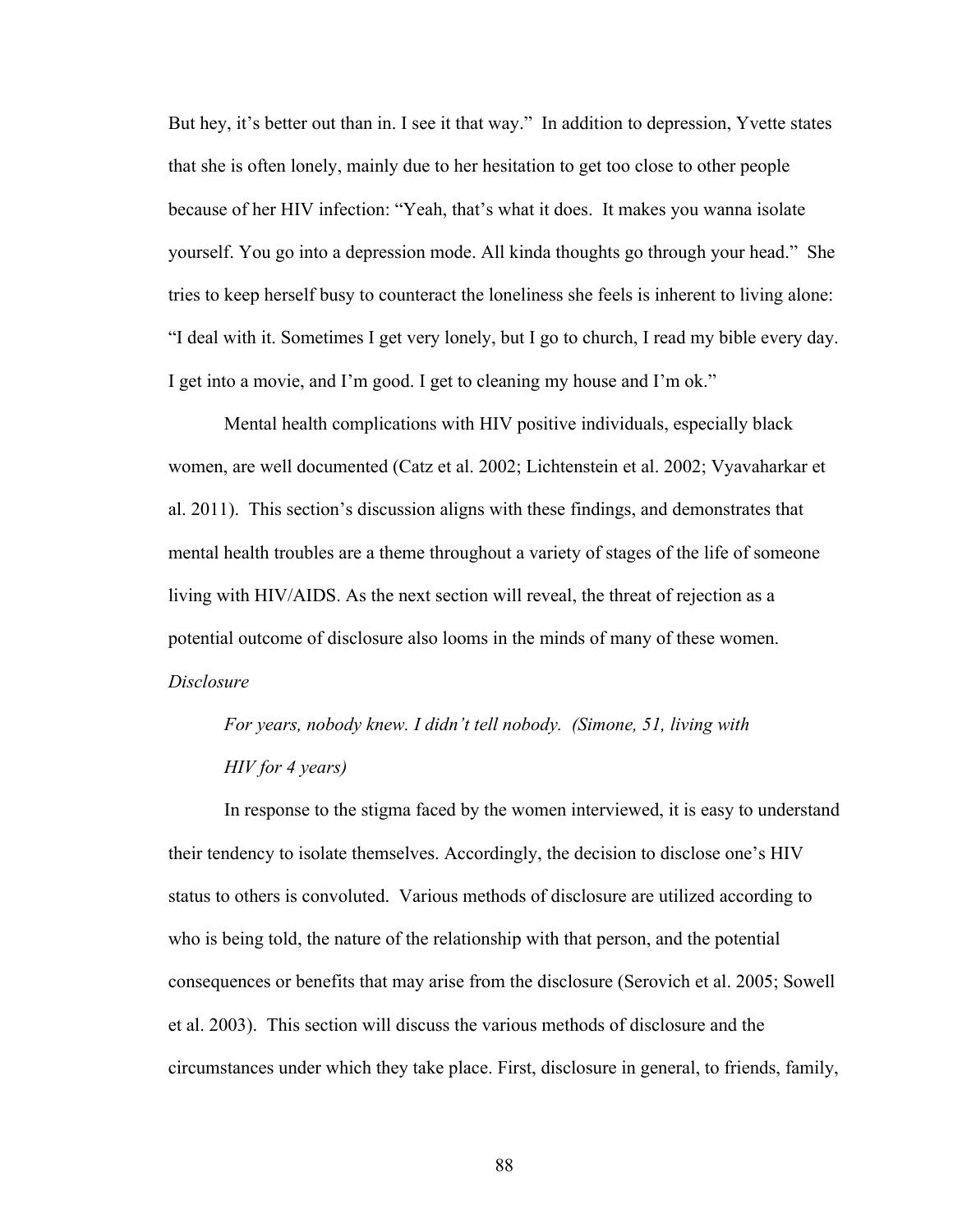acquaintances and even strangers will be discussed, followed by disclosure in the context of romantic and sexual relations.

In general, the women were very secretive about their status. As the quote at the beginning of this section demonstrates, fear prevented participants from telling anyone around them of their status, especially soon after their diagnosis. Crystal recalls: "When I got diagnosed I wouldn't tell nobody and I don't go to doctors. I guess it was '96 when I got my diagnosis. I would sign in at the health department but I never go to appointments. I never take the medicine. I was, like, really shamed." Furthermore, the risk of violence that may accompany disclosure was a real threat to some women, who alluded to stories of women they had known to face such fate. Raquel stated succinctly: "You can't tell nobody nothing because they'll kill you on the street."

In terms of learning how to ease their fears and develop the courage to disclose their status to others, Simone, Sasha and Michelle mentioned the comfort they found in attending Francis House support groups, and felt especially grateful for the understanding and non-judgmental attitudes of staff and clients. And while their safety was guaranteed within the walls of the facility, Michelle felt better disguising her attendance to Francis House support groups, or what she called "classes," from outsiders saying:

Cause when anybody see me and they see me on the bus, "Michelle, where you been?" "Oh, I been to my classes." And I'm not lying! And my class—"What kind of class?" "Oh, this class where you have to have a certain type of health to go there." I cut it off like that. I don't have to tell them anymore. That's the end of that.

Surprisingly, the fear of disclosure prevented four of the nine participants from revealing their HIV status to their own children. Jasmine, the most recently (two years prior) diagnosed of the participants is waiting for her son to get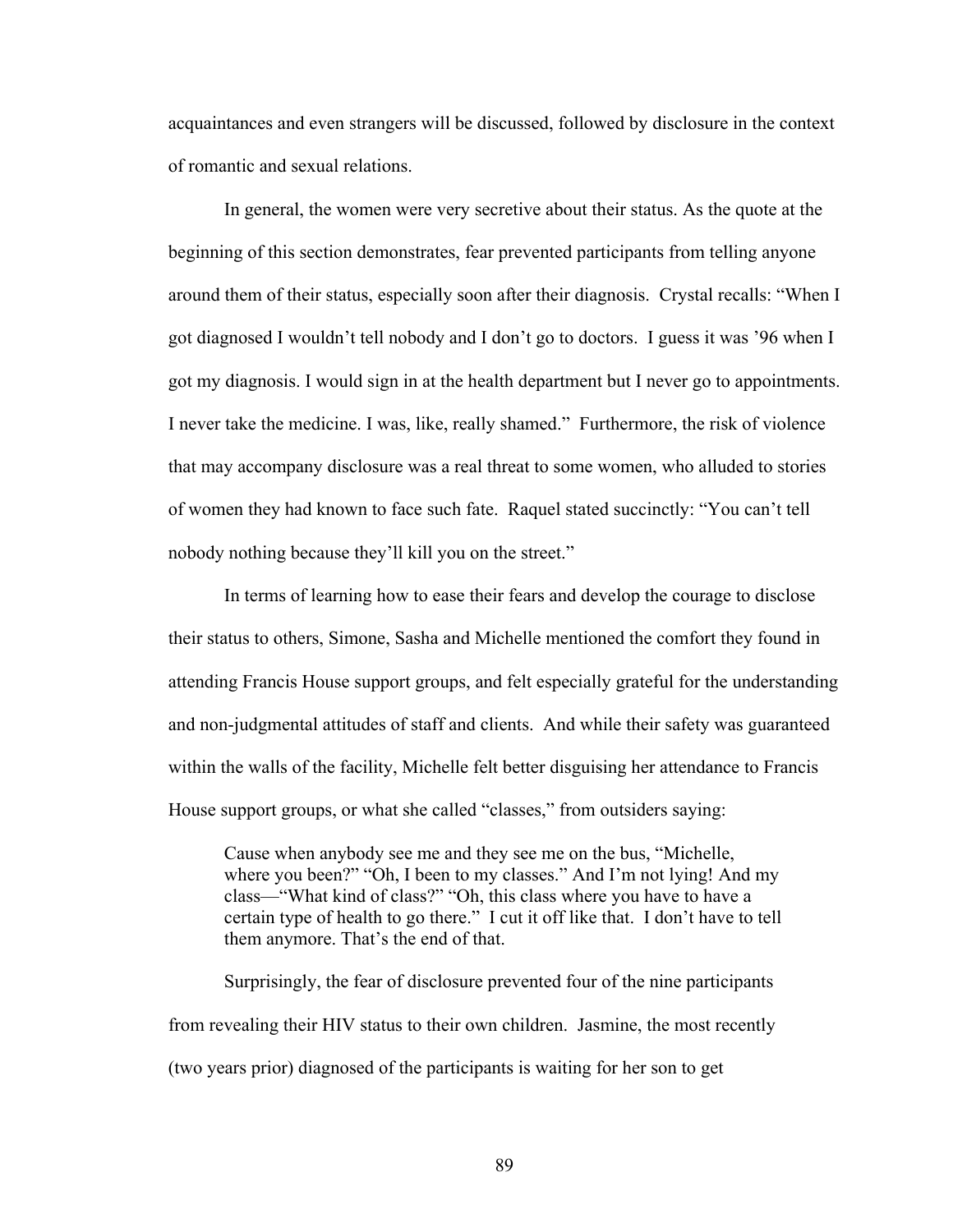through college before she tells him her secret: "I don't wanna worry him. I want him to finish his education, and then I'll talk to him." Her HIV doctor suggested she wait to disclose to others because she is not on medication, and has blood work indicating she is in good health. She recalls talking to her case manager, too, about when the right time might be to disclose to her son: "I get a little bit emotional when it comes down to that. Gonna be kind of hard to tell him, but it's not time yet."

Crystal, too, wept, overwhelmed, as she spoke of her youngest son, wondering if she should let him know about her HIV status. She asks: "I'm helpless right now. Should I tell him? Will he look at me any different? Maybe he won't come back [to visit]."

Both Michelle and Sasha have not personally told their children, but feel as if their kids are likely to know already. For Michelle, drugs and multiple arrests hindered her ability to raise her children on her own, so they live with her sister. Michelle feels confident her sister has already told her children about her status. Sasha feels her children discovered the pamphlets she recently took home from Francis House, when she went home and found they were not as well disguised as she had originally left them.

The reality that four women within this sample have lost custody of one or more of their children due to involvement with drugs and the correctional system may make the threat of rejection from a child even more substantial. Unlike Michelle, Crystal, and Raquel who lost custody of their children but are still in contact with them, Faith recently began an effort to reunite with her 16 year old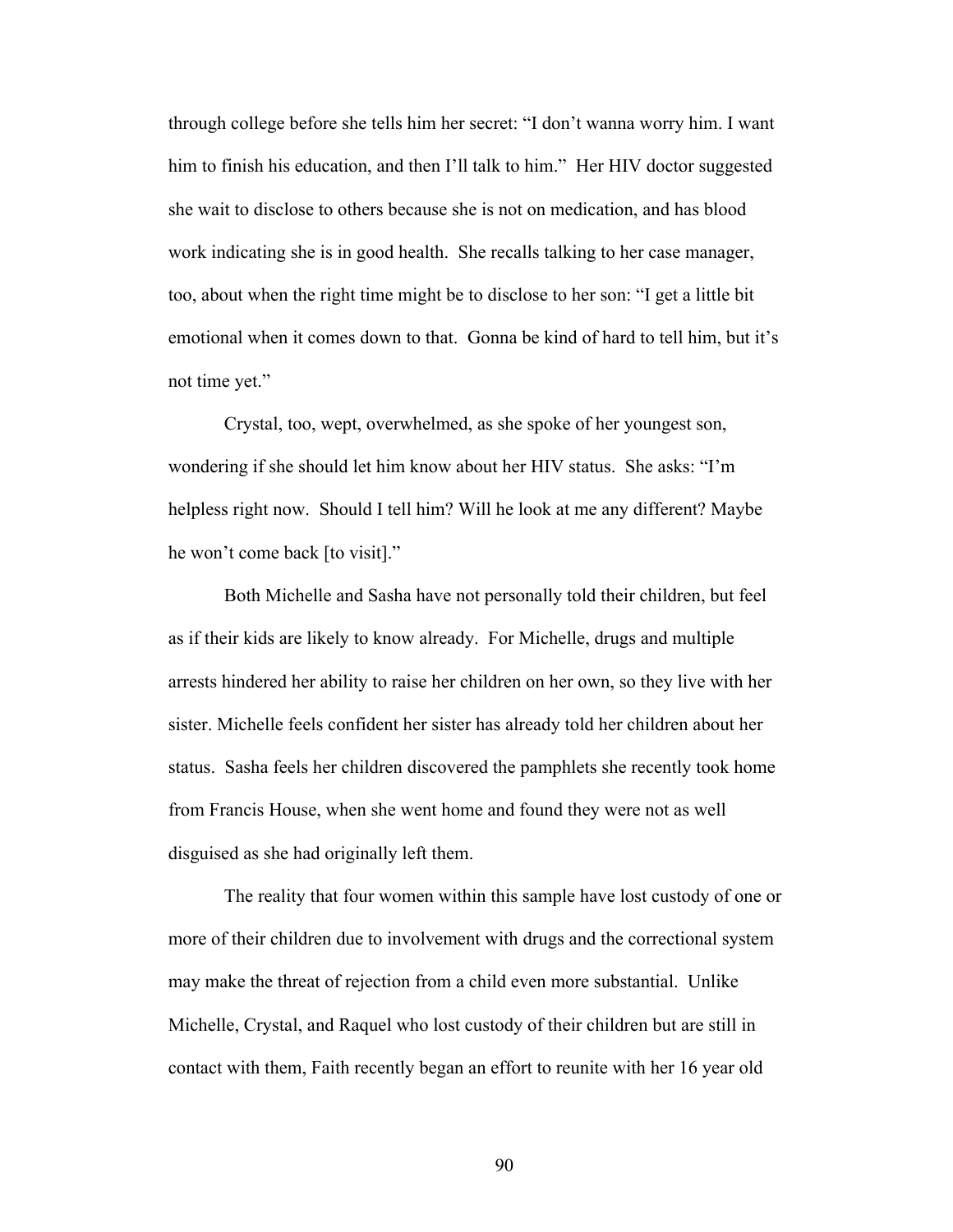daughter, with whom she has not been able to speak and has not seen since her daughter was five. After spending five years incarcerated, Faith now focuses her life on sobriety from crack cocaine, developing her faith in God, and finding a way to reintegrate her children into her life again.

Those who were hesitant to live openly with their HIV status due to the potential for rejection and judgment often appeared equally afraid of what is called "second-hand disclosure," or having one's HIV status revealed by another person (Serovich et al. 2012). Natasha, 47, and living with HIV for 14 years, had her HIV status exposed in this manner; her mother knew of her status, but not her sister. Unfortunately, while the three of them were having a conversation, her mother exposed her status to her sister:

We were talking one day and she says something about Metro Charities [a local AIDS service organization in Tampa] and I looked at her and was like, "Be quiet, you know? Why, you know, why you saying [that]?" And then she looked at me and it was like nothing. It's like, how could you have said something like—how could that happen and you not tell your sister?

Crystal also experienced this type of second-hand disclosure, as when she went to reveal her HIV status to her current boyfriend, he told her he already knew—Crystal's brother had told him. For Michelle, too, second-hand disclosure was a reason to maintain the privacy of her status to all people: "When you tell them, your secret is out there. And once you break up with them, your secrets out there. They can make you look bad. Because once your secrets out there, and they telling, everybody gonna know your business." Interestingly, a second-hand disclosure prompted both Natasha and Jasmine to discover their being HIV positive, as mutual friends encouraged them to be tested due to their sexual involvement with someone known to be infected.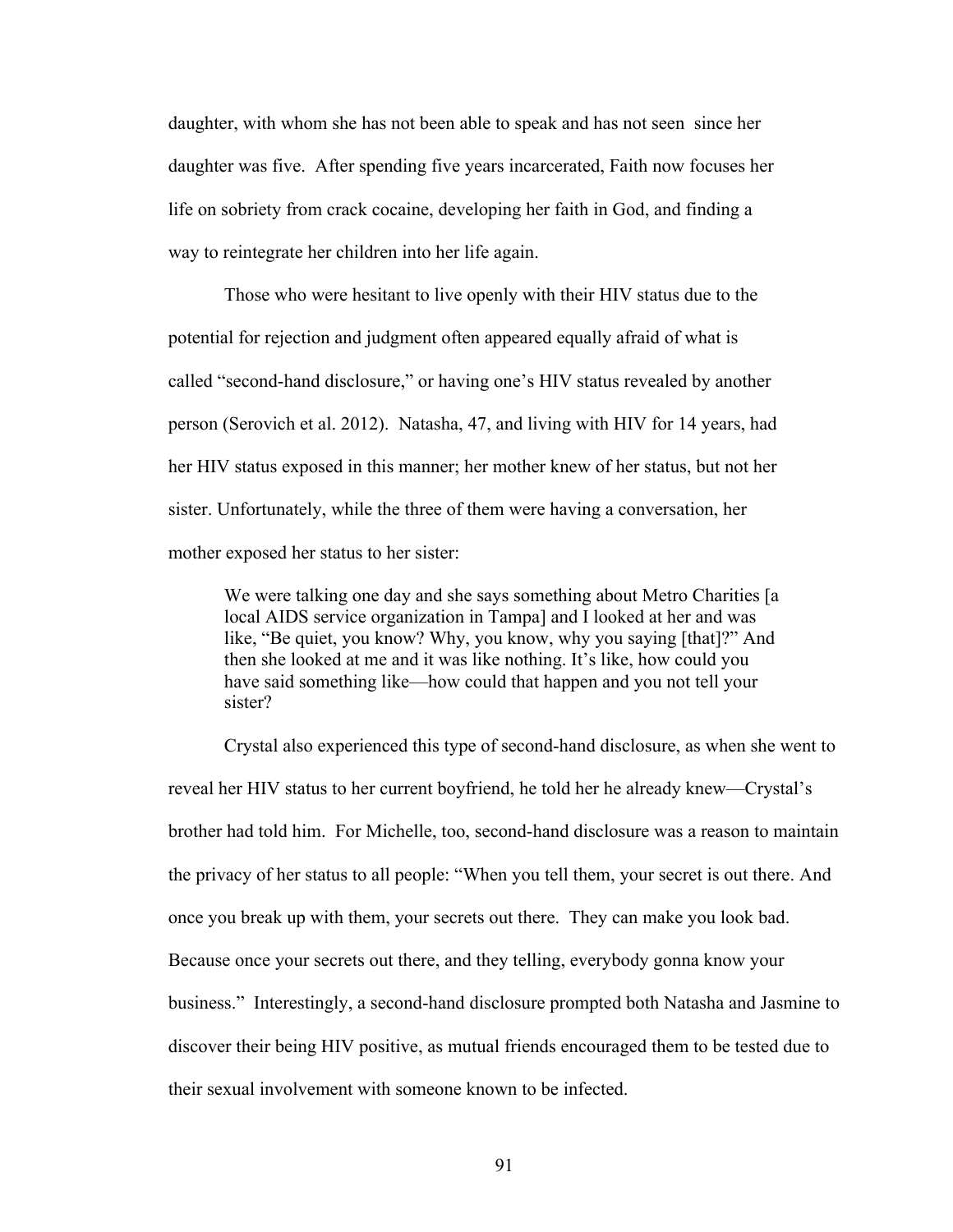For romantic and sexual disclosure, the four common methods of disclosure discovered by Serovich and colleagues (2005) will be discussed: 1) *Point Blank*: the most direct of disclosure types where one simply states "I have HIV." This is also said to carry the most risk; 2) *Stage setting*: this type of indirect disclosure provides hints or clues to the individual the infected person is attempting to tell. It allows the infected individual to gauge someone's openness to or attitude about HIV, or to provoke a discussion of HIV; 3) *Buffering*: this utilizes an additional person or strategic location or event to bring up HIV or to fully reveal one's HIV status to another; and 4) *Seeking Similars*: strategically spending time at or attending events in a setting where those participating will be HIV positive or will not object to others being HIV positive. Additionally, Black and Miles (2002) posit women utilize a "calculus of disclosure" to determine "what is at stake," and whether or not to disclose their status (691). This concept revealed itself throughout the interviews conducted, although no definitive patterns emerged; thus, only examples of the "calculations" that may be involved (Black and Miles 2002:691) will be presented here.

Yvette, 46 and living with HIV for six years, is a former crack addict who left home as soon as she dropped out of high school in ninth grade. As a point blank discloser, Yvette is aware that disclosure is a high stakes game:

It's hard to disclose to the opposite sex because you know, you got to be strong when that happens because you got to let yourself know that he might reject you. He might walk away. But you have to say to yourself, if he does, he does, if he don't he don't. I'm glad if he don't, but if he walks away then I'm ok with that. Because you can't expect people to understand where you're coming from and what you have, what you're living with.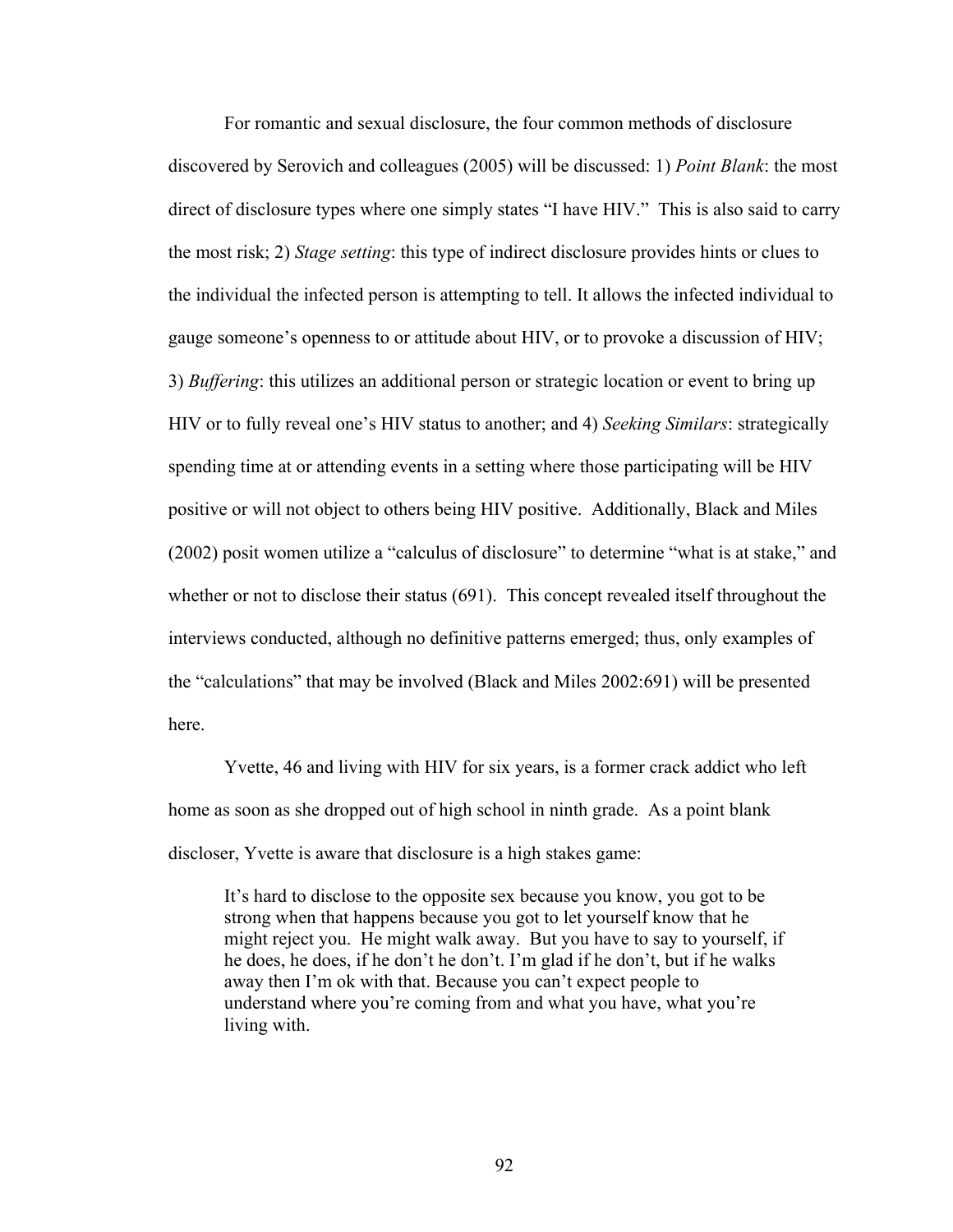One way Yvette calculates the risks that disclosure may pose is to determine how her HIV status may affect another person, if at all: "I don't just disclose to everybody. What people don't know won't hurt them, and sometimes it will. You know, you have to be honest about that. Sometimes it will, sometimes it won't." Yvette felt her HIV status mattered to a Hispanic man she briefly dated a few months prior to the interview. When Yvette could tell their time on the couch was progressing past just kissing, she knew she had to tell him her status. She recalls: "He said, 'What? What'd you say?' 'I said, I have HIV.' 'For real?' I said, 'Yeah, so you gotta use a condom.'" Though they had sex that afternoon, his reluctance to kiss her during their next visit led her to believe someone had told him the virus was transmissible that way. In an effort to address his misunderstanding, Yvette, certified as a HIV testing counselor, pulled out her training guide to convince him of his safety. Despite her attempt, it did not take long before he stopped contacting her. She describes how she felt: "It didn't bother me—maybe a little—I'm not gonna lie to myself, maybe a little. But it's ok. I know I need to let you go. That's what I thought to myself. You not for me. If you seen the evidence that says no, you can't, and then you still skeptical, I don't need that." At the time of the interview, Yvette had begun dating a new man, but was waiting until things "get serious" in order to tell him.

Natasha, too, brought up the idea that once the relationship reaches a certain level of seriousness, disclosure was imminent. With her fiancé, Natasha was hesitant to disclose due to the fear that he would leave her: "I didn't want it over. Keep this good feeling and enjoyment and excitement." She kept "putting it off," she said, even though she told herself, "You know, if you're gonna have a future with him, you're gonna have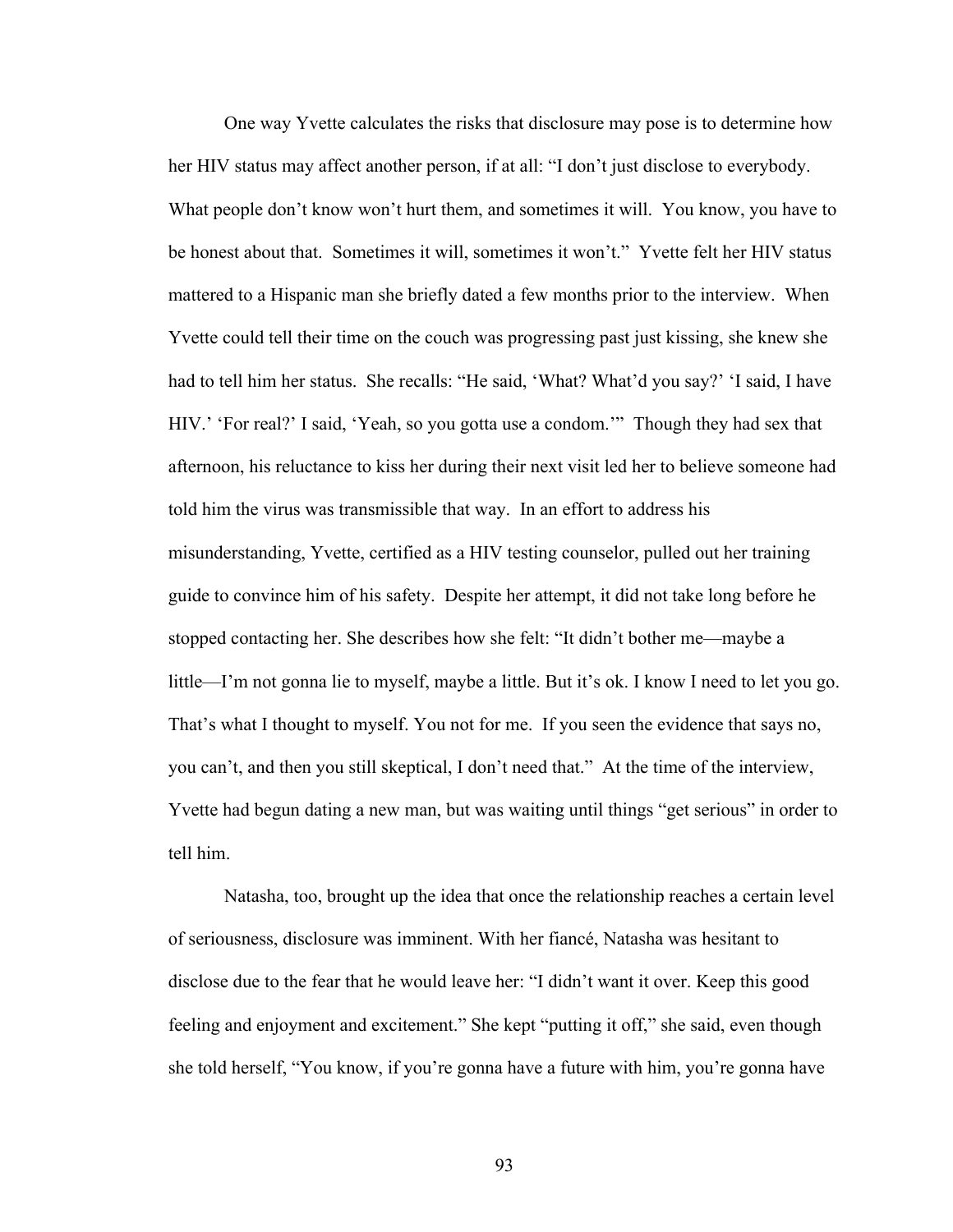to tell him. You're gonna have to face the fact whether he wants to deal with it or not. You gotta do it and get it over with. Cry, and whatever, and pray to God let these tears stop real soon. I gotta do it." Natasha's attempts to be a point blank discloser were sidelined by her boyfriend, who sensing her distress repeatedly told her: "If it's gonna make you cry, don't tell me." Eventually, she decided she had to tell him, but over the phone; if she were to do it in person, she said, he would be there to hold her, and she might lose her courage. He picked up the phone to only hear three words: "I have HIV." Then, Natasha hung up the phone. By hanging up the phone, Natasha protected herself, realizing that if he called back, it was likely to explain that he accepted her having HIV. Relieved, he did call her back, letting her know that it was not a problem—his cousin also had HIV.

When the person being disclosed to knows someone else who is infected, it seems to improve the likelihood of acceptance. Like Natasha, Faith, 40 and living with HIV for 11 years, found that her disclosure situation turned out positively due to her boyfriend's familiarity with the infection—his brother had died from HIV, and he has friends with it. Employing the stage setting technique called "symbolic hinting," Faith's HIV medications served as a mechanism of disclosure (Serovich et al. 2005). She recalls feeling like it was getting to be time to disclose to the man she was seeing, as their "whirlwind romance" was progressing towards a "sexual interlude." Sitting on a park bench, he came right out and asked her if she was HIV positive, as he had seen her medications sitting on her desk at home. His asking prompted a discussion on health how they could both stay healthy through the use of condoms. The ease of this transaction was a "load off [her] shoulders," though Faith claims she did not purposefully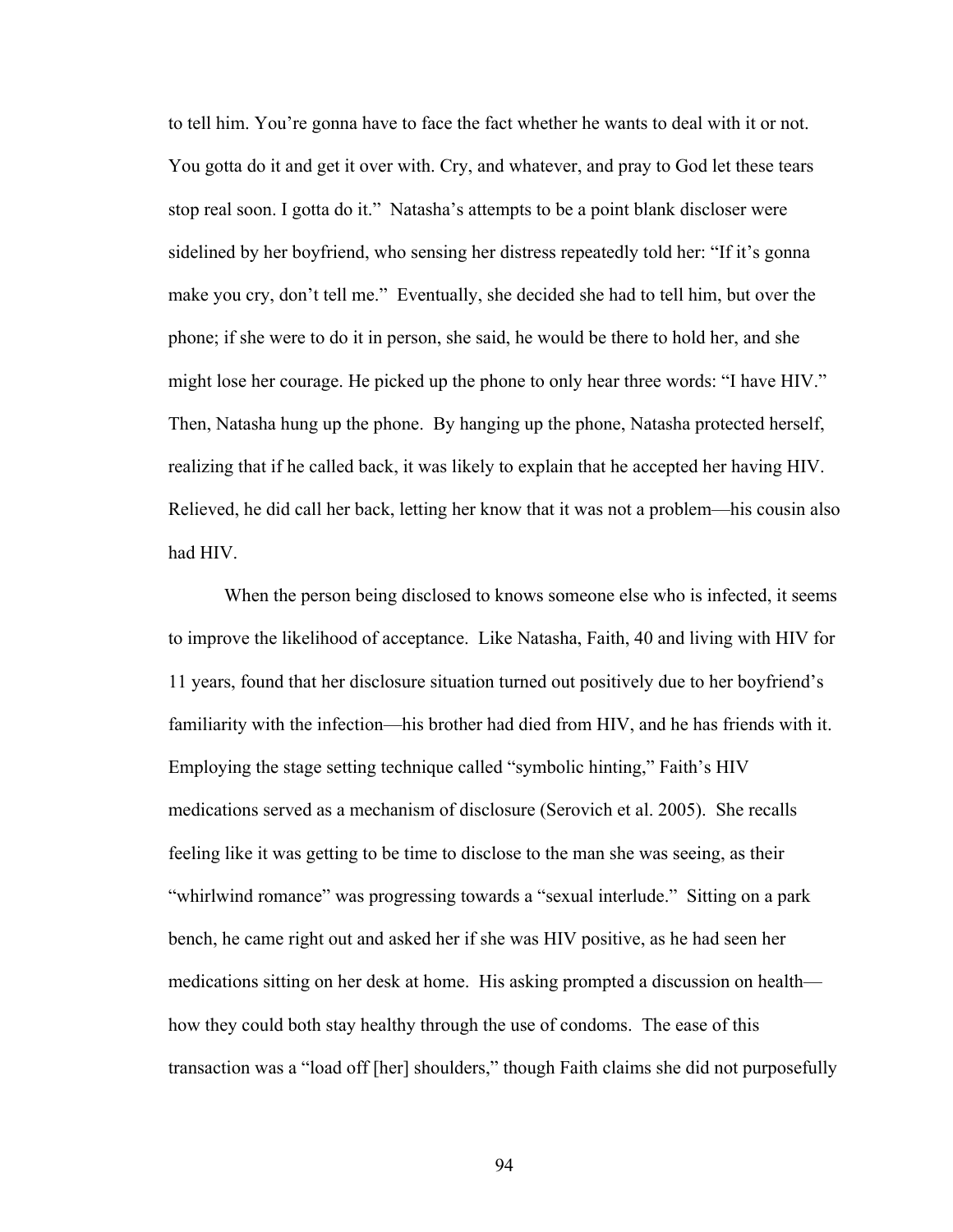facilitate this scenario by leaving her medications in plain view. Justifying herself, she stated: "My meds are in a dispenser so when it's time to take my meds, I'm fixing to take them. I'm not shooting up IV drugs so it doesn't bother me what they think."

Four participants have partners who are also HIV positive. Of the four women who are in sero-concordant relationships, three were able to bypass disclosure due to their having met through at a location that identifies them as HIV positive, in these cases Francis House (Michelle and Simone) or at the AIDS clinic at the health department (Sasha). Jasmine, a point blank discloser, happened upon her HIV positive boyfriend at a local hang-out. The stories of women in sero-concordant relationships are presented in the next section.

## *Sero-concordant Partners*

 *I'll find someone that's HIV positive, that's the same as I am. (Jasmine, 37, living with HIV for 2 years)*

Four women, Michelle, Simone, Jasmine, and Sasha, are all in relationships with men who are also HIV positive. The latter three women could be described as "seeking similars," or making a conscious effort for a mate of the same serostatus, while Michelle adamantly denies any desire to be with someone similar (Serovich et al. 2005). In fact, when she met her current boyfriend, she was focusing on sobriety and celibacy, what she felt God was telling her was right at the time. Michelle was drawn to her boyfriend because he "didn't look like he had it" and appeared to "take care of his body," two things that were important to her. Their desire to maintain good health appears to be a shared connection and source of comfort and security.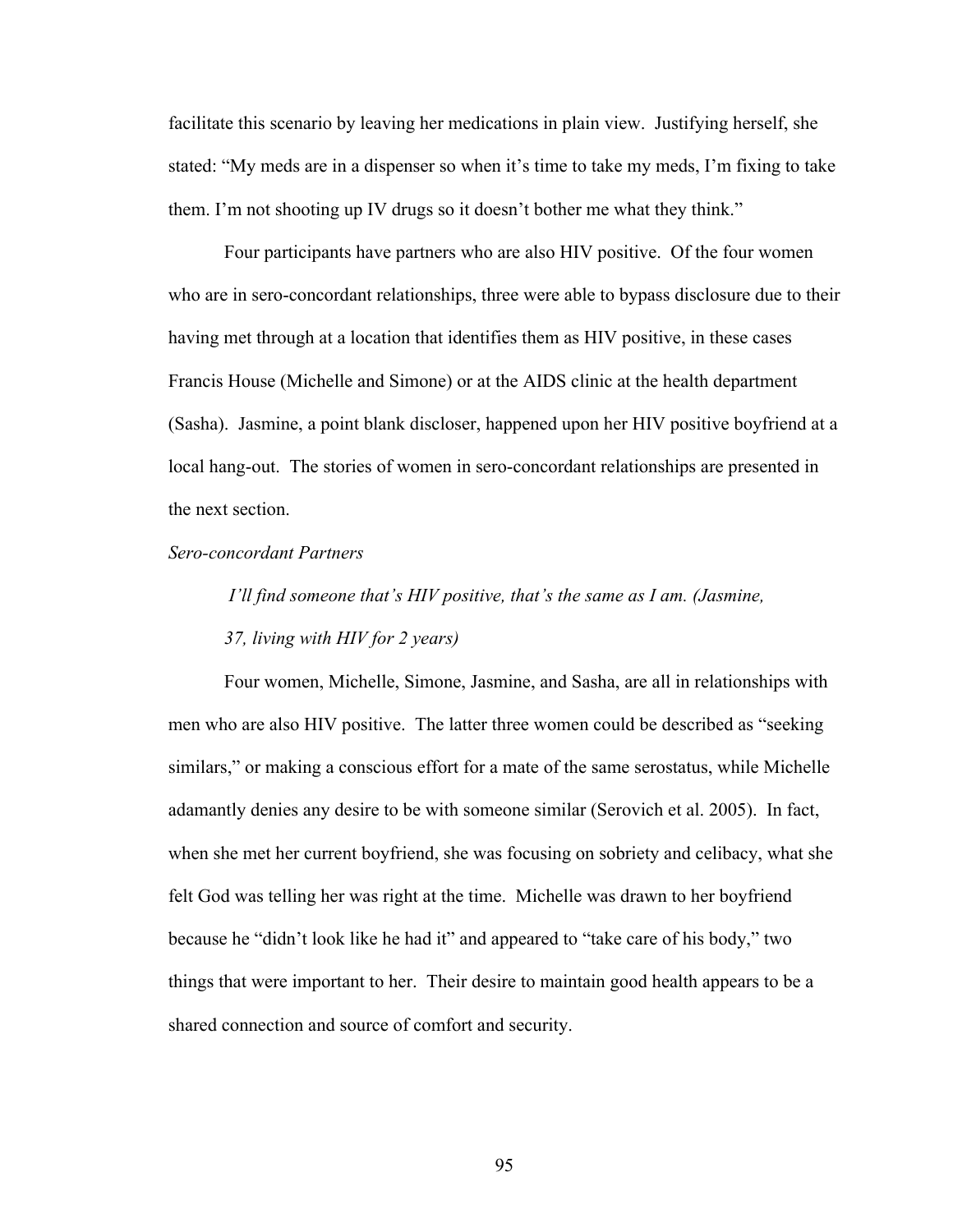For Simone and Jasmine, being with someone positive provides benefits that would not come with a sero-discordant relationship. Simone states: "It's easier, less complicated. I don't even think I would get into a relationship with somebody that wasn't [HIV positive]." Jasmine decided to be with someone "the same as [she] is" when she was diagnosed; they can "relate to each other" and she does not have to worry about transmitting the virus to him.

Based upon the dramatic decline in her social life and the subsequent depression and isolation that followed her diagnosis, Sasha's reason for being with a positive partner appear to be rooted in a resolution that her life is forever changed because of HIV: "I try to stay within my boundaries, meaning, if I dated anyone, the person gotta be just like me. I know that may sound crazy, but I feel more comfortable." This comfort is part of the reason why she does not "put out" her current boyfriend despite his crack binges: "I don't feel like starting over again with nobody else." Admitting his drug use is potentially detrimental to her sobriety effort, she is insistent that he will not negatively influence her: "That don't mean I'm fixing to mess up, and start living my life again, no. Because I know now I can live. I'm HIV positive, I'm gonna live!" Interestingly, Sasha recently became sexually involved with a man she met at a bar and had been spending time with for the previous two months. After a successful point blank disclosure, which opened a dialogue for condom use, Sasha expressed excitement over not having to limit herself to only sero-positive partners in the future:

It feels good, it's happy, it's a good feeling. Let me know that I still got like, a chance, with somebody normal, you know? I ain't gotta keep putting up with his crap and I ain't gotta settle for just somebody in my speed, you know? Cause that's what the condoms for. I can have a normal relationship and a normal life now.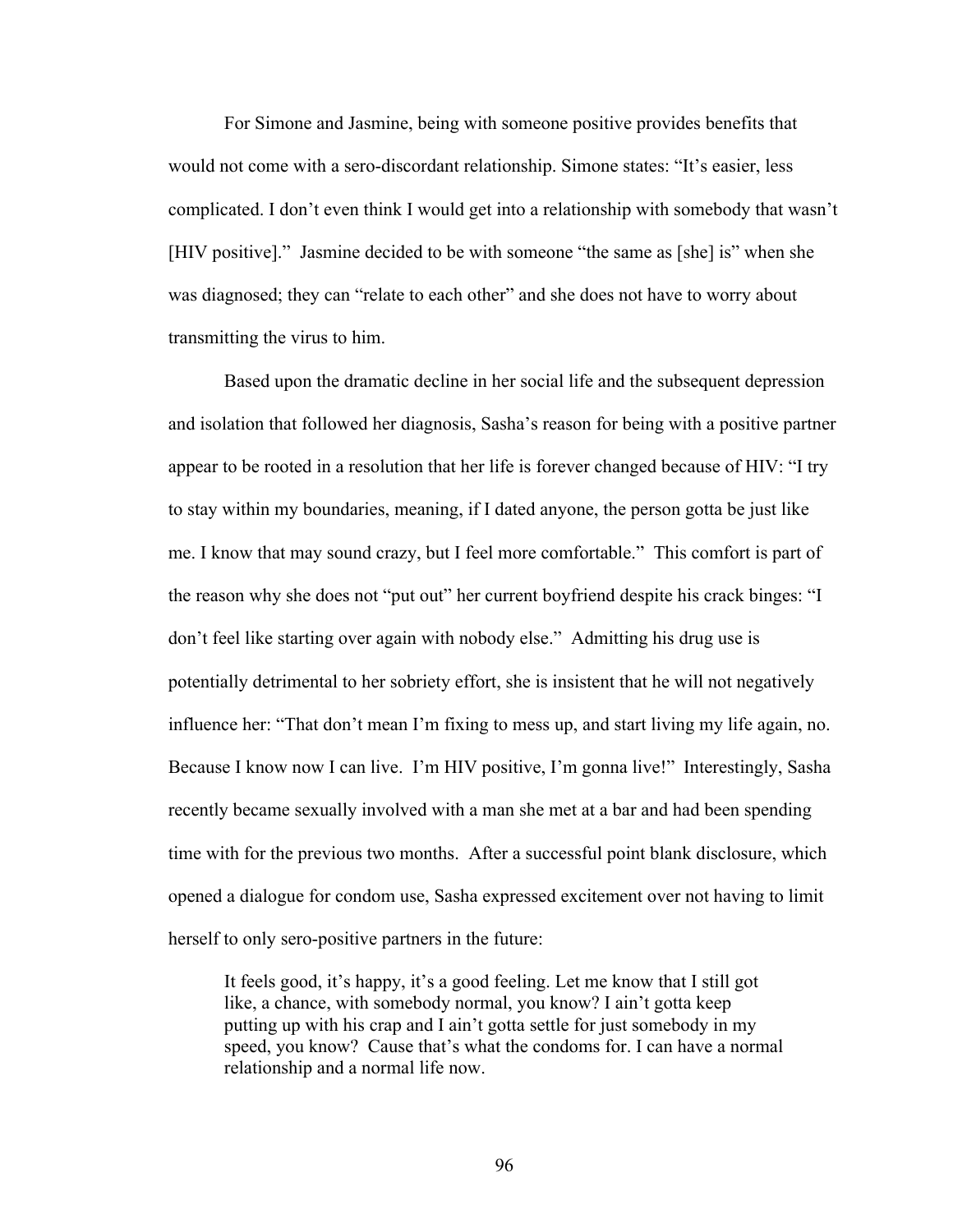Additionally, the successful disclosure also boosted her self-efficacy: "Cause I feel like if I could tell him, a perfect stranger, then I could probably tell my family, sooner or later. Not soon, but later." As mentioned earlier, Sasha is one of the women who is scared to disclose to her on children.

*Partner Selection*

*If I'm getting in a relationship today, it's got to be long term. Or for good because I'm not a person that's—that wants to just have sex and then you go your way and I go my way. I'm not like that. Because I been through too much. I been on them streets too long, and I'm not gonna live my life like that anymore because that's how I've lived my life all my life. So I'm not living my life in that term anymore. (Yvette, 46, living with HIV for 6 years)*

A striking theme emerged in terms of the desire of the respondents to move away from casual sexual relationships and invest their time in more serious, long-term relationships. It seems the stigma, disclosure, and the potential for negative outcomes that may result push women away from traditional dating (i.e., courting multiple individuals) towards more settled, secure, and emotionally safe relationships; this seems especially true for the women who led "faster" lifestyles on the streets, as evidenced in the opening quote above. Faith echoes this sentiment:

It relaxes me to know that I got somebody that loves me for me. You know what I'm saying? Not [I] got to have sex with him because he got money or something. That's like back in the younger days. Yeah, sex had to be for the money. But now, our sex is without money, just because we feel like touching each other.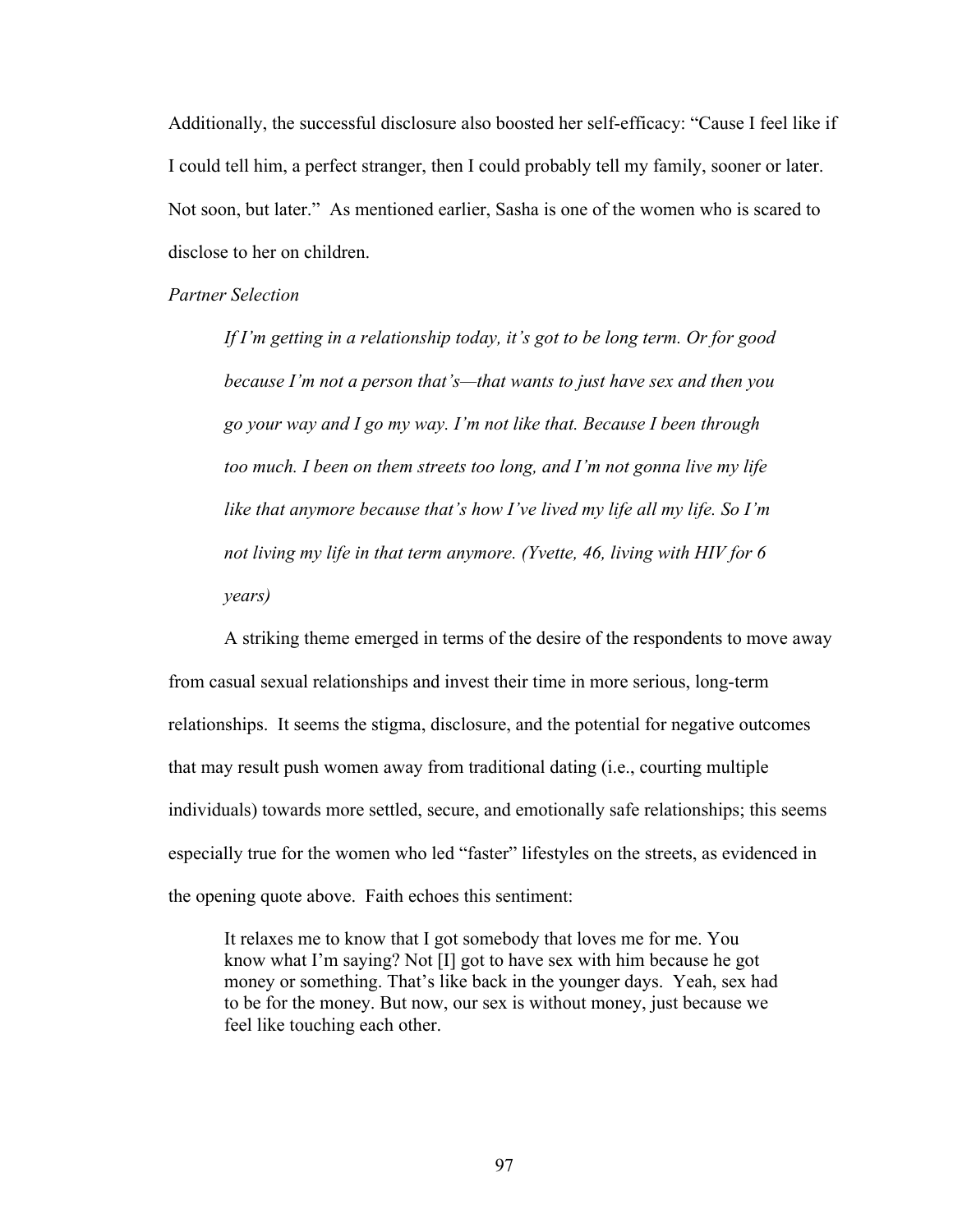The theme of "getting to know each other" arose as the best part of current relationships for Yvette, Faith, Michelle, and Simone. Spending time together, seeing movies, watching television, and giving massages signified a worthwhile man and lasting relationship activities for these women, who shied away from men who too quickly insinuated an interest in sexual activity. Yvette stated: "When a guy is talking to me or something like that, they go talking like they wanna have sex and that's all on they mind, I cut it off right there. No. I have guys asking me for my number and stuff like that, but I'm just not into guys like that anymore." Natasha, too, found these advances undesirable: "I hate to meet a man that, 'Oh, when are we gonna go to bed? You know? Or make love' And it's like, how can you make love to me and you don't even know me?" For Natasha, a man who would stay with her despite her HIV status meant he really loved her, after all, "he could be with someone who doesn't have this."

Most extremely, Crystal, Raquel, and Natasha all suggested the difficulties entailed in living with an HIV infections may lead them to eventually give up on relationships or the opposite sex altogether. "I don't think if me and my boyfriend break up I'd ever have another partner. I'm content living by myself. I don't know. Just call it 'old age syndrome' or whatever. Look at the TV or listen at the radio. I'm content with that," Crystal stated. Raquel, currently unsure of what the future holds with her fiancé agrees: "[I] don't want to explain nothing to nobody else. Explain nothing to nobody. Be single. I don't want to be rejected. I don't want to be out there in the world again." HIV makes things more "challenging," she says "knowing the fact that you will have to disclose makes you less apt to go out and meet someone." Her solution: "instead of facing that, just be alone."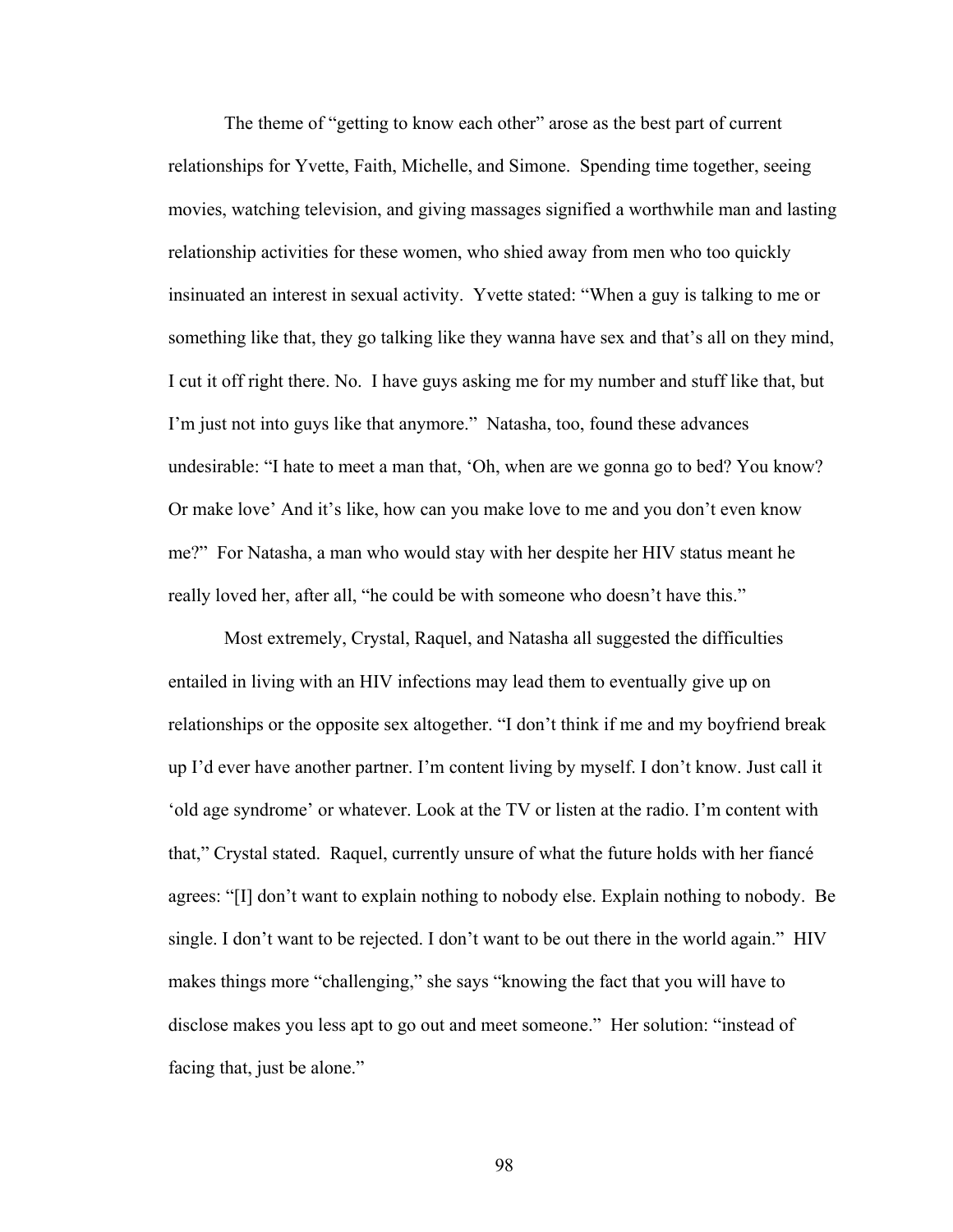# *Condom Use*

*And he's like, all right, I'll use a condom. And then the next time we did, he didn't use one. (Crystal, 43, living with HIV for 16 years)*

Overall, the interviews suggested condoms are used inconsistently, at best, for most of the women in the sample. A variety of reasons for the use or non-use of condoms was presented in both past and present sexual encounters. No one stated they had engaged in protected sex 100 percent of the time following their diagnosis. Many admitted to current and past sexual acts where condoms were not utilized.

In terms of protection from sexually transmitted infections (STIs), only one participant, Sasha, discussed the use of condoms specifically for this purpose. Continually referring to the bowl of condoms on her dining room table, Sasha appears adamant and vocal about condom use for herself and her five children: "I don't need no extra trichinosis, I don't need no herpes, I don't need no syphilis, I don't need no crabs, I don't need none of that, what they got going on!" It must be noted though, that Sasha is the only participant who had both an outside partner *and* was confident her boyfriend was having sex outside of their relationship.

Among sero-concordant partners, the use of condoms is still suggested by health professionals. Individuals carry different strains of the virus, making those engaging in unprotected sex susceptible to reinfection with an alternative strain, which can lead to medication resistance or lessened effectiveness (Kalichman et al. 2010). Interestingly, among the participants, the desire to avoid potential problems with medication resistance became a more motivating reason to use condoms with a partner than the need to protect themselves against STIs. Michelle stated: "They say when two people have it, and they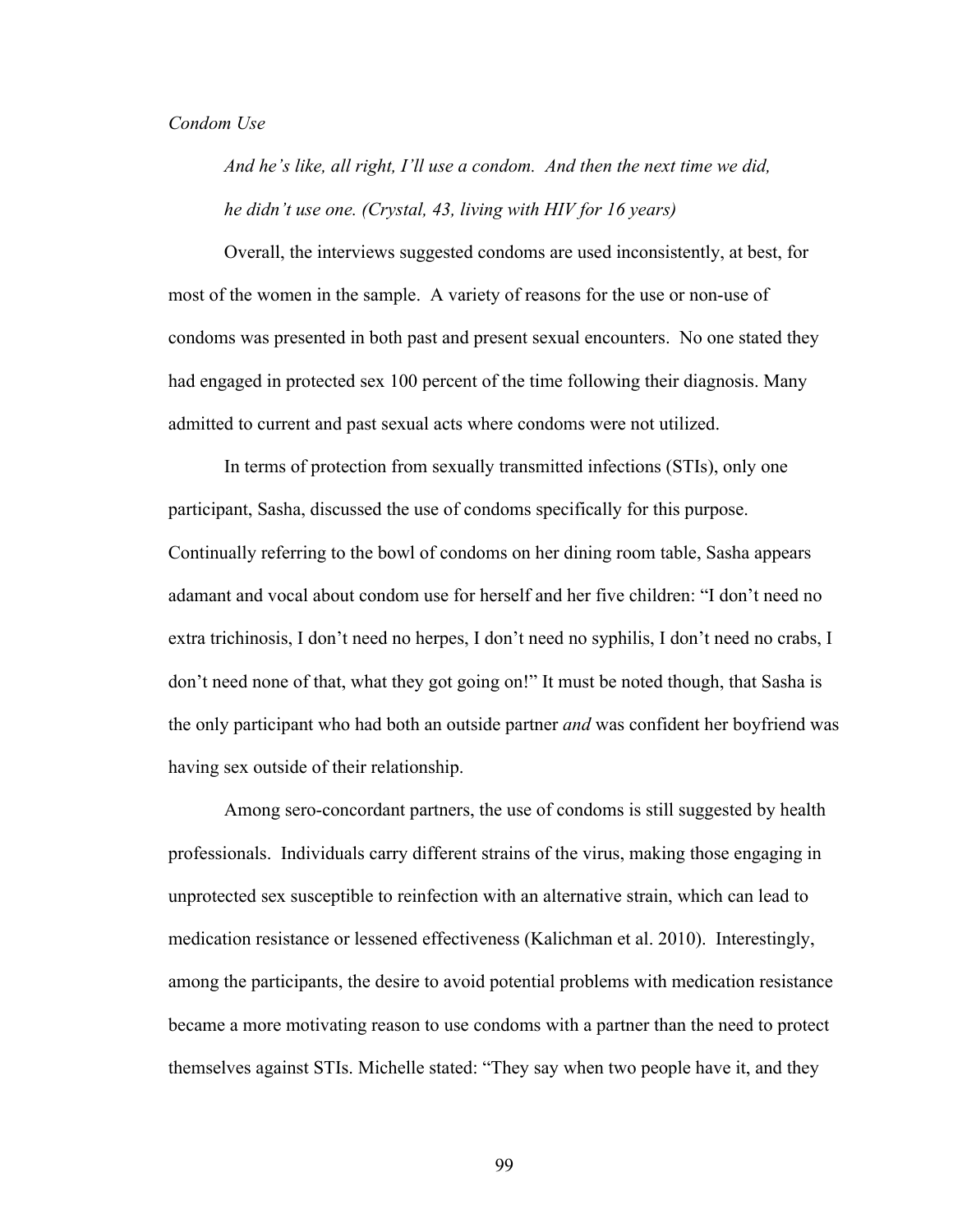have sex, that one of them could turn them to their medicine become resistant. And they have to get another set of medicines and stuff like that. So we all know about that." Simone, too, wanted to avoid becoming resistant to her medications because she wanted to see her grandchildren grow up, so she demands her boyfriend wear condoms despite his reluctance: "Well for my protection and his protection—because if his strain is different from mines or my strain is different from his."

Despite understanding the need for condoms and the potential consequences of engaging in sex without them, some women admitted they wished they could sometimes go without protection. Crystal stated: "It's just, you know, sometimes I feel like scrap up and putting on a condom. It's like sometimes you think about, you know, if I didn't have the virus we wouldn't have to do that. You know, guys be like putting on a condom and like be struggling, he can't get it on. It's just sometimes, you just—it just kinda throw you off course." Yvette expressed frustration as well, but stated she is "used to it now. I'm used to the changes that I had to make in my life as far as that goes, the medications, you know? Doing the right things to keep myself healthy."

Jasmine stood out in this group of women as the only participant who openly admitted to not using condoms with her current partner. Because they are both HIV positive, have "the same strains," are "faithful to each other," and because neither she nor her boyfriend are on antiretroviral treatment, Jasmine is concerned about neither HIV reinfection nor STIs. Jasmine felt she was able to keep an eye on her boyfriend because he was living in a halfway house with strict rules, and therefore was unconcerned about the potential for him to be unfaithful. Jasmine had been previously "Baker Acted" for attempting to murder the man who gave her HIV on the day she was diagnosed, meaning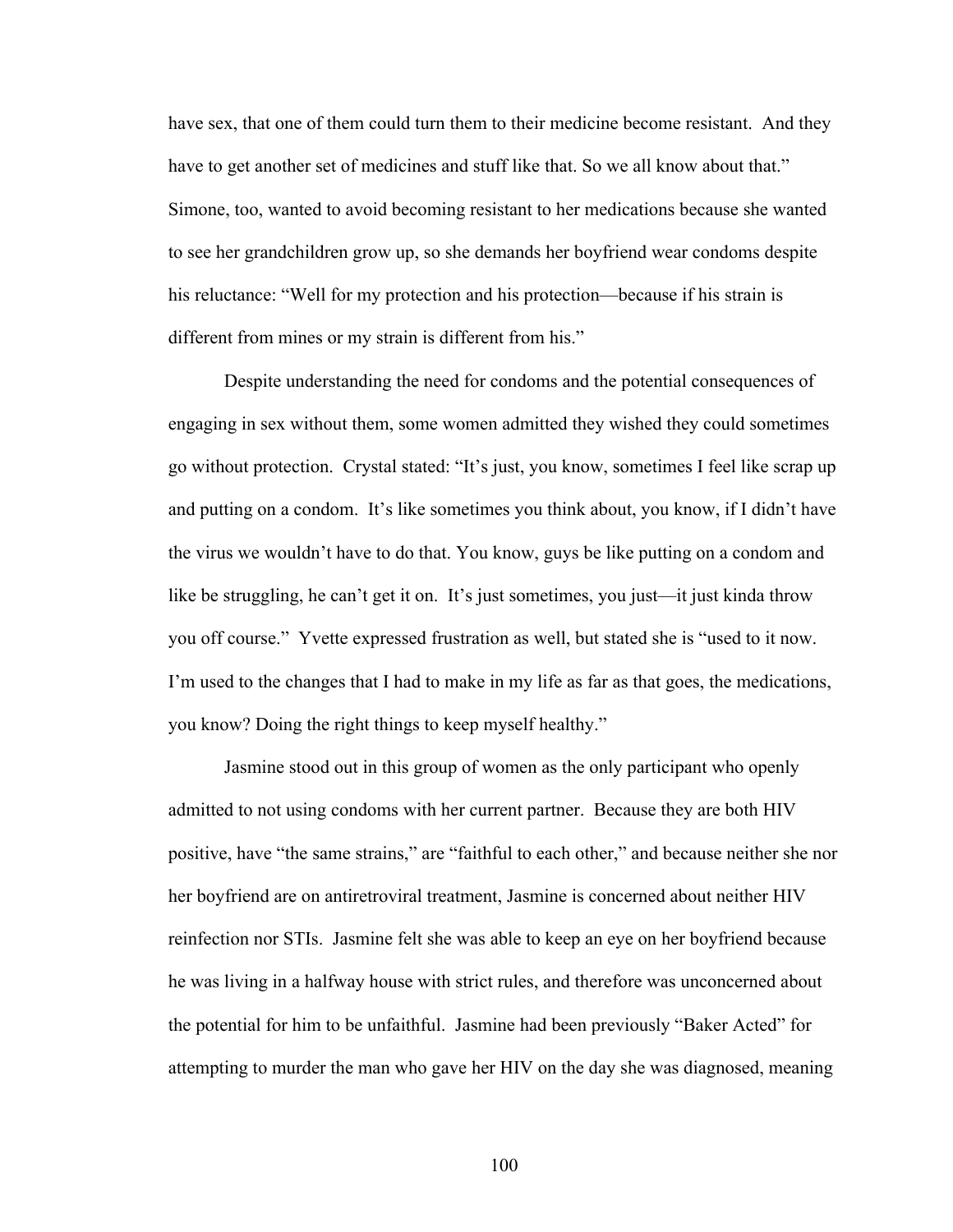she was involuntarily admitted for a psychiatric exam due to her being a danger to others (Florida Statue 2012b). Thus, it was not hard to believe her when she said she would be in jail for attacking her current boyfriend if he were to cheat on her and expose her to STIs: "I'd be in Faulkenburg Road down there! I don't roll like that! I'm faithful."

Crystal and Natasha share a common experience with their boyfriends who express fatalistic attitudes about becoming infected by them. Crystal recalls her boyfriend saying, "He always tell me, like when he kiss me and stuff, he said, 'If it was meant for me to get it, I'm gonna get it. But if it's not, it's not.'" She made it clear she was in charge of the decision to use condoms with him, reasoning that she did not want both of them being sick: "If I get sick you be helping me, but if you get sick, you can't have us both sick." Natasha says she has to "put [her] foot down" in the condom debate, but, like Crystal, struggles with having to take full responsibility for preventing her partner's infection. Frustrated by being the one to always be concerned with condoms, she states: "You're still a man and you're out there too. It's a free country." At the same time, though, Natasha struggled to find a middle ground between protecting her boyfriend and pleasing him, recalling when she told him: "You never wore condoms with your wives. So you weren't used to wearing condoms. So I want you to be as pleasured as possible." In the past, Crystal had difficulty with the burden of being accountable for condom use fully on her as well: "Somebody gave it to you, who gives a shit? I was saying in my mind—one side would say well who gives a shit? And the other would say well don't, don't spread it. Just because somebody gave it to you don't mean you have to do it to them. I just didn't care."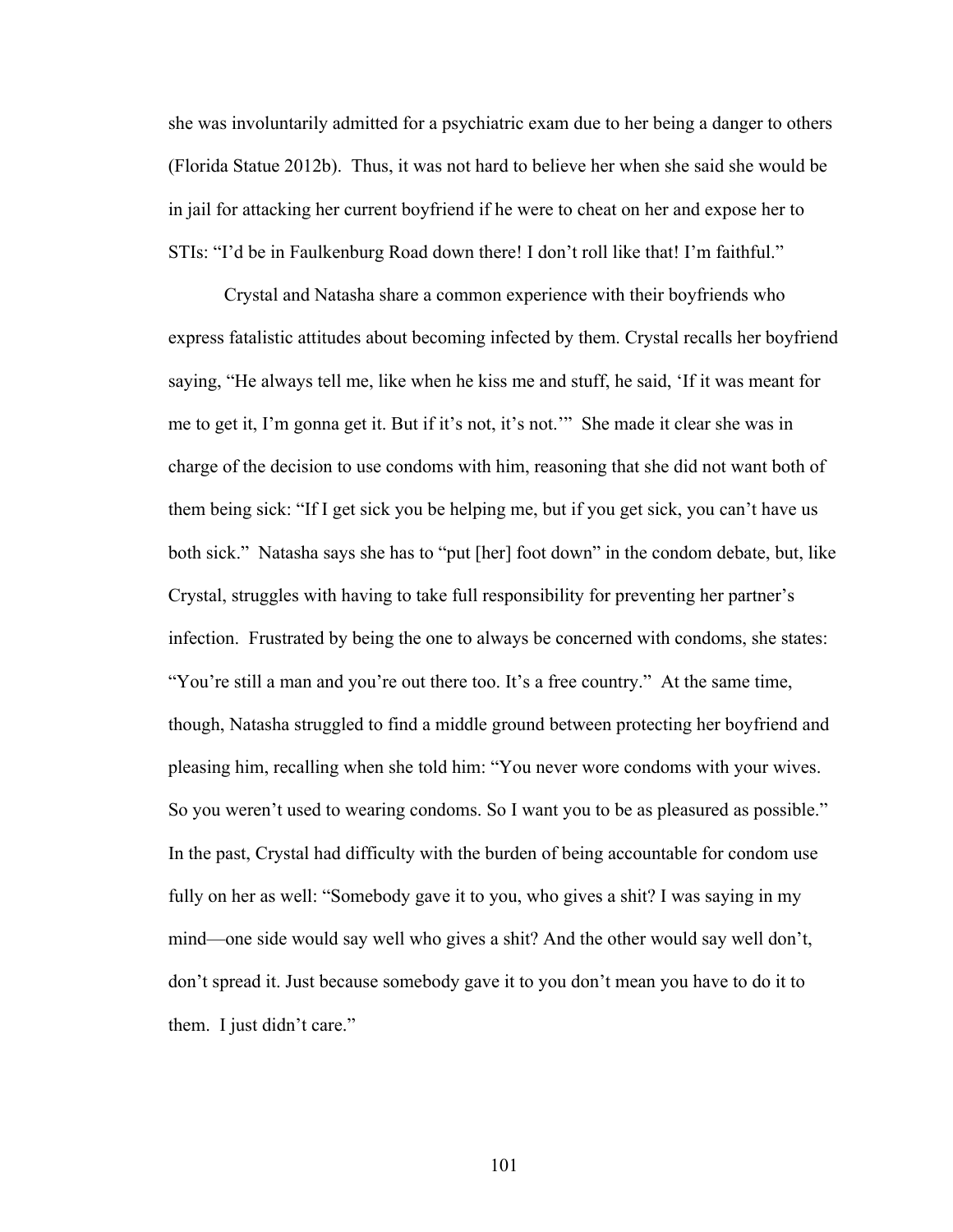Florida's HIV disclosure law subjects HIV positive individuals to a third degree felony (first degree if multiple offenses) if they fail to disclose their HIV status to a sexual partner, even if condoms are used or the virus is not actually transmitted to the partner (Florida State Legislature 2012a). Based upon participant observation, knowledge of the law was widespread amongst Francis House clients, and did appear to be a motivation to disclose to others. During interviews, participants expressed competing views on the usefulness of the law. Some showed a sense of fear for its potential consequences, fearing they would "go to jail" for "attempted murder." Jasmine, having actually attempted to murder the man who infected her, feels the law is beneficial because he is currently serving time for having failing to disclose to her. Crystal said she did not worry about this law until she knew a woman who suffered the penalties by spending time in jail. Most extremely, Natasha thought this law was "a bunch of crap" because after multiple attempts to press charges against the man who failed to disclose to her and subsequently infected her, she was disappointed when "nothing happened." Evidently confidentiality laws at the AIDS service organization he attended prevented verification of his serostatus.

Three women were willing to admit to times they failed to disclose their status to past partners and ensured condoms were used for safety. Instead of disclosure, Yvette says there are "different ways you can say it and not disclose." Though she would rather disclose, the prospect of the man walking away pushes her to rectify the situation by suggesting she and her partner "practice safe sex." Following her diagnosis, Raquel continued having sex with men she had already been with "in order to not give it to anyone else," using condoms when she could, "although that wasn't always possible."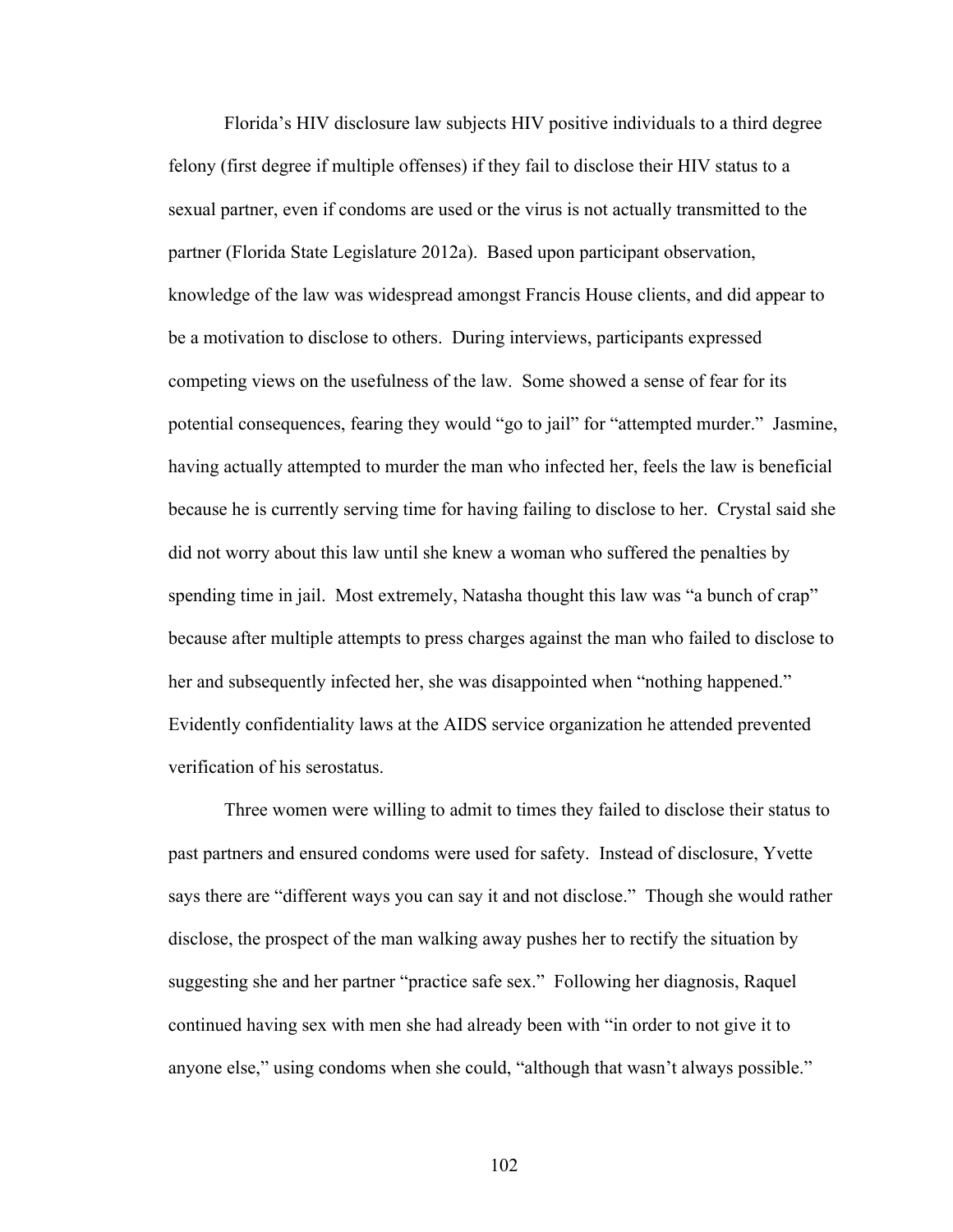Luckily, she "never had nobody come back." Knowing what she did was not right, she remembers: "being on drugs, I still had to get money."

*Sexual Satisfaction and Embodied Experiences*

*She knows she has the disease. She could kill him. It could tear up her relationship. How can you lay under someone with those thoughts in your head? (Raquel, 46, living with HIV for 10 years)*

Like condom use, the level of sexual satisfaction following diagnosis with HIV appeared inconsistent among the women. It appears sex and enjoyment were influenced by all of the issues presented in the previous sections—drug use and what it meant for their previous sexual encounters, the need to disclose, knowing they should be using condoms to prevent further transmission, the HIV status of their partner, and the nature and intensity of the relationship.

Michelle says one of the reasons she had to "cut sex out" during the period of her life immediately following her diagnosis was due to the difficulties of removing her infection from the bedroom: "It's, like, it's in my head. Even though we using a rubber, it just didn't feel right." Sasha struggled too: "It's always here in my head, the back of my head, the front of my head, it's [on] my mind." Yvette says she still thinks about HIV "a little" during sex, but is more worried about her partner's reaction, stating: "I hope he don't freak out, you know, while we having sex. Thoughts gonna come into his mind, and he go to freaking out on me. But for me, it's—it don't bother me, as long as I'm protected and I'm protected them, I'm good."

Similarly, Raquel found it took more time than she anticipated for her boyfriend to fully understand that she was infected with HIV, describing the multiple attempts to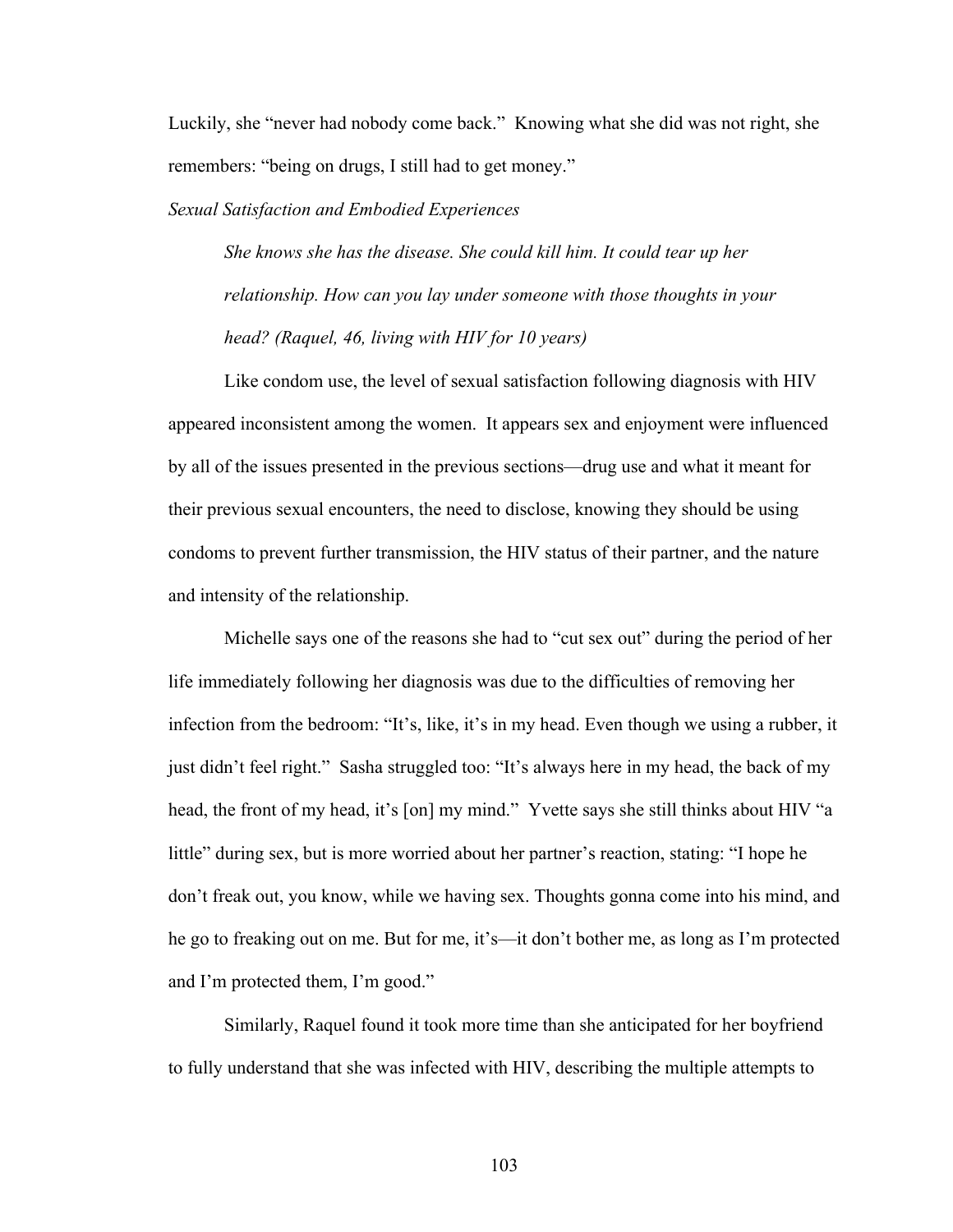disclose. Knowing this, she reflected, "How could you lay up under someone with those thoughts in your head? For me, it was rubbers. Release myself from the burden." Like Raquel, Faith also found relief in disclosure: [It was a] load off my shoulders. I can pop my collar on that one. I was gonna tell him very soon before we got into a sexual interlude. I didn't want to have that on my conscience that I slept with someone and wasn't being totally honest." This too, allowed for Faith to be less inhibited during sex with her partner: "Sometimes it will be especially fun when your partner knows. You can be more adventurous. Tongue kissing, touching. Because you can't be like that with everyone. It makes me feel good. Makes me feel free. It's something new to me and I'm enjoying every minute of it."

A stark difference from the past, Michelle shared that she enjoys her sex life more now that she has HIV, due to the emotional closeness she has with her current partner: "I like to be up under him watching TV and stuff. Wake up in the morning, cook him breakfast. Get some then *and* get some at night time!" The addition of love increased Natasha's satisfaction with sex as well:

How he feels about you has a lot to do with how you feel. You let yourself go and you don't care about the roll here, and you know, and he accepts you and he don't care. You know you got a fat butt, so what? He loves it. You know, and it's, it's great.

Not all women shared the same sentiment though, with some feeling their sexual drive, satisfaction, and enjoyment had lessened due to their sero-positivity. Yvette says she struggles to reach orgasm due to both her medication and the "HIV itself." She shared that her sister, also HIV positive, struggles with the same problem. Similarly, Sasha stated, "I'm not as horny as I used to be," blaming her aging body that "ain't working like that no more." Her past sexual experiences arose as well: "I done sexed myself. I'm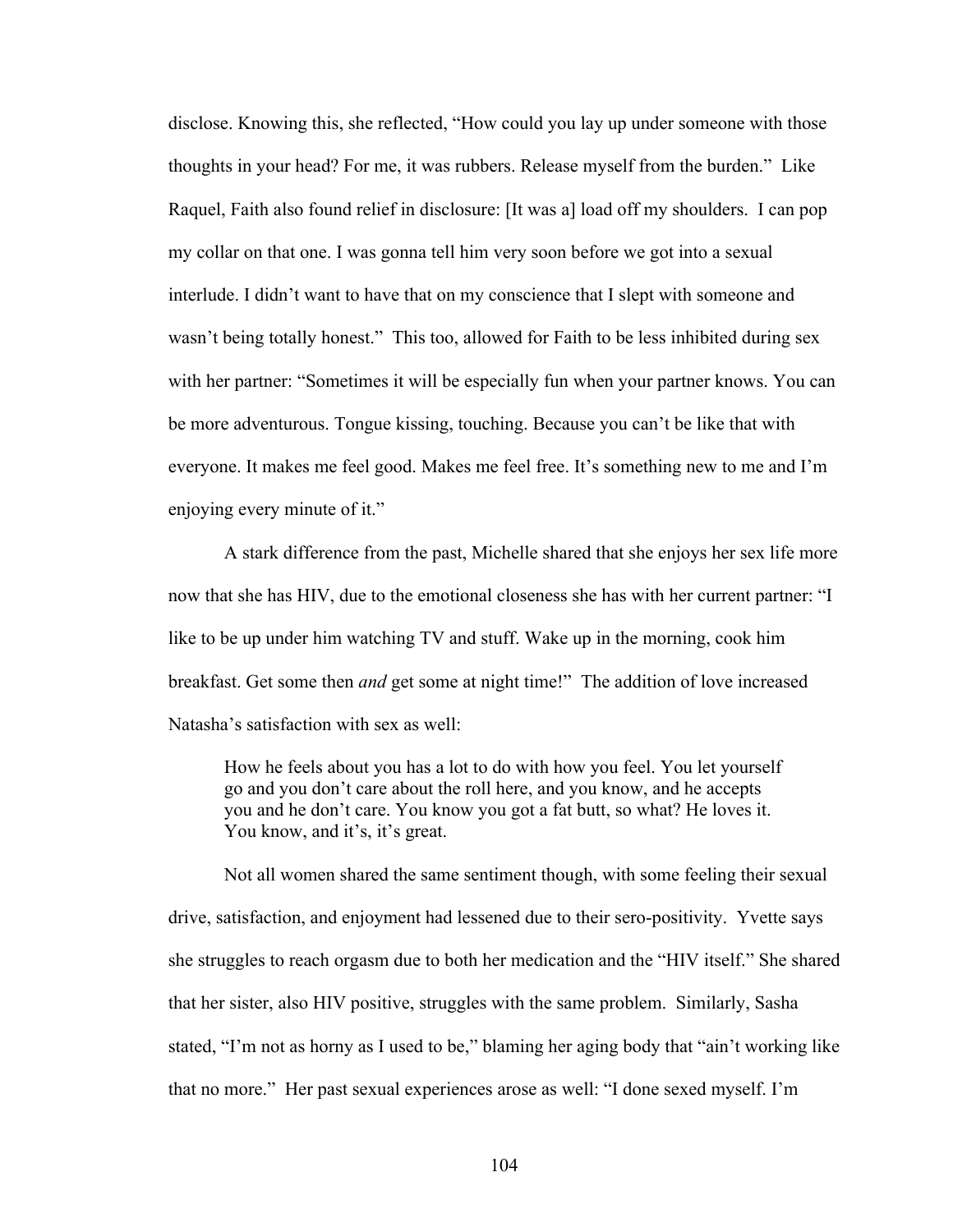tired. And I do it when I feel like it. When I get an urge. If I don't get urge, it don't happen." This topic quickly led to a type of self blame: "Getting older, waking up, growing up and realizing I should have been thinking like this a long time ago. Or I wouldn't be in this situation. Well, I mean, lesson learned." Yvette, too, blames herself for becoming infected: "All your thoughts are, how could this happen? You know? But look at the situation you put yourself in."

Finally, at the same time as some women found more or less enjoyment in their sexual lives since their diagnoses, others reported no change. Jasmine stated: "Ain't nothing changed. It's all still the same. It's still remain the same, at this point. I'm still the same person, I ain't changed, it's just the diagnosis of illness changed. That's it."

#### **CONCLUSION**

This chapter has presented the stories and voices of the women who participated in this project, and is meant to demonstrate the great variety of responses that arose from the interviews. Though the original intention of the research was to look specifically at effects of HIV on sexuality and intimacy, it did not take long to realize nearly all aspects of the lives of these women were influenced by their diagnosis, and that their sexual lives were one of many residual and rippled effects. Difficult lives of drug use, homelessness, incarceration, and inequality led to HIV infections that increased isolation and exacerbated mental health problems. The great deal of stigma existing around the disease created a fear of telling anyone, not just sexual partners, of their diagnosis. Sexuality while HIV positive is fraught with issues of disclosure, fear, condom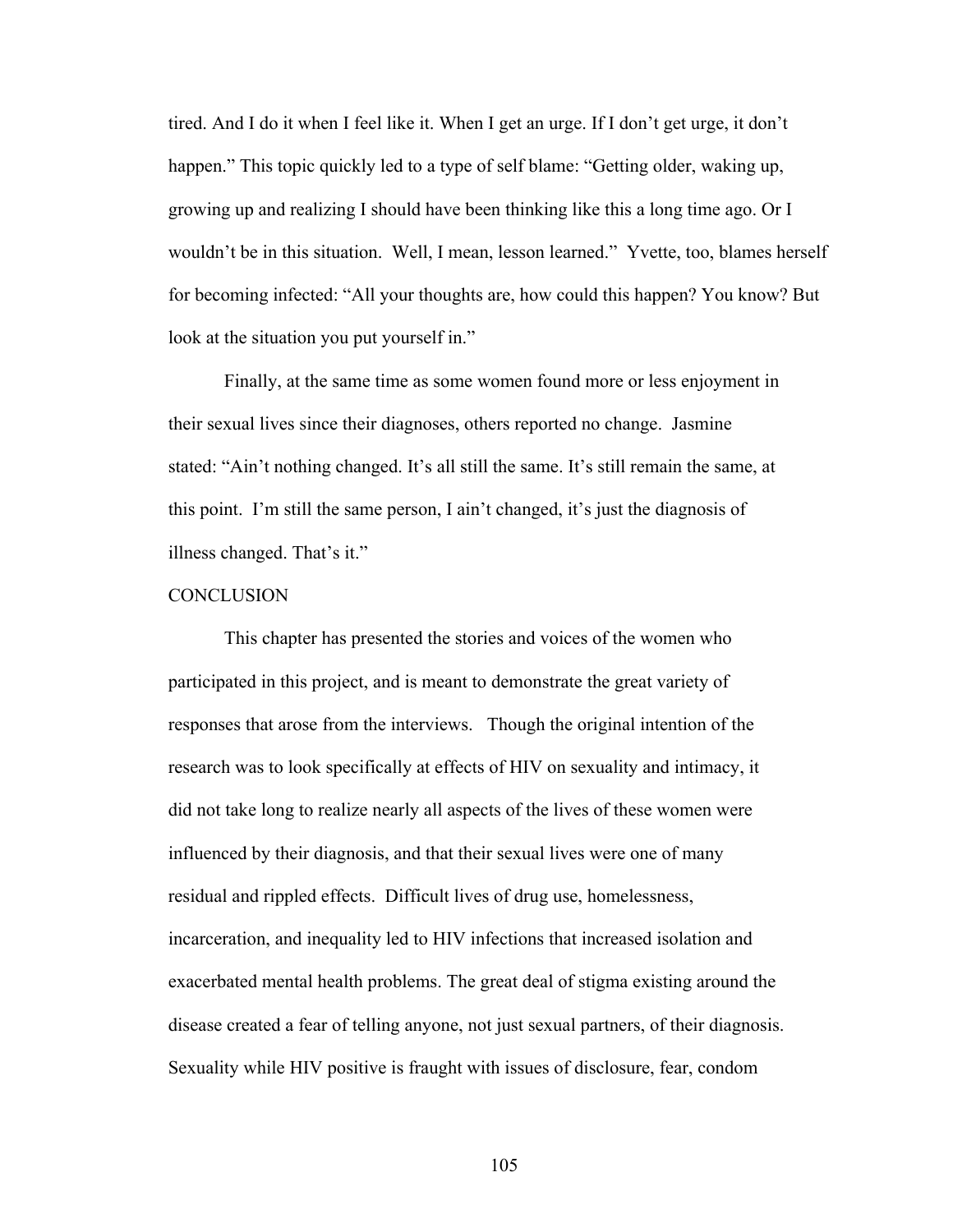negotiation, responsibility, self-blame, and myriad adjustments to what their lives were before. The next chapter will discuss these findings further, and provide recommendations to medical anthropology and public health efforts to lessen further sexual transmission.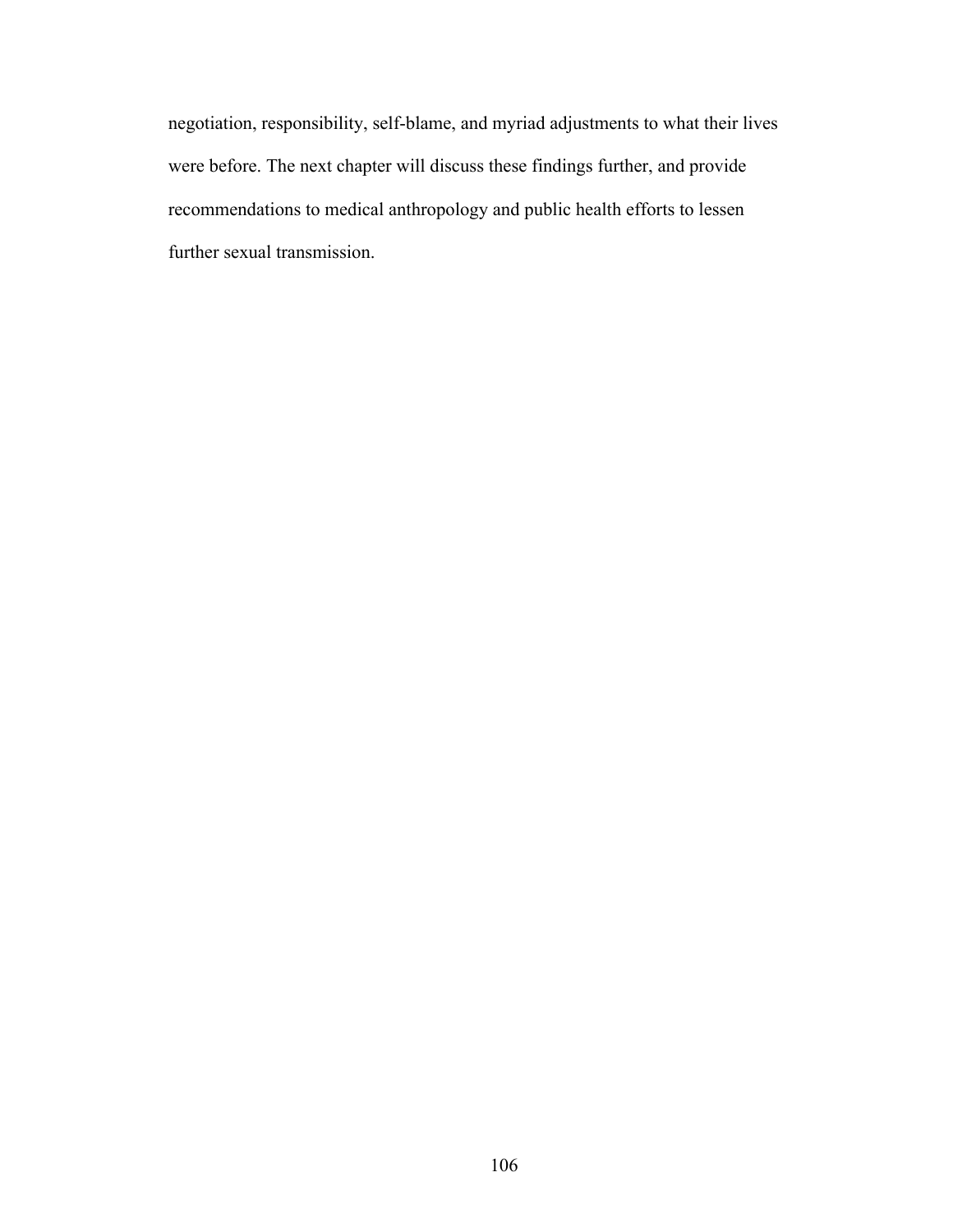#### **Chapter 5: Discussion**

#### INTRODUCTION

It is evident that factors which influence the disproportionate rate of HIV infections among African Americans are as diverse and numerous as the adjustments to one's life after a diagnosis. Stigma and structural violence, two influences on elevated infection rates continue to produce negative outcomes on the lives of the women interviewed, and create a ripple effect into various other areas of their lives including relationships with friends, family, romantic and sexual partners, fear and isolation, and poor mental health. While many of the findings of this research mimic those described in extant literature that focuses on the epidemic of HIV/AIDS in the black community, some areas demonstrated alternative explanations. This chapter will provide a discussion of these disparate findings, as well as provide further analysis into the results presented in the previous chapter.

#### DISCUSSION

#### *Structural Violence*

For the majority of participants, struggles with drug addiction led them down dangerous and harmful paths including sex for drugs or money, legal difficulties, arrests and cycles in and out of prison, and appears to have served as a coping mechanism both before and after their HIV diagnoses. Two women, Sasha and Raquel, mentioned sacrificing their needs or desires to be with a man who provided for them financially, a scenario described by both theories of structural violence (Farmer et al. 2006) and Gender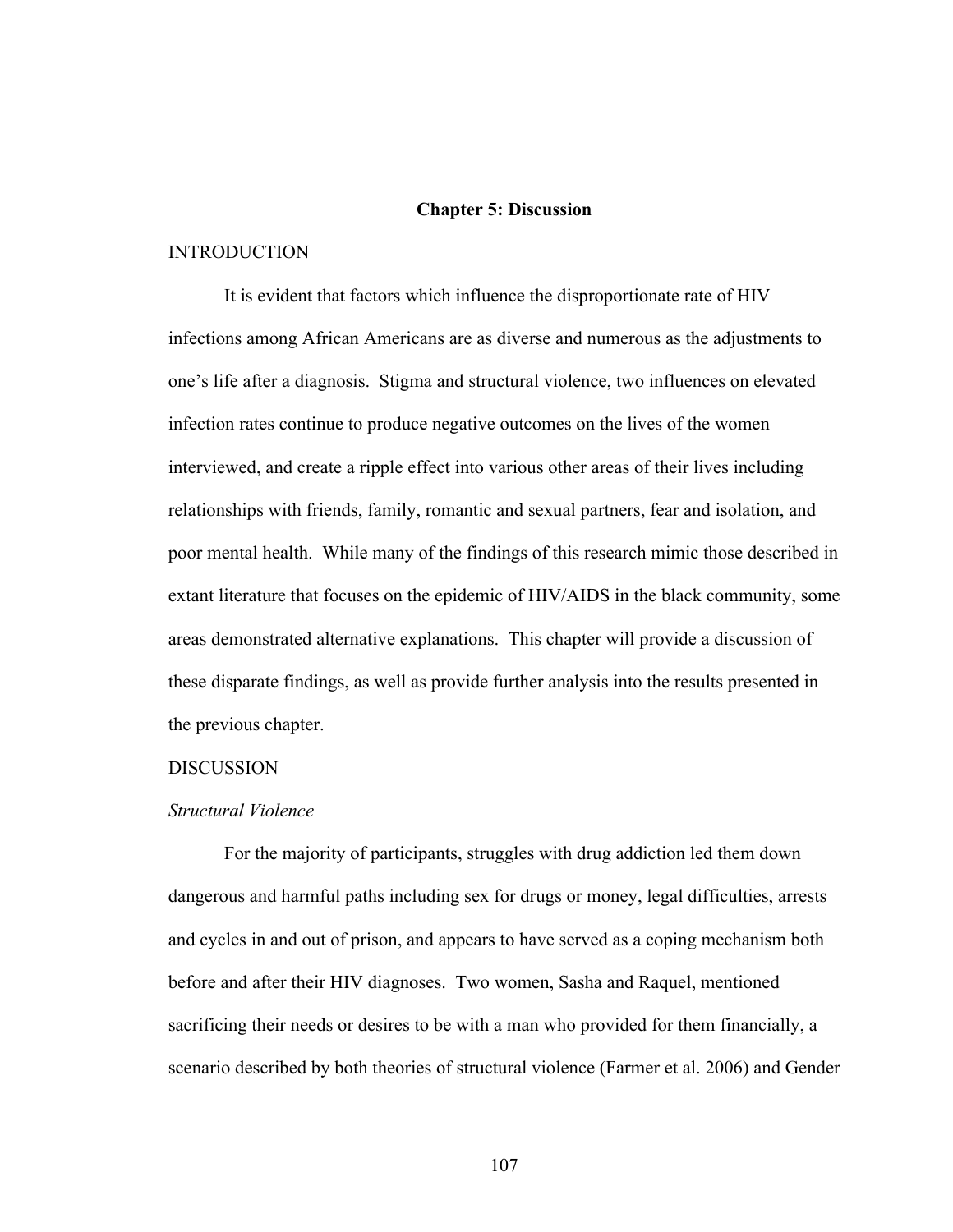and Power (Wingood and DiClemente 2000), and are said to contribute to poor health because women may make sacrifices to placate their partners. In addition to Sasha and Raquel's financial constraints, they were fearful of leaving their current partners due to the emotionally dangerous world of dating, which would necessitate disclosure and opening oneself up to judgment and rejection. It is difficult to say whether financial hardship or emotional turmoil was truly a larger deterrent to leave for Sasha and Raquel; both of these women attempted suicide in the past, so it is understandable why preserving their emotional well-being is critical.

Although the current life circumstances did prove difficult for many of these women in terms of limited monthly budgets (most of which were in the form of governmental assistance or benefits), inadequate housing, and reliance upon public transportation, the women did not allow these setbacks to limit their personal agency to the extent which is often portrayed in the literature. Yvette proudly spoke of finally living in her own apartment, something that took her until her mid-40s to obtain. Michelle enjoyed attending educational classes on health including HIV/AIDS and stress reduction. It appears though their situations may remain difficult, they adjust in order to put their health and well-being first, unwilling to sacrifice these things for the sake of a man. This was especially evident with condom use for the purpose of medication adherence, which will be discussed later in this chapter.

Thus, while many of the women in this sample did experience structural violence that placed them at risk for their infection, at this point in their lives most did not allow financial necessity or gender-related power differentials to dictate their health. Even Sasha, who admits keeping her boyfriend around for lack of financial ability to do it on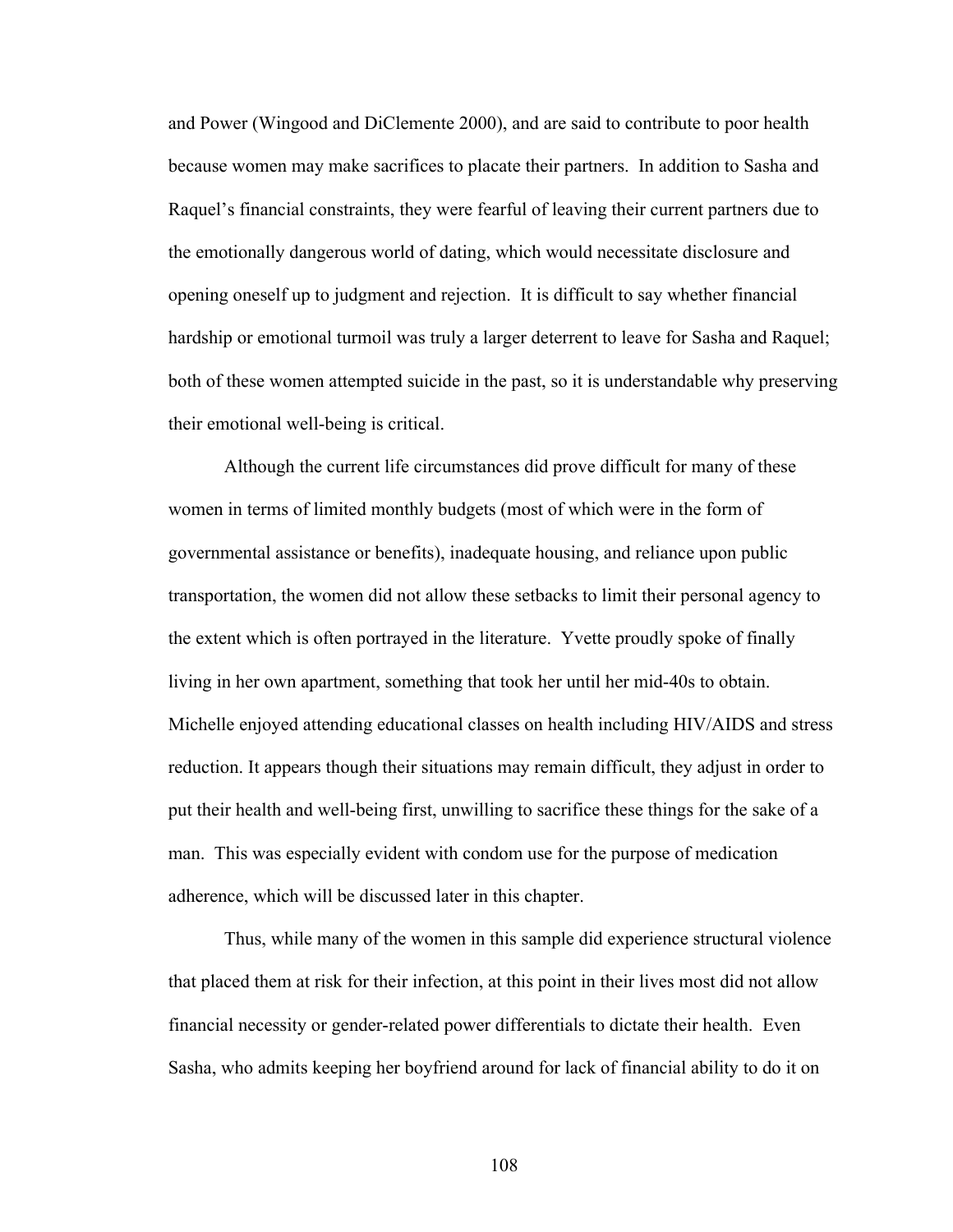her own, refuses to have sex without a condom. Therefore, for the most part, there was not a lack of agency among these participants. They tended to make the most of what resources were available to them, especially those available at Francis House, which aided them not only emotionally and socially, but tangibly through the items available at the food bank, and bus passes earned from support group attendance.

## *Stigma and Social Support*

The data collected suggest that stigma was of upmost concern in the lives of the participants due to its ability to permeate their lives so extensively; stigma was the only true commonality identifiable within this group of women. Though the relationship between HIV and stigma is well documented within anthropology and public health literature (Black and Miles 2002; Castro and Farmer 2005; Catz et al. 2002; Clark et al. 2004; Kalichman and Nachimson 1999; Sowell et al. 2003), it remains challenging to quantify the true impact on the daily lives of those infected with HIV. As this study suggests, stigma is the source of various mental, emotional and interpersonal obstacles one has to face when living with HIV. Stigma is the root cause of the self-isolation women described, which created new or exacerbated existing mental health challenges. Its power is overwhelming in the lives of these women, creating shame for their past actions and current disease, and fear of telling anyone of their status, even their children. Four women were too afraid to tell their children of their HIV status, despite disclosure being shown as an important source of emotional support (Edwards et al. 2012).

For the women, the fear of secondhand disclosure meant having doubts about sharing their status anyone, even those they felt were trustworthy. The frustration of women whose family members revealed their serostatus to others through secondhand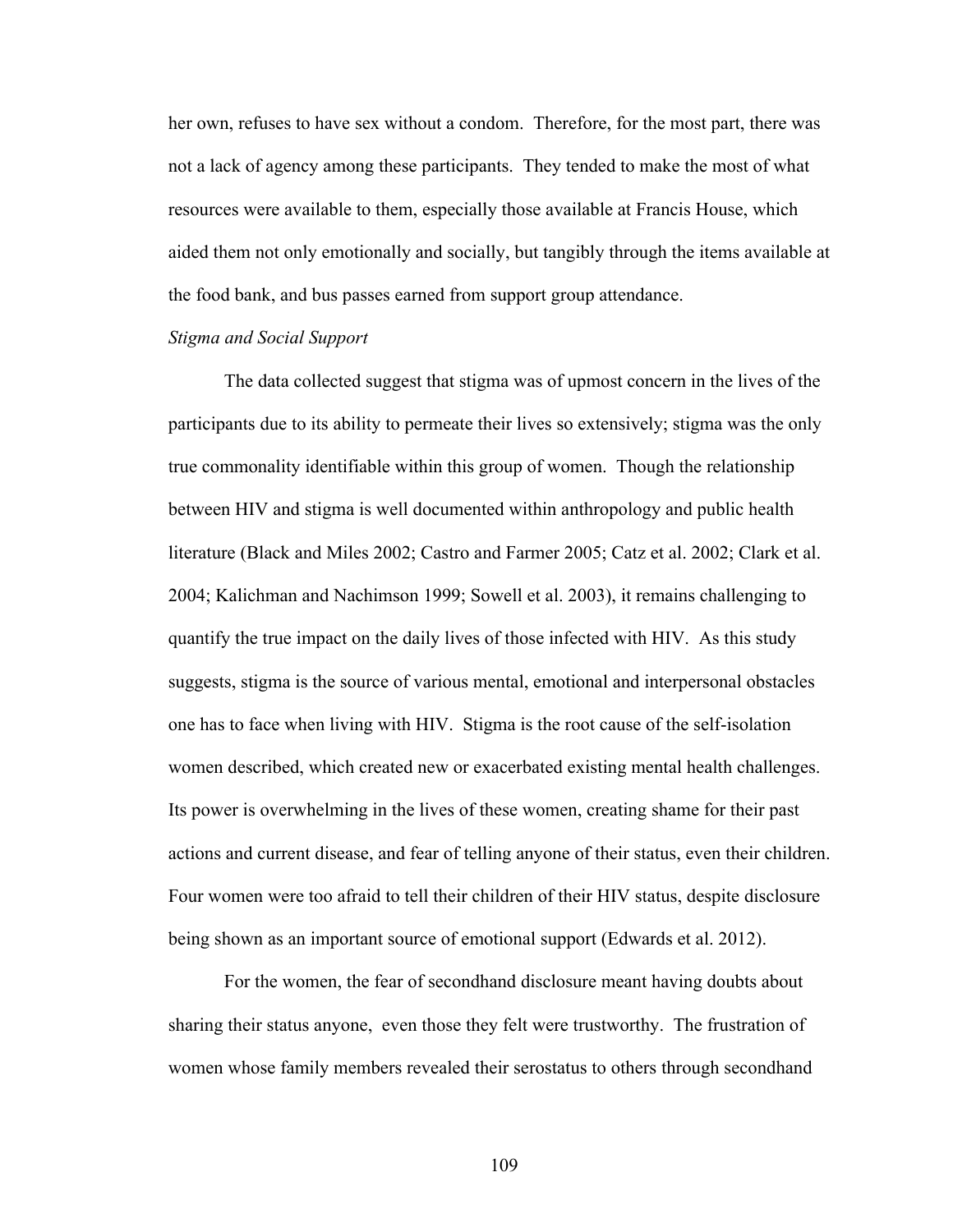disclosure was apparent—something very private was taken from them without their permission. Theories such as the "consequences-based model" proved useful in classifying disclosure patterns, with the potential benefits being weighed alongside possible negative outcomes (Serovich et al. 2008). Fear of rejection was the most consistently mentioned risk when disclosing, but most chose to reveal their status anyway, understanding it as the nature of their current lives.

When it came to sexual and romantic partners, the decision to disclose was based upon the seriousness and potential for longevity they saw with the man. For those who did not meet their partners in a location that would make their HIV status apparent, such as Francis House, disclosure methods included point-blank and stage setting (Serovich et al. 2005). No matter which method was utilized, all appeared anxiety provoking, as these women had rejection in the back of their minds. Fears were mitigated by being selective with partner choice, taking special care to find a man who was looking to get to know these women as individuals, not just for a sexual encounter. This was seen through Yvette and Natasha's frustrations with men who were interested in a purely sexual relationship. Investing in getting to know one another and having sex for the purpose of love and trust instead of drugs or money were expressed as the foundations for a longterm relationship, the most ideal situation expressed by most of these women. For some though, like Crystal and Raquel, these fears were simply too overwhelming, and led them to reason that being single, without a man in their lives, was easier and less stressful than all that is required when becoming involved with a new partner.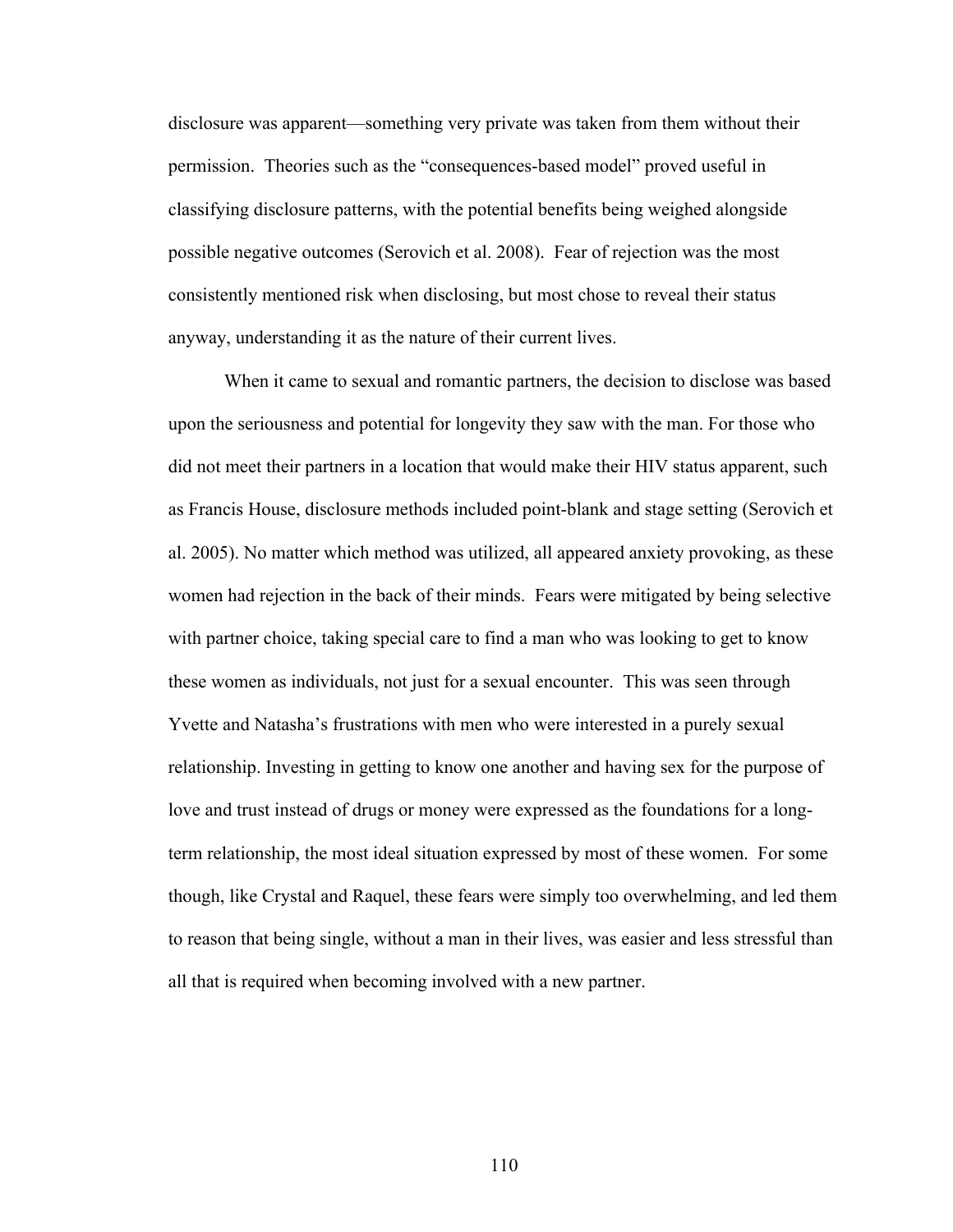## *Condom Use*

Condoms were used inconsistently in the past relationships and sexual activities of these women, but the majority of participants reported using them with their current partners. Jasmine is the only participant who explicitly stated that never used them, and Natasha insinuated she and her boyfriend used them inconsistently. The seven other participants reported always using condoms with their partners. These results should be interpreted with caution though, as it is socially desirable for participants to report consistent condom use in a setting such as this. Interviewing about topics that are sensitive in nature, especially morally fraught topics like in the case of HIV, it is possible that participants will answer according to what they think is the most socially acceptable response, or what they believe the interviewer wants to hear (Bernard 2006). Further, as a student in public health, participants may have feared admitting to me that they go without condoms. Despite the majority of women using condoms in this sample, there were some who expressed a dislike of them, and varying motivations for their use. Gaining insight into what motivates women to use condoms is useful for promoting their use among others infected or at risk.

The need for condoms to aid in protection against further transmission of the virus is clear. Moreover, condoms help to protect against other sexually transmitted infections (STIs), to which individuals with compromised immune systems have an increased susceptibility. Like HIV, rates of STIs are also elevated among black Americans, with this group exhibiting higher reported rates of Chlamydia, gonorrhea and primary and secondary syphilis in 2011 than any other ethnicity (CDC 2012). As previously suggested, Sobo's (1995) wisdom and monogamy narratives serve as a more useful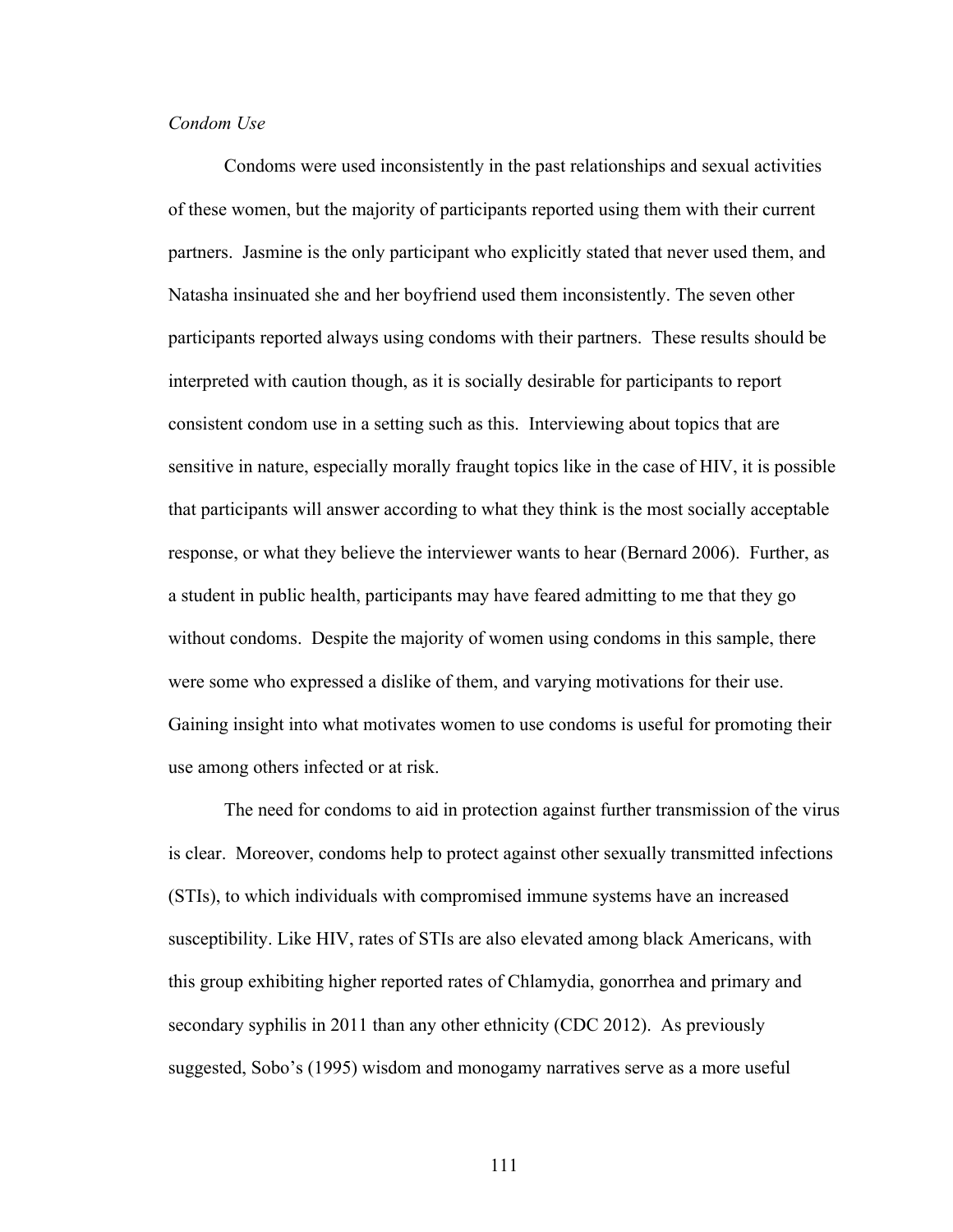discussion tool than theories that posit women sacrifice their health based upon a financial reliance on men (Wingood and DiClemente 2000). This is especially true in the case of Jasmine, who did not use condoms with her partner because they are both HIV positive and are "faithful" to one another. Jasmine's reliance upon the monogamy narrative is evident here, placing her at risk of becoming infected with an STI if her boyfriend were to expose her to an outside infection. Jasmine feels to use condoms may be "*threatening* expressions of love and intimacy" (Rhodes and Cusick 2000:3, original emphasis). Instead, unprotected sex, a "particularly potent expression of relationship security" (Rhodes and Cusick 2000:10) signaled they had a "complete" and "permanent" bond (Rhodes and Cusick 2000:9). According to Sobo's monogamy narrative (1995), this boosts the self-esteem of Jasmine, allowing her to project an image of an ideal relationship, rooted in security and trust. Deeper analysis into Jasmine's reasoning for going without condoms suggests her non-use of condoms for the purpose of STI infection is more motivated by trust; she does not completely deny the possibility of becoming infected with an STI through her partner's infidelity, because she knows what she would do if this were to happen (she stated that she would kill him). On the other hand, where some women were motivated to use condoms for the purpose of avoiding HIV reinfection, Jasmine did not feel this was necessary due to the fact that neither she nor her boyfriend were on antiretroviral medications. In this case, trust is meaningful in terms of STIs, while a lack of medication meant condoms were unnecessary for prevention of reinfection, presenting a dually motivated choice to go without condoms.

Natasha knew her partner loved her because he pulled out her chairs and opened doors, but even more so because of his willingness to have sex with her without a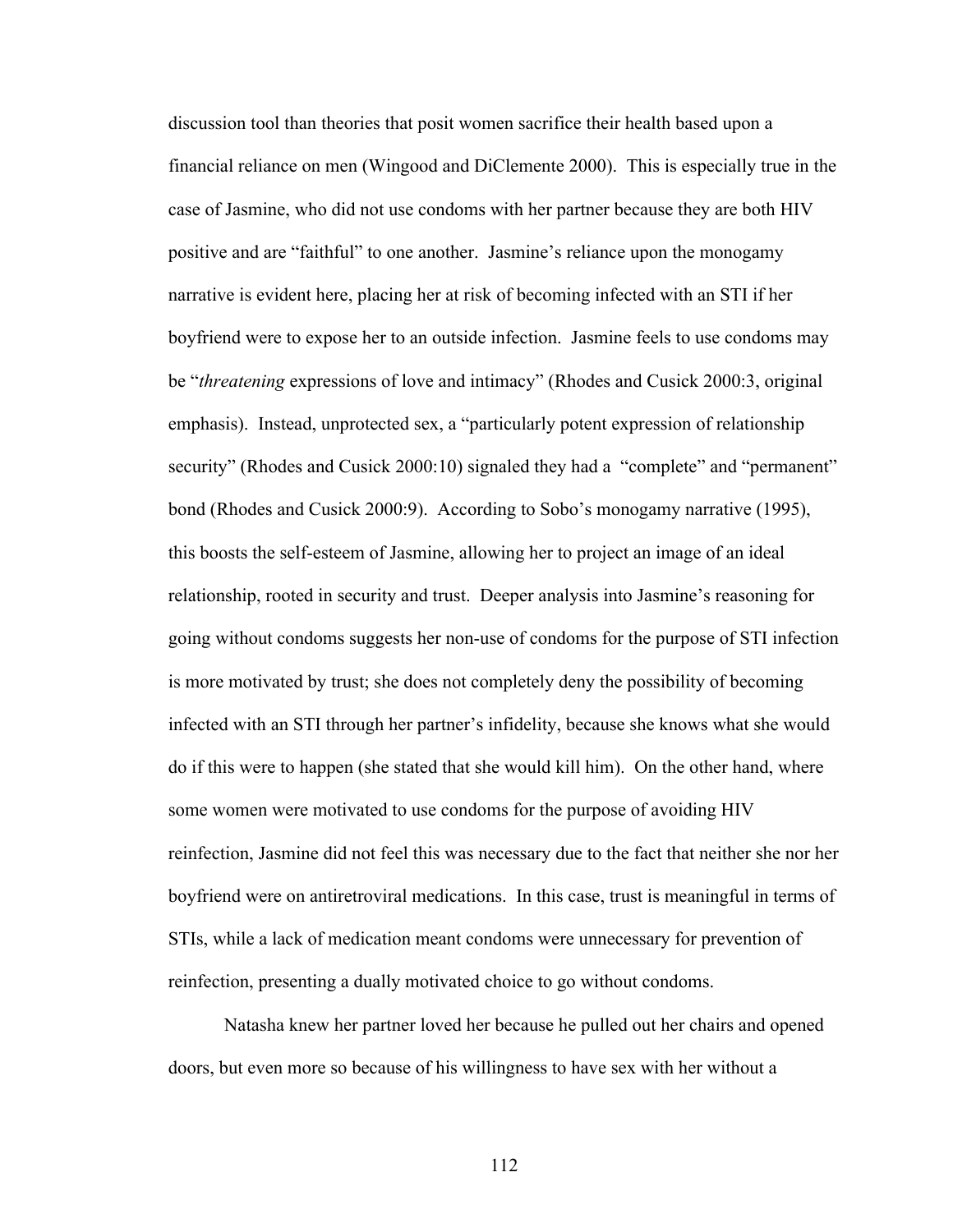condom. His opening himself up to becoming infected—risk taking—translated into a signal of love, fidelity, and trust for Natasha. Crystal, too, expressed that her boyfriend held little concern about becoming infected. Rhodes and Cusick (2000) describe this fatalism as less of a "denial" of infection risk, instead more of an "acceptance of danger as a part of love and life" (12). In these cases, Sobo's interpretation of risk denial due to a desire to have emotional closeness, trust, and intimacy is applicable, especially considering how Natasha's self-esteem and self-worth were boosted by her partner's willingness to become infected due to his love for her. As discussed by Stevens and Galvao (2007), Natasha felt caught between a choice of feeling positive emotions and health, or what she knew was safest for her boyfriend. Emotionally, her desire to please her boyfriend by not always requiring him to wear condoms, alongside of her enjoying his expression of love through willingness to go without a condom conflicted with her guilt and fear that can accompany being the HIV positive partner in a relationship, the one who would be responsible if the infection were passed.

Interestingly, this research challenges literature that suggests sero-positive couples forgo condom use due to reduced concern of passing the virus to their partner (Catz et al 2001; Kalichman 2000; Marks et al. 2009). Kalichman and colleagues (2010) found that awareness of "super-infection," or "exposure to a new strain of HIV" resulting in "genetic recombination" was great (79 percent of participants; n=389), but did not increase the use of condoms (420). This research revealed conflicting results, as Simone, Michelle, and Sasha were all adamant about condom use *because* of their partner also being positive, motivated by the desire to maintain their current medication regimen and avoid resistance. For Michelle and Simone, whose relationships were presented as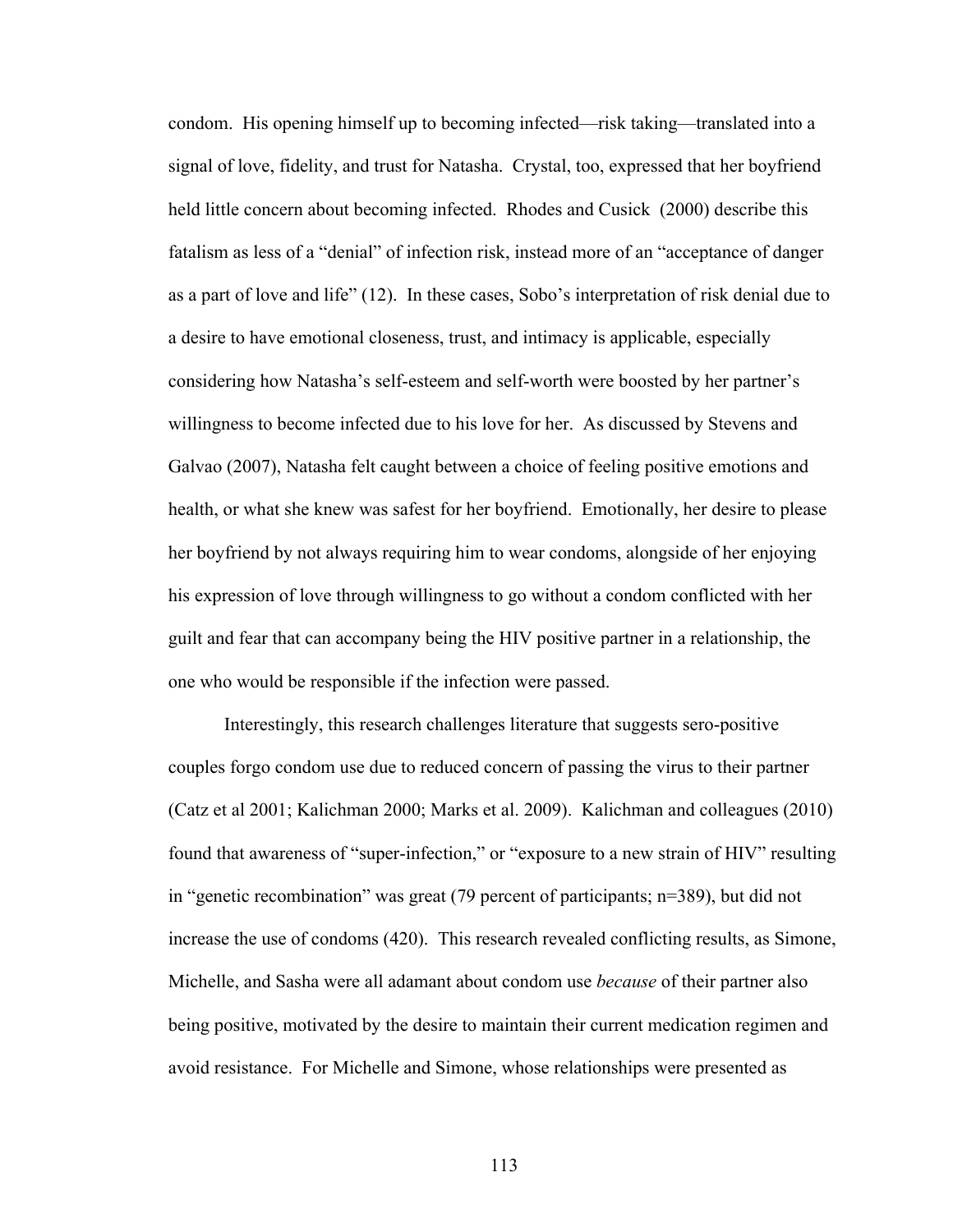healthy and satisfying, emotional closeness was achieved through their non-sexual interactions as well as sexual. Simone felt comfort in having a boyfriend who she knew would take care of her if she were to become sick. She described him as a someone she enjoyed spending time with, who provided her comfort because it was "less complicated" for her to need to disclose her status or explain why she was sick from time to time. Michelle benefited from her boyfriend's romantic gestures including flowers, cards, massages, and sharing time together. It is possible that Michelle and Simone's emotional fulfillment outside of the bedroom negated the need for physical closeness achieved through condomless sex, as in the case of Natasha. Furthermore, as was discussed, the life-extending benefits of antiretroviral treatment were well known by these women, and most appeared quite grateful to have them.

Condom use was one area where the women interviewed demonstrated a great deal of personal agency and strength, explicitly contradicting literature which suggests women lack the ability to stand up for themselves due to entrenched sexism and gender imbalances (Farmer 1999; Wingood and DiClemente 2000). For example, concerning her boyfriend's attempts to have sex without a condom, Simone described her adamancy with him: "I'm like look, it's either the condom, or nothing, cause I don't live here. I can go home. Cause I was doing fine before I even met you." Sasha, too, says she never tempted to go without a condom: "No! Hell no! Not even on my drunkest night!" Therefore, it seems, the women who chose condoms for the purpose of avoiding medication resistance placed their health at a higher premium than they did the physical and emotional closeness that may be achieved through going with a condom, even when faced with reluctance from their partners.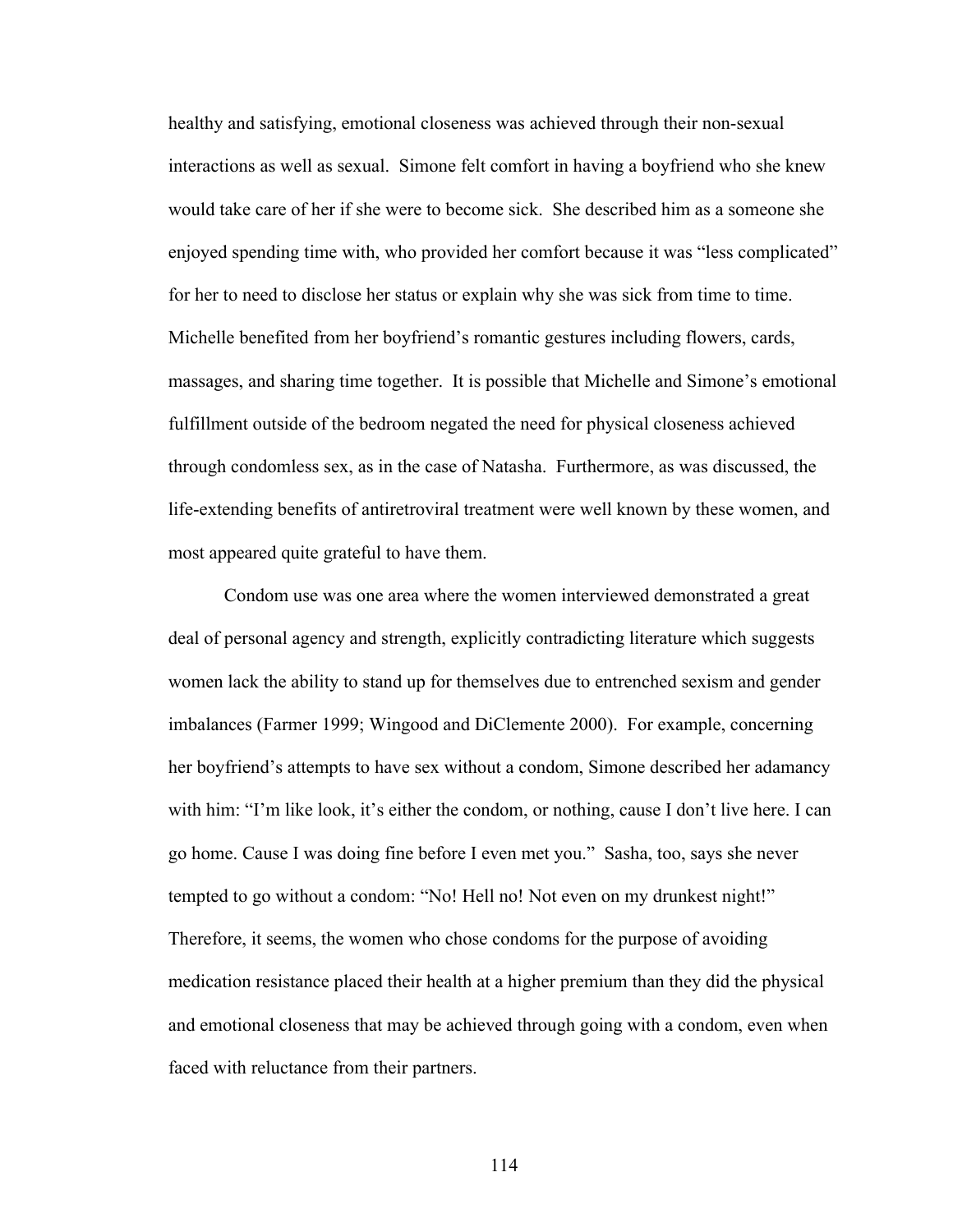Though the use of condoms had become the norm in sexual activities for Crystal and Yvette, they both expressed frustration, acknowledging that being infected with HIV meant they condoms were part of their relationships forever. They reasoned that if HIV were not a consideration, they would not have lost the "spontaneity" and "sexual freedom" of their previous sexual lives (Gurevich et al. 2007:18-19). The responsibility of insuring condom use became burdensome for Natasha, who felt her boyfriend ought to be more concerned about his health, especially with the diseases "out there." Crystal, too, found herself becoming apathetic towards condom use after having to constantly ensure the safety of others. It seems Crystal, Yvette and Natasha were "longing for a former sexual life" when the outcomes of sex were less "mediated by emotional, cognitive, and social considerations" and more by pleasure and enjoyment (Gurevich et al. 2007:26-27).

## *Sexual Satisfaction and Embodied Experiences*

Overall, reported sexual satisfaction varied greatly, with women mentioning it had remained the same, increased, or decreased since the time of their diagnosis. Literature suggests having sex as an HIV positive woman may "become too plagued with anxiety, worry, danger and stress to be pleasurable" (Siegel et al. 2003:447). Among the HIV positive female participants (43 percent African American) interviewed by Siegel and colleagues (2003), celibacy was a safe and easy option for some following their diagnosis, due to the "hassle" of dating, which would require them to open up emotionally and to face disclosure and its potential negative outcomes (Siegel et al. 2003:444). This sample proved similar, with some women, like Michelle, reporting periods of celibacy following their diagnosis. Accordingly, Faith described dating as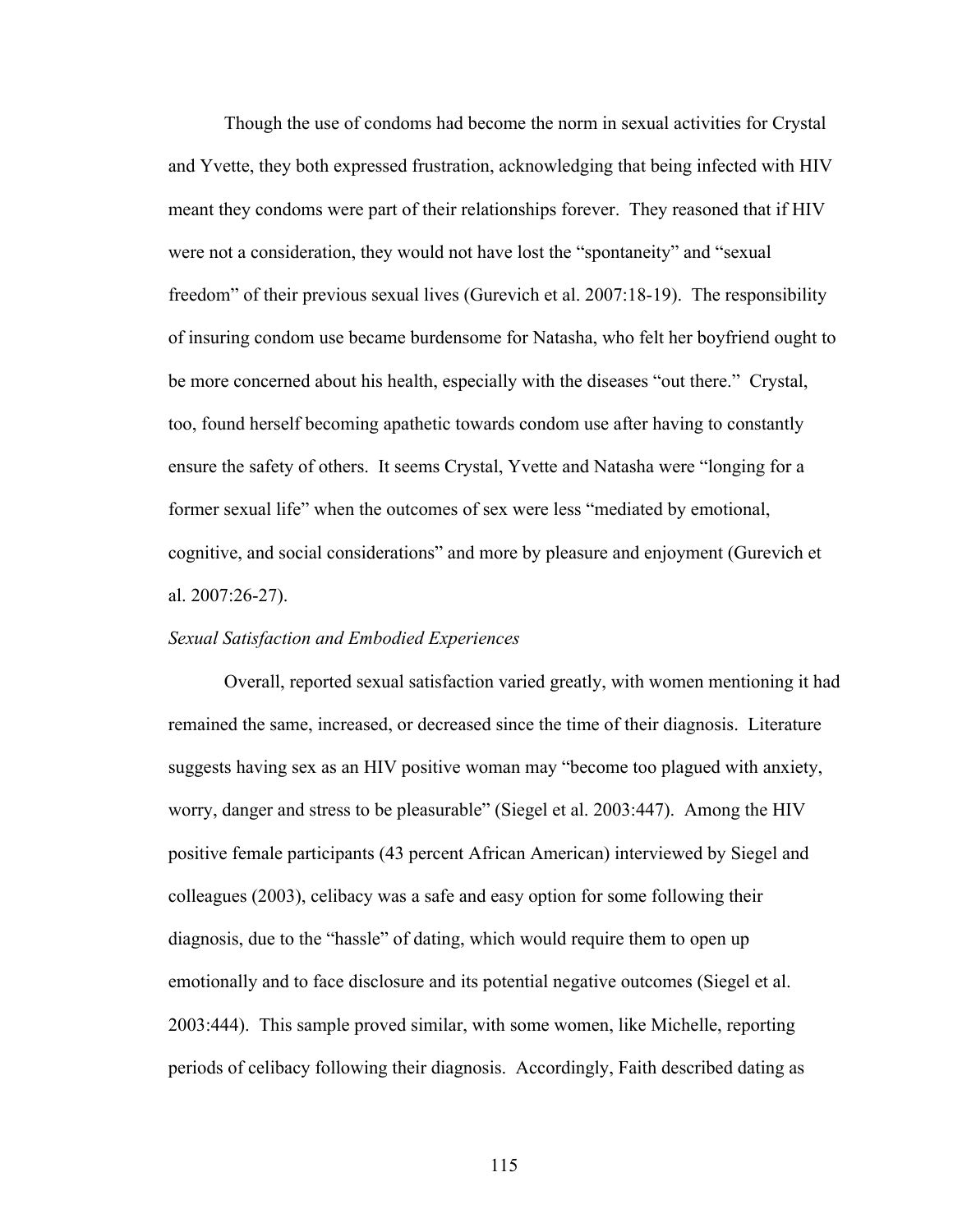bringing too many "headaches," and consequently, shied away from becoming too close to men for some period of her life. For Michelle and Faith, both dating and the sex it entails appear risky in terms of the "emotional resources," required (Siegel et al. 2003:444), in addition to the potential for transmission. In the case of Michelle, even the use condoms proved insufficient in allowing her to relax during sexual activities because she still feared spreading the virus to her partner. Similarly, just as in the cases of Raquel and Sasha that were discussed previously, Natasha and Crystal found themselves more apt to give up on romantic and intimate relationships in order to avoid disclosure, which opened them up to rejection and pain (Siegel et al. 2003). Being on their own was a simpler solution.

For some, the presence of HIV is "always in the bedroom" (Siegel et al. 2003), made it difficult to relax, as was in the case of Sasha, who described HIV as "always here in my mind." For Yvette, sexual experiences were less satisfying and more anxiety provoking due to concerns over her partners reaction rather than her own. Through the use of condoms, she was able to manage her fears of possible transmission, but still found herself worrying about her partner's thoughts and reactions, hoping he "don't freak out" during intimate moments.

Associations of sexuality and intimacy with past experiences was also said to diminish sexual interest and participation (Siegel et al. 2003). For Yvette and Sasha, the reduction of their sexual interest was also associated with self-blame; sex was the mechanism by which they became infected with the virus, therefore it was difficult to disassociate and fully enjoy. Along the same lines, Faith found that her current sex reminded her of the past behaviors, when drugs led her to use sex as a means of obtaining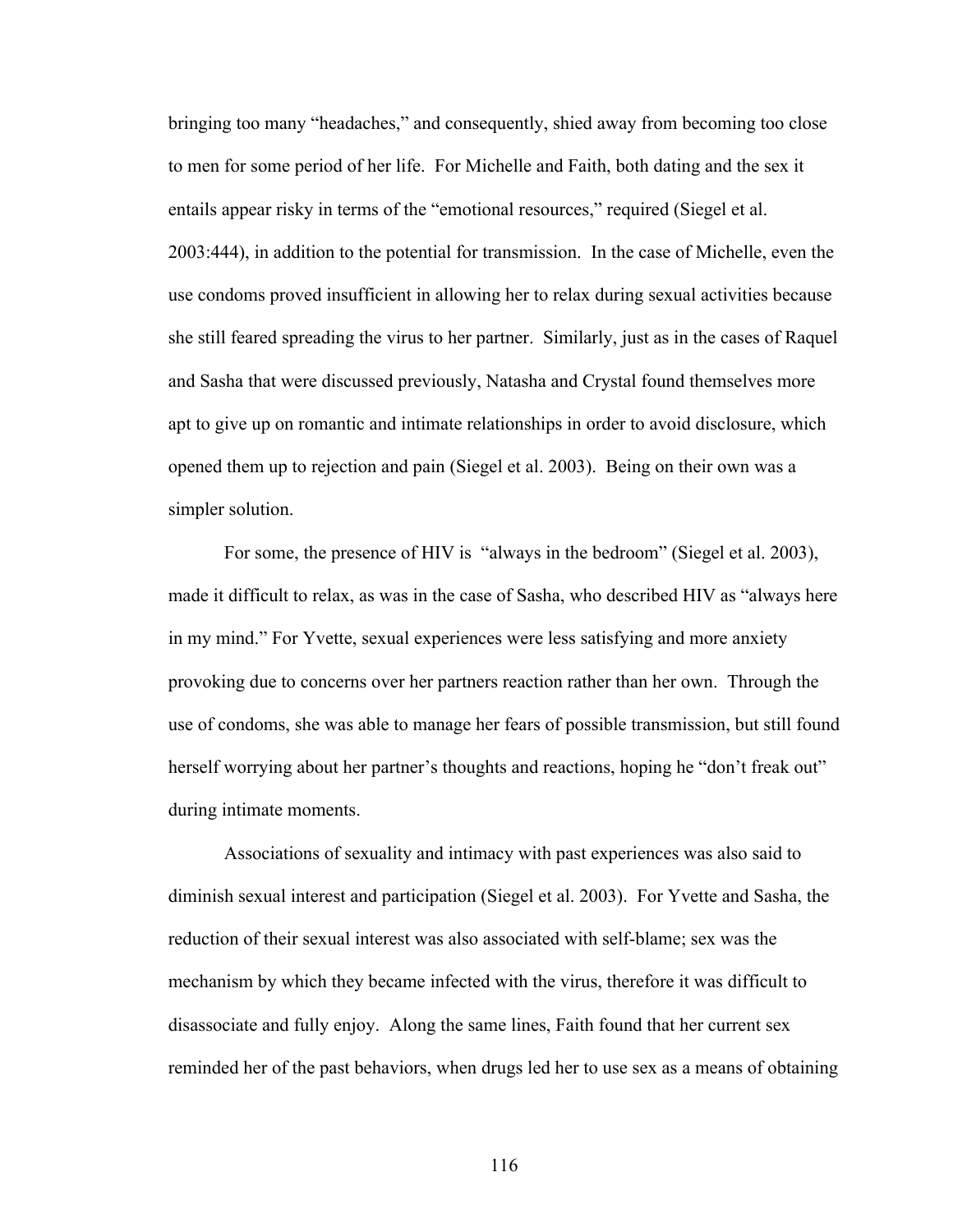money or feeding her addiction. These examples demonstrate that sexual activity while being HIV positive was never a simple act of intimacy, romance or passion, but a source of apprehension, worry and a reminder of the past.

Michelle and Jasmine were the most vocal about their sexual satisfaction. Michelle experienced increased enjoyment due to the security she felt within her relationship, being in love, feeling fully accepted, and to some extent, using condoms, which allowed the fear of transmission to lessen or dissipate. Jasmine felt her sexuality or intimacy had not been impacted by her diagnosis, therefore felt as satisfied as she was prior to her diagnosis.

Overall, the breadth of topics that arose during interviews demonstrates that experiences of sexuality and intimacy are influenced by far reaching factors, often ones that are extremely distanced from the bedroom. Sexual satisfaction was inextricably tied to emotional satisfaction, fulfillment and closeness. One's mental health, including depression, anxiety, or even the ability to temporarily remove HIV/AIDS from their minds played a role as well. Loving, intimate, and trusting long term partnerships seem to be the mechanism most frequently chosen and desired by these participants as the means to obtain a fulfilling and pleasurable sexual life as a black woman living with HIV. RECOMMENDATIONS AND FUTURE IMPLICATIONS

#### 1. **Social support, particularly emotional support, is essential.**

It does not take much time to realize the importance of Francis House in the lives of those who spend time there. The agency became a place to socialize, learn, and seek comfort, advice, resources, and friendship. Still, the extent of isolation and the mental health struggles described during the interviews lead one to believe many people may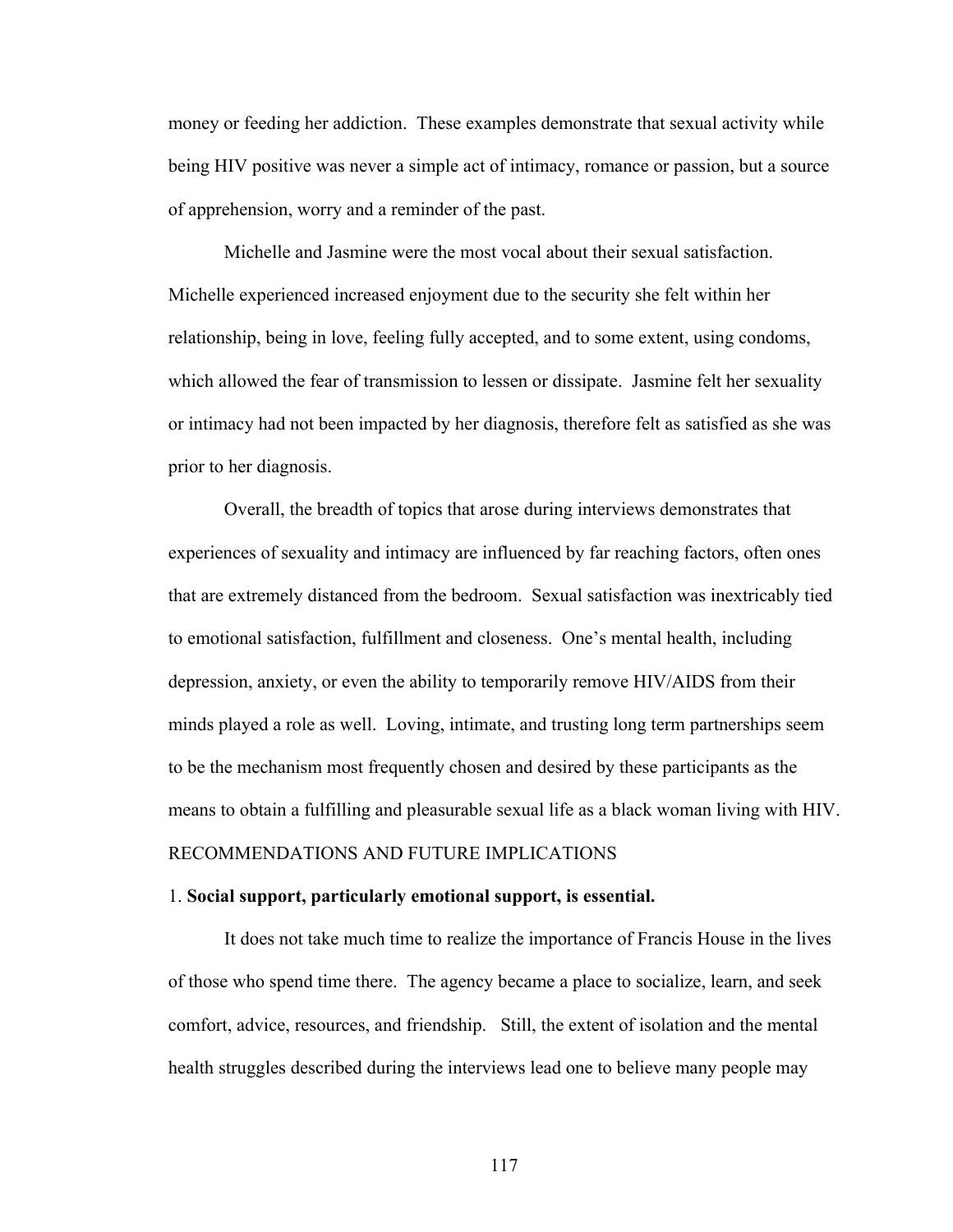delay utilizing organizations such as Francis House. Informal conversations and interviews revealed clients appreciate the non-judgmental safety they find at Francis House, coming from both other clients and staff. Because one must disclose their status in order to gain social support, increasing social support within the walls of AIDS service organizations is certainly more feasible than doing so on the outside.

Existing literature demonstrates the positive effects on health that arise from increased social support, especially in terms of impacts on women's health (Hurdle 2001) and quality of life (Gielen et al. 2001). Strong social support networks provide increased longevity, better coping and healing after illness, a greater likelihood of engaging in preventive health behaviors (Hurdle 2001; Uchino 2005). Additionally, social support has been found to boost medication adherence among HIV positive women (Edwards 2006; Gonzalez et al. 2004). For women in particular, health information is best received from friends or family members via one-on-one communication, especially in the case of sensitive issues such as sexuality (Hurdle 2001). Similarly, partnered or peer support systems are found to increase health behaviors among women (Hurdle 2001).

Francis House may wish to focus on strengthening existing social networks among clients, especially in terms of better communication, or conflict resolution, based upon some of the frustrations clients shared with me. Moreover, a communication workshop or an education session for clients who are part of sero-disconcordant relationships may provide an opportunity for couples to feel more connected, especially considering the importance of Francis House as a source of support for many of the women in this study.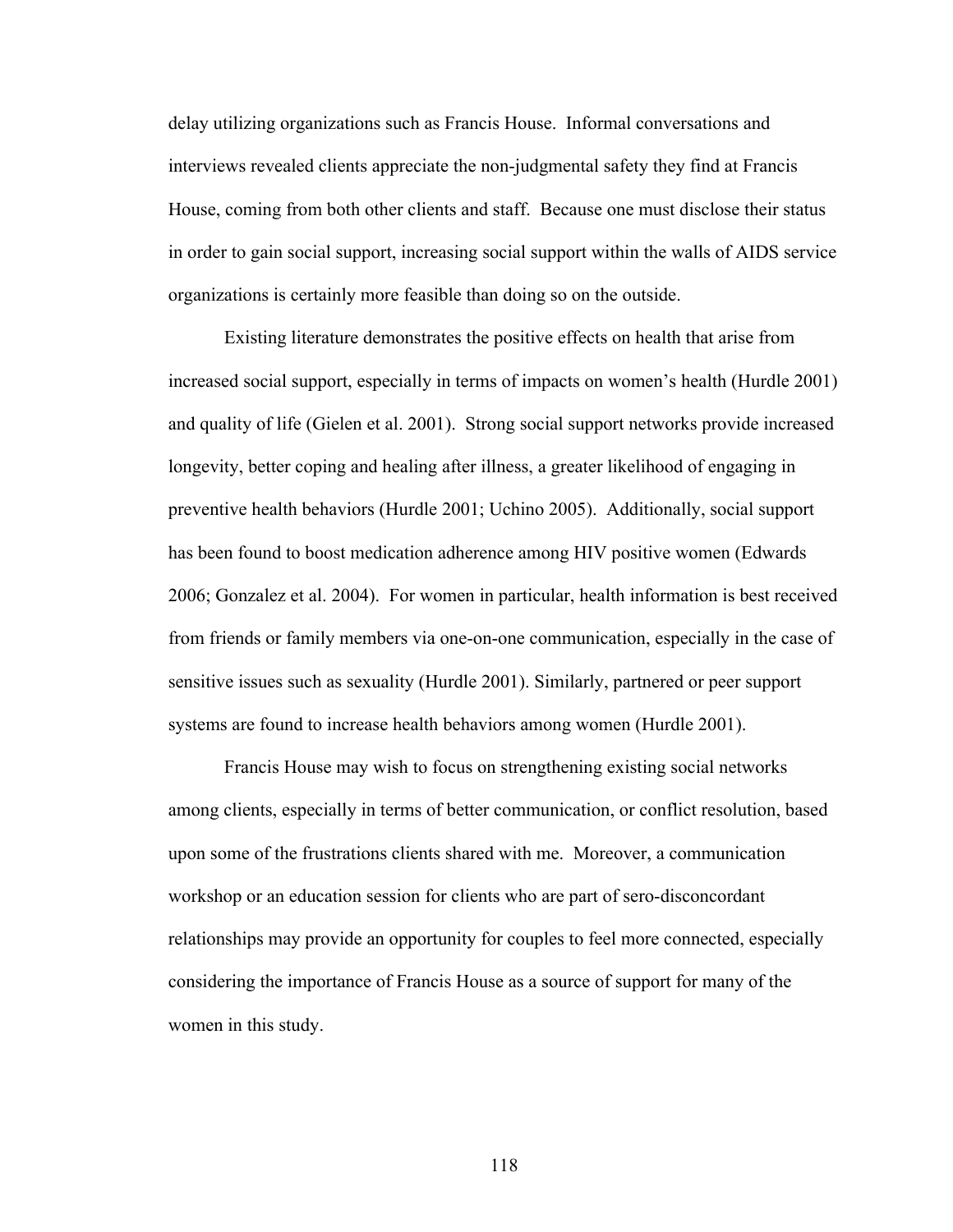Another possibility is creating a way to welcome and more formally introduce new clients to existing clients. Most clients' behaviors are very patterned—always sitting in the same place and talking to the same people—and increasing social networks may be as simple as opening up a conversation with new clients. This is intended to open communication and build potential avenues for added social support.

#### 2. **Knowledge is essential to provide, but is not enough.**

Even when condoms were not used or are used inconsistently, it is evident that the women interviewed are well aware that condoms protect them from STIs, reinfection, and medication resistance. Maintaining their health in the present and for the long term served as motivators for them to use condoms, even if their partners resisted. Sasha boasted about her undetectable viral load and was thrilled to have gained back weight she had lost around the time of her diagnosis. Michelle, whose boyfriend is also HIV positive, took pride in the importance of avoiding medication resistance, almost as if it brought them closer to have good health in common. These participants knew the value of their medication as a source of extending their lives, and appeared unwilling to take this risk at the expense of compromised health.

In terms of public health, and health education in particular, studies such as this are useful to better understand *why* women go without condoms. This information can then be used for the design of programs to encourage their use. Further, typical discourse of condom promotion suggests the use of condoms for protection from STIs or to decrease transmission of the virus to others, but this research offers that the desire to remain on a consistent antiretroviral medication regimen may be more meaningful to women.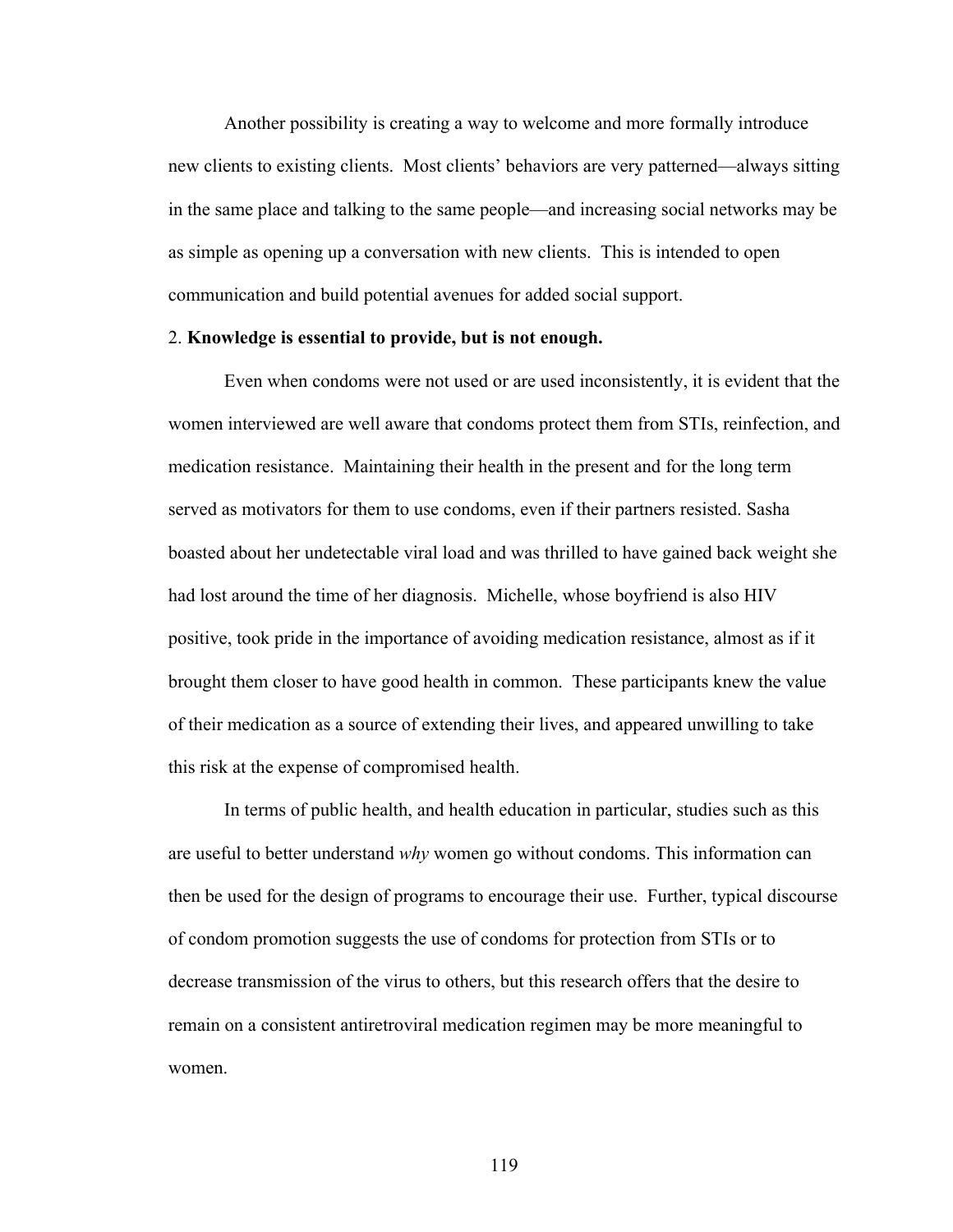For women like Michelle, Sasha, and Simone, looking beyond the momentary passion or pleasure of having sex without a condom seems to be inspired by long-term drivers, especially maintaining their current medication regime. In terms of the Social Cognitive Theory, Michelle, Sasha and Simone all hold sufficient self-efficacy to influence their behavior, and their environment via the behavior of their partners, who are all willing to use condoms. In order to benefit those who may truly be struggling with asserting themselves against partners who prefer condomless sex, delving into how Michelle, Simone and Sasha are able to accomplish this, and how these skills could be taught to others may be a critical step in health education efforts. The informal peer to peer information sharing that occurs at Francis House daily (in both support groups and during casual conversations) is useful for many, and may be useful if formalized into a workshop or a "topic of the day" support group discussion. Therefore, those with higher self-efficacy could share their techniques and success stories, creating a supportive environment to help others with less self-efficacy to be able to utilize condoms more consistently.

Alternatively, cases like Jasmine, who feels it is unnecessary to use condoms with her HIV positive boyfriend due to neither of them being on an antiretroviral regimen is more challenging; she either does not feel threatened by or is denying the possibility that she may be at risk for an additional infection. In this case, Jasmine feels confident in her ability to assert herself and knows he is well aware that she would lash out violently if he were caught cheating, but simply does not believe condoms are necessary. Using the Health Belief Model to raise Jasmine's perceived susceptibility to STIs, the perceived severity of contracting additional infections while HIV positive, while emphasizing the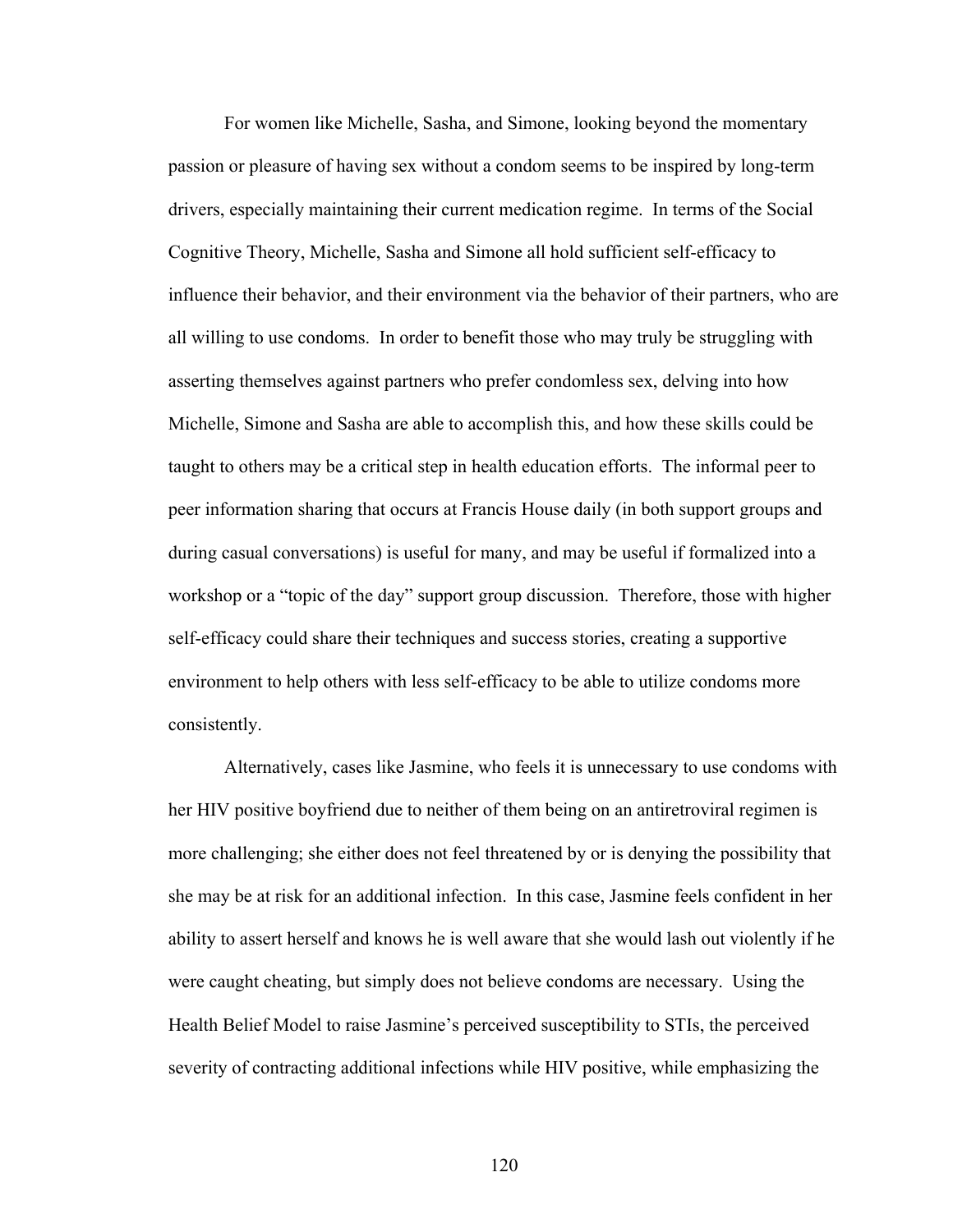perceived benefits of condom use may be one route to addressing her non-use of condoms with her partner (Rimer and Glanz 2005).

Ethnographic studies are particularly useful for making sense of "behaviors that might otherwise appear irrational, meaningless, or inscrutable, or go unknown" (Singer and Baer 2007:52). Further, when health promotion is designed to be important or meaningful in the lives of the target audience, they are more likely to be adopted, even if they are not directly health related. For instance, for Natasha, her boyfriend's willingness to go without a condom was a signal of love and created feelings of intimacy for her. Therefore, to use condoms may be seen a threat to this sense of security gained from forgoing their use. This is only one example of how seemingly "irrational" decisions are made based upon one's emotional experiences, and what is meaningful in their lives. For example, among the women who are scared to tell their children about their HIV infection, it was evident that they were strongly emotionally invested in holding onto that relationship. With this in mind, moving beyond physical health and towards an emotionally significant aspect of the women's life, such as living longer for their children, may be more consequential in changing behavior than future health outcomes.

# **3. Provide Francis House clients with more informational and appraisal support that is meaningful to them.**

This research project and the questions it sought to answer were not informed by previous time spent with this population, thus, in hind-sight, sexuality and romantic relationships do not appear to be the most impacted or challenging aspects of the lives of women living with HIV/AIDS. Instead, stigma, isolation, poor mental health, and struggles of daily living (i.e., housing, transportation, maintaining sobriety) were often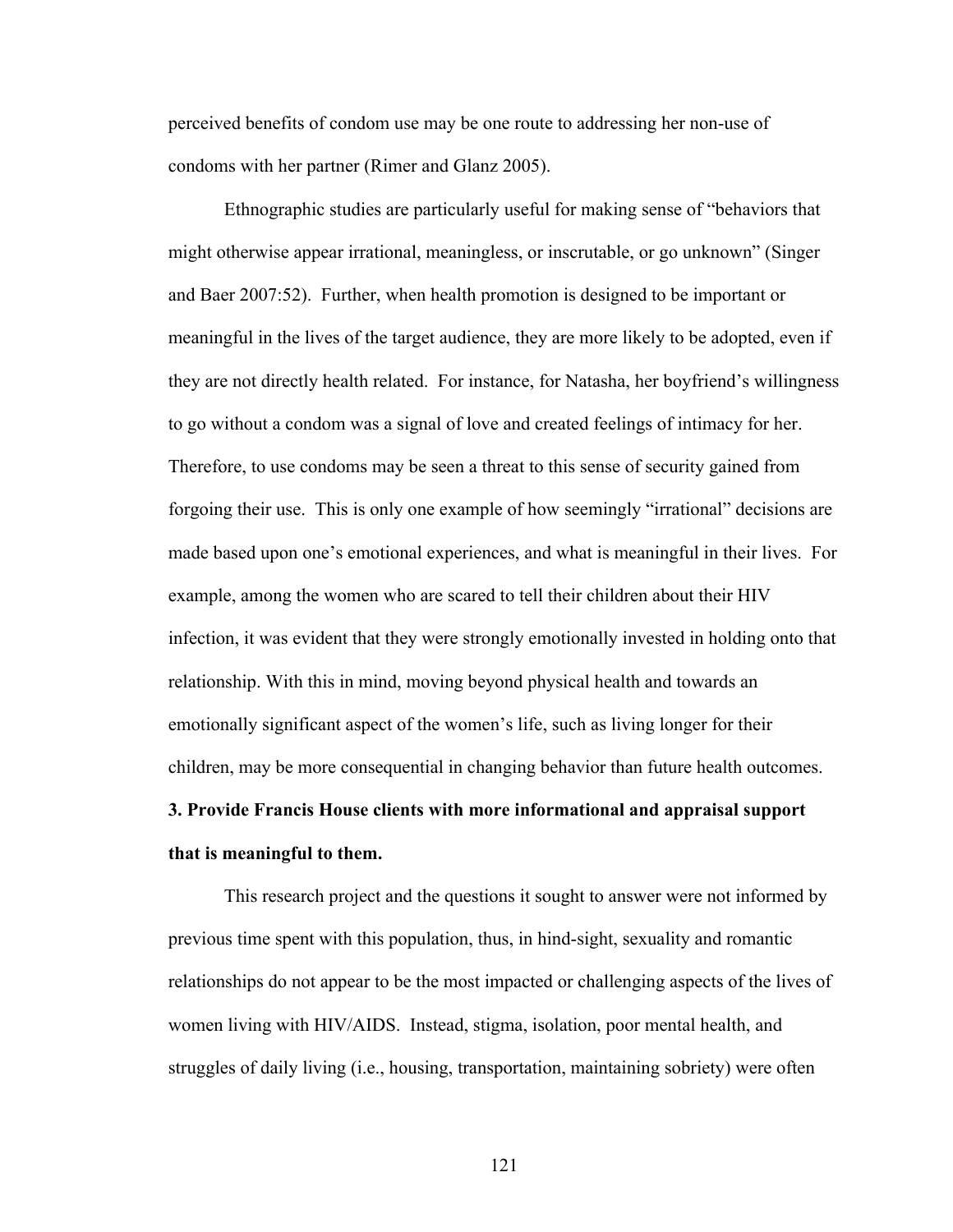the focus of interview discussion, and brought about more emotional response than sexuality. While it would be easy to suggest organizations and programs focus on attempting to change what is well known about stigma, depression and isolation, it is unrealistic to expect such deeply rooted issues to be addressed easily or quickly.

Participant observation showed that those in attendance at Francis House were, for the most part, very interested in what outside speakers had to say. Often, speakers were representatives of pharmaceutical companies, and tended to focus on the importance medication adherence, and other biomedical topics. While important, guest speakers of other disciplines can bring a fresh perspective about methods of coping with mental health and stigma to clients, offering alternative perspectives from those they receive on a day-to-day basis from one another and Francis House staff. Speaker or workshop topics could include: disclosure to others (may even have separate workshops for specific audiences: romantic and sexual partners, friends, family, and children), gaining support/resources, holistic health (maybe even a walking group or healthy cooking techniques), dealing with mental health struggles, or even more optimistic topics, such as becoming an advocate.

#### LIMITATIONS

This study is not without its limitations. First, small sample size  $(n=9)$  makes consistent patterns indiscernible, and therefore the results are not generalizable to all black women infected with HIV/AIDS. Secondly, social desirability bias may have skewed the results of the study due to the nature of the topic. Finally, a convenience sample of individuals who are all Francis House clients may have produced results different than a sample of women who did not attend support groups or utilize any of the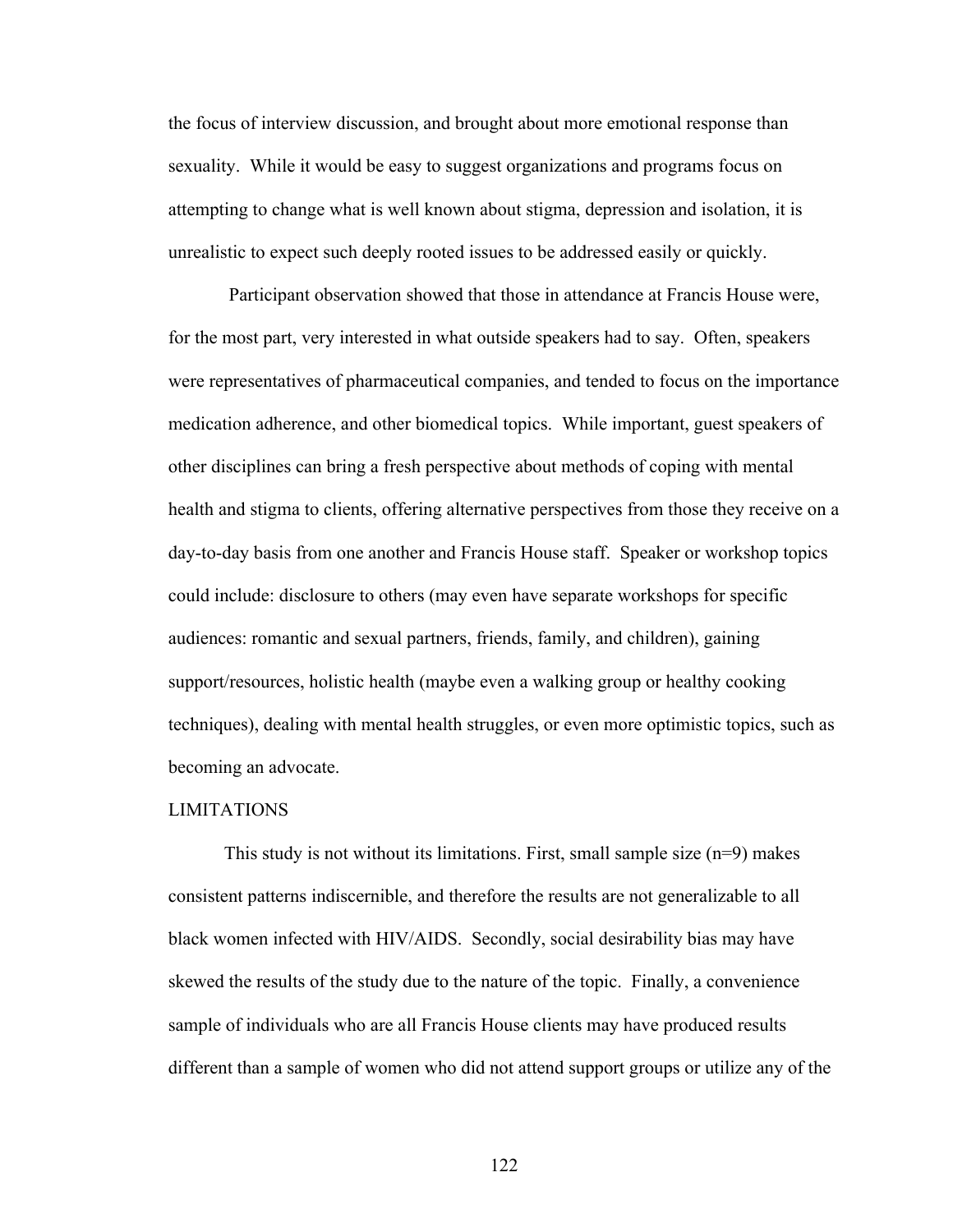other resources offered there. In some respect, clients who utilize Francis House are seeking out their services, and therefore may be self-selecting, a source of bias in studies. In light of the recommendations to increase social support, it is possible that Francis House clients have much more social support than others living with the virus, simply due to their attendance to support groups and other Francis House meetings.

### ETHICAL CONSIDERATIONS

Working with a population infected with HIV/AIDS, a disease that continues to be a source of stigma, discrimination, stereotypes, and misinformation, means special consideration must be taken to protect the identity of those who participated in this research. Care was taken to not share details which would allow staff or other clients to identify any of the women who bravely participated in these interviews, especially considering the personal nature of the questions asked and topics that arose. In a few instances, women shared moments or stories that would have perfectly demonstrated a theme or concept of note, but writing about it in this type of permanent record would have compromised the anonymity that was promised to those participating. As an anthropologist, the study of and writing about others is, to some extent, a "selfish" endeavor (Farmer 2009:184). After all, much anthropological writing, as well as academic writing in general, is done for our peers (Farmer 2009). Thus, to risk revealing the identity of a participant cannot be justified for the sake of writing about a perfectly poignant moment.

It is important to note that Joy Winheim, the director of Francis House, gave permission for use of the name of the organization in this thesis. Using the organization's name, as well, potentially creates an opportunity for identification of participants.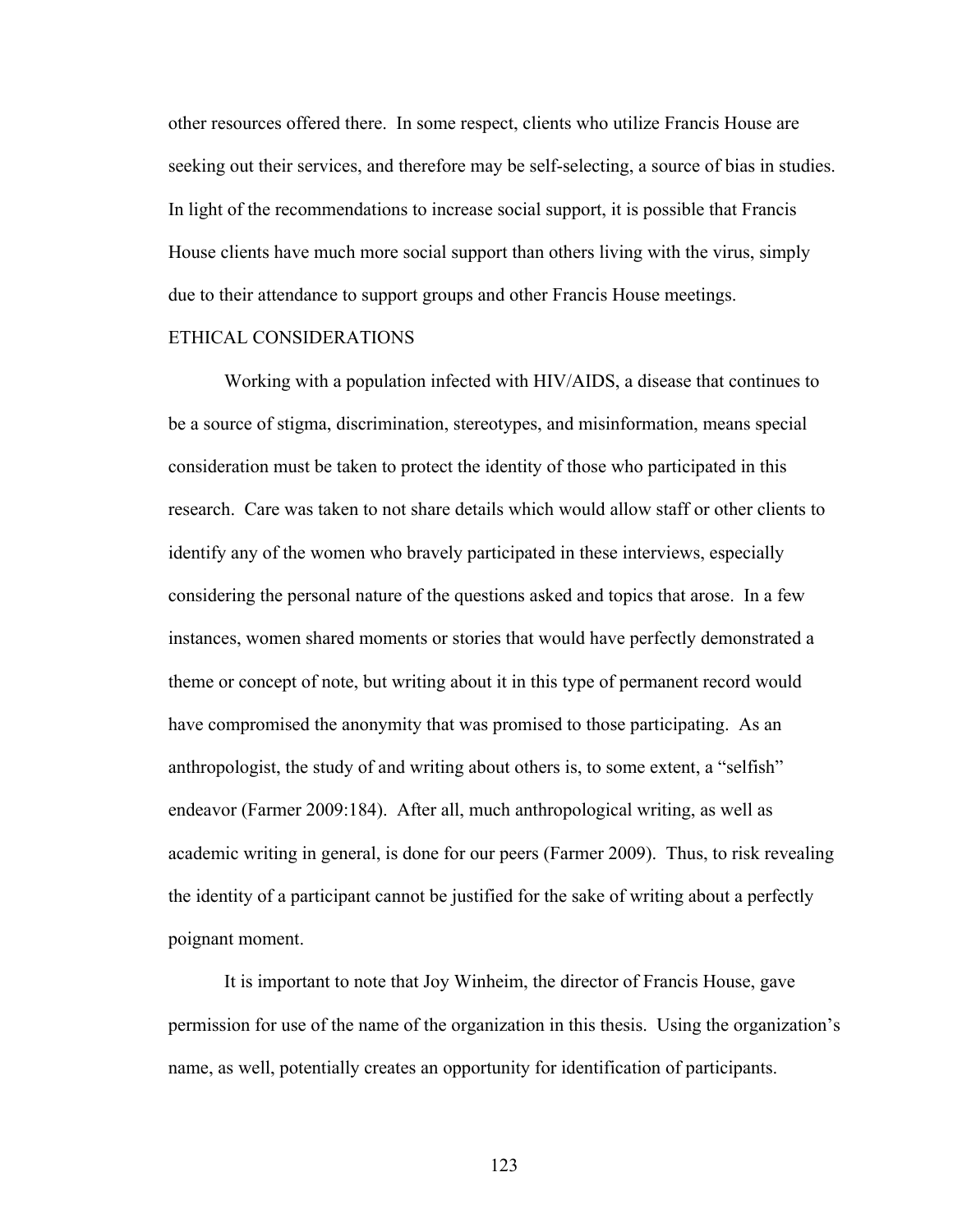Therefore, extra caution was taken to not provide too many descriptive details of the women in this study.

## DISSEMINATION OF RESULTS

The results of this study, though not generalizable to a larger population, may be useful for Francis House staff in order for them to gain a better understanding of client sexual decision-making, and of the many troubles they face in terms of stigma, mental health, and isolation. These are exacerbated not only by being infected with HIV, but frequently by the mark of poverty in a socially inequitable society, struggling to fight their addictions and maintain sobriety, and differential access to many resources as well. While Francis House does work to address what is feasible, such as providing bus passes, a food pantry, and qualified professionals on staff, as an anthropologist, I may be able to provide alternative explanations or viewpoints gained through this research. A copy of the final thesis manuscript will be provided for Francis House to keep as a record. If desired by the staff, a presentation and accompanying document could be made with a summation of results and recommendations, and would provide an opportunity for them to ask questions they feel I may be able to answer because of this research. Also, it may be useful to provide a shortened version of this manuscript, particularly the results and discussion section, so that Francis House staff could read of the results and the researchers conclusions more rapidly.

After all interviews were completed, a presentation was given to Francis House clients in lieu of their daily support group. Much of this presentation was an opportunity to show appreciation for the clients being so willing to accept my presence and for sharing their space, time, and lives with me. In order to protect the identities of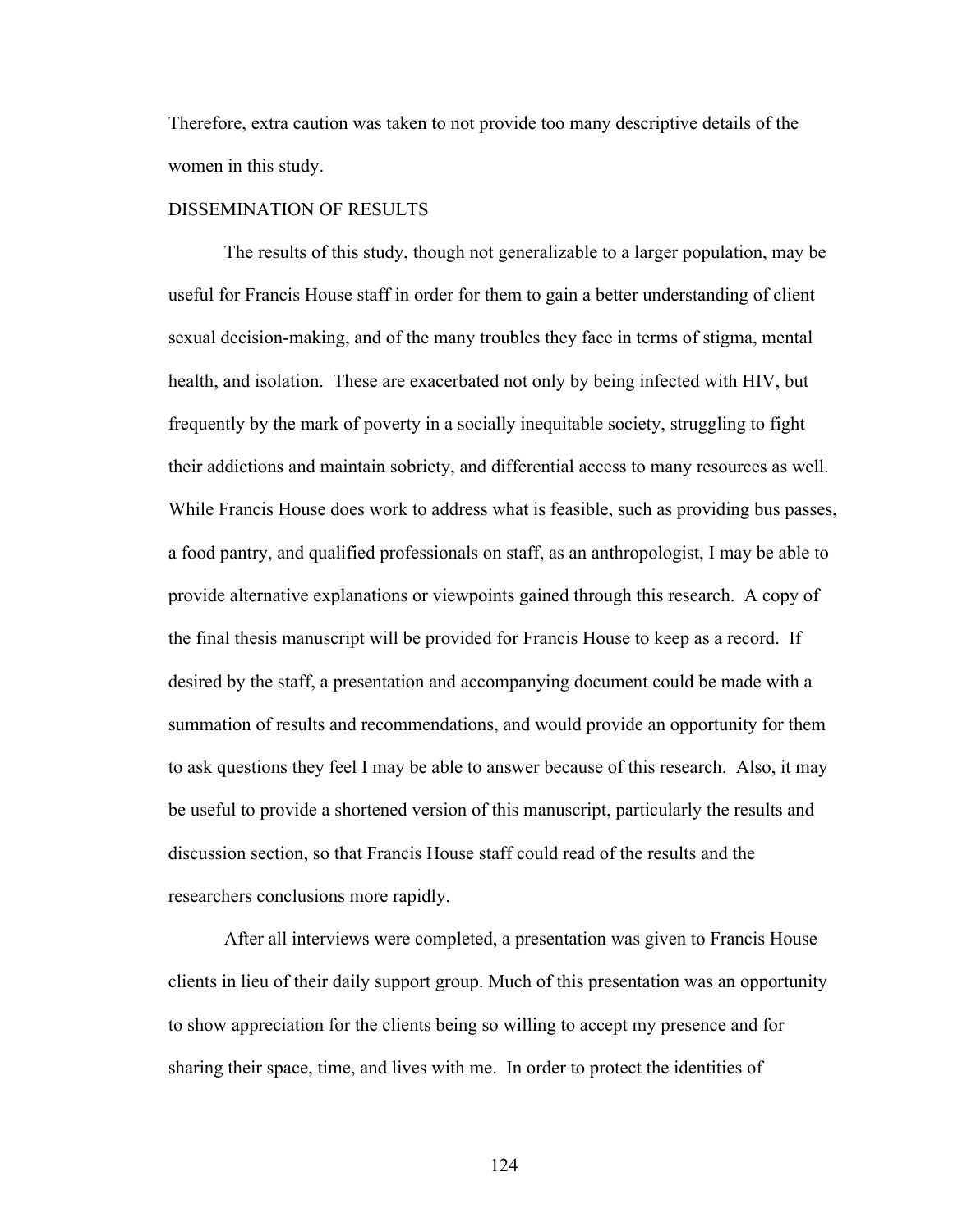participants, many of whom were present during this time, stigma was the only theme from the research that was discussed in this presentation. This was also done because stigma is a problem that affects both males and females with HIV, and is therefore applicable to many of the clients. With this in mind, clients were encouraged to use their infection for further advocacy and activist work. As a closing activity, clients were asked, "If you could tell the general population one thing about HIV/AIDS, what would it be?" Below are some of the answers received during this vibrant discussion:

- "God infected me because he knew I could handle it."
- "Knowledge is power. Ignorance does not exempt you from responsibility."
- "Doesn't matter how you get it, it's what you do with it. Nasty people label you real quick. People are not dying no more with HIV."
- "HIV don't jump."
- "Wear condoms."
- "Stop being ignorant to the fact that you [are not] exempt from this disease. You are at risk. STDs. Get your family members tested. How do you know that he doesn't have it?"
- "HIV is not tailor made. It can fit the president as well as it can fit a hustler."

This brief and informal free listing exercise allowed Francis House clients to voice what they feel is most bothersome about living with HIV, and to make suggestions to others who are not living with the disease, especially those who are in denial of their risk of becoming infected. In many ways, it demonstrates the stigma they face ("Nasty people label you real quick") and how their infection serves as an argument against people who think it could never happen to them ("HIV is not tailor made"). This small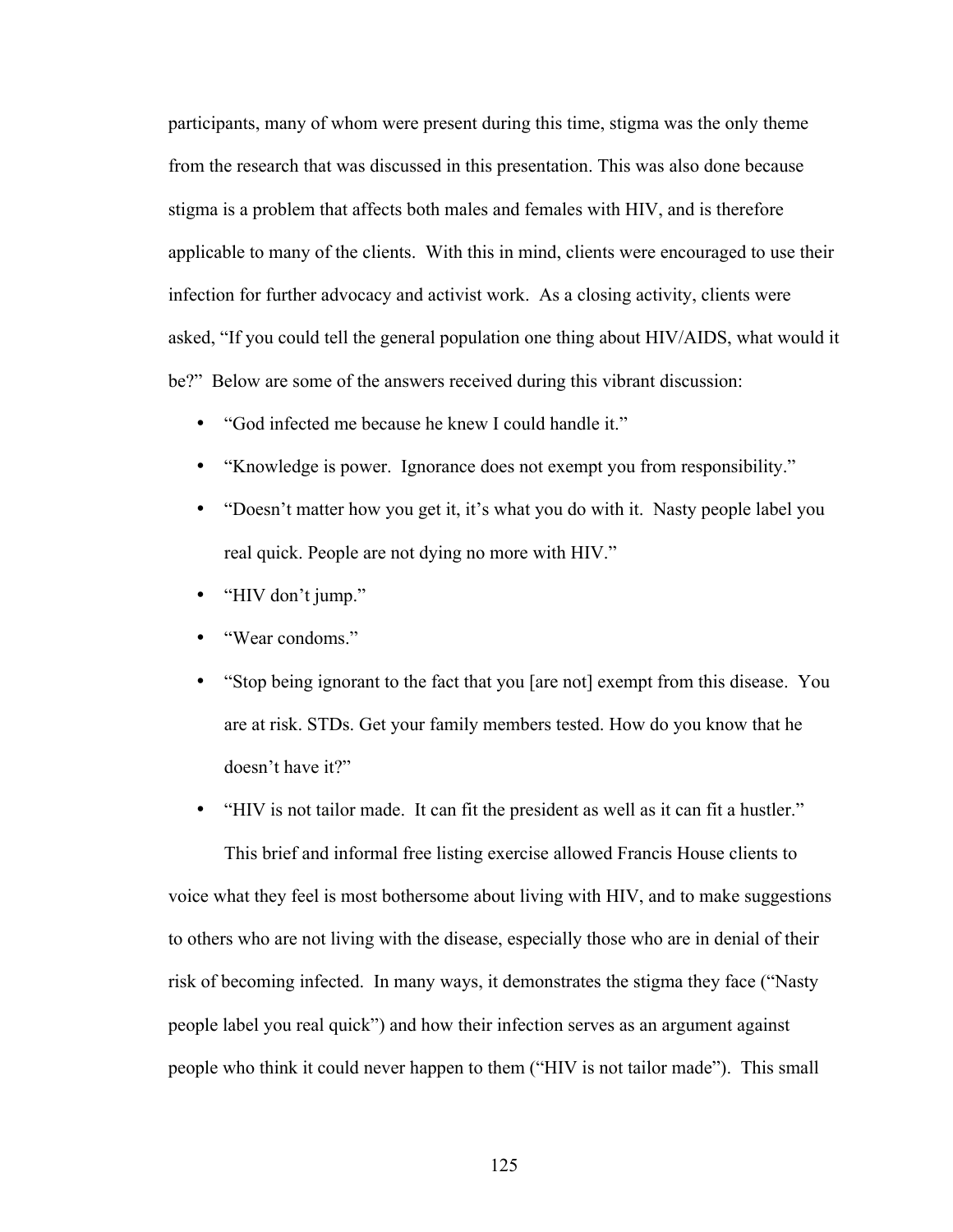sample seems to focus on the vulnerability of anyone, not just those engaging in "high risk" behaviors.

## FUTURE RESEARCH

After completing this research, it became evident that it was not just sexual relationships that were impacted in the lives of these women who live with HIV, but nearly *all* their relationships—familial, friendships, and with acquaintances. Thus, in hindsight, a broader look at disclosure patterns, timing, and techniques may have revealed a better understanding of how women make sense of their infection in relation to other people in their lives. Idealistically, preliminary research at the facility finding out what Francis House clients deemed problematic or important within their community, using methods and theories such as Participatory Action Research or Community Based Participatory Research, would have been more fruitful in terms of research application.

Other areas of research that may be beneficial to understanding the psychosocial impacts of living with HIV/AIDS include: 1) women who purposefully choose celibacy after diagnosis; 2) a comparison of the impact of race and gender on stigma, specifically, being a white gay male versus being a gay black male; 3) experiences of those living with their serostatus fully "out," as is frequent among HIV/AIDS activists; 4) the impact of being a client in an AIDS service organization; and 5) the experience of belonging to a community that is highly researched, such as those living with HIV/AIDS.

#### **CONCLUSION**

As has been extensively documented in the literature, structural, societal, cultural and interpersonal factors work simultaneously to create an environment where black Americans are at an increased risk of becoming infected with the HIV/AIDS virus. This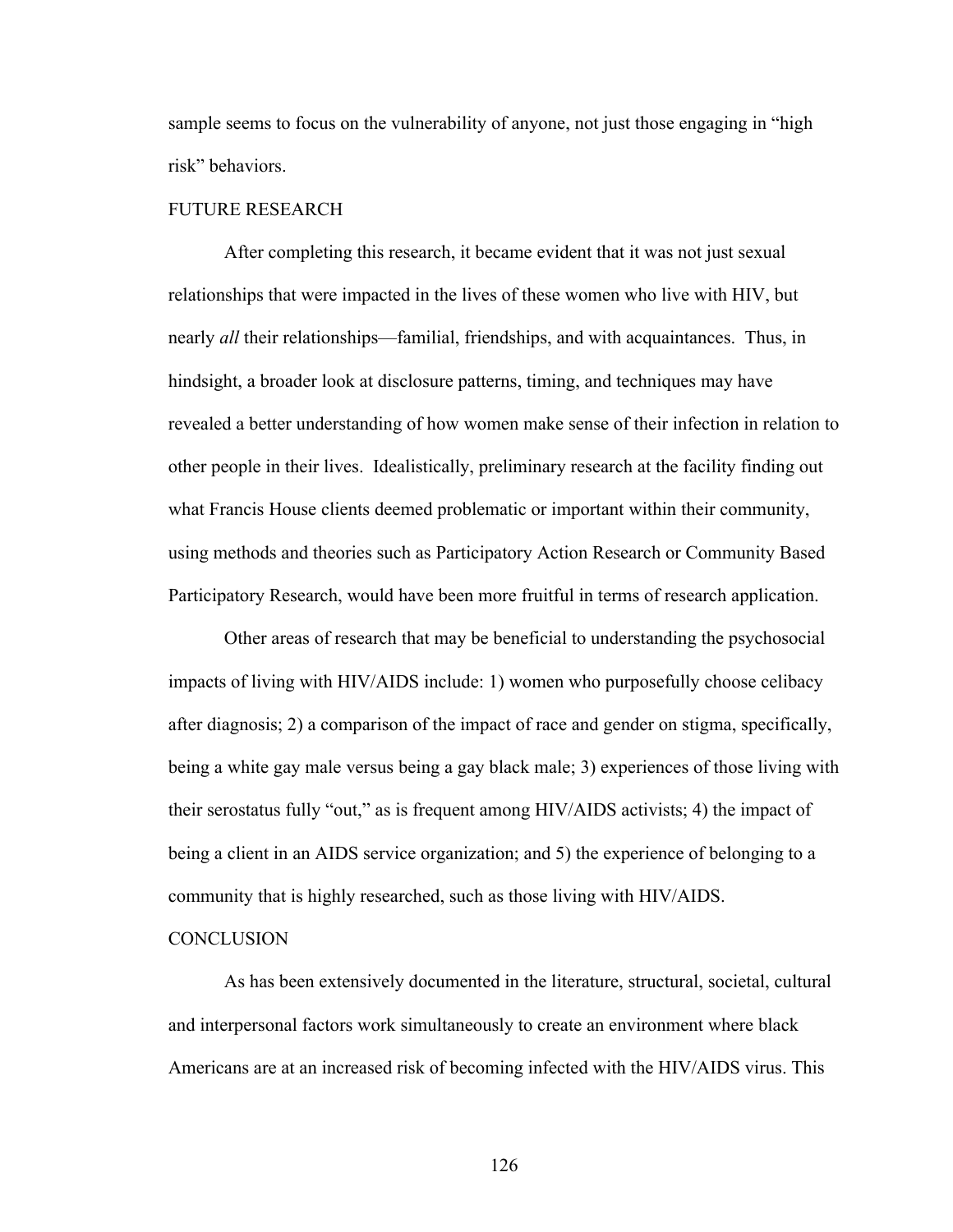has resulted in disproportionate rates of infection for African Americans, who are faced with the additional struggles of living with HIV/AIDS in addition to the environment that facilitated their infections.

For most of the women interviewed as part of this research project, earlier life experiences with drugs, alcohol, abusive relationships, and dysfunctional households set the stage for their current situations. They fight to maintain their sobriety and ward off bouts of depression, exacerbated by a stigmatizing condition that leaves them fearful to reach out for help. Disclosure may translate onto increased support, but it also may mean the loss of a friend, family member, or partner, and the shame and pain of being rejected. In terms of sexuality, some of the women chose to find others like them, also HIV positive, so as to avoid having to explain their status or face the possibility of their partners walking away. The women knew they should use condoms since they could transmit the virus or become re-infected with other strains that could potentially be resistant to the drugs the women were receiving. Nevertheless, the condoms were undesirable for those who saw them as the opposite of closeness, intimacy, trust and spontaneity. For others, condoms served as their mechanism to relax during sex, removing the fear that they could spread the virus to their partners.

Despite the resiliency and willingness to fight their illness and the ignorance around it, the women who participated in this study could certainly benefit from an increased feeling of support. Living with HIV creates challenges unique to those who are positive, and building up the networks within the "HIV community" is essential to creating strong ties. Ideally, this would prevent black women from isolating and retreating into themselves, and would provide them with a safe environment in which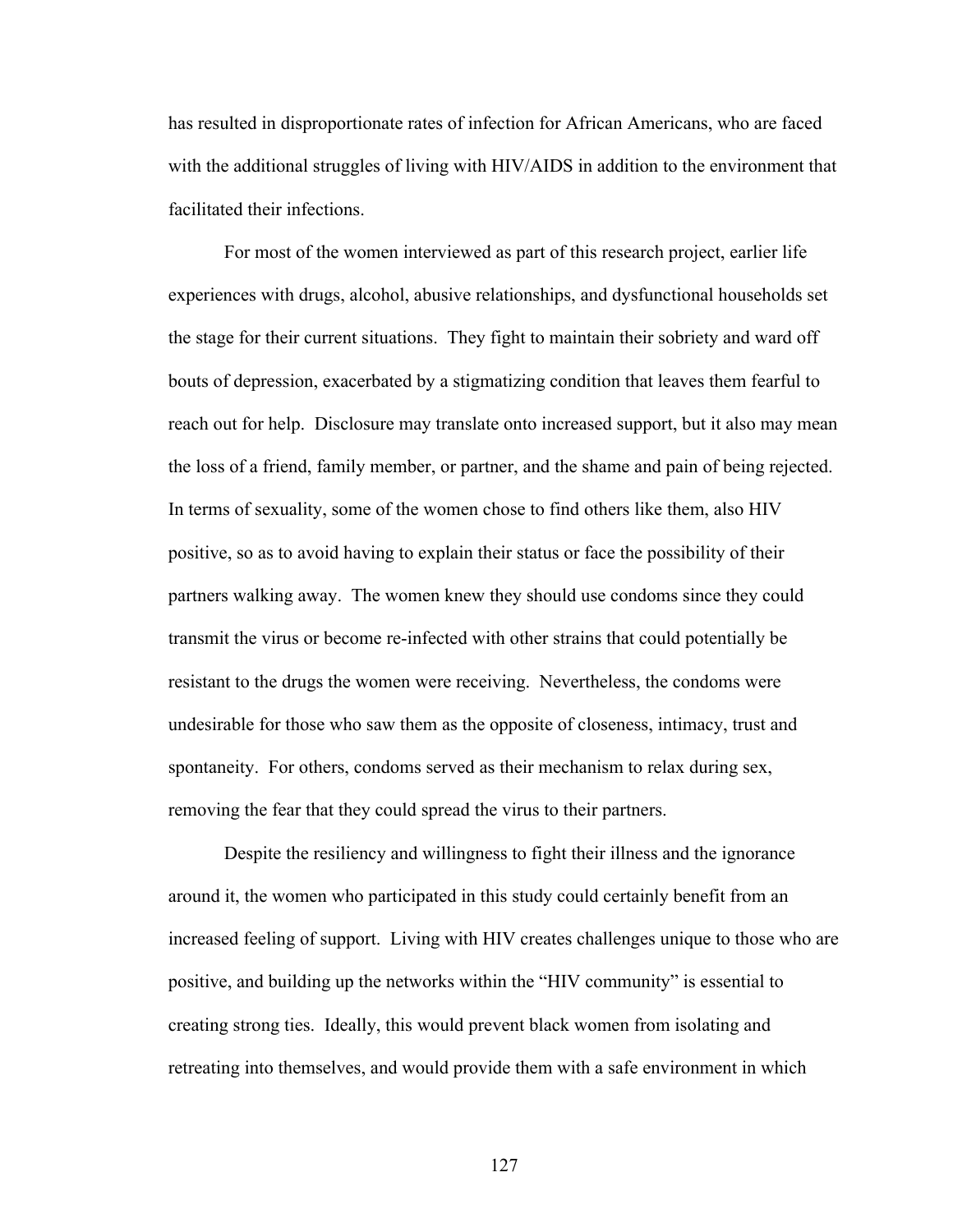they could discuss their feelings, experiences, disappointments, and hopefulness around those who can truly empathize with them.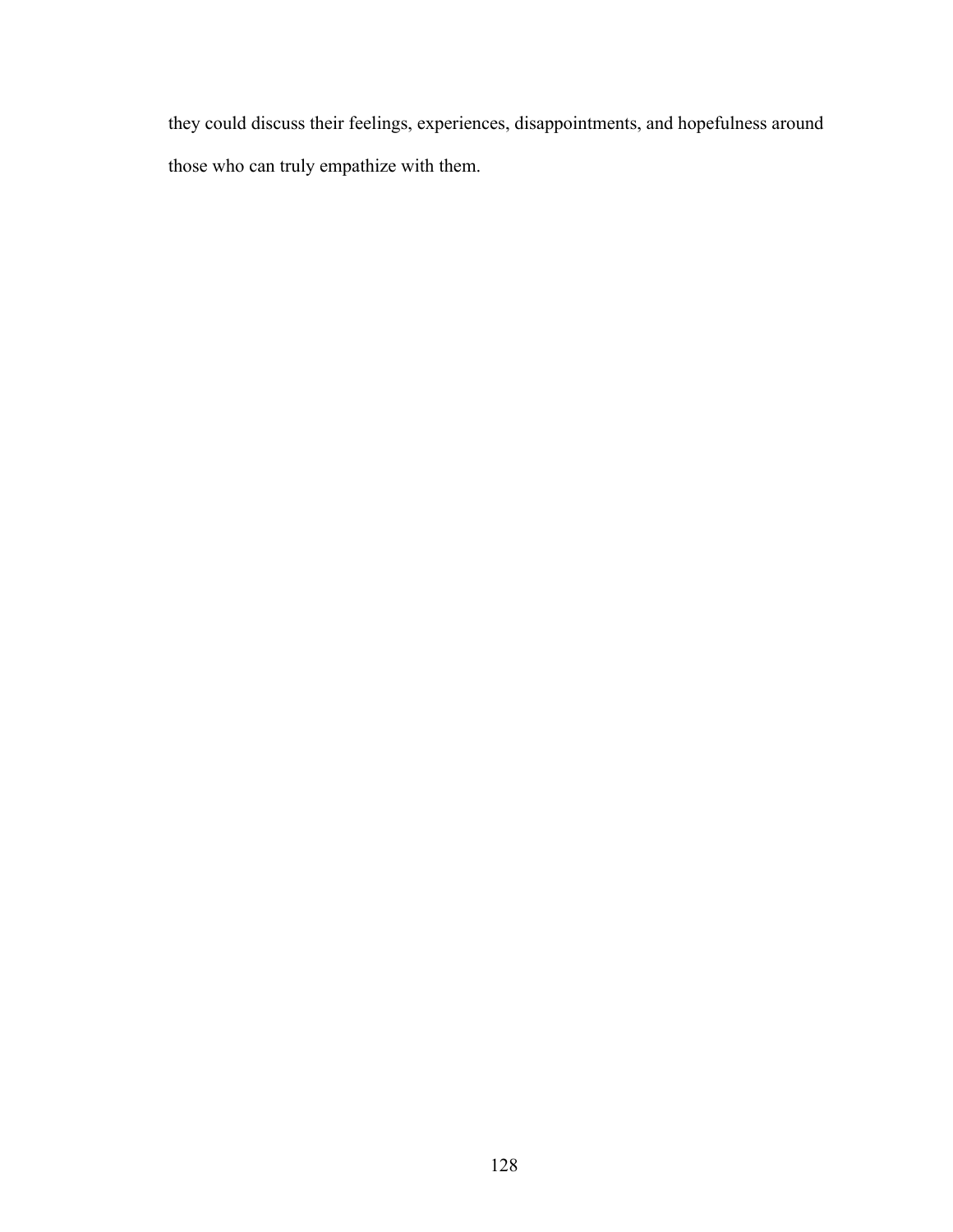#### **References**

Adimora, Adaora A., and Victor J. Schoenbach 2002 Contextual Factors and the Black-White Disparity in Heterosexual HIV Transmission. Epidemiology 13(6):707-712. Adimora, Adaora A.,Victor J. Schoenbach, and Michelle A. Floris-Moore 2009 Ending the Epidemic of Heterosexual HIV Transmission Among African Americans. American Journal of Preventive Medicine 37(5):468-471. Aggleton, Peter 2004 Sexuality, HIV Prevention, Vulnerability and Risk. Journal of Psychology & Human Sexuality 16(1):1-11. Aidala, Angela A., and Esther Sumartojo 2007 Why Housing? AIDS Behavior 11(2):S1-S6. Alexander, Michelle 2010 The War on Drugs and the New Jim Crow. Race, Poverty & the Environment 75(1):75-78. Aral, Sevgi O., Adaora A. Adimora, and Kevin A. Fenton 2008 Understanding and Responding to Disparities in HIV and Other Sexually Transmitted Infections in African Americans. Lancet 372(9635):337-340. Aral, Sevgi O., Ann O'Leary, and Charlene Baker 2006 Sexually Transmitted Infections and HIV in the Southern United States. Sexually Transmitted Diseases 33(7):S1-S5. Aranda-Naranjo, Barbara 2004 Ouality of Life in the HIV-Positive Patient: Implications and Consequences. Journal of the Association of Nurses in AIDS Care 15(5):20S-27S. Armistead, Lisa, Libby Tannenbaum, Rex Forehand, Edward Morse, and Patricia Morse 2001 Disclosing HIV Status: Are Mothers Telling Their Children? Journal of Pediatric Pyschology 26(1):11-20. Baer, Hans 1982 On the Political Economy of Health. Medical Anthropology Newsletter 14(1):1-2, 13-17. Bairan, Annette, Gloria Ann Jones Taylor, Barbara J. Blake, Timothy Akers, Richard Sowell, and Rick Mendiola 2007 A Model of HIV Disclosure: Disclosure Types of Social Relationships. Journal of the American Academy of Nurse Practitioners 19(5):242-250. Barroso, Julie, and Gail M. Powell-Cope 2000 Metasynthesis of Qualitative Research on Living With HIV Infection. Qualitative Health Research 10(3):340-353. Berger, Michele Tracy 2004 Workable Sisterhood: The Political Journey of Stigmatized Women With HIV/AIDS. Princeton, NJ: Princeton University Press.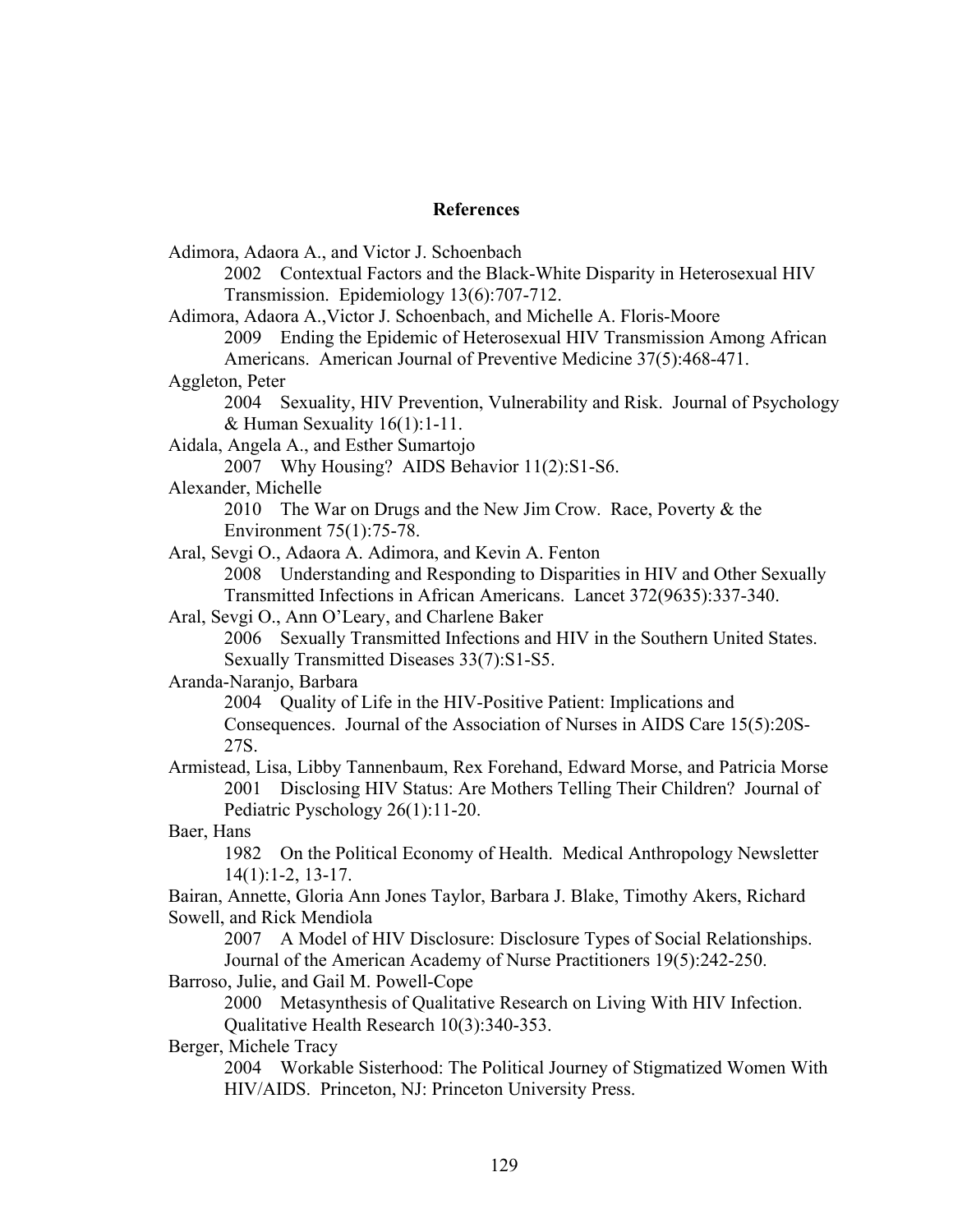Bernard, Russell H.

2006 Research Methods in Anthropology: Qualitative and Quantitative Approaches. 4th edition. Lanham, MD: AltaMira Press.

Black, Beth Perry, and Margaret Shandor Miles

2002 Calculating the Risks and Benefits of Disclosure in American American Women Who Have HIV. Journal of Obstetric, Gynecologic, & Neonatal Nursing 31(6):688-697.

Blankenship, Kim M., Amy Smoyer, Sarah J. Bray, and Kristin Mattocks

2005 Black-White Disparities in HIV/AIDS: The Role of Drug Policy and the Corrections System. Journal of Health Care for the Poor and Underserved 16(4 Suppl B):140-156.

Bluthenthal, Ricky N., Jennifer Lorvick, Alex H. Kral, Elizabeth A. Erringer, and James G. Kahn

1999 Collateral Damage In the War On Drugs: HIV Risk Behaviors Among Injection Drug Users. International Journal of Drug Policy 10(1):25-38.

Bond, Lisa, Darrell P. Wheeler, Gregorio A. Millet, Archana Bodas LaPollo, Lee F. Carson, and Adrian Liau

2009 Black Men Who Have Sex With Men and the Association of Down-Low Identity With HIV Risk Behavior. American Journal of Public Health 99(Suppl 1):S92-S95.

Bova, Carol and Amanda Durante

2003 Sexual Functioning among HIV-Infected Women. AIDS Patient Care and STDs 17(2):75-83.

Bowleg, Lisa, Kenya J. Lucas, and Jeanne M. Tschann

2004 "The Ball Was Always in His Court": An Exploratory Analysis of Relationship Scripts, Sexual Scripts, and Condom Use Among African American Women. Pyschology of Women Quarterly 28(1):70-82.

Bowleg, Lisa, Michelle Teti, Jenné S. Massie, Aditi Patel, David J. Malebranche, and Jeanne M. Tschann.

2011 'What Does It Take To Be A Man? What Is A Real Man?': Ideologies of Masculinity and HIV Sexual risk Among Black Heterosexual Men. *Culture, Health & Sexuality* 13(5):545-559.

Boykin, Keith

2005 Beyond the Down Low: Sex, Lies, and Denial in Black America. New York: Carroll & Graf.

Braithwaite, Ronald L., and Kimberly R. J. Arriola

2003 Male Prisoners and HIV Prevention: A Call for Action Ignored. American Journal of Public Health 93(5):759-763.

Buseh, Aaron G., and Patricia Stevens

2007 Constrained But Not Determined By Stigma: Resistance By African American Women Living with HIV. Women & Health 44(3):1-18.

Calhoun, Craig

2008 Foreward. *In* Engaging Contradictions: Theory, Politics, and Methods of Activist Scholarship. Charles Hale, ed. Pp. xiii-xxvi. Berkeley: University of California Press.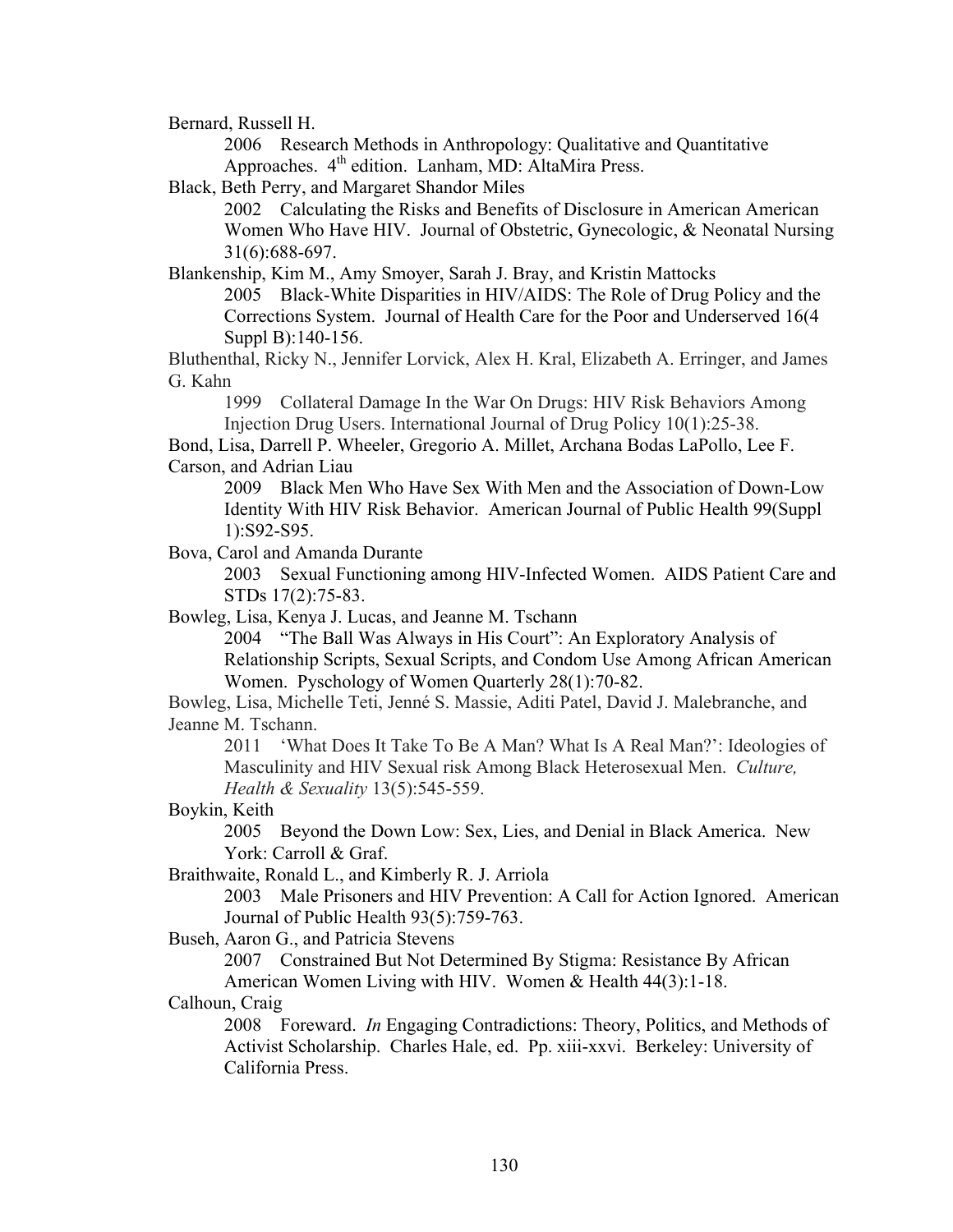Carlson, Robert G.

1996 The Political Economy of AIDS Among Drug Users in the United States: Beyond Blaming the Victim or Powerful Others. American Anthropologist 98(2):266-278.

Castro, Arachu and Farmer, Paul

2005 Understanding and Addressing AIDS-Related Stigma: From Anthropological Theory to Clinical Practice in Haiti. American Journal of Public Health 95(1):53-59.

Catz, Sheryl L., Karen L. Meredith, and Linda M. Mundy

2001 Women's HIV Transmission Risk Perceptions and Behaviors in the Era of Potent Antiretroviral Therapies. AIDS Education and Prevention 13(3):239-251.

Centers for Disease Control and Prevention

2012 Sexually Transmitted Disease Surveillance 2011. Atlanta: US Department of Health and Human Services.

2011a HIV Among African Americans. Atlanta: US Department of Health and Human Services.

2011b HIV Among Women. Atlanta: US Department of Health and Human Services.

Checker, Melissa

2005 Polluted Promises: Environmental Racism and the Search for Justice in a Southern Town. New York: New York University Press.

Ciccarone, Daniel H. David E. Kanouse, Rebecca L. Collins, Angela Miu, James L.

Chen, Sally C. Morton, and Ron Stall

2003 Sex Without Disclosure of Positive HIV Serostatus in a US Probability Sample of Persons Receiving Medical Care for HIV Infection. American Journal of Public Health 93(6):949-954.

Clark, Heather Jordon, Gretchen Lindner, Lisa Armistead, and Barbara-Jeanne Austin 2004 Stigma, Disclosure, and Psychological Functioning Among HIV-Infected and Non-Infected African American Women. Women & Health 38(4):57-71.

Coreil, Jeannine, ed.

2010 The Social Environment and Health. *In* Social and Behavioral Foundations of Public Health. Pp. 109-126. Thousand Oaks, CA: SAGE Publications, Inc.

Crepaz, Nicole, Trevor A. Hart, and Gary Marks

2004 Highly Active Antiretroviral Therapy and Sexual Risk Behavior: A Metaanalytic Review. Journal of the American Medical Association 292(2):224-236. Delaney, Robin Ostrom, Julianne M. Serovich, and Ji-Young Lim

2009 Pyschological Differences Between HIV-Positive Mothers Who Disclose to All, Some, or None of Their Biological Children. Journal of Marital and Family Therapy 35(2):175-180.

DeNavas-Walt, Carmen, Bernadette D. Proctor, and Jessica C. Smith

2012 Income, Poverty, and Health Insurance Coverage in the United States:

2011. U.S. Census Bureau.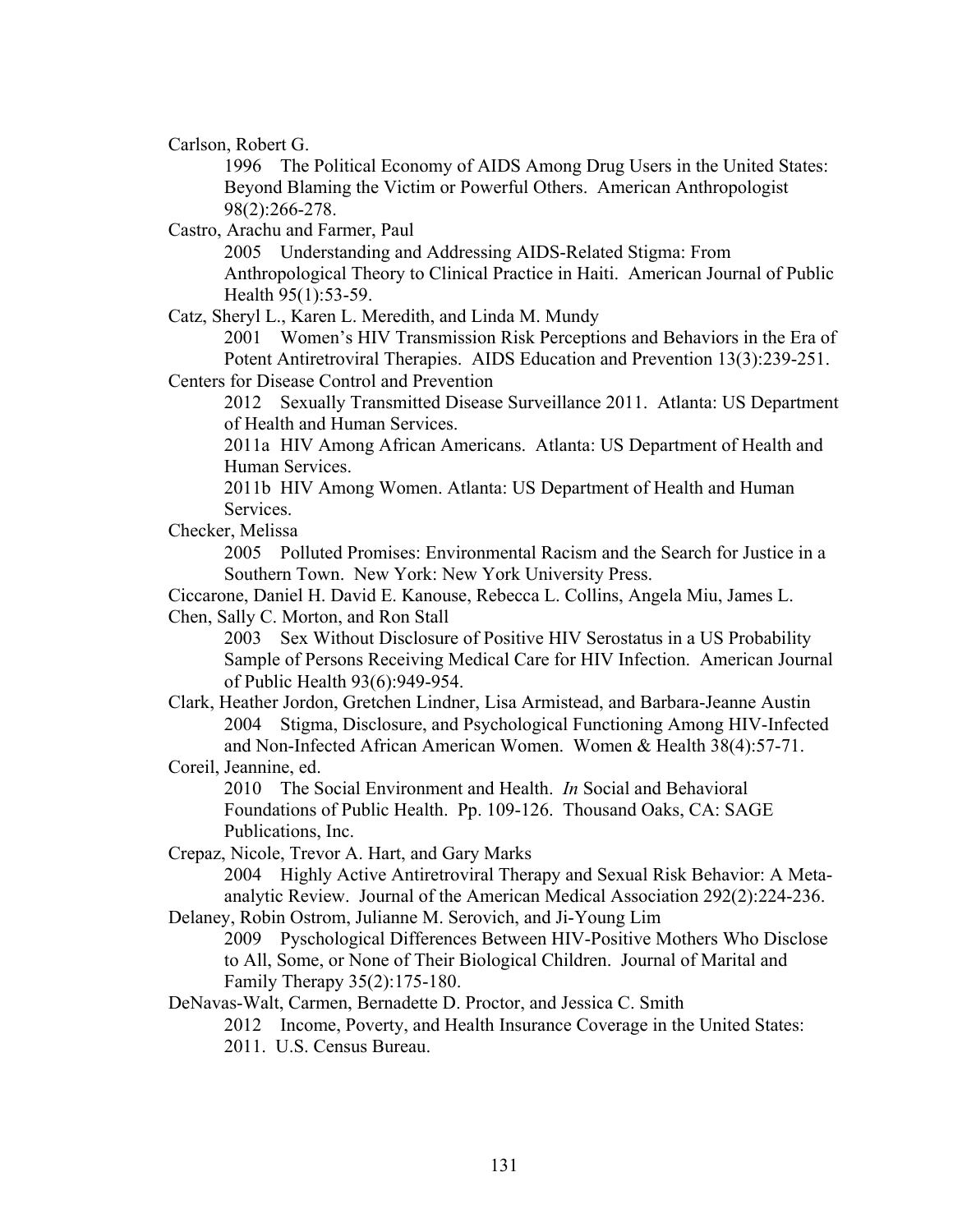Dodge, Brian, William L. Jeffries IV, and Theo G. Sandfort

2008 Beyond the Down Low: Sexual Risk, Protection, and Disclosure Among At-Risk Black Men Who Have Sex With Both Men and Women (MSMW). Archives of Sexual Behavior 37(5):683-696.

Dressler, William W., Kathryn S. Oths, and Clarence C. Gravlee

2005 Race and Ethnicity in Public Health Research: Models to Explain Health Disparities. Annual Review of Anthropology 34:231-252.

Duneier, Mitchell

1999 Sidewalk. New York: Farrar, Straus and Giroux.

Edwards, Lorece V.

2006 Perceived Social Support and HIV/AIDS Medication Adherence Among African American Women. Qualitative Health Research 16(5):679-691.

Edwards, Lorece V., Shalon M. Irving, Ndidi N. Amutah, and Kim D. Sydnor

2012 Am I My Mother's Keeper? Children as Unexpected Sources of Social Support Among African American Women Living with HIV/AIDS. Journal of Black Studies 43(5):571-595.

Farmer, Paul

2009 Fighting Words. *In* Anthropology Off The Shelf: Anthropologists on Writing. Alisse Waterston and Maria D. Vesperi, eds. Pp. 182-190. Malden, MA: Wiley-Blackwell.

2005 Pathologies of Power: Health, Human Rights, and the New War on the Poor. Berkeley and Los Angeles: University of California Press.

2004 An Anthropology of Structural Violence. Current Anthropology 45(3):305-325.

1999 *Infections and Inequalities: The Modern Plagues*. University of California Press, 2001.

Farmer, Paul, Bruce Nizeye, Sara Stulac, and Salmaan Keshavjee

2006 Structural Violence and Clinical Medicine. PLoS Medicine 3(10):1686- 1691.

Fleming, Douglas T., and Judith N. Wasserheit

1999 From Epidemiological Synergy to Public Health Policy and Practice: The Contribution of Other Sexually Transmitted Diseases to Sexual Transmission of HIV Infection. Sexually Transmitted Infections 75:3-17.

Florida State Legislature

2012a 775.0877 Criminal Transmission of HIV; procedures; penalties. The 2012 Florida Statues.

http://www.leg.state.fl.us/statutes/index.cfm?mode=View%20Statutes&SubMenu  $=1\&$  App\_mode=Display\_Statute&Search\_String=HIV&URL=0700-0799/0775/Sections/0775.0877.html

2012b 394.463 Involuntary Examination. The 2012 Florida Statues.

http://www.leg.state.fl.us/statutes/index.cfm?App\_mode=Display\_Statute&Searc h\_String=&URL=0300-0399/0394/Sections/0394.463.html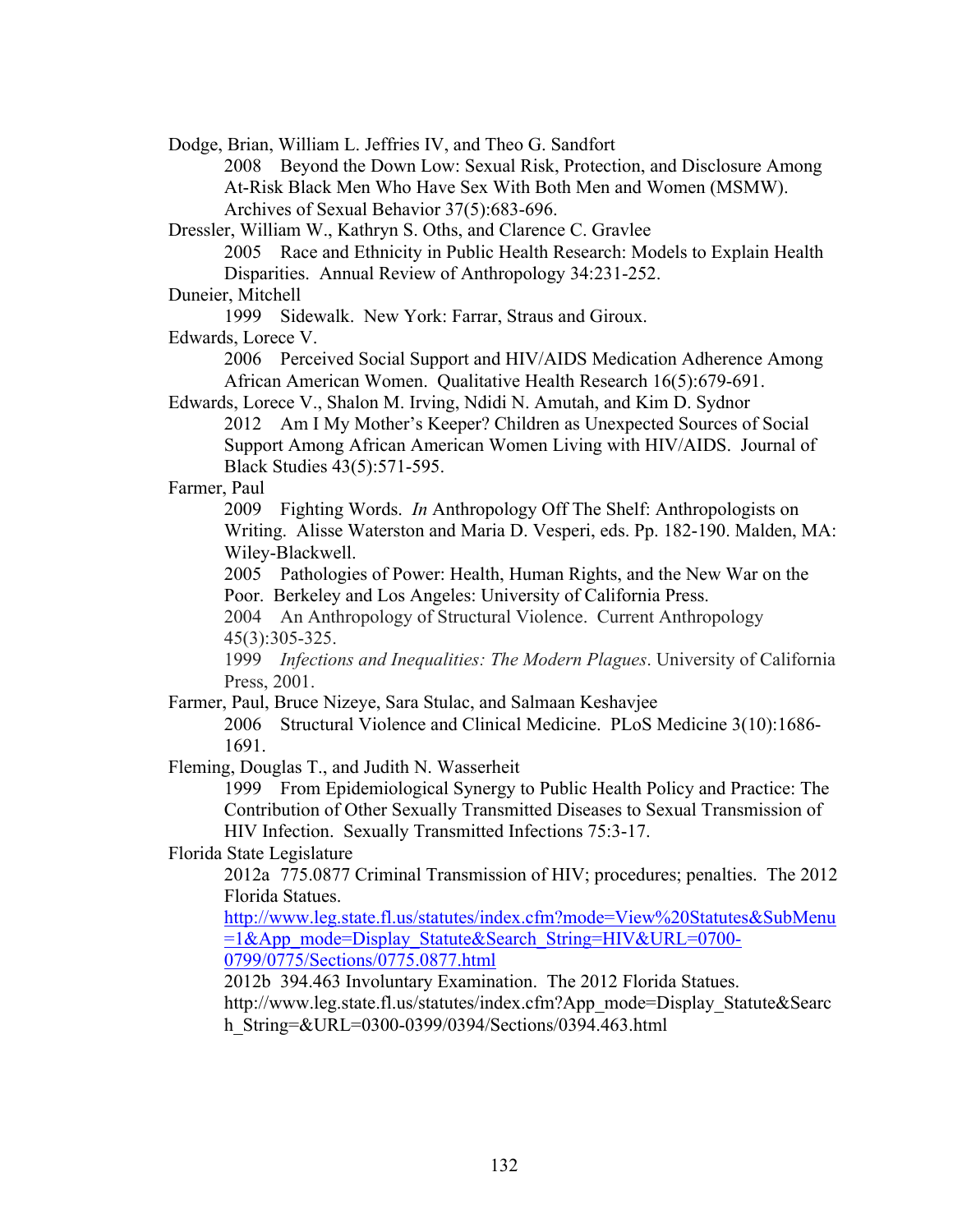Forna, Fatu M., Lisa Fitzpatrick, Adaora A. Adimora, Eleanor McLellan-Lemal, Peter Leone, John T. Brooks, Gary Marks, and Alan Greenberg

2006 A Case-Control Study of Factors Associated With HIV-Infection Among Black Women. Journal of the American Medical Association 98(11):1798-1804.

Friedman, Samuel L., Hannah L.F. Cooper, and Andrew H. Osborne

2009 Structural and Social Contexts of HIV Risk Among African Americans. American Journal of Public Health 99(6):1002-1008.

Frost, David M., Michael J. Stirratt, and Suzanne C. Ouellette

2008 Understanding Why Gay Men Seek HIV-Seroconcordant Partners: Intimacy and Risk Reduction Motivations. Culture, Health & Sexuality 10(5):513-527.

Gielen, Andrea Carlson, Karen A. McDonnell, Jessica G. Burke, and Patricia O'Campo 2000 Women's Lives After an HIV-Positive Diagnosis: Disclosure and Violence. Maternal and Child Health Journal 4(2):111-120.

Gielen, Andrea Carlson, Karen A. McDonnell, A. W. Wu, Patricia O'Campo, and R. Faden

2001 Ouality of Life Among Women Living With HIV: The Importance of Violence, Social Support, and Self Care Behaviors. Social Science & Medicine 52(2):315-322.

## Goodman, Alan

2000 Why Genes Don't Count (For Racial Differences In Health). American Journal of Public Health 90(11):1699-1701.

Gonzalez, Jeffrey S., Frank J. Penedo, Michael H. Antoni, Ron E. Durán, Shvawn McPherson-Baker, Gail Ironson, Maria Isabel Fernandez, Nancy G. Klimas, Mary Ann Fletcher, and Neil Schneiderman.

2004 Social support, Positive States of Mind, and HIV Treatment Adherence in Men and Women Living With HIV/AIDS. Health Psychology 23(4):413-418.

Gorbach, Pamina M., J. T. Galea, Bita Amani, A. Shin, C. Celum, P. Kerndt, and M. R. Golden

2004 Don't Ask, Don't Tell: Patterns of HIV Disclosure Among HIV-Positive Men Who Have Sex With Men With Recent STI Practising High Risk Behavior in Los Angeles and Seattle. Sexually Transmitted Infections 80(6):512-517.

Gravlee, Clarence, Amy L. Non, and Connie J. Mulligan

2009 Genetic Ancestry, Social Classification, and Racial Inequalities in Blood Pressure in Southeastern Puerto Rico. PLoS One 4(9):e6821.

Greene, Kathryn, and Sandra L. Faulkner

2002 Expected Versus Actual Responses to Disclosure in Relationships of HIV-Positive African American Adolescent Females. Communication Studies 53(4):297-317.

Gurevich, Maria, Cynthia M. Mathieson, Jo Bower, and Bramilee Dhayanandhan 2007 Disciplining Bodies, Desires and Subjectivities: Sexuality and HIV-Positive Women. Feminism & Psychology 17(1):9-38.

Hahn, Robert A., and Marcia C. Inhorn, eds.

2008 Introduction. *In* Anthropology and Public Health: Bridging Differences in Culture and Society. New York: Oxford University Press.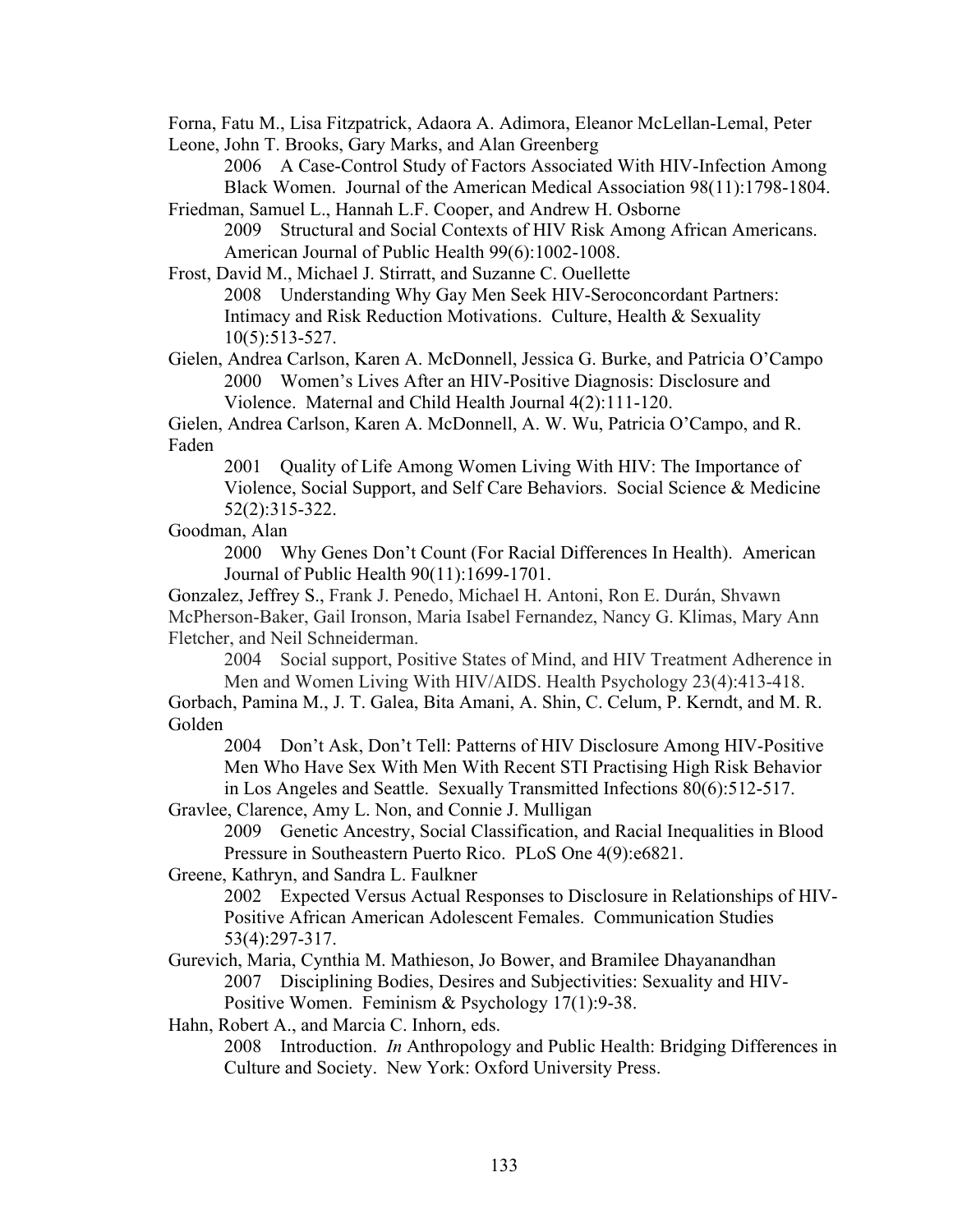Hale, Charles, ed.

2008 Introduction. *In* Engaging Contradictions: Theory, Politics, and Methods of Activist Scholarship. Pp. 1-30. Berkeley: University of California Press. Han, Chong-suk, Jennifer Lauby, Lisa Bond, Archana Bodas LaPollo, and Scott Edward Rutledge

2010 Magic Johnson Doesn't Worry About How To Pay for Medicine: Experiences of Black Men Who have Sex With Men Living with HIV. Culture, Health & Sexuality 12(4):387-399.

Hankins, Catherine S. Gendron, T. Tran, D. Lamping and N. Lapointe

1997 Sexuality in Montreal Women Living With HIV. AIDS Care 9(3):261- 272.

Haraway, Donna

1988 Situated Knowledges: The Science Question in Feminism and the Privilege of Partial Perspective. Feminist Studies 14(3):575-599.

Harvey, S. Marie, Sheryl Thornburn Bird, Christine Galavotti, Ernestine A. W. Duncan and Donna Greenberg

2002 Relationship Power, Sexual Decision Making and Condom Use Among Women at Risk for HIV/STDs. Women & Health 36(4):69-84.

Heaney, Catherine, and Barbara A. Israel

2008 Social Networks and Social Support. *In* Health Behavior and Health Education: Theory, Research and Practice. 4<sup>th</sup> edition. Karen Glanz, Barbara K. Rimer, and Kasisomayajula Viswanath, eds. Pp. 190-210. San Francisco: Jossey Bass.

Hearn, Kimberly J., and Lisa R. Jackson

2002 African American Women and HIV Risk: Exploring the Effects of Gender and Social Dynamics on Behavior. *African American Research Perspectives* 8(1) 163-173.

Heron, Melonie

2012 Deaths: Leading Causes for 2009. National Vital Statistics Report  $61(7):1-96.$ 

Hickman, Enith E., Carol R. Glass, Diane B. Arnkoff, and Roger D. Fallot

2012 Religious Coping, Stigma, and Psychological Functioning Among HIV-Positive African American Women. Mental Health, Religion & Culture 1-20.

Higgins, Jenny A., and Jennifer S. Hirsch

2008 Pleasure, Power, and Inequality: Incorporating Sexuality Into Research on Contraceptive Use. American Journal of Public Health 98(10):1803-1813.

Hurdle, Donna E.

2001 Social Support: A Critical Factor in Women's Health and Health Promotion. Health & Social Work 26(2):72-79.

Janes, Craig R., and Kitty K. Corbett

2010[2009] Anthropology and Global Health. *In* A Reader in Medical Anthropology: Theoretical Trajectories, Emergent Realities. Byron J. Good, Michael M. J. Fischer, Sarah S. Willen, and Mary-Jo DelVecchio Good. Pp. 405- 421. Malden, MA: Wiley-Blackwell.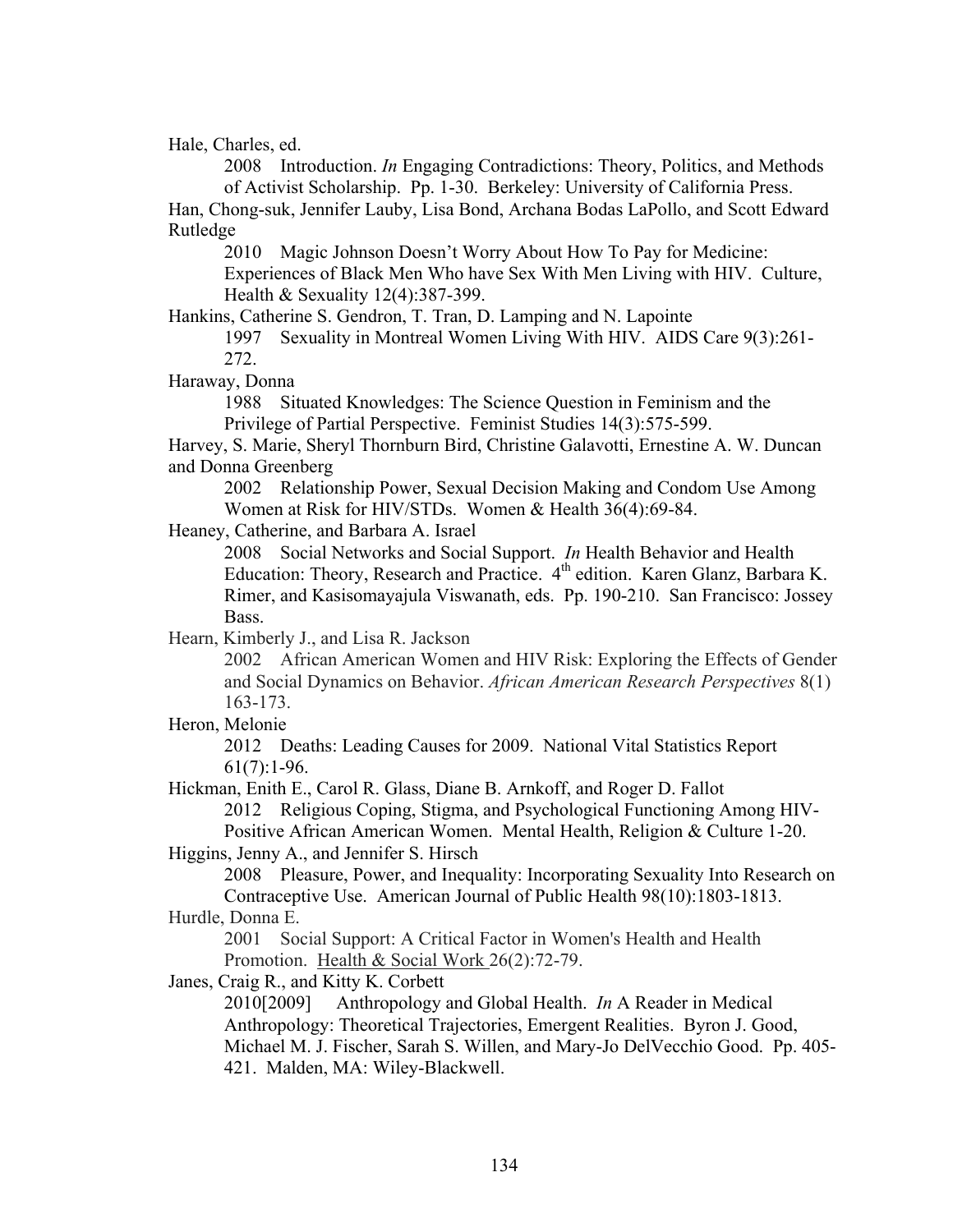Jones, James H.

2011 The Tuskegee Syphilis Experiement. *In* The Oxford Textbook of Clinical Research Ethics. Ezekiel J. Emanuel, Christine Grady, Robert A. Crouch, Reidar K. Lie, Franklin G. Miller, and David Wendler, eds. Pp. 86-96. New York: Oxford University Press.

Junge, Benjamin

2002 Bareback Sex, Risk, and Eroticism: Anthropological Themes (Re-) Surfacing in the Post-AIDS Era. *In* Out in Theory: The Emergences of Lesbian and Gay Anthropology. Ellen Lewin and William L. Leap, eds. Pp. 186-221. Chicago: University of Illinois Press.

Kalichman, Seth C.

1999 Pyschological and Social Correlates of High-Risk Sexual Behaviour Among Men and Women Living with HIV/AIDS. AIDS Care 11(4):415-427.

Kalichman, Seth C., Lisa Eaton, Chauncey Cherry, Howard Pope, Denise White,

Christina M. Amaral, Connie Swetzes, Rene Macy, and Moira O Kalichman

2010 HIV Super-Infection Beliefs and Sexual Practices of People Living with HIV/AIDS. Sexual Health 7(4):420-424.

Kalichman, Seth C. and Dena Nachimson

1999 Self-Efficacy and Disclosure of HIV-Positive Serostatus to Sex Partners. American Psychological Association 18(3):281-287.

Kaiser Family Foundation

2013 Black Americans and HIV/AIDS. Henry J. Kaiser Family Foundation. http://www.kff.org/hivaids/upload/6089-10.pdf

2012 AIDS Drug Assistance Programs (ADAPs) with Waiting Lists or Other Cost-Containment Strategies, as of September 2012. Henry J. Kaiser Family Foundation. http://www.statehealthfacts.org/comparetable.jsp?ind=552&cat=11

2010 Criminal Statutes on HIV Transmission, 2010. Henry J. Kaiser Family Foundation. http://www.statehealthfacts.org/comparetable.jsp?ind=569&cat=11 Keegan, Anna, Sarah Lambert, and Jenny Petrak

2005 Sex and Relationships for HIV-Positive Since HAART: A Qualitative Study. AIDS Patient Care and STDs 19(10):645-654.

Kelley, Robin D. G.

1997 Looking Backward: The Limits of the Self-Help Ideology. *In* Yo' Mama's DisFUCKtional!: Fighting Culture Wars in Urban America. Pp. 78-102. Boston: Beacon Press.

Kyomugisha, Florence G.

2006 HIV, African American Women, and High Risk in Heterosexual Relationships. *Journal of African American Studies* 10(2):38-50.

Lane, Sandra D., Robert H. Keefe, Robert A. Rubinstein, Brooke A. Levandowski, Michael

Freedman, Alan Rosenthal, Donald A. Cibula, and Maria Czerwinski

2004 Marriage Promotion and Missing Men: African American Women in a Demographic Double Bind. Medical Anthropology Quarterly 18(4):405-428.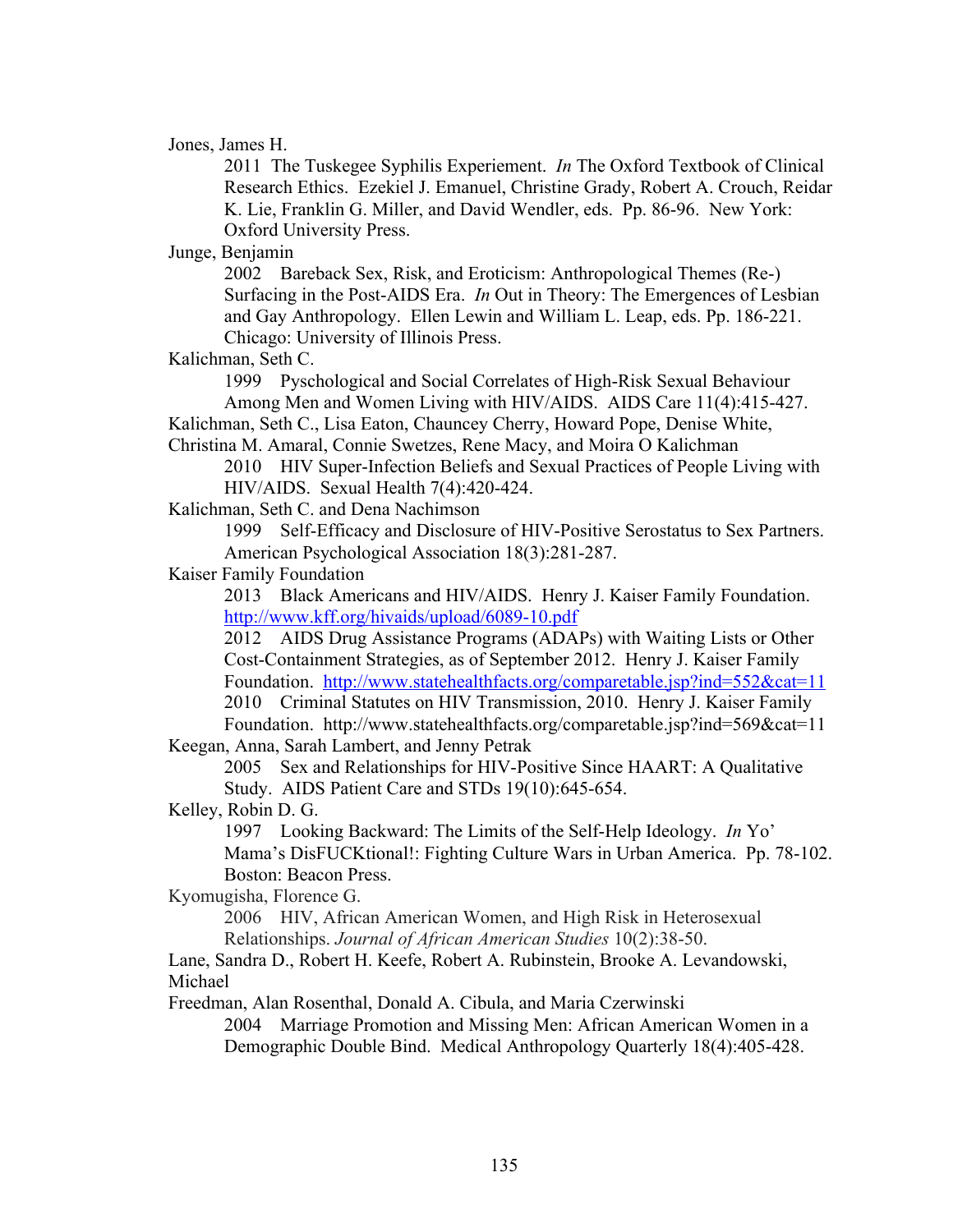Lapinski, Maria Knight, Mary E. Braz, and Erin K. Maloney

2010 The Down Low, Social Stigma, and Risky Sexual Behaviors: Insights from African American Men Who Have Sex With Men. Journal of Homosexuality 57(5):610-633.

Lawless, Sonia, Susan Kippax and June Crawford

1996 Dirty, Diseased and Undeserving: The Positioning of HIV Positive Women. Social Science & Medicine 43(9):1371-1377.

Leserman, Jane

2000 The Effects of Depression, Stressful Life Events, Social Support, and Coping On the Progression of HIV Infection. Current Psychology Reports 2(6):495-502.

Lichtenstein, Bronwen

2003 Stigma as a Barrier to Treatment of Sexually Transmitted Infection in the American Deep South: Issues of Race, Gender and Poverty. Social Science & Medicine 57(12):2435-2445.

Lichtenstein, Bronwen, Mary K. Laska, and Jeffrey M. Clair

2002 Chronic Sorrow in the HIV-Positive Patient: Issues of Race, Gender, and Social Support. AIDS Patient Care and STDs 16(1):27-38.

Lieb, Spencer

2011 HIV Incidence, Prevalence, and Mortality: Epidemic Snapshot, Florida. Paper preseted at the Planning Forum, Orlando, February 24, 2011.

Lillie-Blanton, Marsha, James C. Anthony, and Charles R. Schuster

2002 Probing the Meaning of Racial/Ethnic Group Comparisons in Crack Cocaine Smoking. *In* Race, Ethnicity, and Health: A Public Health Reader. Thomas A. LeVeist, ed. Pp. 494-504. San Francisco: Jossey-Bass.

Little, Susan J., Sarah Holte, Jean-Pierre Routy, Eric S. Daar, Marty Markowitz, Ann C. Collier, Richard A Koup, John W. Mellors, Elizabeth Connick, Brian Conway, Michael Kilby, Lei Wang, Jeannette M. Whitcomb, Nicholas S. Hellman, and Douglas D. Richman

2002 Antiretroviral-Drug Resistance Among Patients Recently Infected With HIV. The New England Journal of Medicine 347(6):385-394.

Lyon-Callo, Vincent

2008 Inequality, Poverty, and Neoliberal Governance: Activist Ethnography in the Homeless Sheltering Industry. Toronto: Broadview Press, Ltd.

Majors, Richard J., and Janet Mancini Billson

1993 Cool Pose: The Dilemmas of Black Manhood in America. New York: Lexington Books.

Malebranche, David J., Kimberly Jacob Arriola, Tyrell R. Jenkins, Emily Dauria, and Shilpa N. Patel

2010 Exploring the "Bisexual Bridge": A Qualitative Study of Risk Behavior and Disclosure of Same-Sex Behavior Among Black Bisexual Men. American Journal of Public Health. 100(1):159-164.

Mallory, Caroline, and Phyllis Noerager Stern

2000 Awakening As a Change Process Among Women At Risk for HIV Who Engage in Survival Sex. Qualitative Health Research 10(5):581-594.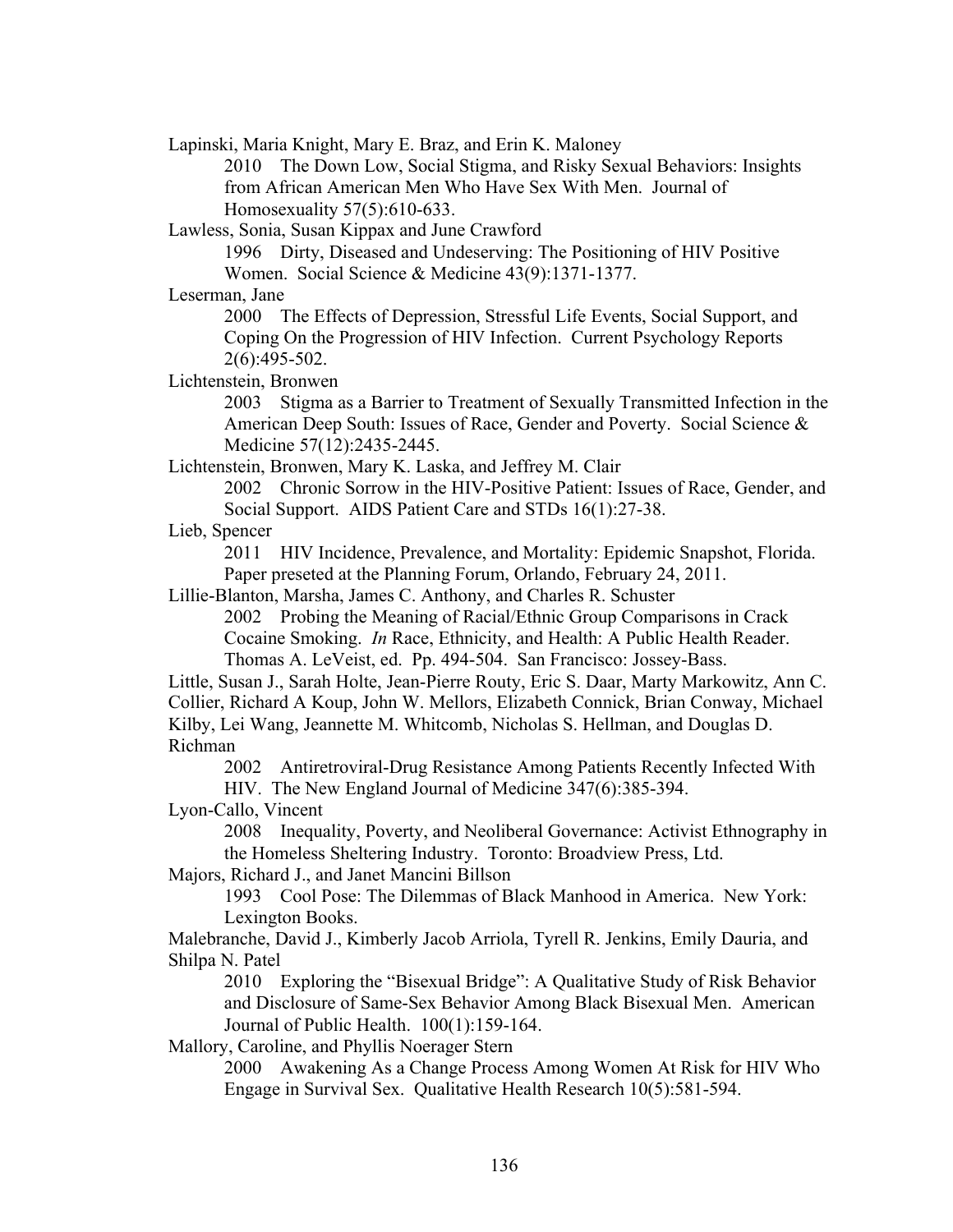Marks, Gary, Scott Burris, and Thomas A. Peterson

1999 Reducing Sexual Transmission of HIV From Those Who Know They Are Infected: The Need for Personal and Collective Responsibility. AIDS 13(3):297- 306.

Martinez, Jaime, and Sybil G. Hosek

2005 An Exploration of the Down-Low Identity: Nongay-Identified Young African-American Men Who Have Sex with Men. Journal of the American Medical Association 97(8):1103-1112.

Mays, Vickie M., Susan D. Cochran, and Namdi W. Barnes

2007 Race, Race-Based Discrimination, and Health Outcomes Among African Americans. Annual Review of Psychology 58:201-225.

Meyer-Bahlburg, Christiana Nostlinger, Theresa M. Exner, Anke A. Ehrhardt, Rhoda S. Gruen, Gerda Lorenz, Jack M. Gorman, Wafaa El-sadr, and Stephan J. Sorrell

1993 Sexual Functioning in HIV+ and HIV- Injected Drug Using Women.

Journal of Sex & Marital Therapy 19(1):56-68.

McDowell, Tiffany L., and Julianne M. Serovich

2007 The Effect of Perceived and Actual Social Support On the Mental Health of HIV-Positive Persons. AIDS Care 19(10):1223-1229.

McIntosh, Peggy

2003[1988] White Privilege and Male Privilege. *In* Privilege: A Reader.

Michael Kimmel and Abby Ferber, eds. Pp. 147-160. Boulder: Westview Press.

Millett, Gregorio, David Malebranche, Byron Mason, and Pilgrim Spikes 2005 Focusing "Down Low": Bisexual Black Men, HIV Risk and Heterosexual Transmission. Journal of the National Medical Association 97(7):525-595.

Millett, Gregorio A., John L. Peterson, Richard J. Wolitski, and Ron Stall 2006 Greater Risk For HIV Infection of Black Men Who Have Sex With Men: A Critical Literature Review. American Journal of Public Health 96(6):1007- 1019.

Morris, Martina, Ann E. Kurth, Deven T. Hamilton, James Moody, and Steven Wakefield 2009 Concurrent Partnerships and HIV Prevalence Disparities By Race: Linking Science and Public Health Practice. American Journal of Public Health 99(6):1023-1031.

Morse, Edward V., Patricia M. Morse, Kendra E. Klebba, Mary R. Stock, Rex Forehand, and Evelina Panayotova

2000 The Use of Religion Among HIV-Infected African American Women. Journal of Religion and Health 39(3):261-276.

National AIDS Housing Coalition

n.d. HOPWA 2012 Budget Request. The National AIDS Housing Coalition. http://www.nationalaidshousing.org/PDF/2012%20HOPWA%20Need%20Paper. pdf

Newsome, Valerie, and Collins O. Airhihenbuwa

2012 Gender Ratio Imbalance Effects on HIV Risk Behaviors in African American Women. Health Promotion Practice.

Nguyen, Vinh-Kim, and Karine Peschard

2003 Anthropology, Inequality, and Disease: A Review. Annual Review of Anthropology 32:447-474.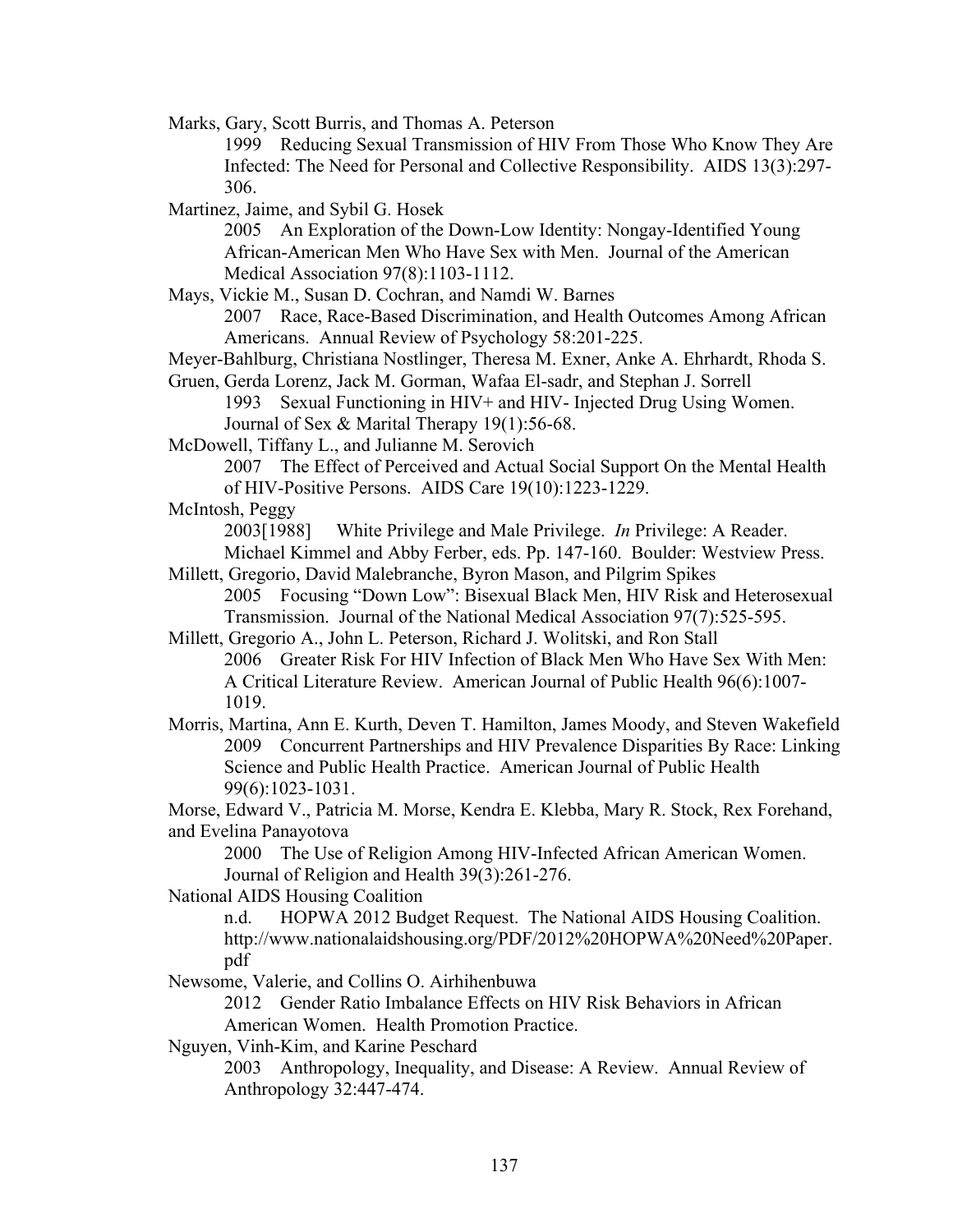Nunn, Kenneth B.

2002 Race, Crime and the Pool of Surplus Criminality: Or Why the "War on Drugs" was a "War on Blacks". Journal of Gender, Race & Justice 6:381-445. O'Brien, Megan E., Gwangi Richardson-Alston, Melissa Ayoub, Manya Magnus, Thomas A. Peterson, and Patricia Kissinger

2003 Prevalence and Correlates of HIV Serostatus Disclosure. Sexually Transmitted Diseases 30(9):731-735.

Okie, Susan

2007 Sex, Drugs, Prisons, and HIV. The New England Journal of Medicine 356(2):105-108.

Parker, Richard

2001 Sexuality, Culture, and Power in HIV/AIDS Research. Annual Review of Anthropology 30:163-179.

Pilowsky, Daniel J., Nancy Sohler, and Ezra Susser

2000 Reasons Given for Disclosure of Maternal HIV Status to Children. Journal of Urban Health 77(4):723-734.

Reeves, Patricia M., Sharan B. Merriam, and Bradley C. Courtenay

1999 Adaptation to HIV Infection: The Development of Coping Strategies Over

Time. Qualitative Health Research 9(3):344-361.

Rhodes, Tim and Linda Cusick

2000 Love and Intimacy in Relationship Risk Management: HIV Positive People and Their Sexual Partners. Sociology of Health & Illness 22(1):1-26.

Rice, Eric, Philip Batterham, and Mary Jane Rotheram-Borus

2006 Unprotected Sex Among Youth Living With HIV Vefore and After the Advent of Highly Active Antiretroviral Therapy. Perspectives on Sexual and Reproductive Health 38(3):162-167.

Rimer, Barbara, and Karen Glanz

2005 Theory at a Glance.  $2^{nd}$  edition. Washington, D.C.: National Cancer Institute.

Romero-Daza, Nancy, Margaret Weeks, and Merrill Singer

2003 "Nobody Gives a Damn If I Live or Die": Violence, Drugs, And Street-Level Prostitution in Inner-City Hartford, Connecticut. Medical Anthropology 22(3):233-259.

Ryan, Gery W., and H. Russell Bernard

2003 Techniques to Identify Themes. Field Methods 15(1):85-109.

Sandelowski, Mararete, Julie Barroso, and Corrine I. Voils

2009 Gender, Race/Ethnicity, and Social Class in Research Reports on Stigma in HIV-Positive Women. Health Care for Women International 30(4):273-288.

Serovich, Julianne Maria, Shonda M. Craft, and Sandra J. Reed

2012 Women's HIV Disclosure to Family and Friends. AIDS Patient Care and STDs 26(4):241-249.

Serovich, Julianne M., Ji-Young Lim, and Tina L. Mason

2008 A Retest of Two HIV Disclosure Theories: The Women's Story. Health & Social Work 33(1):23-31.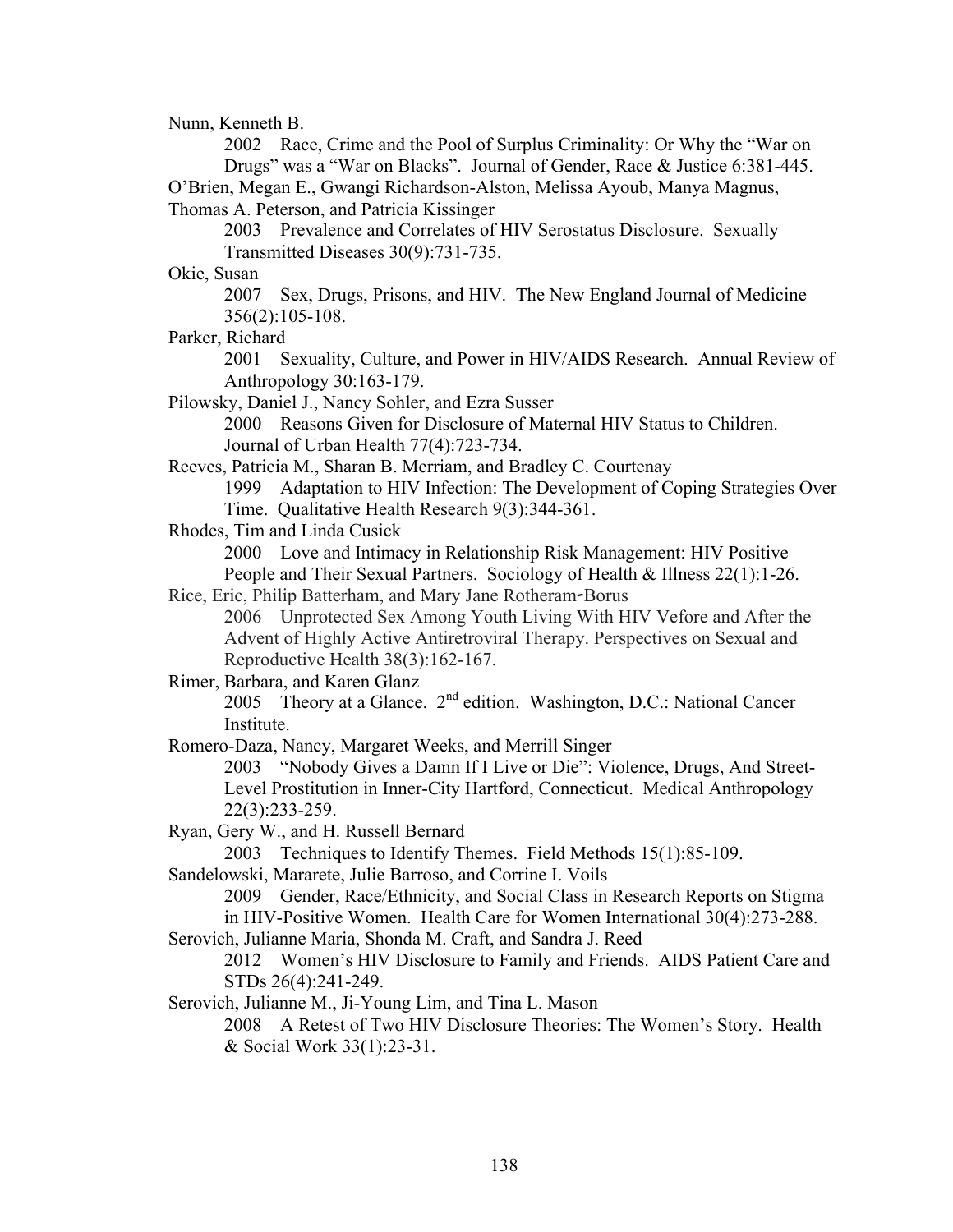Serovich, Julianne M., Daniel G. Oliver, and Sarah A. Smith

2005 Methods of HIV Disclosure By Men Who Have Sex With Men To Casual Sexual Partners. AIDS Patient Care and STDs

Siegel, Karolynn, Eric W. Scrimshaw, and Helen-Maria Lekas

2006 Diminished Sexual Activity, Interest, and Feelings of Attractiveness Among HIV-Infected Women in Two Eras of the AIDS Epidemic. Archives of Sexual Behavior 35(4):437-449.

Siegel, Karolynn, and Eric W. Scrimshaw

2003 Reasons for the Adoption of Celibacy Among Older Men and Women Living With HIV/AIDS. Journal of Sex Research 40(2):189-200.

Simon, Herbert

1955 A Behavioral Model of Rational Choice. The Quarterly Journal of Economics 69(1):99-118.

Singer, Merrill

1998 Forging a Political Economy of AIDS. *In* Political Economy of AIDS. Merrill Singer, ed. Pp. 3-31. Amityville, NY: Baywood Publishing Company, Inc. 1994 AIDS and the Health Crisis of the U.S. Urban Poor; The Perspective of Critical Medical Anthropology. Social Science & Medicine 39(7):931-948.

Singer, Merrill, and Hans Baer

2007 Introducting Medical Anthropology: A Discipline in Action. Lanham, MD: AltaMira Press.

Singer, Merrill C., Pamela I. Erickson, Louise Badiane, Rosemary Diaz, Dugeidy Ortiz, Traci Abraham, and Anna Marie Nicolaysen

2006 Syndemics, Sex and the City: Understanding Sexually Transmitted Diseases in Social and Cultural Context. Social Science & Medicine 63(8):2010- 2021.

Small, Eusebius, Maxine L. Weinman, Ruth S. Buzi, and Peggy B. Smith 2009 Risk Factors, Knowledge, and Attitudes as Predictors of Intent to Use Condoms Among Minority Female Adolescents Attending Family Planning Clinics. Journal of HIV/AIDS & Social Services 8(3):251-268.

Smedley, Brian D., Adrienne Y. Stith, and Alan R. Nelson, eds.

2003 Unequal Treatment: Confronting Racial and Ethnic Disparities in Health Care. Washington, D.C.: National Academies Press.

Smith, Davey M., Joseph K. Wong, George K. Hightower, Caroline C. Ignacio, Kersten

K. Koelsch, Christos J. Petropoulos, Douglas D. Richman, and Susan J. Little

2005 HIV Drug Resistance Acquired Through Superinfection. AIDS 19(12):1251-1256.

Sobo, Elisa J.

1998 Love, Jealousy, and Unsafe Sex Among Inner-City Women. *In* Political Economy of AIDS. Merrill Singer, ed. Pp. 75-103. Amityville, NY: Baywood Publishing Company, Inc.

1997 Self-Disclosure and Self-Construction Among HIV-Positive People: The Rhetorical Uses of Stereotypes and Sex. Anthropology & Medicine 4(1):67-87. 1995 Choosing Unsafe Sex: AIDS-Risk Denial Among Disadvantaged Women. Philadelphia: University of Pennsylvania Press.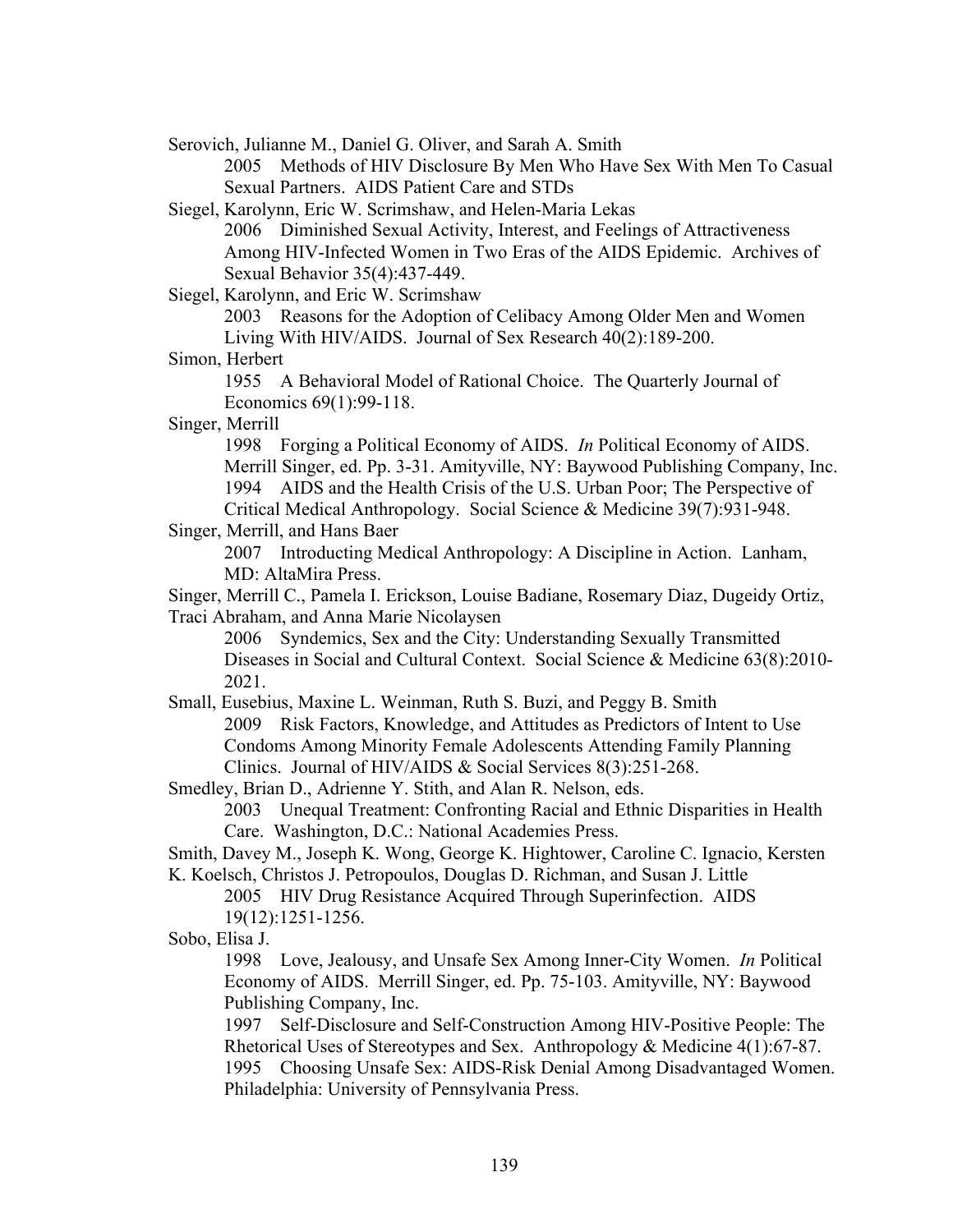Sowell, Richard L., B.F. Seals, Kenneth D. Phillips, and Carmen H. Julious

2003 Disclosure of HIV Infection: How Do Women Decide To Tell? Health Education Research (18)1:32-44.

Stacey, Judith

1988 Can There Be A Feminist Ethnography? *In* Women's International Forum 11(1):21-27.

Stevens, Patricia E. and Loren Galvao

2007 "He Won't Use Condoms": HIV-Infected Women's Struggles in Primary Relationships With Serodiscordant Partners. American Journal of Public Health 97(6):1015-1022.

Substance Abuse and Mental Health Services Administration (SAMHSA)

2012 Results from the 2011 National Survey on Drug Use and Health: Summary fo National Findings. Rockville, MD: Substance Abuse and Mental Health Services Administration.

Tufts, Kimberly Adams, Judy Wessell, and Tanya Kearney

2010 Self-Care Behaviors of African American Women Living With HIV: A Qualitative Perspective. Journal of the American Association of Nurses in AIDS Care 21(1):36-52.

Turner, Victor

1987 Betwixt and Between: The Liminal Period in Rites of Passage. *In* Betwixt and between: patterns of masculine and feminine initiation. Louise Carus Madhi, Steven Foster and Meredith Little, eds. Pp. 3-22. Chicago: Open Court Publishing Company.

Uchino, Bert N.

2005 Social Support and Health: A Review of Physiological Processes Potentially Underlying Links to Disease Outcomes. Journal of Behavioral Medicine 29(4):377-387.

United States Bureau of Labor Statistics

2012 Labor Force Characteristics by Race and Ethnicity, 2011. Report 1036. Washington, D.C.; United States Department of Labor.

Van Campenhoudt, Luc

1999 The Relational Rationality of Risk and Uncertainty Reducing Processes Explaining HIV Risk-Related Sexual Behavior. Culture, Health & Sexuality 1(2):181-191.

Vyavaharkar, Medha, Linda Moneyham, Sara Corwin, Abbas Tavakoli, Ruth Saunders, and Lucy Annang

2011 HIV-Disclosure, Social Support, and Depression Among HIV-Infected African American Women Living In the Rural Southeastern United States. AIDS Education and Prevention 23(1):78-90.

Ward, Elijah G.

2005 Homophobia, Hypermasculinity and the US Black Church. Culture, Health & Sexuality 7(5):493-504.

Whelehan, Patricia

2009 The Anthropology of AIDS: A Global Perspective. Gainesville: University of Florida Press.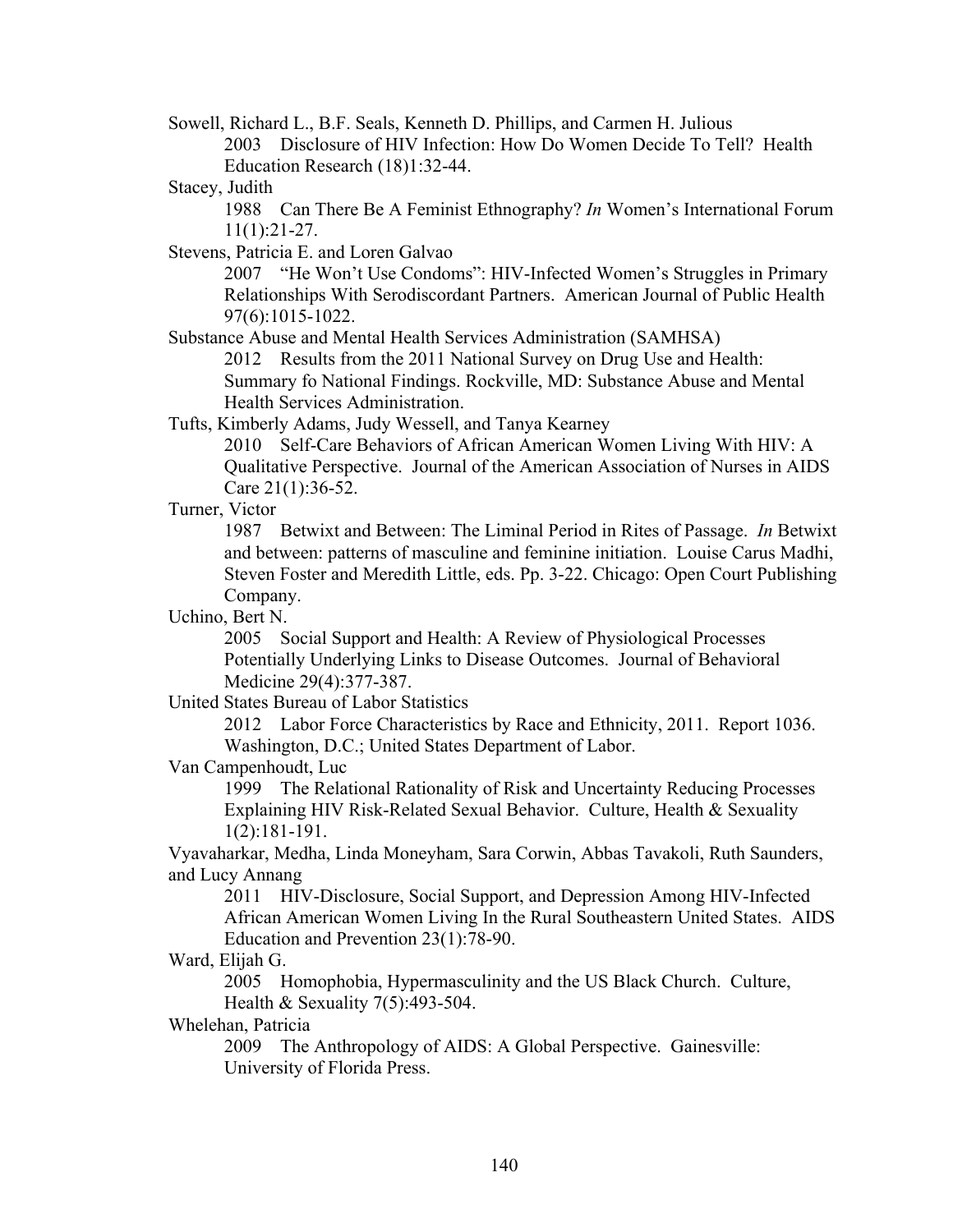Whitehead, Tony L.

1997 Urban Low-Income African American Men, HIV/AIDS, and Gender Identity. Medical Anthropology Quarterly 11(4):411-447.

Wiley, Andrea S., and John S. Allen

2009 Medical Anthropology: A Biocultural Approach. New York: Oxford University Press.

Williams, David R., and Chiquita Collins

2001 Racial Residential Segregation: A Fundamental Cause of Racial Disparities in Health." *Public Health Reports* 116(5):404-416.

Williams, Kim M., and Cynthia M. Prather

2010[2003] Racism, Poverty and HIV/AIDS Among African Americans. *In*  African Americans and HIV/AIDS: Understanding and Addressing the Epidemic. Donna Hubbard McCree, Kenneth Terrill Jones, and Ann O'Leary, eds. Pp. 31-

51. New York: Springer.

Williams, David R., and Ruth Williams-Morris

2000 Racism and Mental Health: The African American Experience. Ethnicity & Health 5(3/4):243-268.

Wilson, Tracey E., Mary Elizabeth Gore, Ruth Greenblatt, Mardge Cohen, Howard Minkoff, Sylvia Silver, Esther Robison, Alexandra Levine, and Stephen J. Gange

2004 Changes in Sexual Behavior Among HIV-Infected Women After Initiation of HAART. American Journal of Public Health 94(7):1141-1147.

Wingood, Gina M., and Ralph J. DiClemente

2000 Application of the Theory of Gender and Power to Examine HIV-Related Exposures, Risk Factors, and Effective Interventions For Women." Health Education & Behavior 27(5):539-565.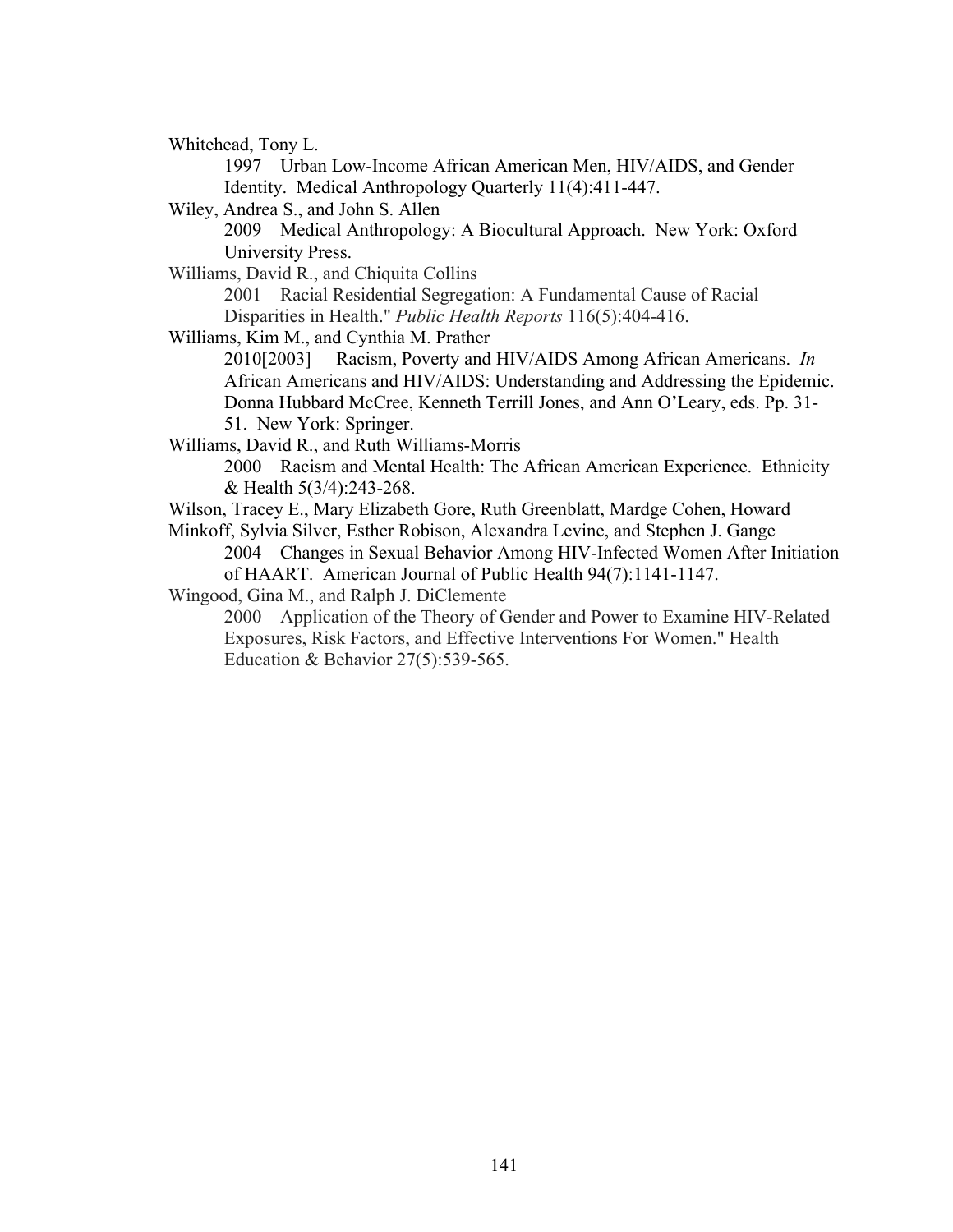# **Appendix A: Screening questionnaire**

**This questionnaire will gauge your eligibility to participate in the study** *Experiences of intimacy and sexuality among HIV positive black women***. After completion, you will be told whether or not you are eligible to participate. At this time I am unable to inform you of why you were or were not able to participate in this study, though I am happy to inform you of the inclusion criteria once the study has concluded. I can be reached at (859) 539-5949.**

**Some of these questions are personal in nature. You are free to refuse to answer any or all questions, but doing so may disqualify you from participating.**

# **Demographics**

- 1. What is your date of birth?
- 2. Age:
- 3. What is the highest level of education you've completed?
	- a. Some high school
	- b. High school graduate/GED
	- c. Some college
	- d. College graduate
	- e. Advanced degree
- 4. Are you Hispanic or Latina?
	- a. Yes
	- b. No
	- c. Refuse to Answer
- 5. Would you describe yourself as white?
	- a. Yes
	- b. No
	- c. Refuse to Answer
- 6. Would you describe yourself as black or African American?
	- a. Yes
	- b. No
	- c. Refuse to Answer
- 7. Would you describe yourself as Asian?
	- a. Yes
	- b. No
	- c. Refuse to Answer
- 8. Would you describe yourself as Native Hawaiian or Pacific Islander?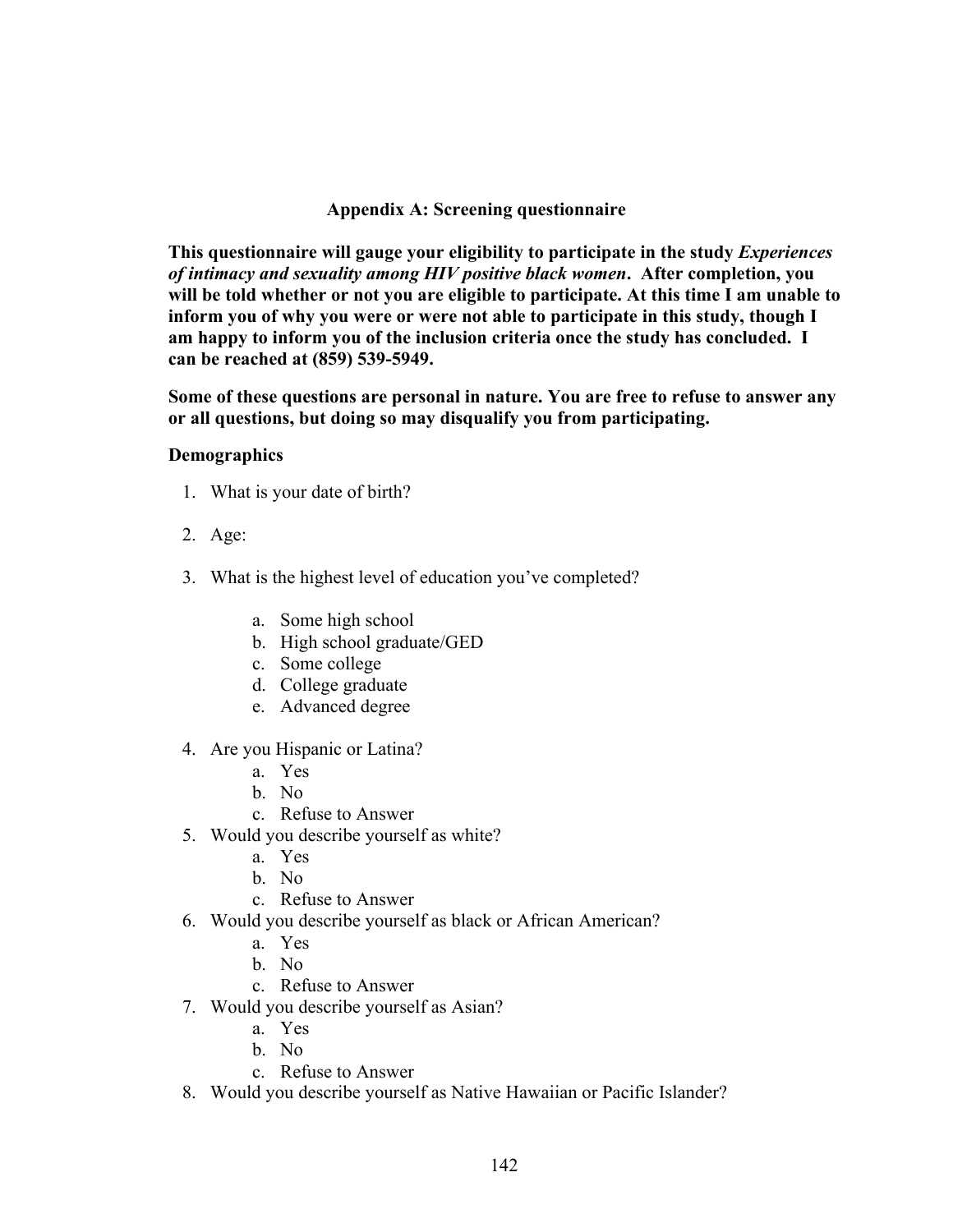- a. Yes
- b. No
- c. Refuse to Answer
- 9. Would you describe yourself as American Indian or Alaska Native?
	- a. Yes
	- b. No
	- c. Refuse to Answer

10. Would you describe yourself as Other?

- a. Yes
- b. No
- c. Refuse to Answer

# **HIV**

11. In what year were you diagnosed with HIV? (OR at what age were you diagnosed?)

- 12. How did you contract HIV?
	- a. Sexual contact
	- b. Injection Drug use
	- c. Perinatally infected
	- d. Don't know
	- e. Other
- 13. Do you know your most recent viral load?
	- a. Yes
	- b. No (follow up: do you remember being told you are "undetectable"?)
		- i. Yes
		- ii. No
		- iii. Don't Know
	- c. Refuse to Answer

# **Health**

14. Would your say that in general your health is:

- a. Excellent
- b. Very Good
- c. Good
- d. Fair
- e. Poor
- f. Don't Know
- g. Refuse to Answer
- 15. Now thinking about your physical health, including physical illness and injury, for how many days during the past 30 days was your physical health not good?
	- a. Number of days
	- b. Don't Know
	- c. Refuse to Answer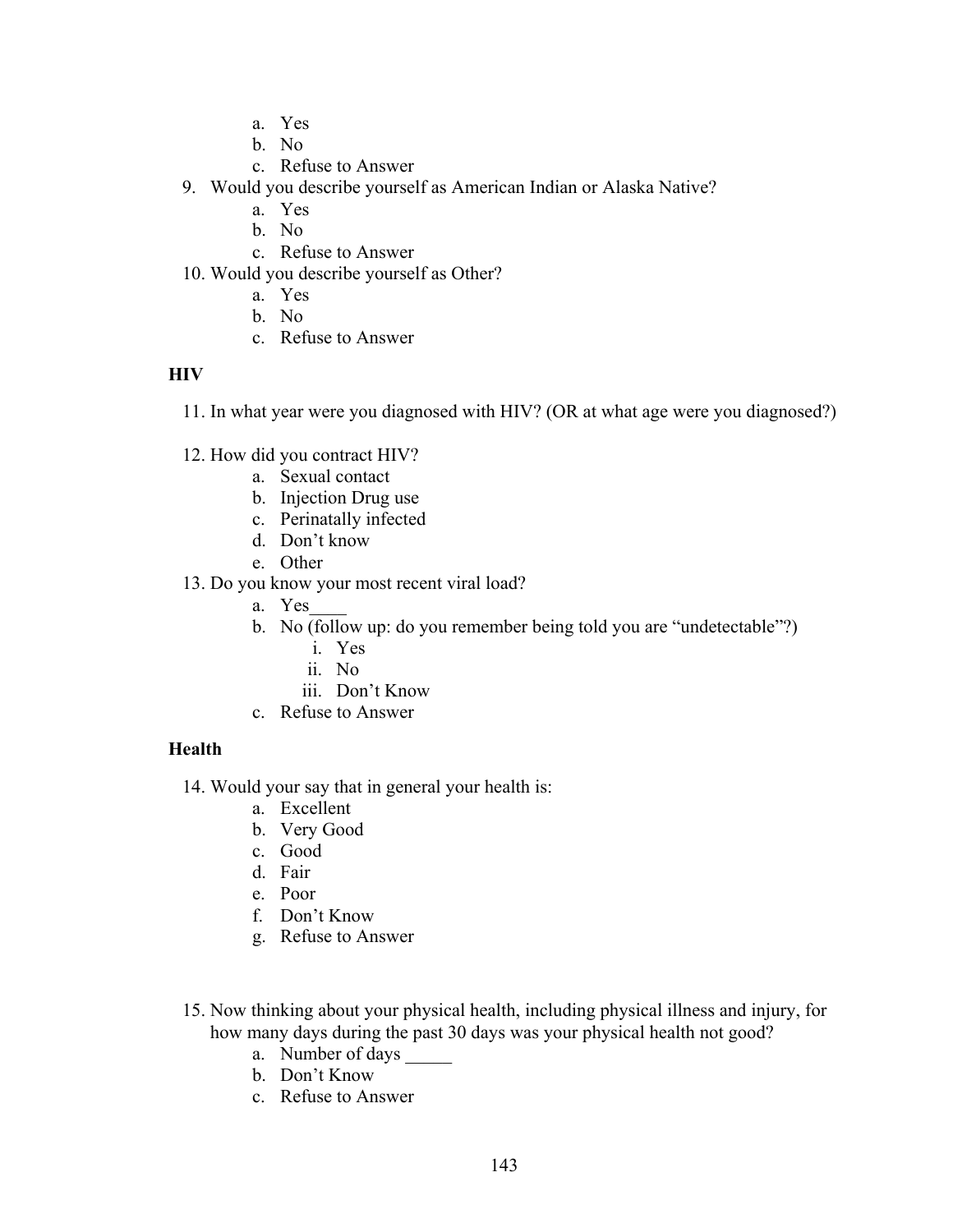- 16. Now thinking about your mental health, including stress, depression, and emotions, for how many days during the past 30 days was your mental health not good?
	- a. Number of days
	- b. Don't Know
	- c. Refuse to Answer
- 17. During the past 30 days, for about how many days did poor physical or mental health keep you from doing your usual activities, such as taking care of yourself, working, or doing things for fun?
	- a. Number of days
	- b. Don't Know
	- c. Refuse to Answer

## **Sexuality**

- 18. When was the last time you had vaginal or anal sex, with vaginal sex being when a man inserts his penis into a vagina, and anal sex being when a man inserts his penis into an anus?
- 19. When you had sex on that date, who was this person to you?
	- a. Husband
	- b. Main partner/Boyfriend
	- c. Casual partner
	- d. Someone you have sex with in exchange for other things
	- e. Other
- 20. When was the first time you had sex with that person?
- 21. When was the last time you had sex with someone for the first time?
- 22. On a scale from 1 to 10, with one being not at all satisfied, and ten being extremely satisfied, how satisfied are you with your current sex life?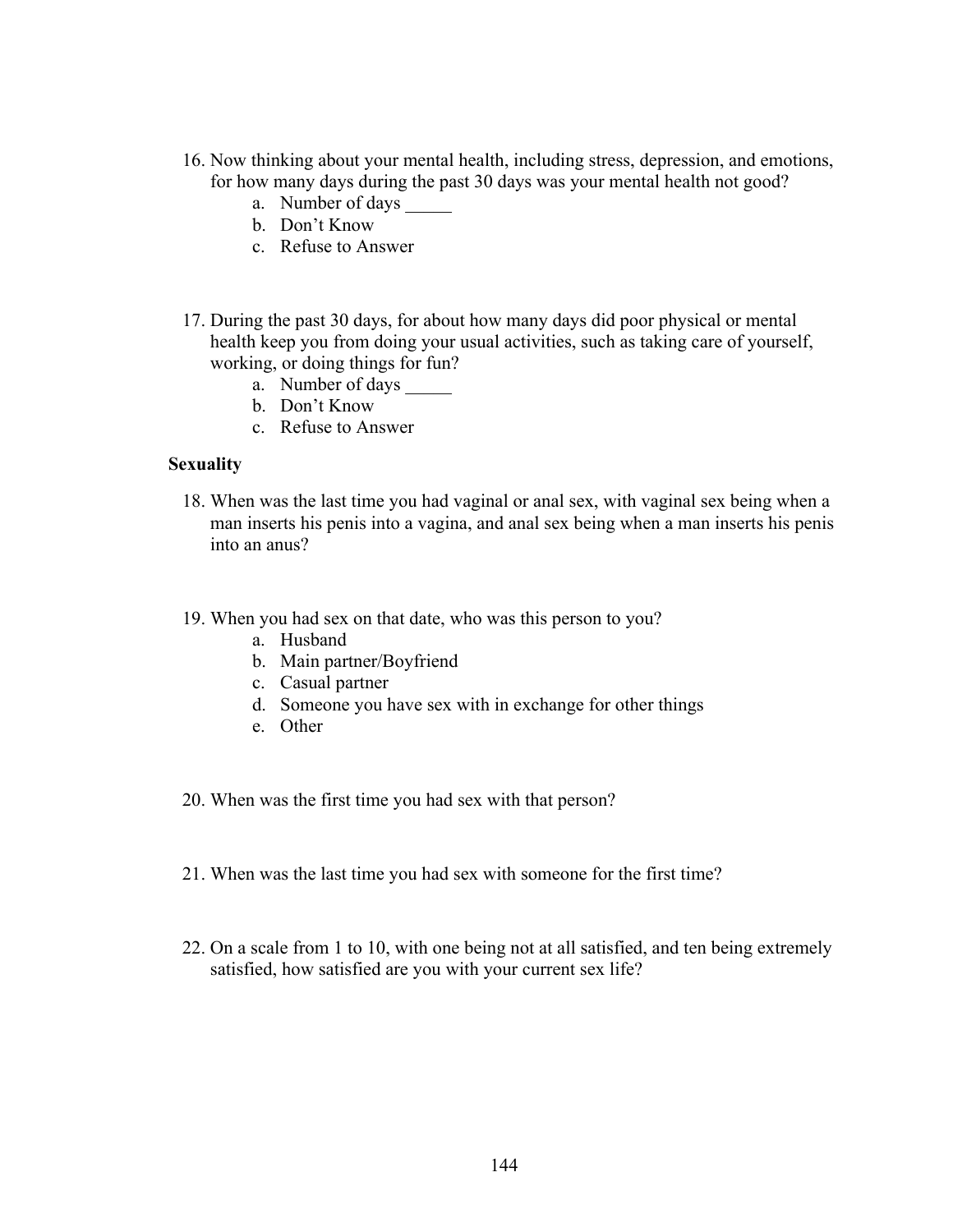## **Appendix B: Semi-Structured Interview Guide**

Interview date:

- 1. To begin, tell me a little bit about yourself.
- 2. Tell me about how being HIV positive has affected your life.
- 3. What were your romantic and sexual relationships like before your diagnosis?
- 4. How does this compare to your romantic and sexual relationships now that you are living with HIV?
- 5. Tell me about your sex life within the past 3 months.
	- a. Follow up: When you decide to become sexually involved with your most recent sexual partner, did you tell them about your HIV status?
		- i. If no: Why didn't you tell? What kept you from telling him?
			- 1. What's your experience during sex knowing you haven't told your partner about your status?
		- ii. If yes: How did you decide when it was the right time to tell?
			- 1. How did you tell them? How did he react?
			- 2. OR
			- 3. What's his HIV status? Does this make a difference in your experience/enjoyment?
- 6. Tell me about using condoms with your partner(s).
	- a. Follow up: How often do you use condoms?
		- i. How does he feel about (not) using condoms?
- 7. How do you think your experience with alcohol and other drugs has affected your sexual experiences?
	- a. Follow up: Does this change how you tell your partner of your status?
		- i. Does this change your use of condoms?
- 8. Talk to me about the HIV disclosure laws that require you tell your partner about your status before sexual contact. How do you think this affects your decisions to disclose or not?
- 9. What is it like to have sex as a woman living with HIV?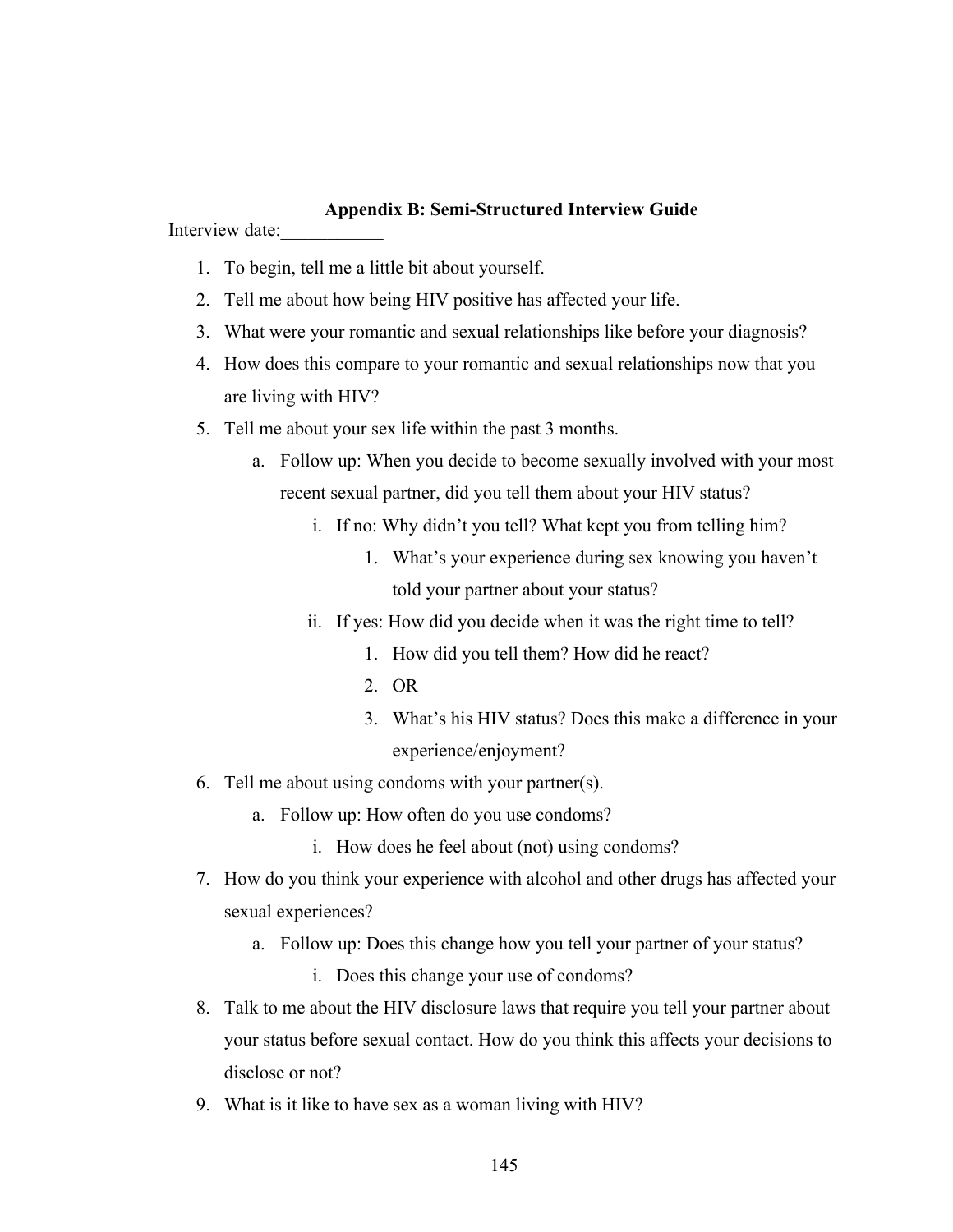- 10. Has your definition of intimacy changed since you became HIV positive? How?
- 11. How do you think this is different from the experience of HIV positive men?
- 12. Do you feel that being HIV positive has changed your satisfaction from sex? How so?
- 13. Is there anything else you would like to tell me about your experiences with HIV?